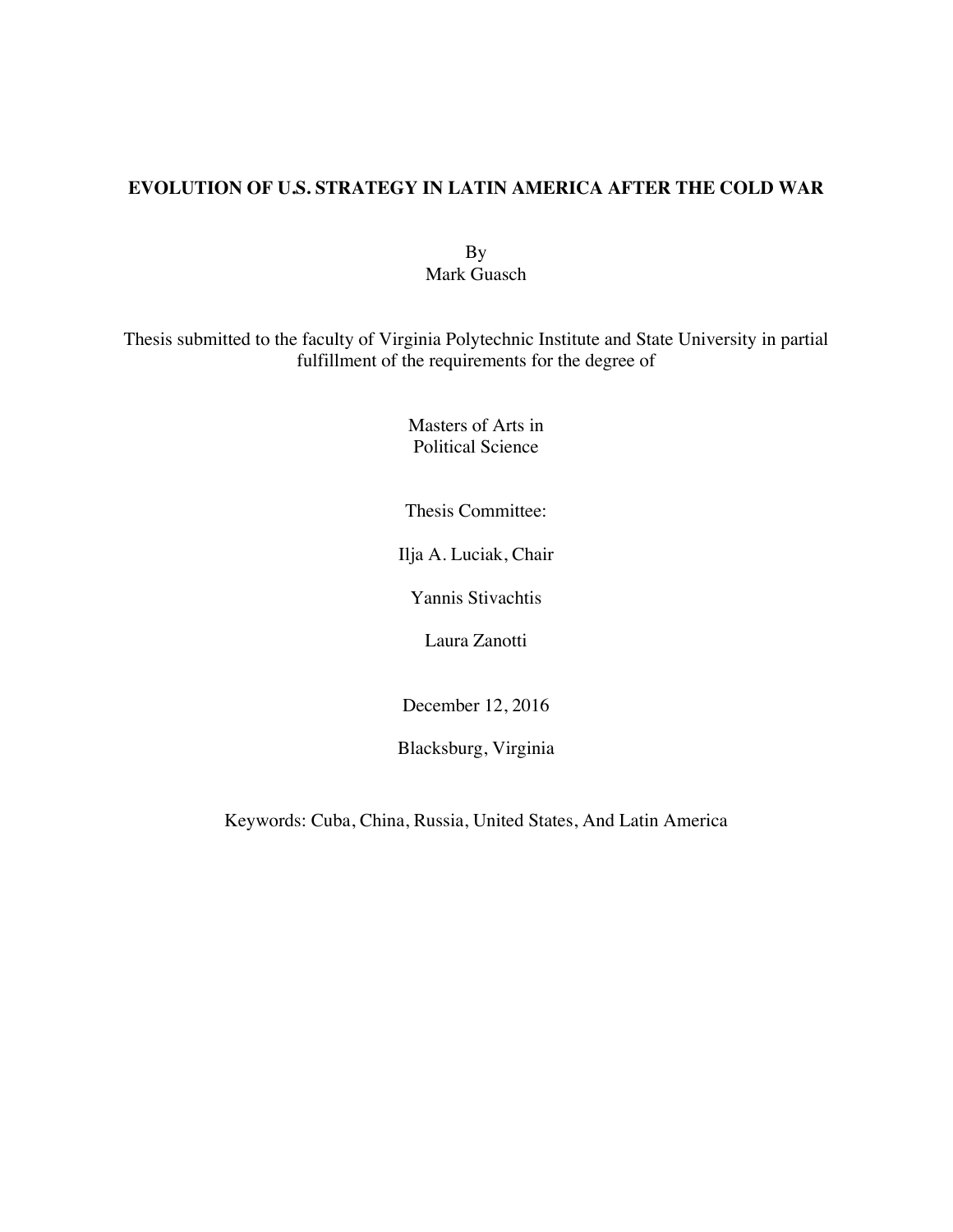# EVOLUTION OF U.S. STRATEGY IN LATIN AMERICA AFTER THE COLD WAR Mark Guasch

ABSTRACT

In the years after the Cold War it appears that the U.S. distanced itself from Latin America. The region has begun to integrate itself in the world political economy without exclusively depending on the U.S. The integration has included engagement with extrahemispheric states, such as China and Russia, and the creation of regional institutions. Some of these advancements may oppose U.S. interests in the region. The research aims to identify how the U.S. strategy for addressing key national interests in Latin America evolved since the end of the Cold War and how it should approach the region in the future.

The research provides an overview of U.S. policies towards Latin America from the Spanish-American War through the collapse of the Soviet Union; and from the post Cold War era through Barack Obama's presidency. The focus is on the U.S.-Latin American policies during and after the Cold War. There is a review of China and Russia's engagement of the region both during and after the Cold War. Finally there is a case study on the change of the U.S-Cuba policy and possible consequences.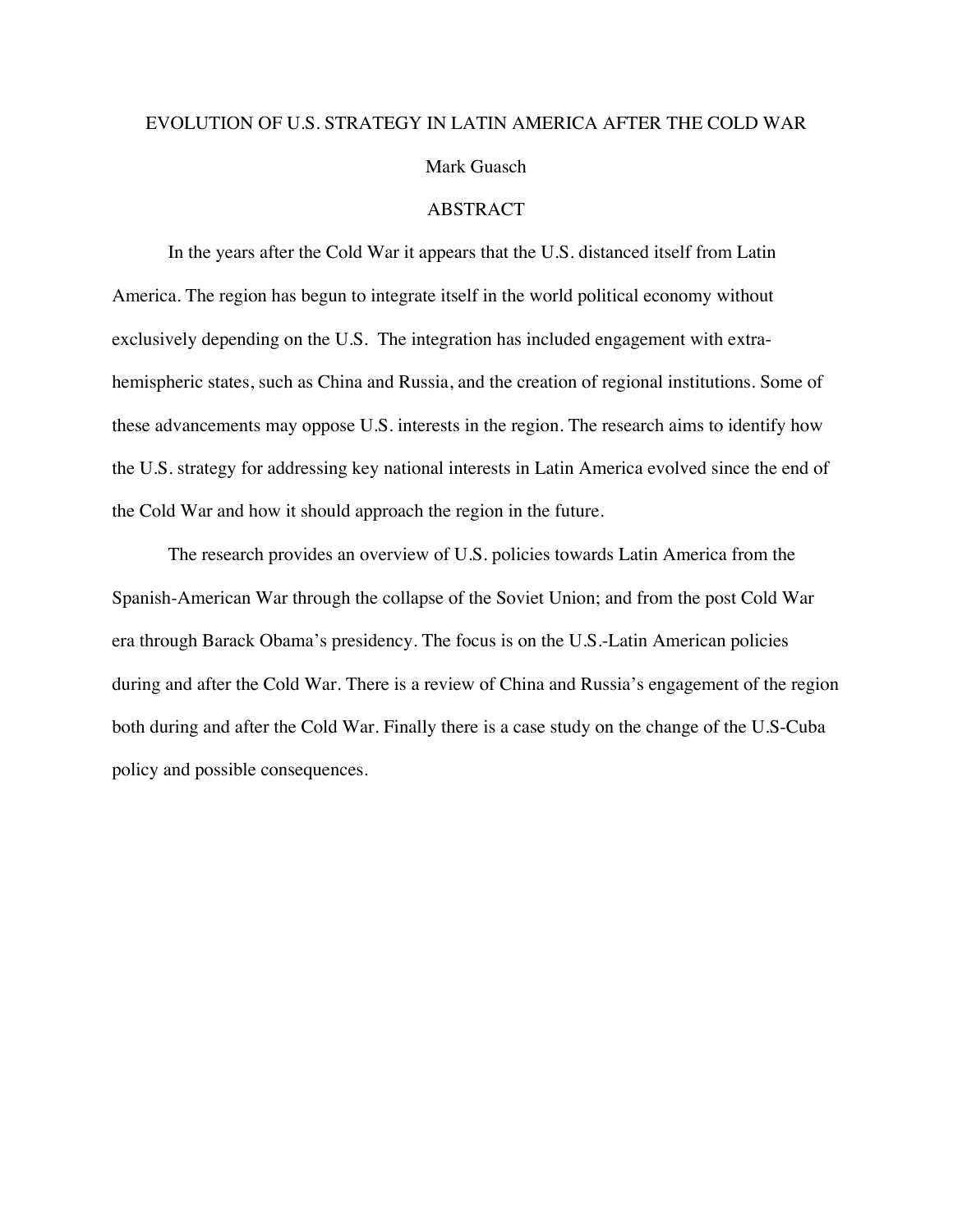# EVOLUTION OF U.S. STRATEGY IN LATIN AMERICA AFTER THE COLD WAR Mark Guasch

#### GENERAL AUDIENCE ABSTRACT

In the years after the Cold War it appears that the U.S. distanced itself from Latin America. The region began to integrate itself economically and politically with the rest of the world without exclusively depending on the U.S. This integration has included engagement with China and Russia and the creation of regional organizations. Some of these advancements may oppose U.S. objectives in the region. The research aims to identify how the U.S. strategy for addressing key national interests in Latin America has evolved since the end of the Cold War and how it should approach the region in the future.

The research provides an overview of U.S. policies towards Latin America from the Spanish-American War through the collapse of the Soviet Union; and from the post Cold War era through Barack Obama's presidency. The focus is on U.S.-Latin American policies during and after the Cold War. There is a review of China and Russia's engagement with the region both during and after the Cold War. Finally, there is a case study on the change of U.S-Cuba policy and possible consequences. The research concludes that through cooperation with Latin America, the U.S. may advance its objectives and provide a counter balance to Chinese and Russian influence in the region.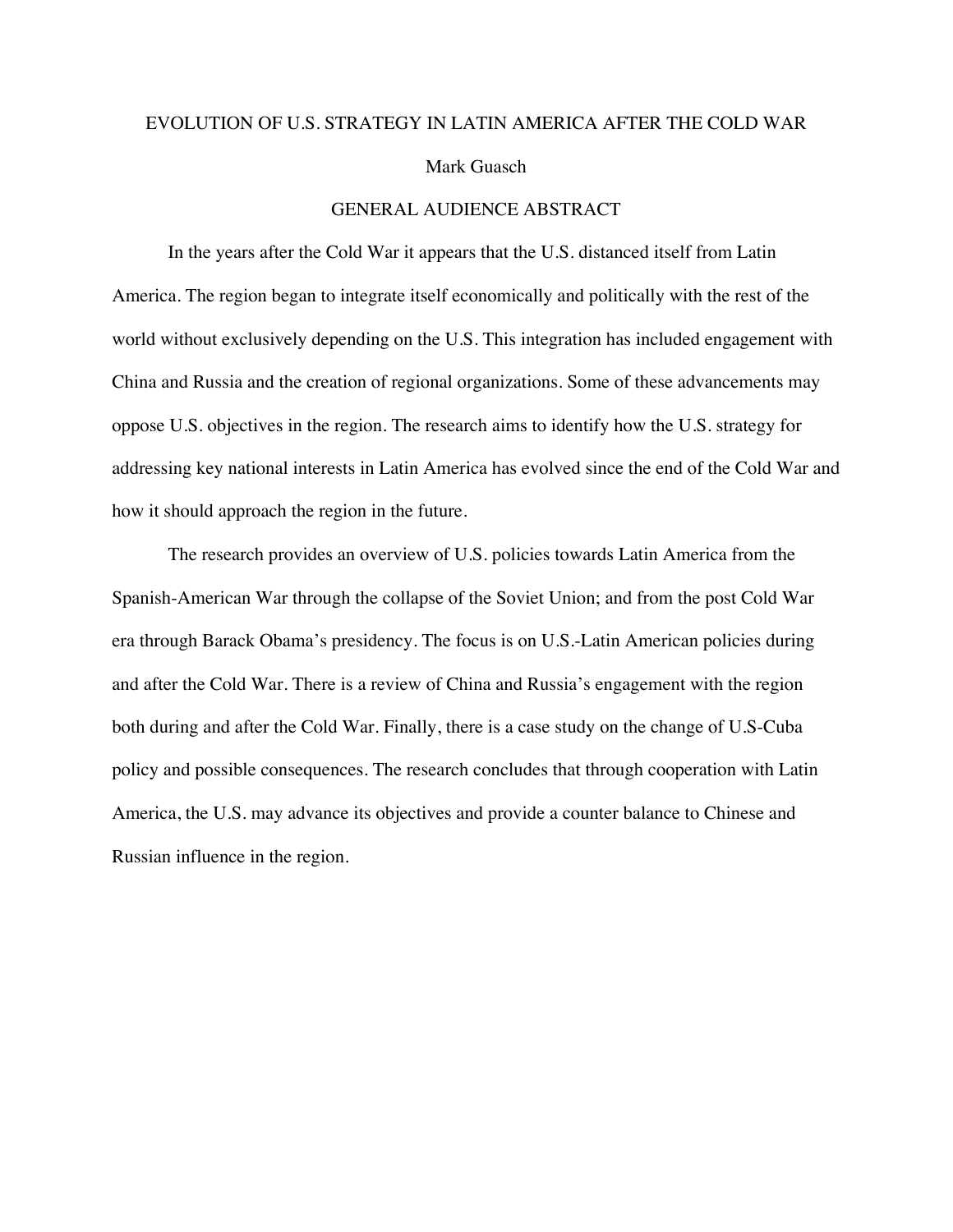#### ACKNOWLEDGEMENTS

I would like to thank all of my friends and colleagues, especially Patricia, that have supported and encouraged me throughout my graduate studies at Virginia Tech. To Dr. Yannis Stivachtis and Dr. Laura Zanotti, a special thank you for your patience and constructive comments through the process. Your suggestions made an impact on my research. Finally, to Dr. Ilja A. Luciak I am grateful for your patience, dedication and guidance throughout my research. You made yourself available on weekends and evenings, always insightful and encouraging. Thank you all.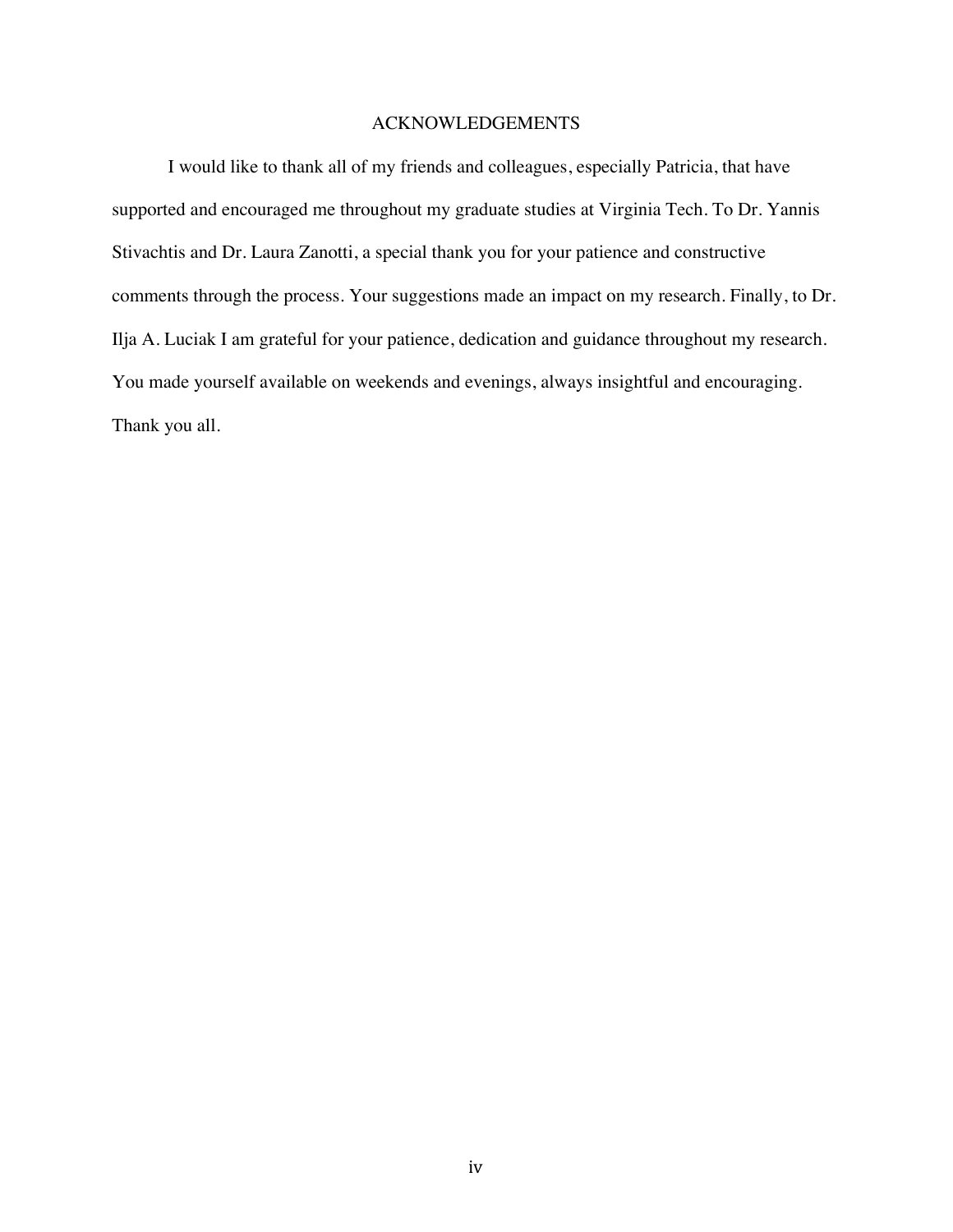| Chapter |
|---------|
|         |
|         |
| 3.      |
|         |
|         |
|         |

## TABLE OF CONTENTS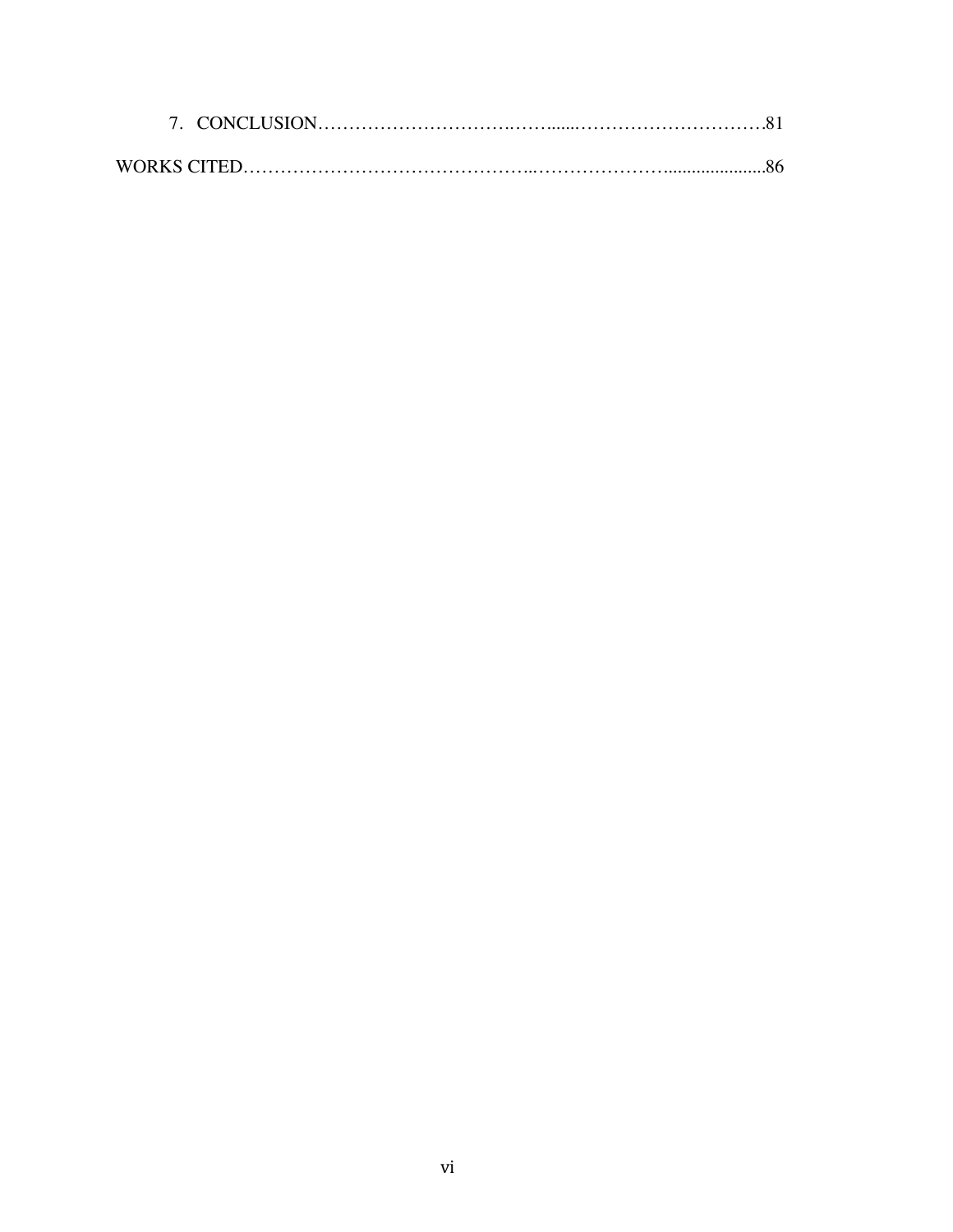#### **Chapter One:**

#### **Introduction**

The United States' entanglement in Latin American affairs can be traced back to the early years of the union in furtherance of U.S. political and economic interests. The decades before the Cold War witnessed the rise of the U.S. as a world power and in turn established dominance over Latin America, its "backyard" under the Monroe Doctrine of 1823. The Spanish-American war at the very end of the  $19<sup>th</sup>$  century was a transition of power and influence over the region. From that point on, including throughout the Cold War, the U.S. functioned as a hemispheric hegemon and dictated the political outcomes of Latin American countries. Cold War conflicts in Latin America were seen through the lens of the East-West struggle (Gerrard-Burnett et al. 2013, 3). The dominant analysis of the Cold War in Latin America viewed the U.S. as "an all-powerful and [almost always] repressive hegemon that wielded practically unchallengeable political, economic, military, and cultural power in the hemisphere" (Gerrard-Burnett et al. 2013, 4).

In recent years, U.S. influence over Latin America has waned with the rise of left leaning governments. The U.S. track record of intervention in Latin America, which includes violent coups against democratically elected governments, has arguably created a cloud of skepticism in the region (Chatterjee 2015). For example, the Bolivarian Alliance for the Peoples of Our America [ALBA], a regional organization whose eight Latin American members include Cuba and Venezuela, has an anti-U.S. discourse that is clearly counter to U.S. interests. ALBA attempts to build a new "economic, political, and military model" that is counter to Western democratic values and looks to Cuba for guidance (Farah 2015, 92). Such anti-U.S. discourse also propagated the formation of the Community of Latin American and Caribbean States [CELAC], "which was specifically founded in 2010 to exclude the United States" (Farah 2015,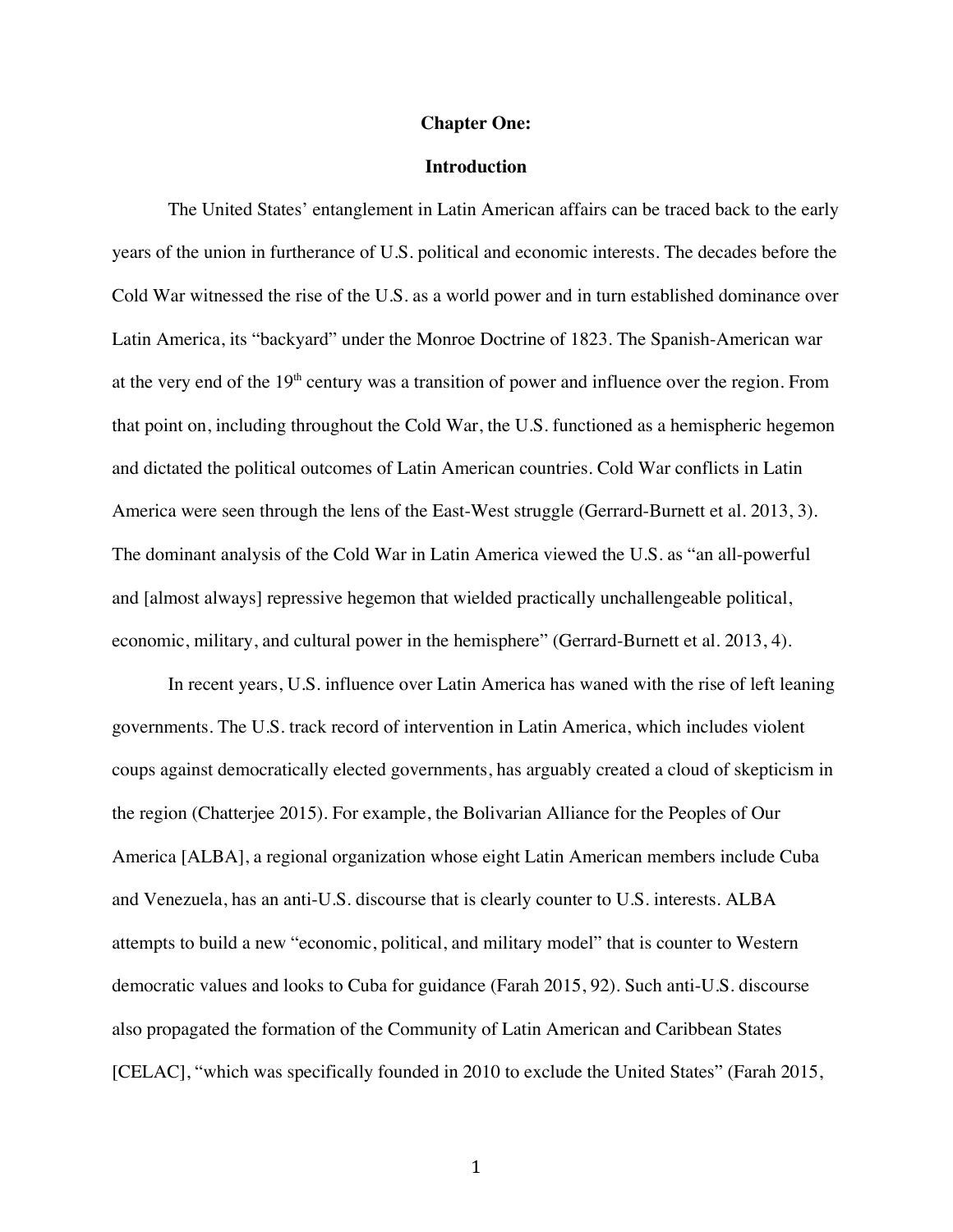99). Until President Obama's December 2014 announcement to normalize relations with Cuba, many Latin American countries called for a change of the U.S. policy (LeoGrande 2015, 481). It can be argued that it has been the U.S. that has isolated itself from the region due to a combination of U.S. policy and its lack of outreach to the region (Chatterjee 2015).

According to a 2014 House of Representatives subcommittee hearing on "U.S. Disengagement from Latin America: Compromised Security and Economic Interests," the antagonism in Latin America towards the U.S. and its interest has allowed "strategic adversaries," such as Russia and China, to fill the space left by the U.S. in the region (U.S. Congress 2014d, 1-2). Additionally the "War on Terror" following the events of 9/11, has drawn U.S. foreign policy focus away from Latin America (U.S. Congress 2014d, 4). The region was looking for a relationship with the U.S. that was not "master-servant" but one where the region was recognized for its advancements and not only to be used by the U.S. when it was believed to advance strategic interest (U.S. Congress 2014d, 6).

Such a regional shift in attitude towards the U.S. and engagement with extra-hemispheric competitors, such as China and Russia, may have a significant impact on U.S. interests. Why have the atmospherics changed in Latin America and how could the U.S. improve its status moving forward? The research question pursued in this thesis is:

How has the U.S. strategy for addressing key national interests in Latin America evolved since the end of the Cold War?

During the Cold War the dominant theoretical paradigm was that of realism that lasted till the late 1980's (Dougherty and Pfaltzgraff 2001, 2). In realist theory, individual states are the main actors in the anarchic international system, engaging in a constant struggle for power and existence (Dougherty & Pfaltzgraff 2001, 63). Hans Morgenthau explains that the state's interest is the "essence of politics," where interest is defined as power (Morgenthau and Thompson 1993,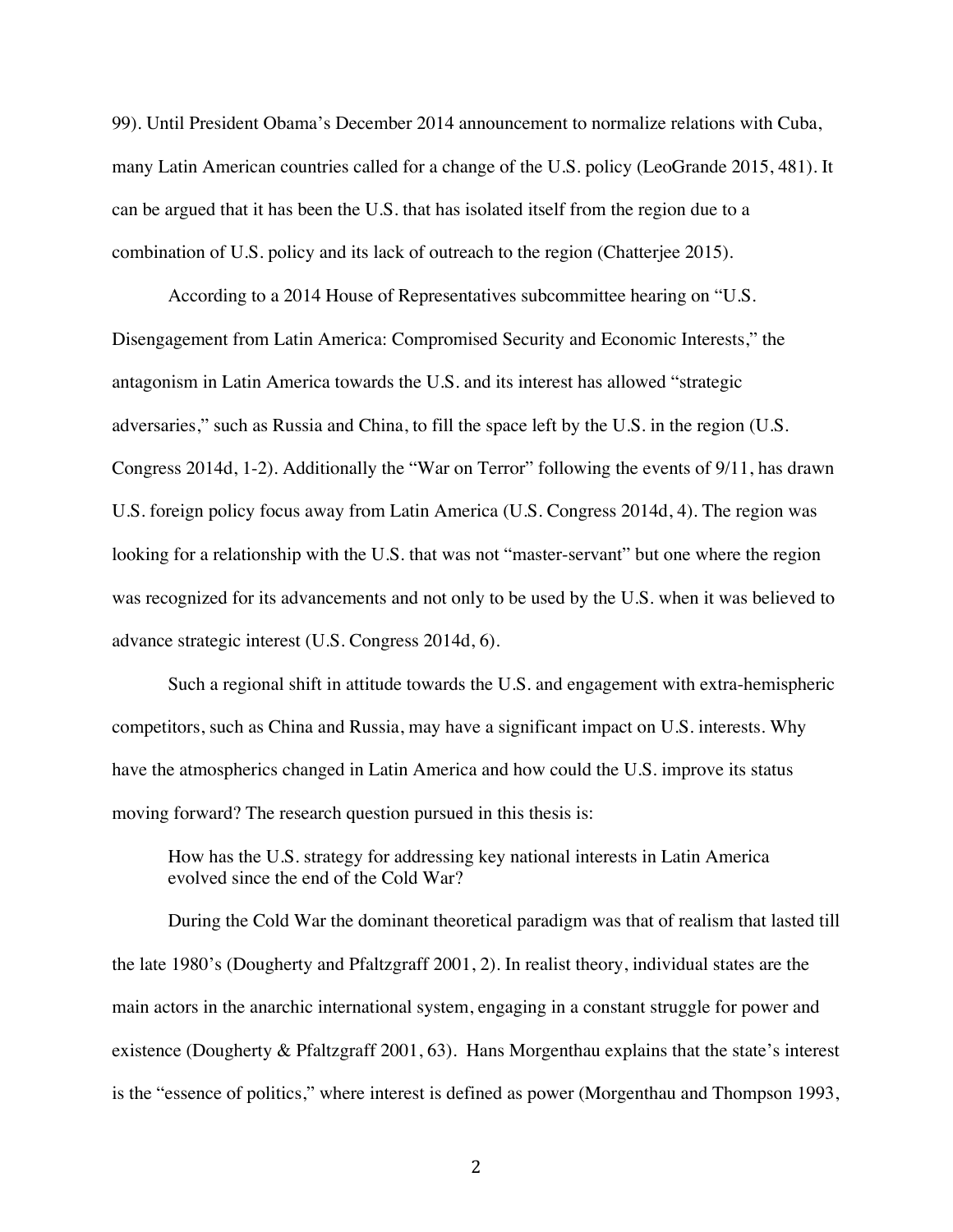10). In realism, states do not cooperate in pursuit of "international interest" or out of "altruism" (Keohane 1984a, X). As such, it fails to "incorporate international institutions as important entities" (Keohane 2002b, 6).

After the collapse of the Soviet Union, the U.S. was left as the lone superpower. Even as an unchallenged superpower however, it would be unable to achieve its goals through "the bilateral exercise of influence: the costs of such massive 'arm-twisting' would be too great" (Keohane 2002b, 27). With the strengthening of the world economy and the rise of globalization, the "state of the world involving networks of interdependence at multicontinental distances," a new approach has to be considered (Keohane 2002b, 193). According to Robert O. Keohane, liberalism is the modern school of thought that attempts to advocate international cooperation, which may include institutions (Keohane 2002b, 10).

The rise of the global economy and interdependence has led to multiple Latin American regional organizations and an expansion of partnerships outside of the Western Hemisphere. In November 2013, Secretary of State Kerry announced that the "era of the Monroe Doctrine is over," to the Organization of American States (Kerry 2013). However, the rise of Russia and China, two states that have shown to have contradicting interests with those of the U.S., acting in the United States' own "backyard" is a logical security concern. Although the European Union [EU] has engaged the region since its inception in the early 1990's, it can be considered an ally to the U.S. in pursuing mutual interests and generally ideologically aligned. Thus, this thesis does not examine the EU's engagement of the region.

In recent years China and Russia have demonstrated their respective capabilities on the world stage. Chinese-Latin American trade skyrocketed from US\$10 billion in 2000 to US\$183 billion in 2011 (Hearn 2012, 156). The U.S. has shown concerns about the "economic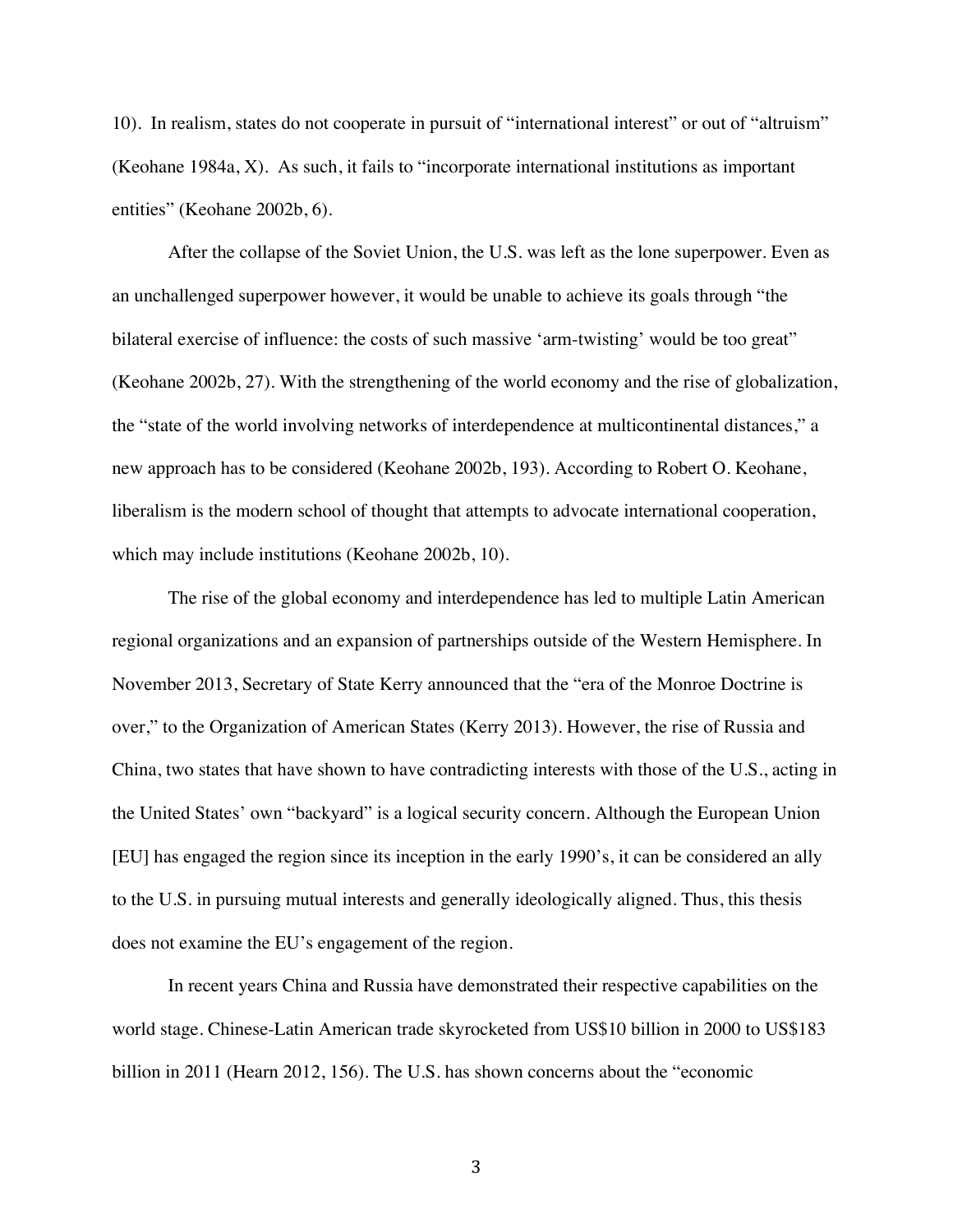sustainability of Chinese operations in Latin America and anxiety about foreign interference in a region traditionally subsumed by U.S. hegemony" (Hearn 2012, 158). As U.S. influence in the region diminishes that of Russia increases through trade, diplomacy and investment (Sanchez 2010, 362). Russia's view on Latin America has been described not as a "cornerstone" of Russian foreign policy but definitely "one of its pillars" (Sanchez 2010, 362).

Based on research, the following hypothesis is presented:

The decrease of U.S. influence in Latin America after the Cold War, has led U.S. foreign strategy to shift towards cooperation/liberalism instead of hegemony/realism.

Chapter two provides a succinct overview of U.S. policies towards Latin America between the declaration of the Spanish-American War and World War II. As we'll see during the Cold War, realism and regional intervention dominated the era. Chapter three discusses how Latin America was viewed through a U.S.-Soviet lens. Although there were some U.S. efforts to address the regional needs, overall U.S. policy followed the realist paradigm. Chapter four illustrates how U.S. leadership acknowledged a need for regional cooperation after the Cold War, but failed to reach implied policy objectives. The Obama presidency however has made large strides in engaging the region. Chapter five presents how China and Russia are U.S. competitors on the global stage, and how their advancements in Latin America can clash with U.S. interests. Chapter six is a case study of U.S. policy shift to a liberal approach and how it may be affecting China and Russia. Finally, the conclusion provides suggestions to U.S. policy makers on how to break with the historical approach with Latin America.

#### Method of Research

The research has a regional framework focus on Latin America and its interactions with external states. Latin America refers geographically to all the countries in the Caribbean, Central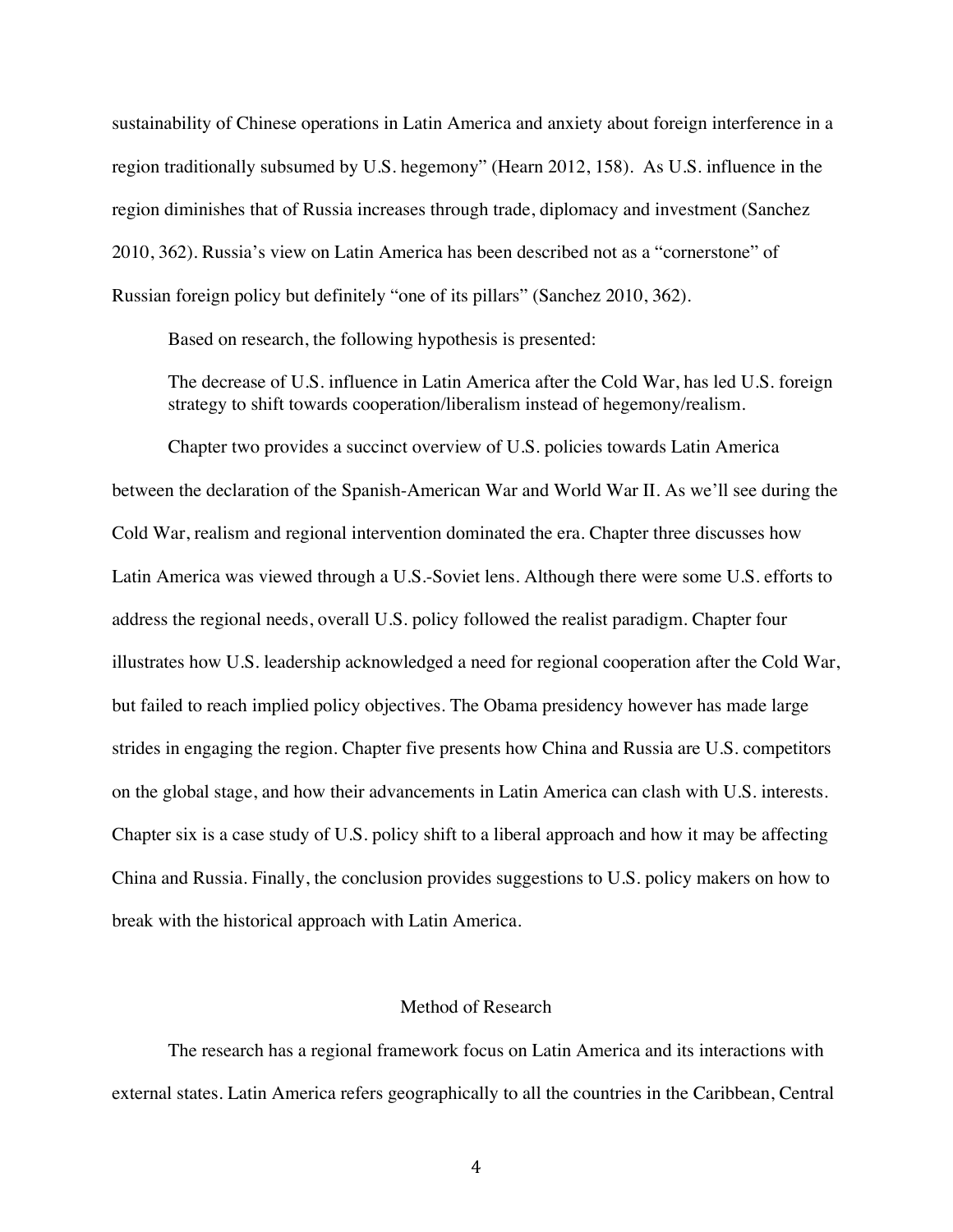America, and South America. The term also refers to the regional identity when discussing attitudes/interactions towards the U.S. or other extra-hemispheric states. The primary external states to be reviewed will be the U.S., China, and Russia. In order to present a reasonable argument of the U.S. strategy shift towards Latin America to address national interests, I have done the following:

- Survey academic research and arguments, including:
	- Theories of international relations
	- **Exercise** Foreign policy analysis
- Survey government (foreign and domestic) bulletins, reports, speeches, etc.
	- ! Primary sources were mainly U.S. documents.
	- ! Secondary sources were the main focus due to language translations and availability.

In chapter seven, the conclusion, the information obtained is categorized and a result is presented with enough evidence to provide a research-based account of how U.S. policy towards the region has changed.

#### Literature Review

*Politics Among Nations: The Struggle for Power and Peace*, by Hans J. Morgenthau and Kenneth W. Thompson, aimed to understand the forces that drive political relations between states and how these forces act upon each other (Morgenthau and Thompson 1993, 17). The book illustrated a realist approach to international politics in terms of power and interest. Unlike the moralistic perspective on international politics that assumed the "essential goodness and infinite malleability" of human nature, realism viewed the world as imperfect due to the "forces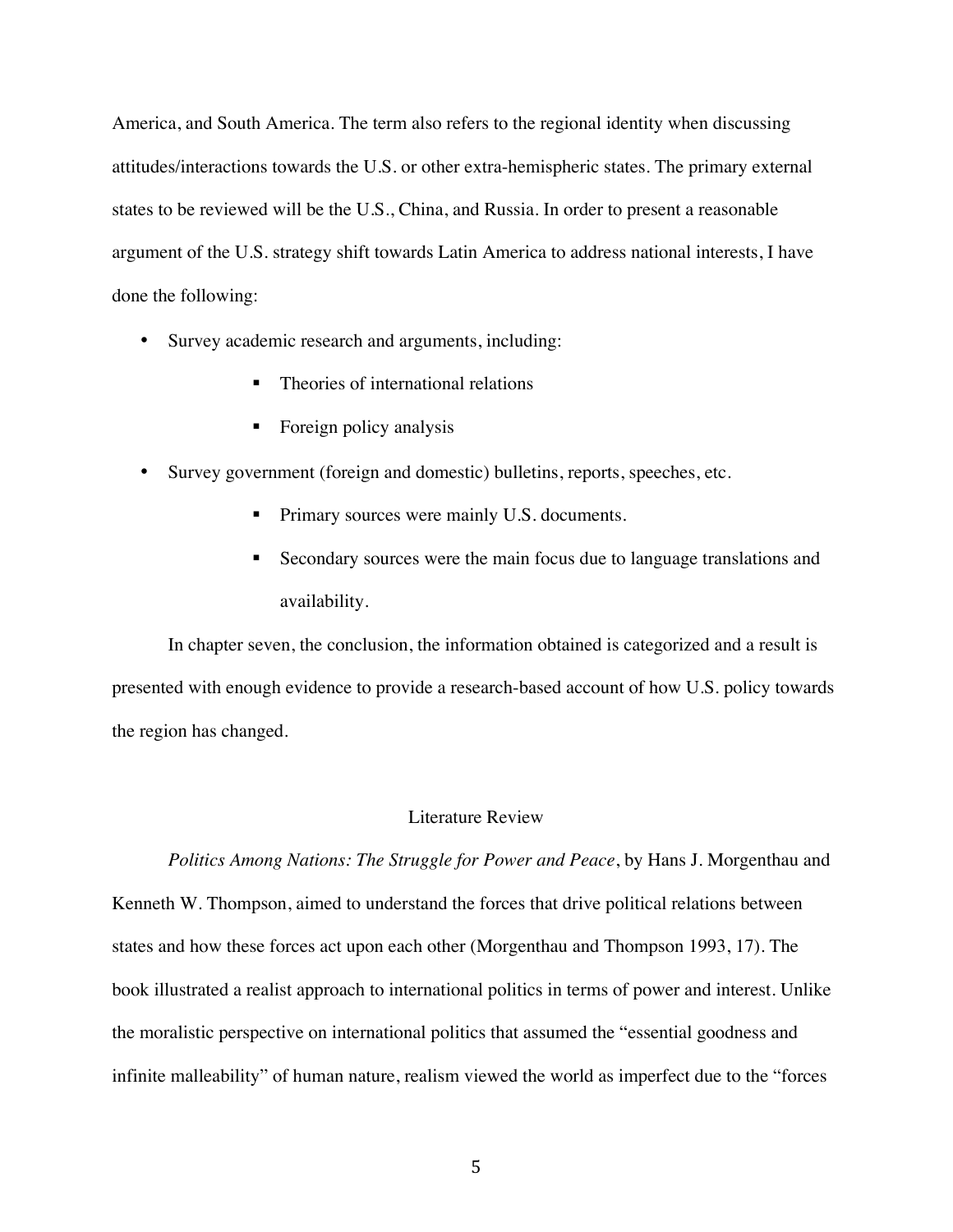inherent in human nature" of opposing interests and conflict (Morgenthau and Thompson 1993, 3). International politics was a struggle of power, and power is always the underlying aim regardless of policy goals (Morgenthau and Thompson 1993, 29). Political power was defined as "the mutual relations of control among the holders of public authority and between the latter and the people at large" (Morgenthau and Thompson 1993, 30). For example, the political power of the U.S. over Central America was measured by the "conformity of the actions of Central American governments with the wishes of the government of the United States" (Morgenthau and Thompson 1993, 33).

The foundation of the theory was to address issues in an objective manner versus moralistic, and the concept of interest was defined in terms of power (Morgenthau and Thompson 1993, 4-13). Due to conflicting interests among states the only path to permanent peace in the world was through a world state, which is not probable (Morgenthau and Thompson 1993, 389). As a result the best "instrument" for peace was that of diplomacy which should aim to promote a state's national interest by peaceful means (Morgenthau and Thompson 1993, 361).

The book was originally written in the early years of the Cold War. The realist principles were dominant throughout the duration of the conflict. For example, the threat posed from the armed strength of a state was an important factor in building its political power (Morgenthau and Thompson 1993, 31). The authors provided the example of the nuclear arms race between the U.S. and the Soviet Union (Morgenthau and Thompson 1993, 31). Another related topic was that of the status quo and balance of power. As states attempt to increase their power and change the status quo, the concept of "balance of power" is a mechanism to preserve it (Morgenthau and Thompson 1993, 183). During the Cold War era, the U.S. and the Soviet Union were the "main weights, placed on opposite scales" (Morgenthau and Thompson 1993, 216). The attempt to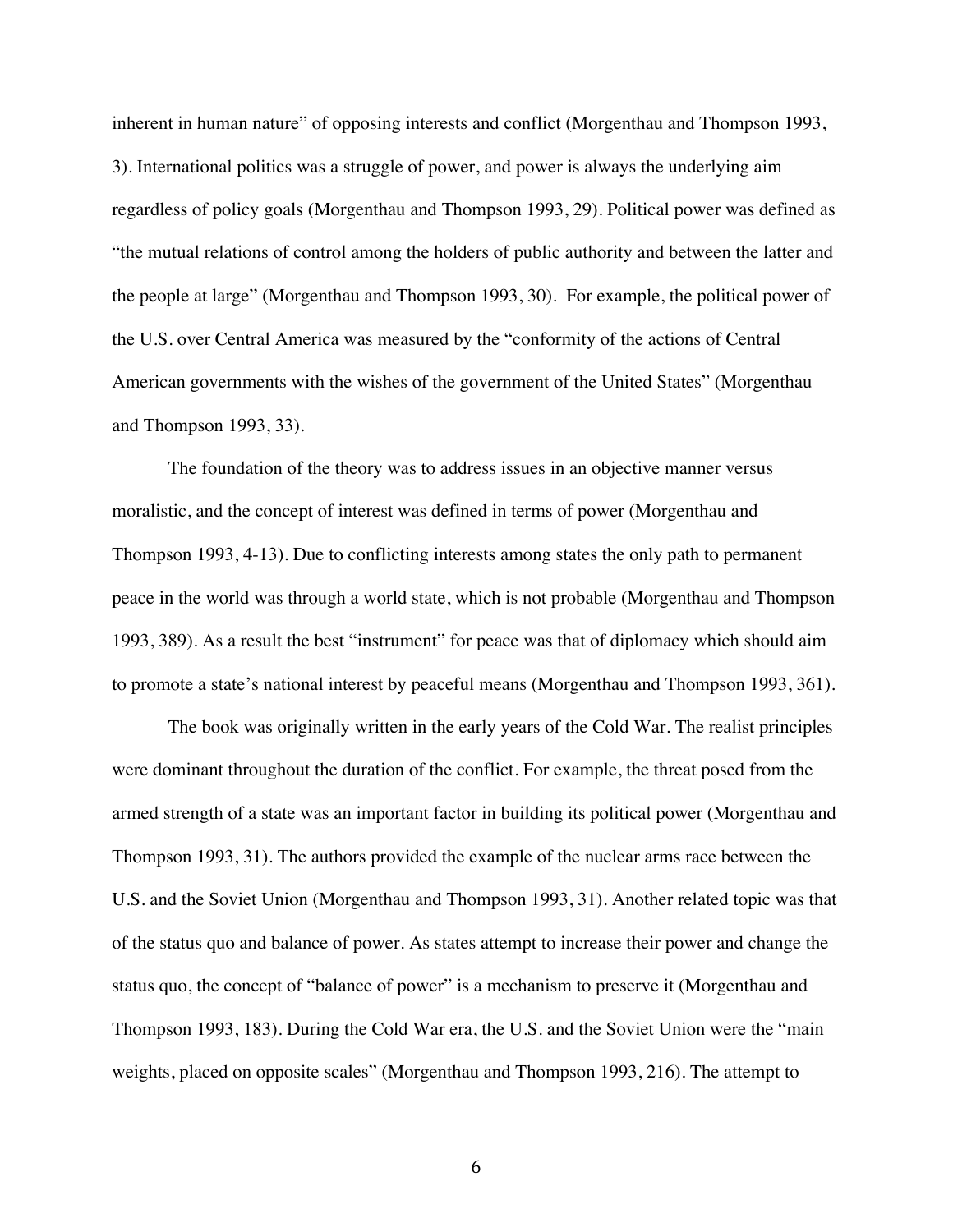maintain the status quo can be observed in the U.S. policies of containment and concerns of Soviet intrusion in Latin America during the Cold War. There are plenty of historical examples, ranging from the Cuban Missile Crisis to the declaration of the "Reagan Doctrine."

Robert O. Keohane's book, *After Hegemony: Cooperation and Discord in the World Political Economy*, attempted to demonstrate that cooperation between states was attainable in the world political economy when common interests exist, even without the leadership of a hegemon present. Political economy was defined as the interactions in international relations of "the pursuit of wealth and the pursuit of power" (Keohane 1984a, 18). Keohane wrote that as economic interdependence increases between states, a "synthesis" of realism and liberal institutionalism was necessary (Keohane 1984a, 135). The writer did not assume the complete liberal position that cooperation is achieved through harmony between states, but rather acknowledged the realist concept that discord between states would exist, and mutual interest would be an incentive for cooperation (Keohane 1984a, 63 & 215).

Derived from the theory of hegemonic stability, hegemonic leadership has historically emerged after great world conflicts, and has spearheaded cooperation between states (Keohane 1984a, 31-32). However, during peacetime "weaker countries have tended to gain on the hegemon" (Keohane 1984a, 9). Keohane explained that even with the decline or a lack of a hegemon, states would still have incentives to cooperate and form international institutions and regimes due to the interdependence of the world political economy (Keohane 1984a, 243-244). International regimes were defined by the writer as a set of principles, norms, and rules that "affect calculations of self-interest" by reducing the degree of uncertainty that member states faced when evaluating each other's policies (Keohane 1984a, xi).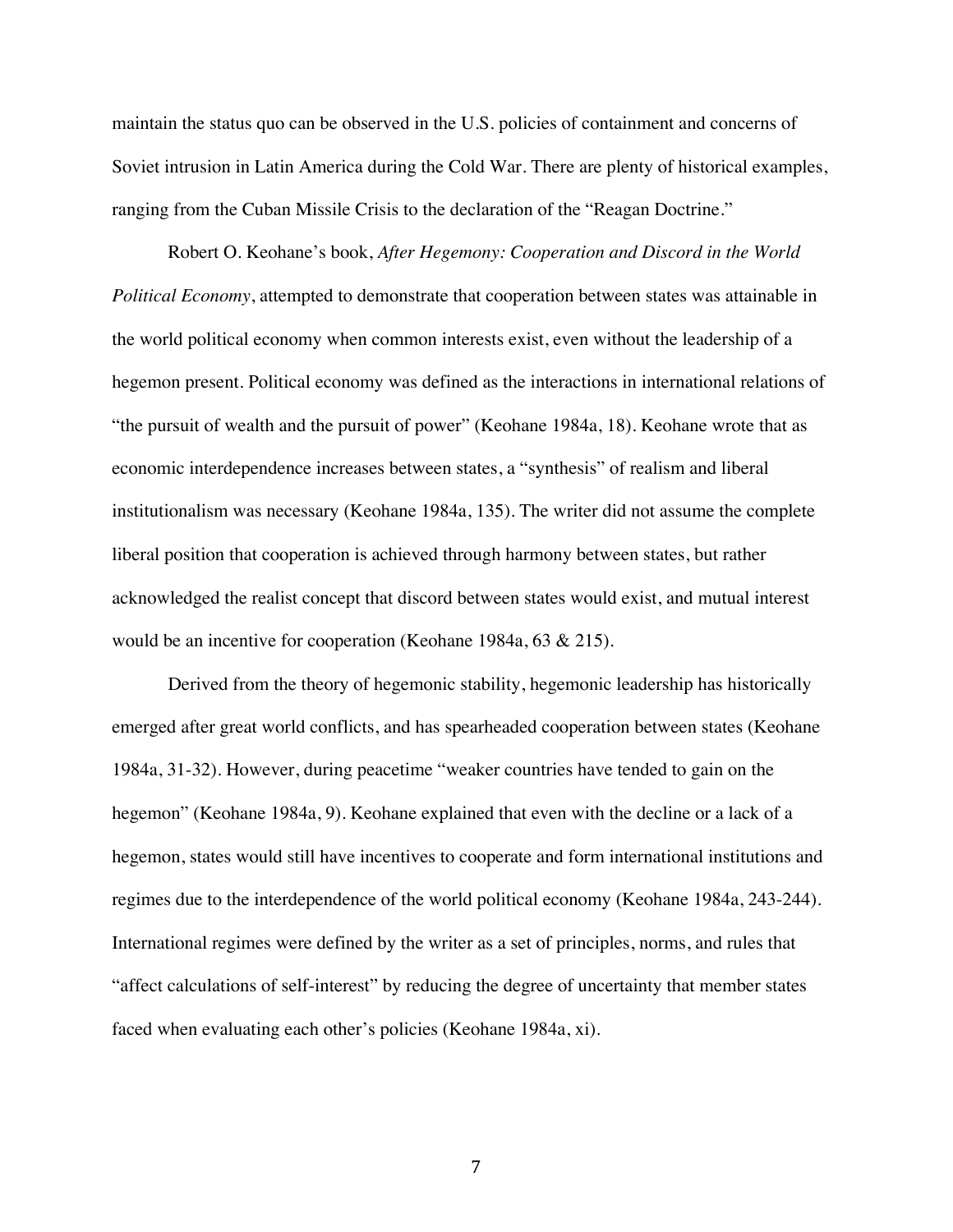Christopher Sabatini's article, "Will Latin America Miss U.S. Hegemony?" in the *Journal of International Affairs*, focused on the consequences of the decline of U.S. influence and hegemony in Latin America. Since the Monroe Doctrine of 1823, the U.S. stood as the "primary hegemonic power-the 'colossus of the north'" that allowed it to intervene overtly or covertly to impose its national interests (Sabatini 2013, 2). U.S. hegemony over the region provided a security umbrella, reduced intra-regional conflict, and access to one of the top markets in the world (Sabatini 2013, 13). Sabatini wrote that since 2000, regional and multilateral organizations have developed to assert diplomatic power in the region and to reduce the U.S. role, for example the formation of ALBA and the global rise of the Southern Common Market [MERCOSUR].

At the end of the Cold War, the extra-hemispheric threat to the U.S. had all but disappeared, and the Western Hemisphere countries could thereby begin to aim for a common goal of "consensus and convergence." The absence of such an external threat led to a reduction in U.S. political and economic intervention, and greater autonomy for governments and there by reduced the region's "historic concerns over national sovereignty" (Sabatini 2013, 2-5).

In 1991, the member states of the Organization of American States [OAS] passed a resolution that committed the region to defend democracy by granting the OAS authority to convene its members when it was perceived that there had been an "interruption of the constitutional process," such as a coup, and discuss further action (Sabatini 2013, 6). In 1994, the U.S. convened the first Summit of the Americas [SOA] that led to the creation of the Free Trade Area of the Americas [FTAA] (Sabatini 2013, 5). However, this democratic tone developed new relevance with the election of Hugo Chavez in 1998, and other left leaning governments in Latin America in the early 2000's (Sabatini 2013, 6). U.S. economic and political power in the region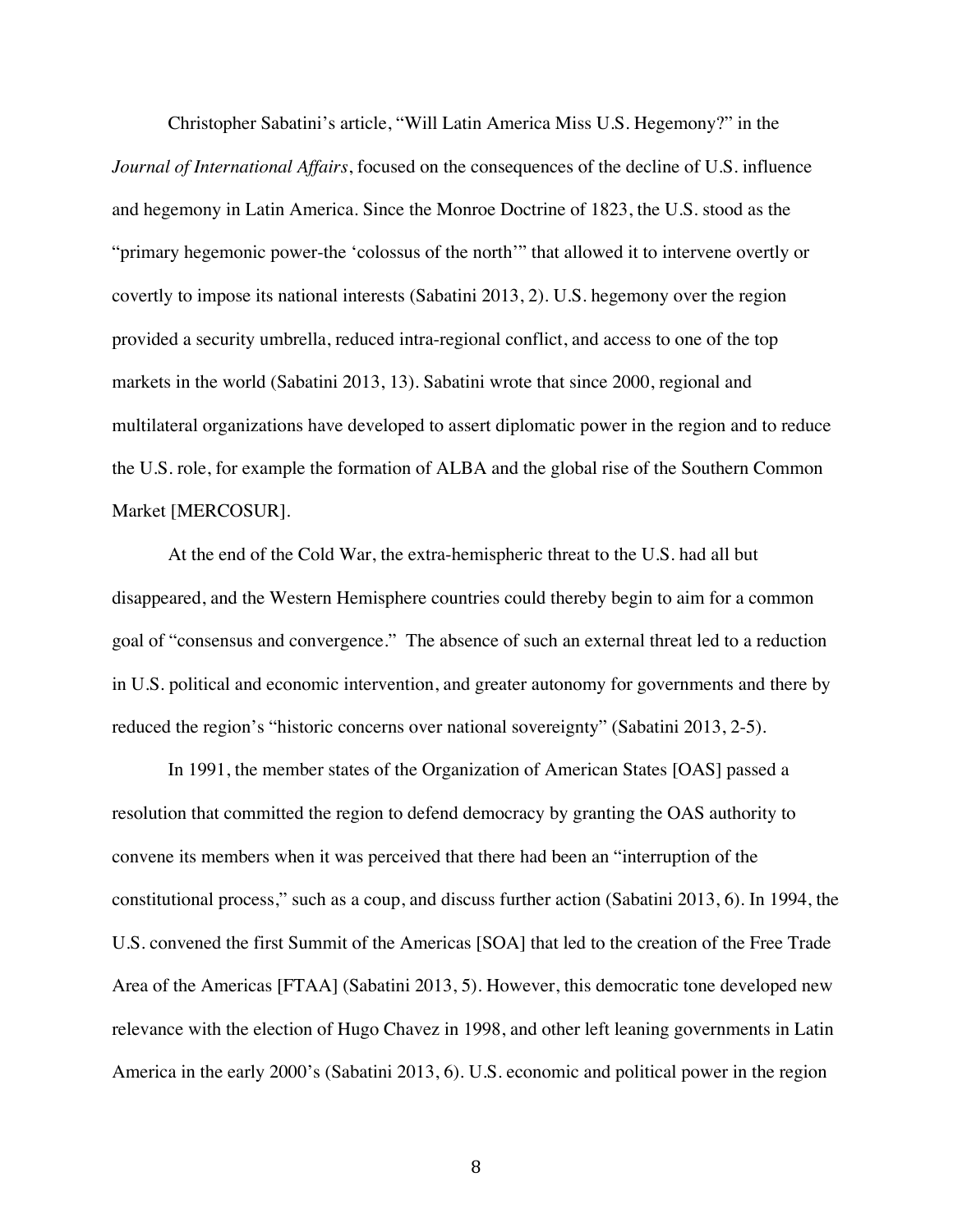has waned but not vanished. One reason for the decline was the expanding presence of China in Latin America that has become a commercial and political "counterweight" (Sabatini 2013, 10).

In the article titled "Empire's Senescence: U.S. Policy in Latin America," by Greg Grandin, the author writes on U.S. policy in Latin America and the gap between policy and reality. According to the article U.S. policy should be based on "twenty-first century multilateralism" that was capable of addressing transnational problems that concern both liberals and conservatives while respecting the sovereignty of Latin American states (Grandin 2010, 17). The aim of the U.S. would be not to "advance a set of altruistic ideals" but to defend U.S. interests, which Grandin defines as stable politics and economies in the region that would be amenable to U.S. capital and commodities (Grandin 2010, 15). Another U.S. objective would be to achieve soft power, defined as "the ability to get what you want through attraction rather than coercion" (Grandin 2010, 15).

U.S.-Latin American relations have been defined by two particular eras, that of U.S. economic and territorial expansion of the early nineteenth century and the Cold War (Grandin 2010, 22). Grandin believed we may be entering a new era as U.S. influence in the region is declining (Grandin 2010, 22). Latin America could be a model for Barack Obama's vision, which he declared in a September 2009 address to the United Nations, of "a new era of engagement based on mutual interest and mutual respect" (Grandin 2010, 17). Grandin proposes the following policy changes that could address mutual interest and respect: reducing tariffs and subsidies on Brazil; yield on issues that have delayed the FTAA; decrease military operations in Colombia; remove the Cuban embargo; and commit to a multilateral foreign policy (Grandin 2010, 15-16).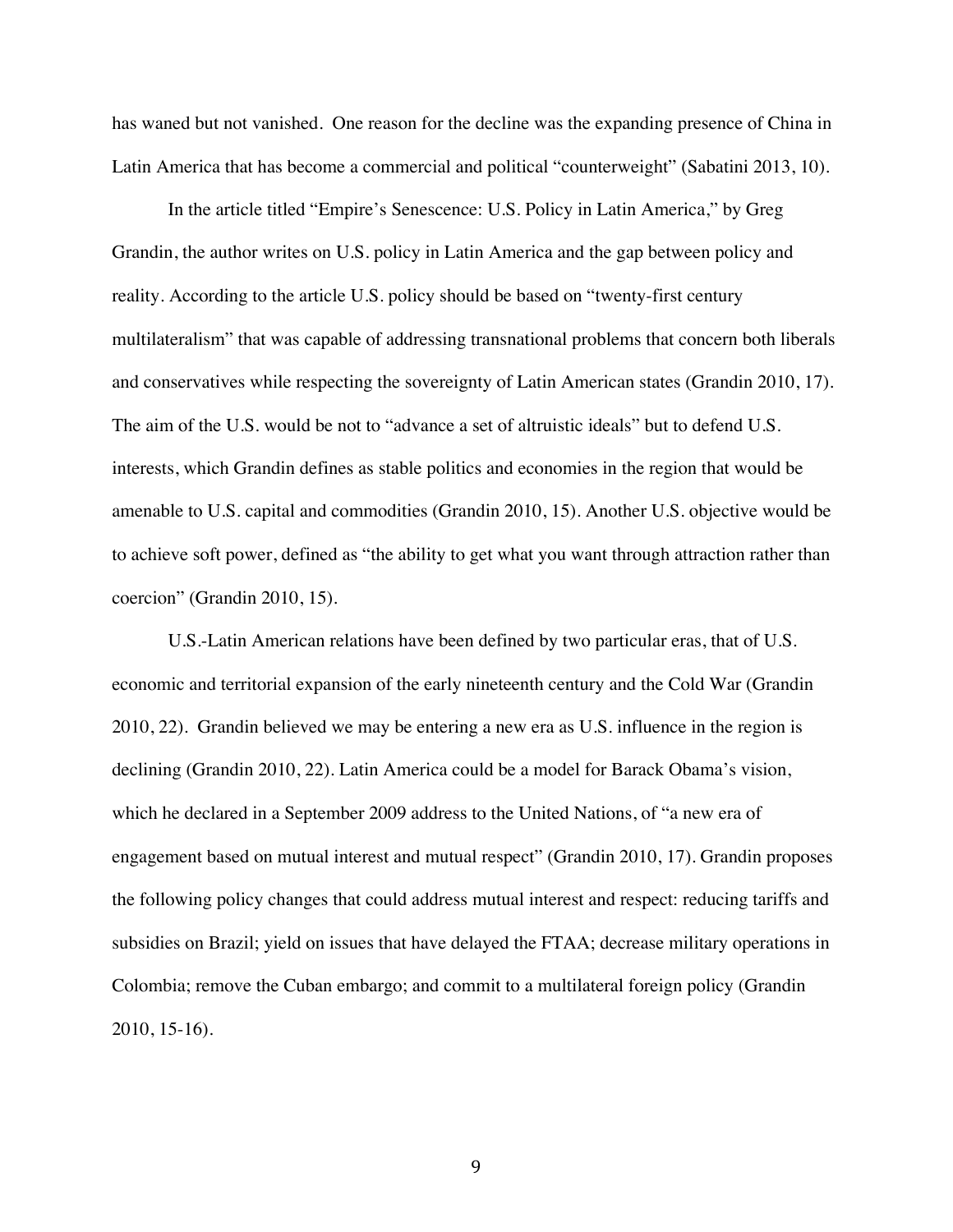*The Advance of Radical Populist Doctrine in Latin America*, by Douglas Farah, discussed the decline of U.S. influence in Latin America that was exemplified by the rise of ALBA and CELAC. ALBA comprised of eight member states, countered U.S. regional interests by attempting to build a political, economic and military model in Latin America that contradicted Western democratic values (Farah 2015, 92). The 2010 founding of CELAC with the purposeful exclusion of the U.S. reinforced the trend of waning U.S. influence (Farah 2015, 99).

Historically, Latin American was usually a region of unchallenged U.S. influence. Recently the region has gained the attention of Russia and China. Within ten days in July 2014, Vladimir Putin and Xi Jinping visited Cuba (Farah 2015, 91). During his trip, Putin forgave a Cuban debt of more than US\$ 30 billion from the Cold War (Farah 2015, 91). During Xi's visit to the region he distributed approximately US\$ 70 billion in loans, lines of credit and direct aid to Latin America (Farah 2015, 91). The development was a strong contrast to the shrinking U.S. aid to the region and President Obama's visiting only six Latin American countries in eight years (Farah 2015, 91). Table 1.1 indicated a decrease in U.S. assistance to the region between fiscal years [FY] 2011 and 2014. U.S. aid decreased approximately 20 percent between FY2011 and FY2014 (Meyer 2016, 5).

| Appropriations in thousands of U.S. dollars |               |               |               |               |  |
|---------------------------------------------|---------------|---------------|---------------|---------------|--|
|                                             | <b>FY2011</b> | <b>FY2012</b> | <b>FY2013</b> | <b>FY2014</b> |  |
| <b>Total</b>                                | 1,856,199     | 1,823,526     | 1,684,470     | 1,477,611     |  |
|                                             |               |               |               |               |  |

**Table 1.1 U.S. Assistance to Latin America and the Caribbean: FY2011 – FY2014**

**Source:** U.S. Department of State, (Meyer 2016, 5)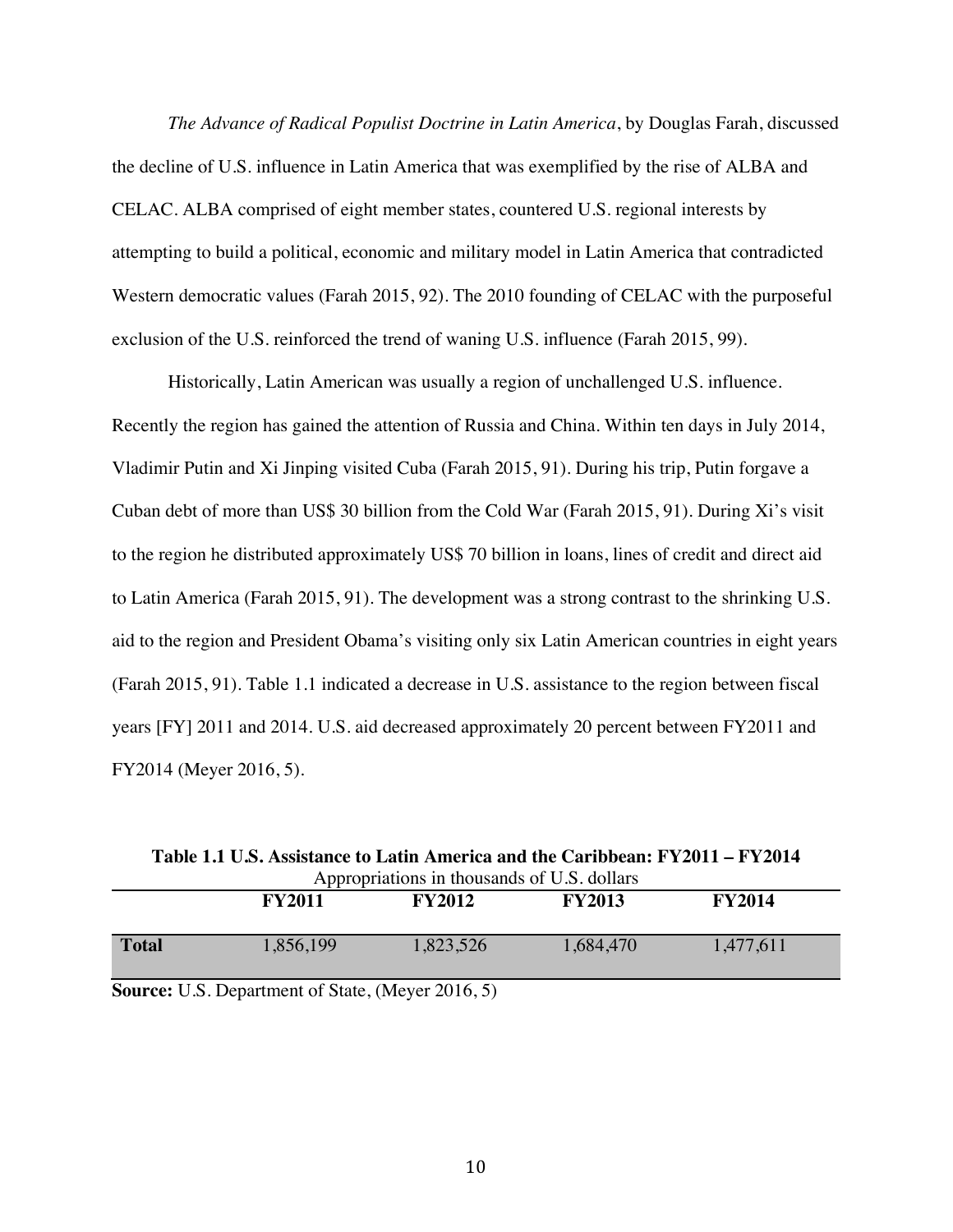Gonzalo Baeza and Mark Langevin's article, "The Convergence We Need? President Obama and U.S. Policy in Latin America and the Caribbean," for *American Diplomacy*, analyzed President Obama's strategy for Latin America titled "A new Partnership for the Americas." It focused on key topics that have been discussed in recent think tanks' policy proposals. Latin American countries have diversified their economic and political relations around the world, meanwhile the U.S. seeked to "reverse its irrelevancy" in the region in terms of "trade, development, and collective security" (Baeza and Langevin 2009). Political observers agreed that U.S. policy towards the region had "fallen behind the pace of change and that relations are strained at worst, distant at best" (Baeza and Langevin 2009). During the first months of the first Obama Administration, policy study organizations issued proposals and policy framework advocating a shift toward a more "relevant, engaging posture" regarding the people and governments of Latin America (Baeza and Langevin 2009).

The Obama administration aimed to develop cooperation with Latin America by addressing "converging" national interests based on the assumption that most states in the region shared the same national interests. The Brookings Institute proposed a "hemispheric partnership," claiming that without such cooperation the region would face missed opportunities and increased risks when addressing challenges, such as organized crime and climate change (Baeza and Langevin 2009; Brookings Institution 2008, 3). The Council of Foreign Relations suggested U.S. policy engage the region on its own terms and not those imposed by the U.S. Similarly, the Washington Office on Latin America advised that U.S. policy should aim to enable a "hemispheric community" by building relations to solve common problems (Baeza and Langevin 2009). The Council of the Americas identified economic development as the most important national interest of the Latin American states, and recommended a reevaluation of U.S.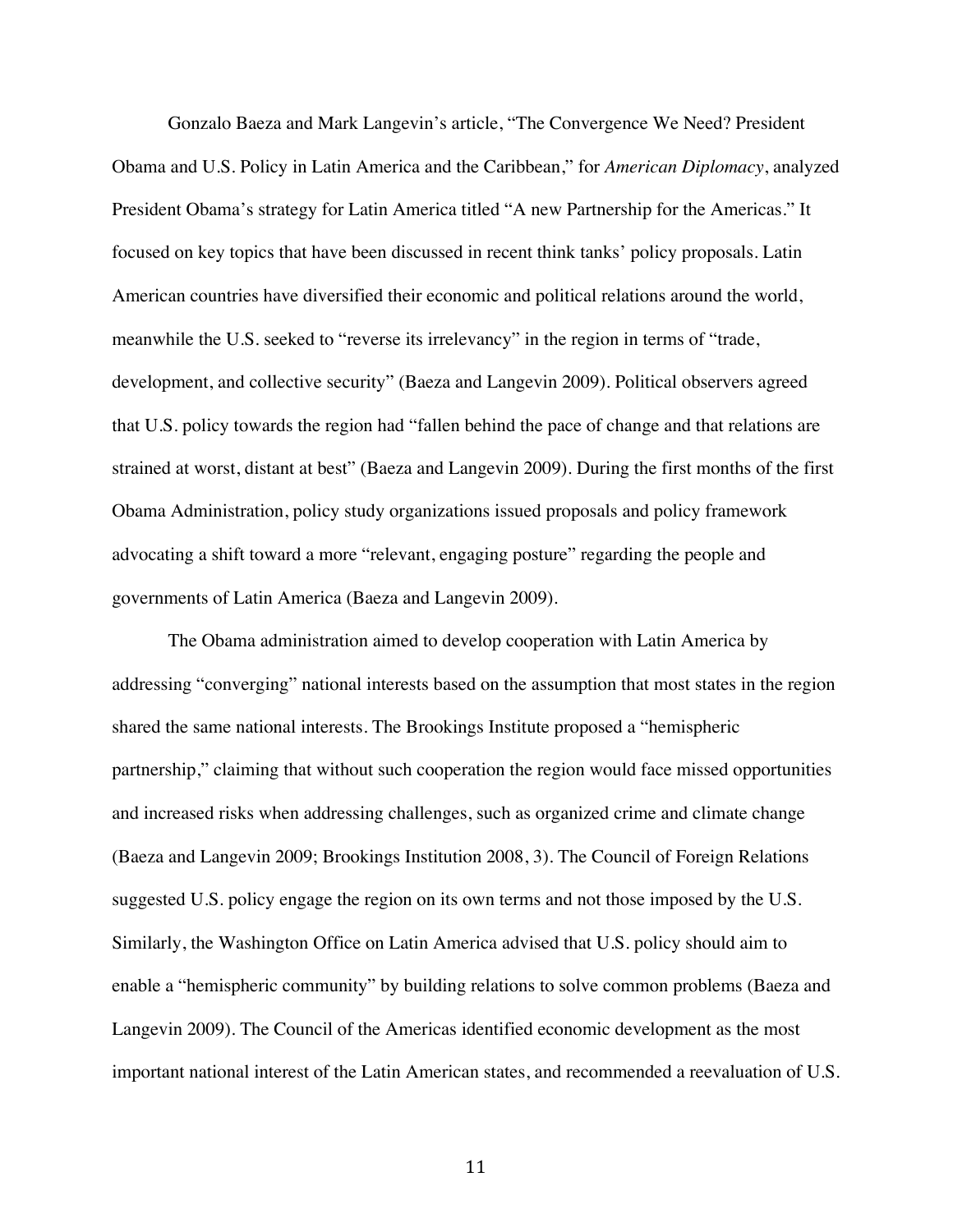trade policy in "light of the diminishing returns accrued under former President Bush's strategy of 'competitive liberalization'" (Baeza and Langevin 2009; Council of the Americas 2009, 3). Baeza and Langevin wrote that the primary issues for the region primarily included "economic development, growth with equity, and the need to target development strategies on behalf of the region's vast population of urban and rural poor." Other regional topics up for discussion included energy and climate control, immigration reform, drug trade and crime, and democracy and human rights.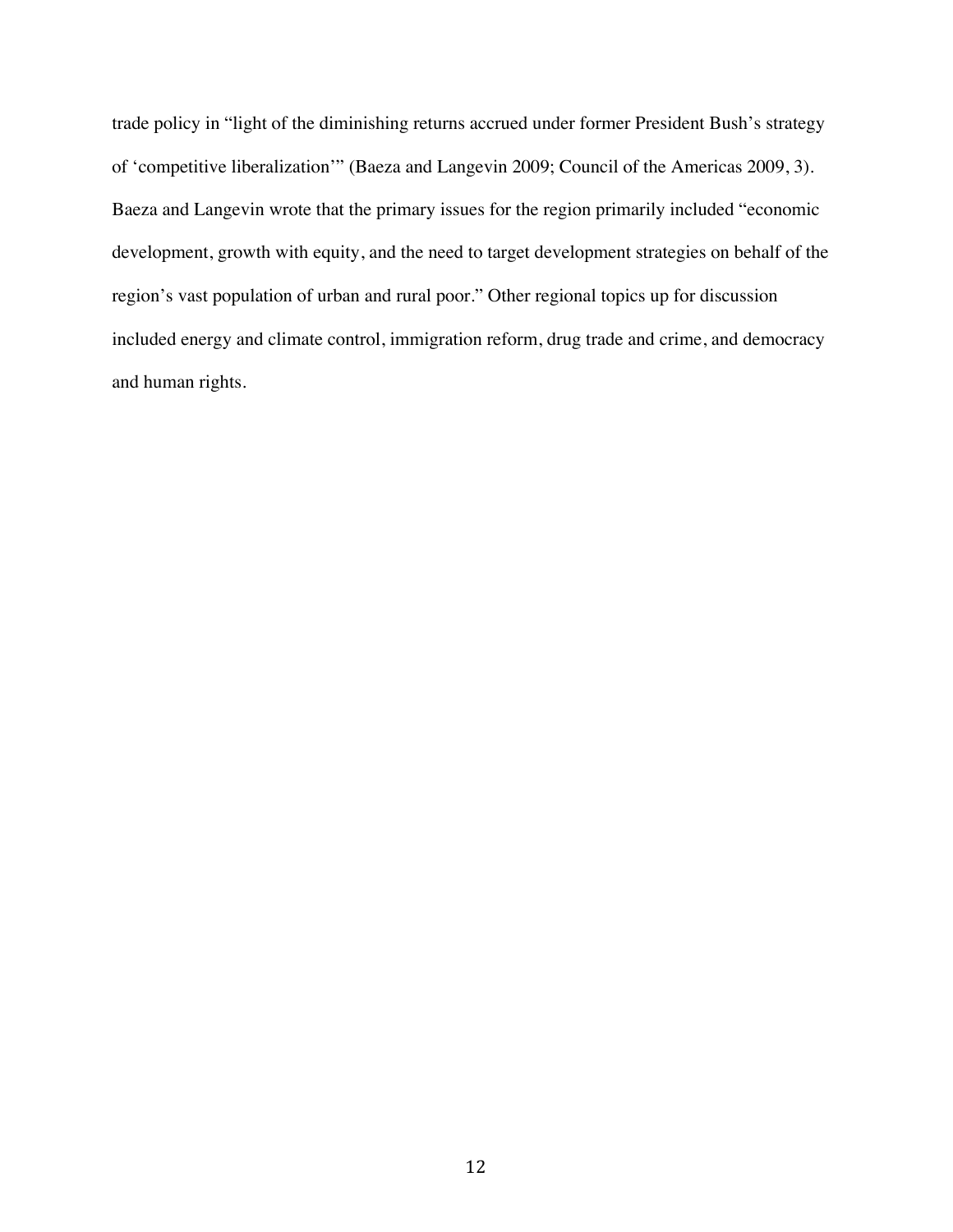#### **Chapter Two:**

#### **Before the Cold War**

Realism as it is known today was not developed until the twentieth century, however its fundamentals could be traced back for centuries (Dougherty and Pfaltzgraff 2001, 63-69). Political philosophers have addressed realist concepts for centuries, such as Thomas Hobbes and Machiavelli 's views on power and human behavior, or Georg Hegel and the conception of the state (Dougherty and Pfaltzgraff 2001, 69-70). Political realists argue that a state's interest or objective is that of national security and power (Gilpin 1981, 19). Since the inception of the U.S., its existence has been threatened by European powers. Looking at U.S. foreign policy in the eighteenth and nineteenth centuries through classical realist lens, the defense of the "continental homeland" was the fundamental national interest (Keohane 2002b, 274). The promotion of American political and economic interests can be seen contributing to intervention in Latin America through the Monroe Doctrine, the Spanish-American War, the Panama Canal and the group of small conflicts known as the Banana Wars. In order to demonstrate the validity of the argument in the thesis, a background of U.S. and Latin America before the Cold War is provided.

With the acquisition of Florida the U.S. began to focus on national security concerns in Latin America. The U.S. was not only concerned that other powers may inject themselves in Latin America, but also the Russian interest in the "northwest coast of the American continent" (Gott 2004, 58). President James Monroe warned the European powers that the U.S. would consider "any attempt on their part to extend their system to any portion of this hemisphere as dangerous to our peace and safety" (Gott 2004, 59). The Monroe Doctrine of 1823 proclaimed U.S resistance to any change in the prevailing distribution of power by foreign entities in the Western Hemisphere and was the cornerstone of U.S. national security policy (Morgenthau and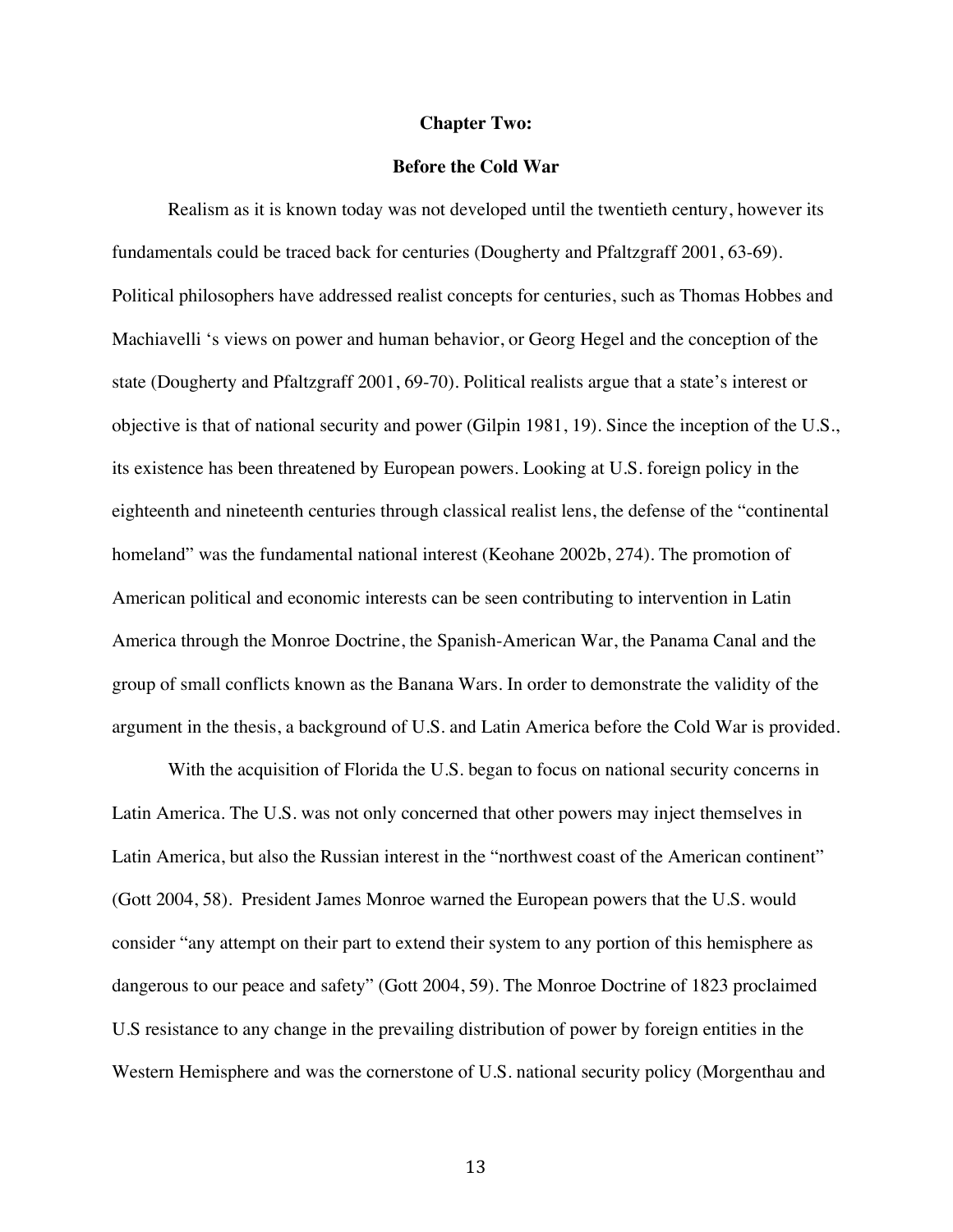Thompson 1993, 53-54; Keohane 2002b, 274). This policy was a sign of the young U.S. declaring political independence from Europe and the development of "world-wide balance-ofpower system" (Morgenthau and Thompson 1993, 206). The doctrine established U.S. hegemony over Latin America. As stated before, the Monroe Doctrine remained in place until Secretary of State John Kerry's announcement in November 2013 to the Organization of American States that the Monroe Doctrine was over (Kerry 2013). Ironically, today the U.S. is facing similar concerns of extra-hemispheric encroachment encountered by President Monroe. As it will be discussed in chapter five, within the last two decades China and Russia have been threatening U.S. interests by making inroads into Latin America.

At the end of the  $19<sup>th</sup>$  century the U.S. entered the Spanish-American war with objectives that included securing Cuba and Puerto Rico (Gott 2004, 99). For many Americans the destruction of American property in Cuba, to include the USS Maine, was a stimulus for concern and advocacy (Berner 2014, 18). The war allowed the U.S. to affirm itself as a "great-power status" in world politics by implementing foreign policies and emerging from the conflict with colonies that spanned the globe (McCartney 2013).

The Spanish-American war's aftermath led to the Platt Amendment which permitted U.S. over watch of Cuba, allowed intervention on the island, and required the U.S. approval for any Cuban treaties with foreign countries. The U.S. would in fact intervene in Cuban affairs in 1906 and 1909, in 1912, and from 1917 to 1923 (Gott 2004, 111; U.S. Congress 2009b). The Platt Amendment remained in place until 1934 (Gilderhus 2000, 78).

Another landmark of U.S. foreign policy in Latin America was the building of the Panama Canal, between 1904 and 1914 (Carse 2014, 7). The American idea of a canal through the isthmus can be traced back to the mid-nineteenth century (Hogan 1986, 19). In the 1890's the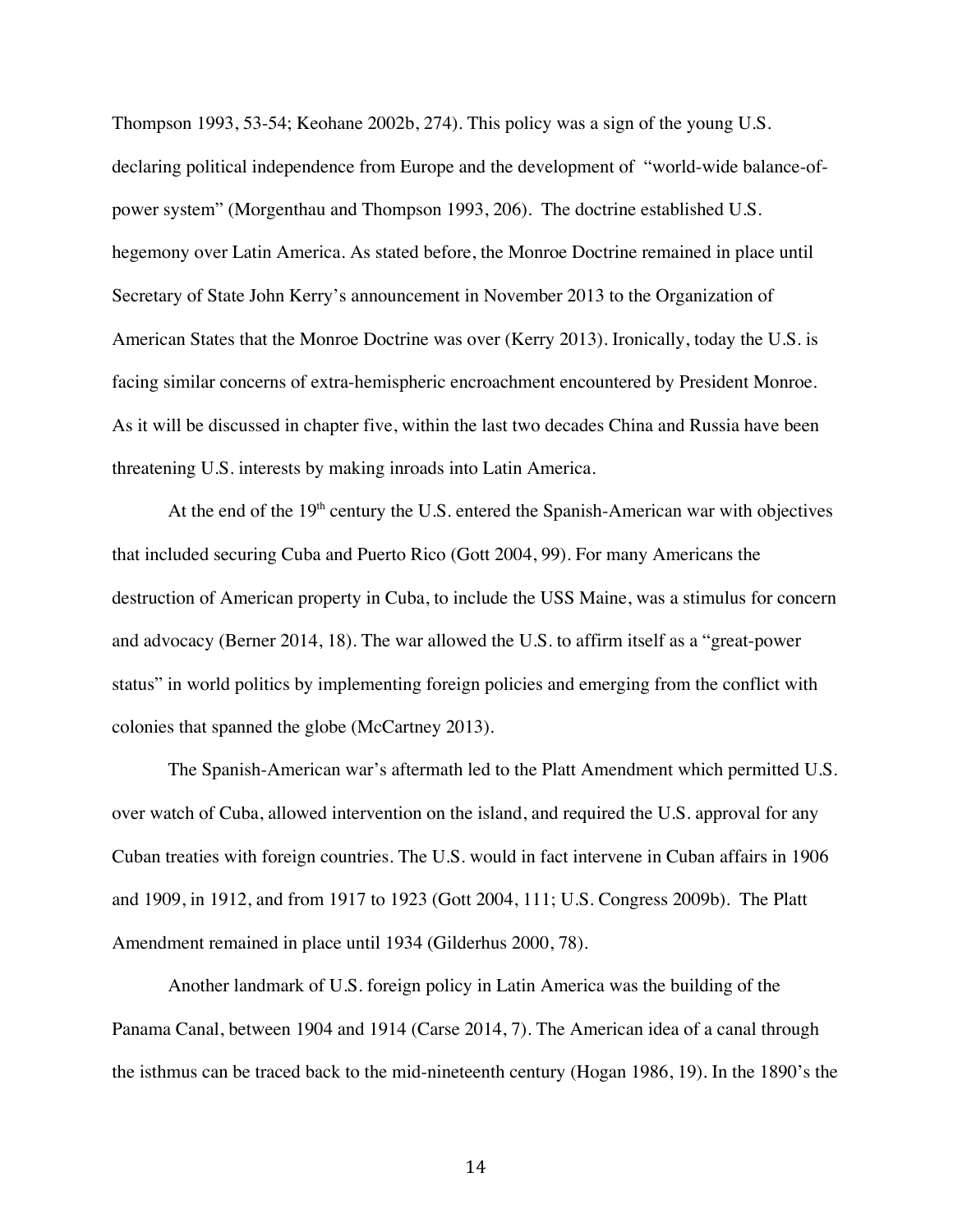President Grover Cleveland administration, along with congressmen and the business community concluded, "foreign markets were necessary for the prosperity and tranquility of the United States" (Hogan 1986, 20). Thus, a canal would be essential for expansion to the South American and Oriental markets (Hogan 1986, 20). Additionally, an interoceanic canal would improve the U.S. strategic posture by enhancing U.S. naval power (Hogan 1986, 19). Before the construction on the canal began, the sought after stretch of Panamanian land was actually under Colombian rule. The Colombian congress rejected the treaty for the U.S. canal to be built. After failed negotiations in 1903, the U.S. flexed its naval power on both coasts of the isthmus in support of Panamanian independence, which was declared on November 3, 1903 (U.S. Dept. of State 2016c).

In that same year the Panama Canal treaty between Panama and the U.S. was signed, providing the U.S. with the land in exchange of a payment and the U.S. guarantee of Panamanian independence (U.S. Dept. of State 2016c). The act of intervention in Panama set the tone for President Theodore Roosevelt's policy towards Latin America, which would later be called the Roosevelt Corollary. In a message to Congress in December 1904, Roosevelt enhanced the Monroe Doctrine by not only acknowledging to "stand against European intervention" in the Western Hemisphere, but to also take "corrective" action in Latin America (Gilderhus 2000, 29). Theodore Roosevelt believed in "preventive intervention by which the United States would step in and set things right" (Gilderhus 2000, 29).

From 1904 till 1979 the U.S. administered the Panama Canal and the Canal Zone, a five hundred square mile strip bisecting the country (Carse 2014, 16). In 1979 the U.S. began the Canal transfer process with Panama, and finally completed the transition in 1999 (Carse 2014, 16).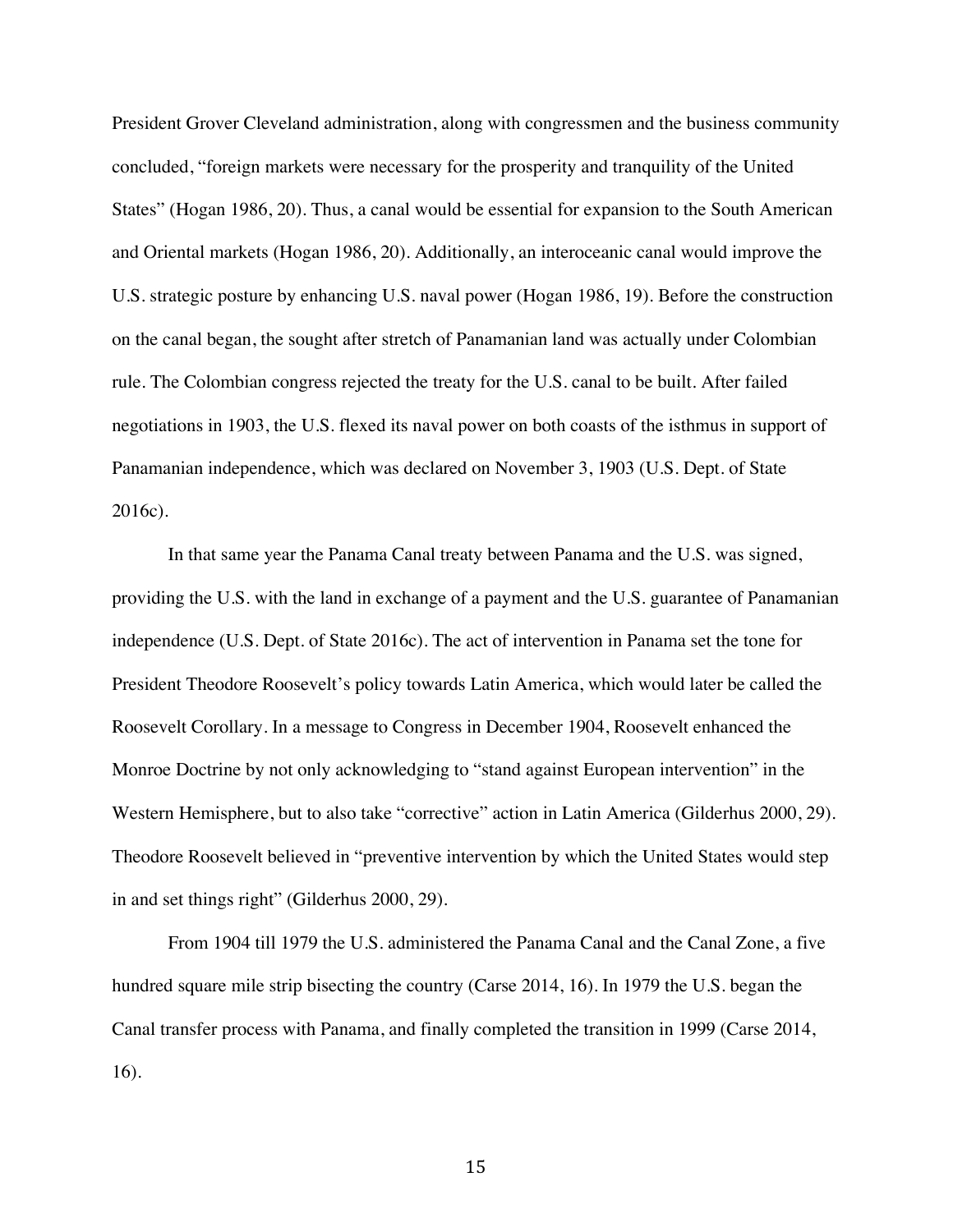By 1914, approximately 87 percent of U.S. overseas investments were focused on Mexico, Chile, Cuba, and Peru, totaling approximately US\$1.6 billion (Gilderhus 2000, 39). European investments were also on the rise, approximately US\$7 billion by 1914, this new rise in foreign interest in the region arguable created a foreign economic dependency by Latin America, and was seen by some scholars as debilitating and as a form of exploitation (Gilderhus 2000, 39-40). At the same time there was a domestic controversy over the U.S. unilateral intervention in Latin America as a police power and the miss-execution of the Monroe Doctrine (Gilderhus 2000, 42). Regardless, revolts in the region would require U.S. military intervention that lasted until the years leading up to World War II.

Between 1916 and 1917, political instability in Haiti and the Dominican Republic led to U.S. military forces to be deployed to both countries (Gilderhus 2000, 49). Haiti and the Dominican Republic were in debt to various nations and internal turmoil was brewing (Clark 2014, 53). Haiti had as many presidents as years of existence, all of which had been killed in bloody revolutions (Clark 2014, 54). As early as 1914, the fear that the Haitian government was going to seize the Haitian gold reserves incited the National City Bank of New York to ask the U.S. Government to take action (Clark 2014, 54). As such the U.S. would maintain a military presence in Haiti until 1934, approximately twenty years (Clark 2014, 99).

Similarly to Haiti, the U.S. continued to execute the policy of intervention in the region. The Dominican Republic was in a state of collapse by early 1916 due to an insurrection launched by a Dominican general against the government (Clark 2014, 145). The U.S. navy was deployed to the area ostensibly for the protection of U.S. citizens (Clark 2014, 145). By the end of 1916 negotiations between the U.S. and the Dominicans failed to bring peace to the country, consequently the U.S. maintained a military occupation and government in Santo Domingo until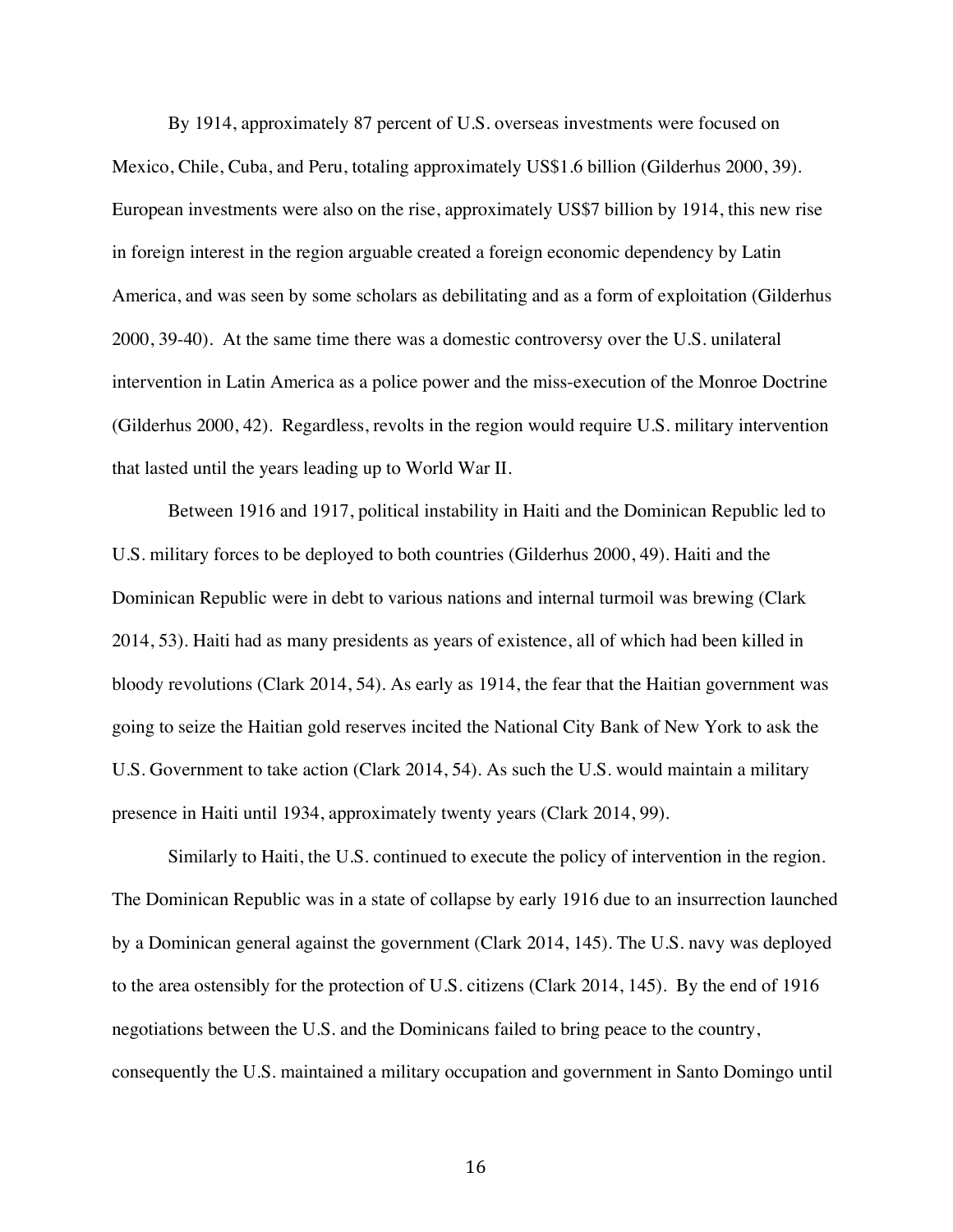1924(Clark 2014, 148). The U.S. maintained a military presence in Nicaragua between 1911 and 1932, when the Nicaraguan civil war was coming to an end (Gilderhus 2000, 62-63).

In the years leading up to the Second World War we see a shift in the U.S. approach towards Latin America. When President Franklin D. Roosevelt [FDR] took office his administration wanted to focus more on domestic issues, and it was implied that he had a personal preference for friendly relations with other countries (Gilderhus 2000, 75). During President FDR's inaugural address in 1933, he stated that in foreign affairs he would "dedicate this nation to the policy of the good neighbor – the neighbor who resolutely respects himself and, because he does so, respects the sanctity of his agreements in and with a world of neighbors" (Gilderhus 2000, 75). For Latin America, this "Good Neighbor Policy" signified and end to direct U.S. intervention in regional affairs, but also consisted of initiatives that promoted collaboration and economic expansion (Gilderhus 2000, 71-72).

Between 1933 and 1945, the U.S. signed 15 reciprocity agreements with Latin American countries, which aided in gathering support for U.S. policies at a "critical time" (Gilderhus 2000, 83). When the U.S. entered World War II, most Latin American states aligned themselves with the U.S. and severed relations with the Axis powers (Leffler and Painter 2005, 302). The exception was Chile and Argentina at the beginning of the conflict but would later align with the Allies. World War II strengthened existing political, economic, and ideological ties between Latin America and the U.S. (Leffler and Painter 2005, 302).

Long before the onset of U.S. covert and overt operations in Latin America during the Cold War, the U.S. had established a history of intervention. Although FDR attempted to shift the course of regional relations with the Good Neighbor Policy, it was Theodore Roosevelt's corollary that best illustrates the U.S.-Latin American policies before 1945. The U.S. policies of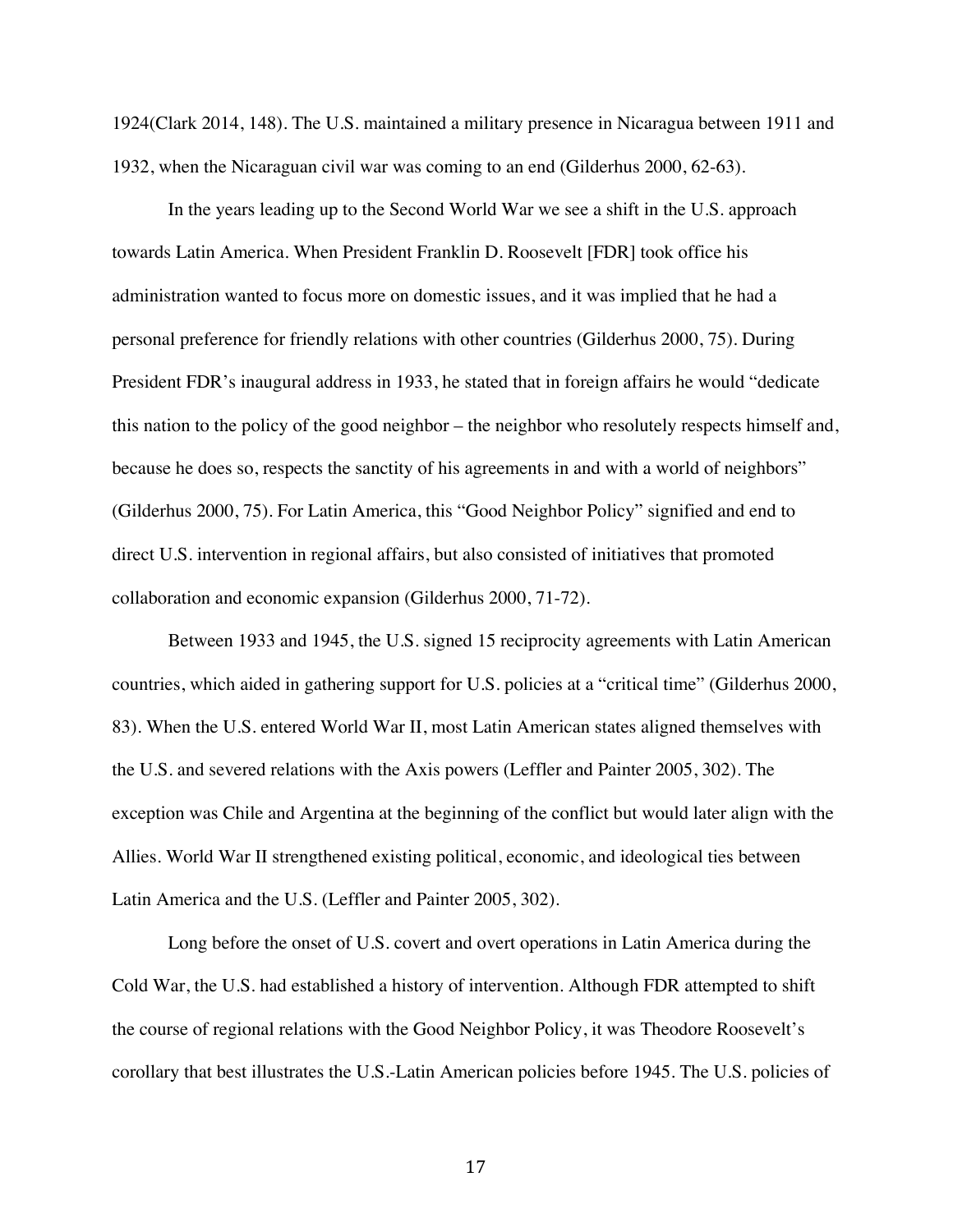the first half of the 20<sup>th</sup> century towards the region laid the foundation for the labeling of the U.S. as "imperialist" and the "colossus of the north."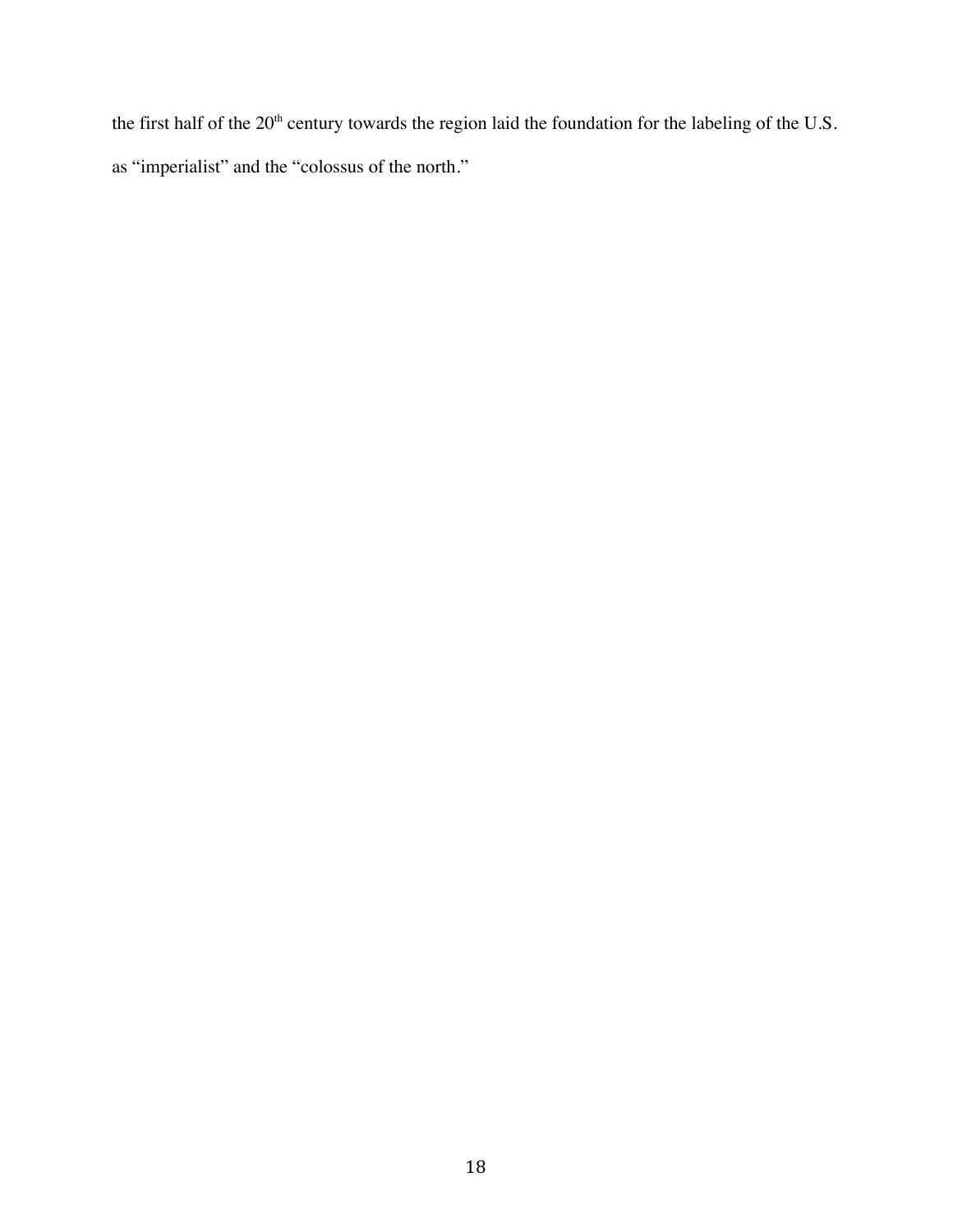#### **Chapter Three:**

#### **The Cold War and Latin America**

After World War II, realism was the dominant international relations paradigm (Kegley 1995, 151). The war's aftermath brought a change in the international system through a shift in the distribution of power, ending European dominance (Leffler and Painter 2005, 3). The U.S. emerged as the strongest state followed by the Soviet Union (Leffler and Painter 2005, 3). The importance of national security for both superpowers and their ideological differences would lead to friction. The Cold War not only shaped the foreign policies of both states during the era but also influenced the foreign and domestic politics of other nations around the globe (Leffler and Painter 2005, 1). Moscow sought security through "territorial acquisitions and spheres of influence," while the U.S. sought a "preservation of a favorable balance of power in Eurasia" and a "strategic sphere of influence in Latin America" (Gaddis 2000, 3; Leffler and Painter 2005, 17).

Latin America was of special concern to the U.S. because of its proximity, and history of vulnerability and instability (Pastor 2009, 20). It was the U.S. policies during the Cold War that would perpetuate the image of the "North American colonialism." As a hegemon, the U.S. would build a reputation of intervention in the region, leading Latin America to perceive itself as pawns of U.S. interests. In general, the consistent U.S. interests in Latin America are those of national security, human rights, democracy, and economic development (Pastor 2009, 37). However, as we will see in this chapter, some administrations such as Eisenhower's engaged in economic and social development in the region, while the Reagan administration would focus more on national security. The U.S. varied in the manner it addressed the Soviet threat in Latin America, from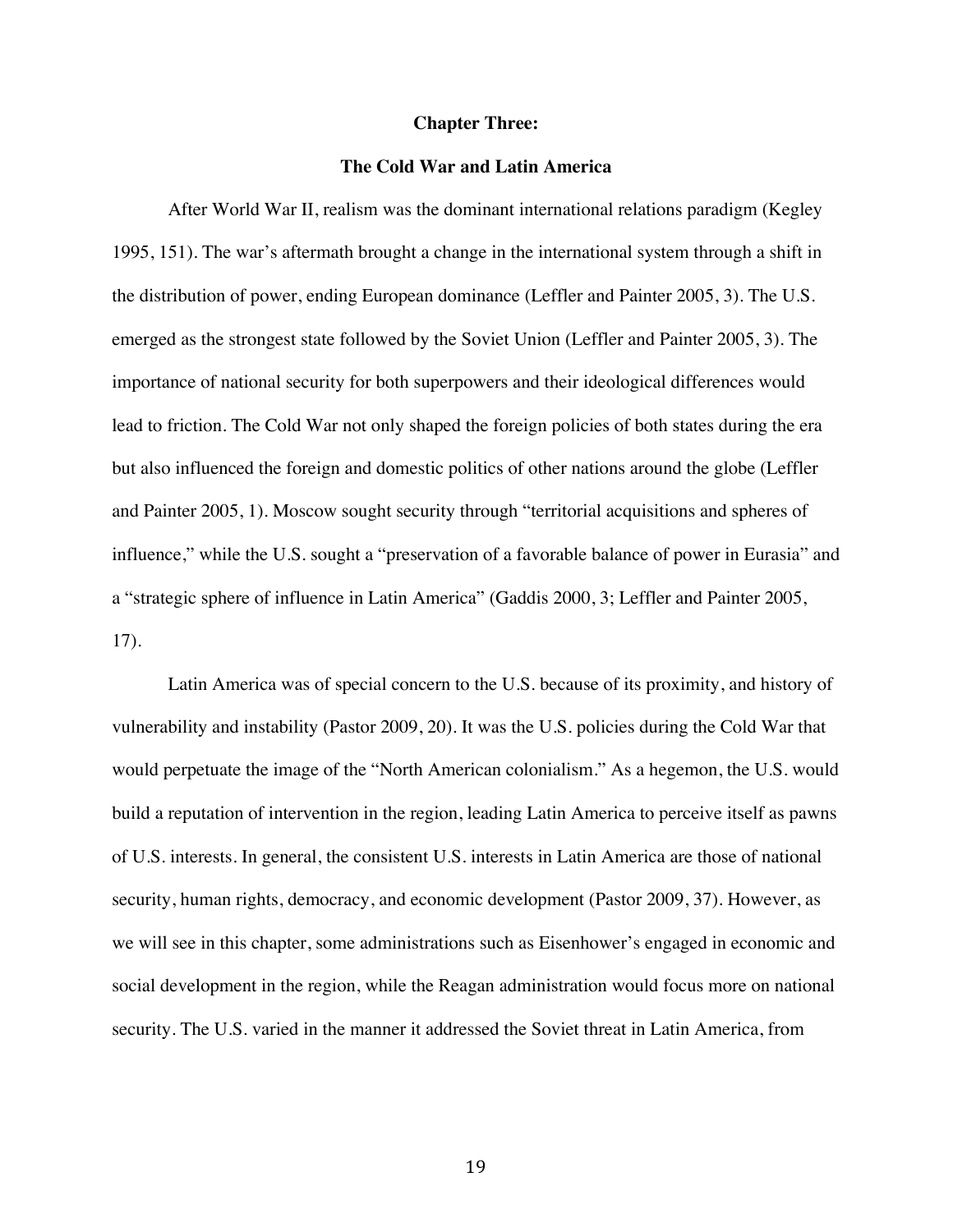attempting to improve social conditions in the region in order to "reduce the political appeal to the left" to direct conflict with the Soviets in Cuba (Edwards 2009, 2).

In the early years of the Cold War Latin America went through economic and industrial developments that led to social conflicts in some countries and consequently an open path for Marxist ideologies. According to a paper written by Eliana A. Cardoso and Albert Fishlow, titled "Latin American Economic Development: 1950-1980," the region's economy grew substantially in the early part of the Cold War before declining towards the end of the conflict (Cardoso and Fishlow 1989, 2). While the Brazilian economy was most prominent, other smaller countries in the region did not have the same success (Cardoso and Fishlow 1989, 2). By 1988, most of the region's per capita GDP had fallen below their 1980 level due to a combination of bad policies, inflation, and income distribution (Cardoso and Fishlow 1989, 4-39). According to the writers, Venezuela, Nicaragua and El Salvador demonstrated levels below those recorded in 1960 (Cardoso and Fishlow 1989,4).

The end of the Cold War brought a different target into the cross hairs of U.S. policy makers towards Latin America, which was drug trafficking. The "war on drugs" replaced the threat of communism. The new policies would become an area of contention with some Latin American leaders.

#### Early Years of the Cold War

In 1947, the Inter-American Conference for the maintenance of Continental Peace and Security convened in Rio de Janeiro, Brazil and adopted the *Inter-American Treaty of Reciprocal Assistance*. Also known as the Rio treaty, it was a regional security pact against attacks from foreign powers outside the region. The U.S. signed the treaty even though at the time the U.S.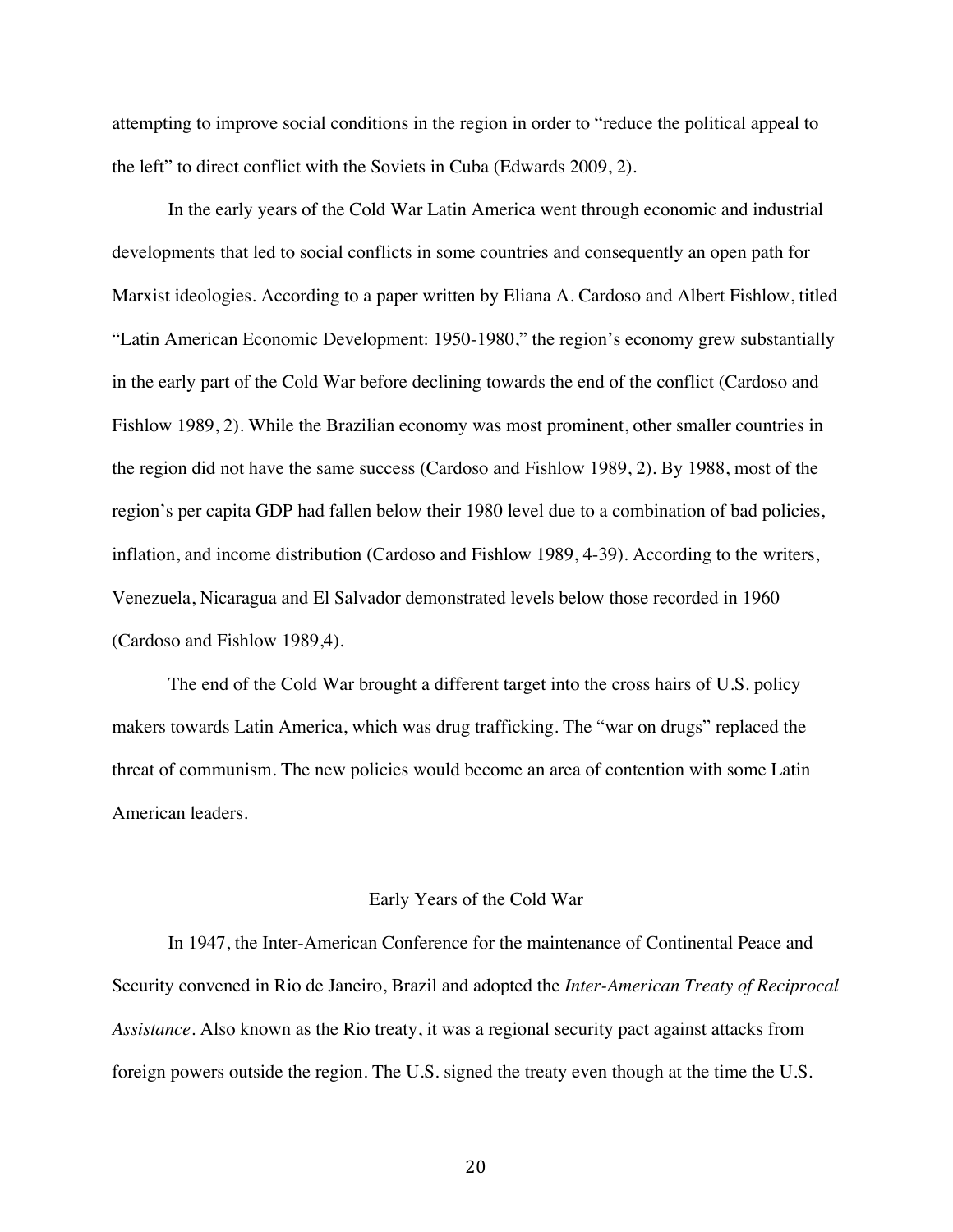perspective was that Latin America was fairly safe from the Soviets (Leffler and Painter 2005, 310). The treaty created the framework for the adoption of the Charter of the Organization of American States [OAS] in 1948, which complimented the Rio Treaty by addressing internal regional cooperation and solidarity (Organization of American States 2016).

The U.S. perceived Eurasia was under Soviet threat, which led to the Truman Doctrine that is otherwise recognized as the "doctrine of containment" (Leffler and Painter 2005, 310). Conversely, the U.S. believed the Soviet risk was minimal in Latin America (Leffler and Painter 2005, 310). President Harry S. Truman sought assistance for Greece against a communist insurgency due to the fear that Turkey would be next to fall, initiating to the domino effect (Brown 1994, 26). Truman's policy set the tone for a U.S. led effort to maintain a balance of power with the Soviet Union during the Cold War and to further prevent any extension of Soviet control (Brown 1994, 28). Latin America was not a central issue for U.S. policy makers in the early years of the Cold War, but later we will see that it would be a "mistake to underestimate its importance" (Leffler and Painter 2005, 309).

Leslie Bethell and Ian Roxborough write in their essay "The Impact of the Cold War on Latin America," on the events that led to the Latin American communist movement in the early years of the Cold War (Leffler and Painter 2005, 299). By the end of World War II almost all the countries in Latin America moved in the direction of political liberalization and partial democratization (Leffler and Painter 2005, 302). Although every country had its own history, Latin America in general had a certain trend in the early years after the War. The Latin American urban working class was growing due to migration and industrial development, which led to a widespread increase in union membership (Leffler and Painter 2005, 305). While a labor movement was underway, many Latin American states had declared communist parties illegal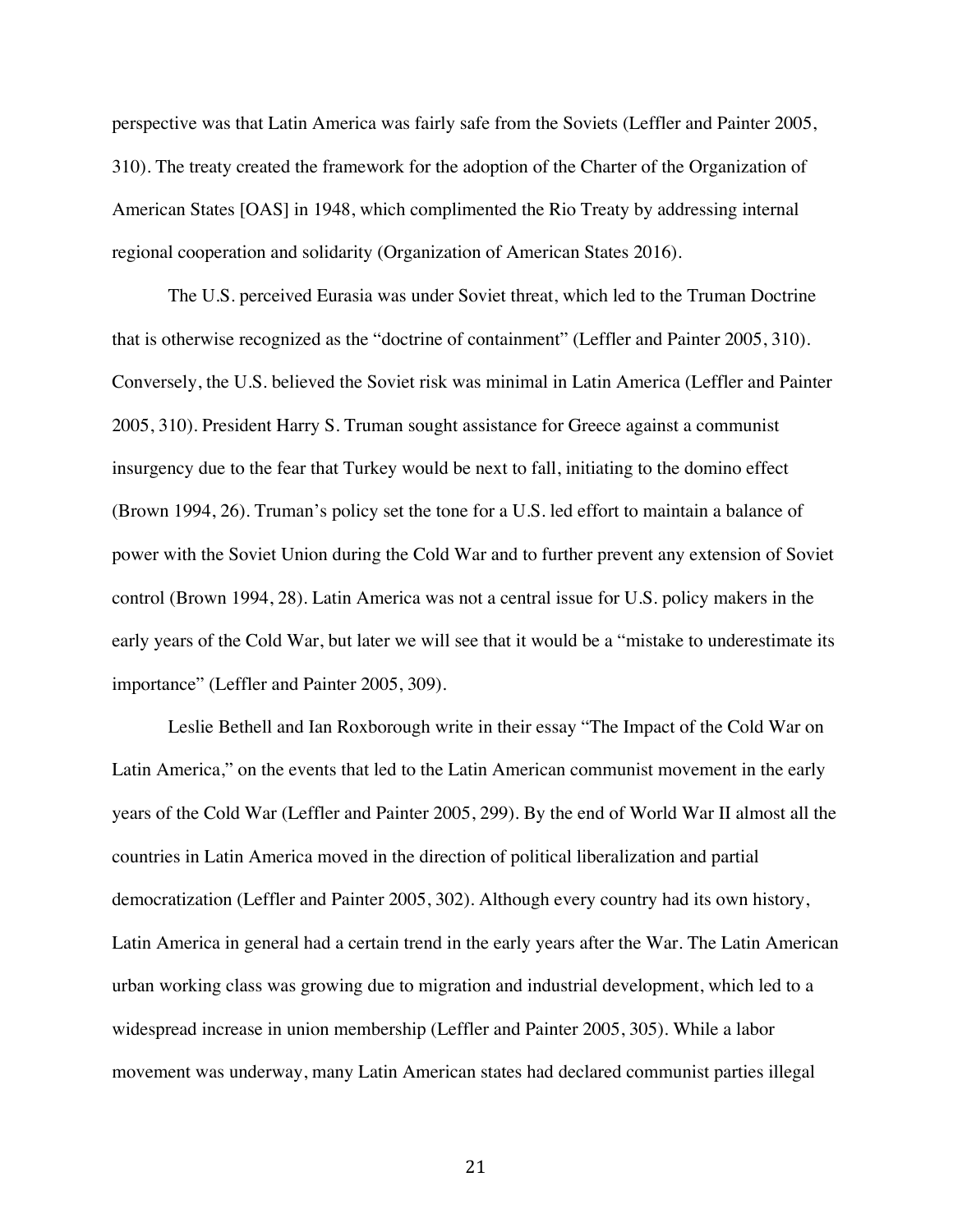(Leffler and Painter 2005, 307). The labor movement soon shifted to a socioeconomic conflict. Although "domestic class conflicts" were different in each county, they were "undoubtedly influenced by the Cold War" (Leffler and Painter 2005, 308). "Popular political mobilization" and strike activity became Marxist inspired and potentially revolutionary (Leffler and Painter 2005, 309).

During the years of the Cold War, conflicts in Latin America were seen through the lens of the East-West struggle (Gerrard-Burnett et al. 2013, 3). The dominant analysis of the effects of the Cold War in Latin America views the U.S. as "an all-powerful and [almost always] repressive hegemon that wielded practically unchallengeable political, economic, military, and cultural power in the hemisphere" (Gerrard-Burnett et al. 2013, 4). As per the examples below, the East-West struggle was the force behind U.S. policy and intervention in Latin America. U.S. policy would morph from simply "anti-communist" in the early years of the Cold War, to a more sophisticated set of assumptions by recognizing a connection between "socioeconomic underdevelopment and Marxist inroads in the Western Hemisphere" (Brown 1994, 460).

The Eisenhower administration appeared to use the full range of foreign policy options towards Latin America, from intervention to cooperation. In Eisenhower's 1952 presidential campaign, he stated that the U.S. had "frantically wooed Latin America" during World War II but then preceded to forget the region, allowing a "terrible disillusionment" to set in (Gilderhus 2000, 139). Eisenhower asserted that communist agents were prepared to exploit the distress and unrest in the region (Gilderhus 2000, 139).

In 1954, a U.S. covert operation toppled the elected government of Guatemala because it was perceived as "communist-dominated" administration (Gilderhus 2000, 139). This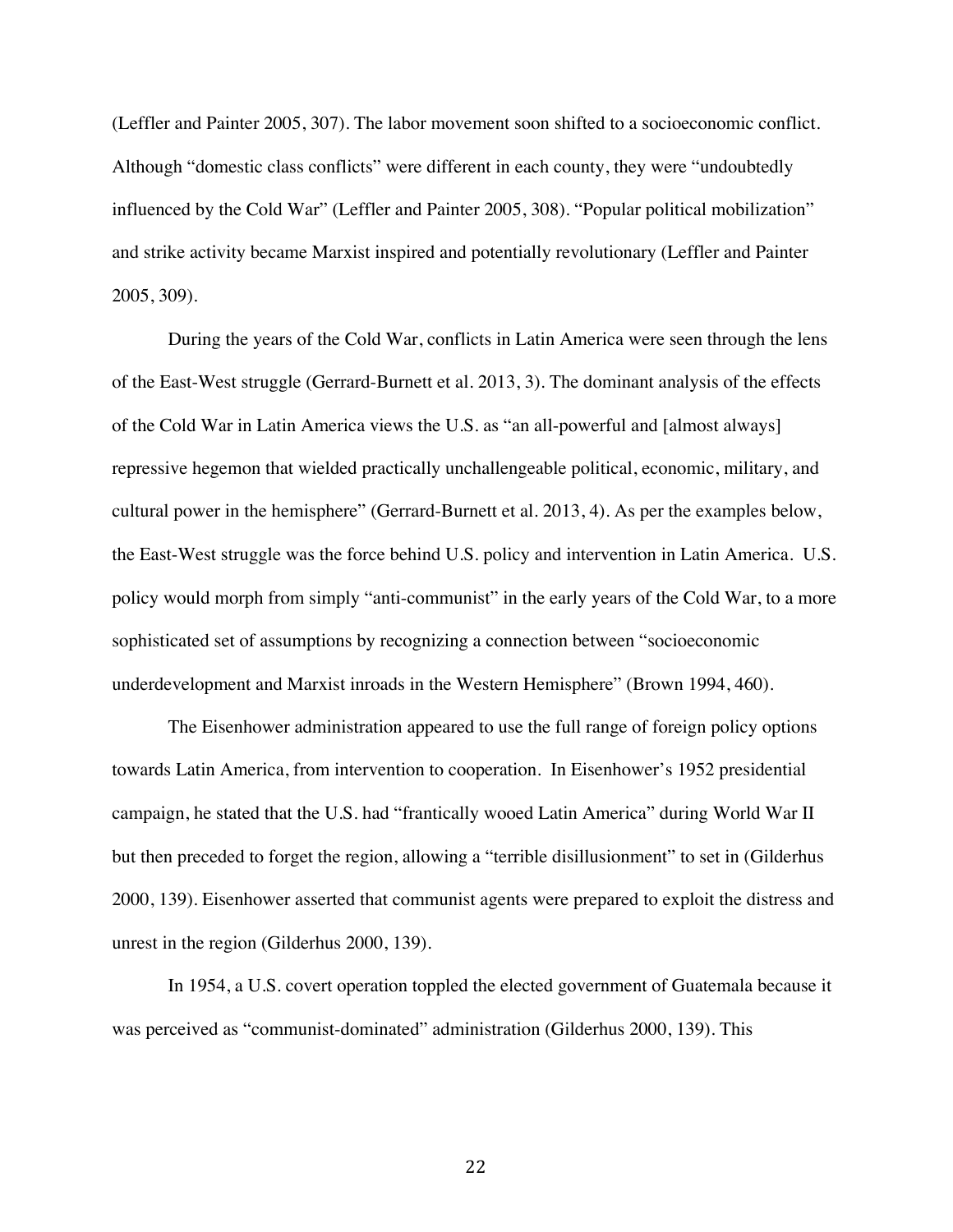intervention "destroyed" whatever remained of President FDR's Good Neighbor Policy (Gilderhus 2000, 144).

In 1959, Fidel Castro spearheaded the overthrow of Fulgencio Batista's government in Cuba, a U.S. "man of trust" since the 1930's (Arboleya 2000, 26). Initially, the U.S. had little concern over Castro's victory due to the known pattern of anarchy and political fighting after a revolution (Gott 2004, 164). However, Castro laid the foundation for his anti-American rhetoric on his January 2, 1959 victory speech where he announced: "This time it will not be like 1898, when the North Americans came and made themselves masters of our country" (Gott 2004, 165). Castro would continue to align himself with Marxist-Leninist philosophy and institute a land reform policy (Gott 2004, 180). By mid-1959, the U.S. concluded that Castro's government was not favorable to U.S. interests and objectives (Gott 2004, 180). In March 1960, President Eisenhower authorized the plans to overthrow the Cuban Revolution (Arboleya 2000, 75). In August 1960, Castro nationalized all the major American properties in Cuba (Gott 2004, 184- 185). The U.S. would cut diplomatic ties in 1961 and institute an economic embargo that is still in place today (Gott 2004, 184-185). Meanwhile, the Soviets would reinstate diplomatic ties with Cuba in 1960 and assist Cuba by increasing its Cuban sugar purchases (Gott, 2004, p.181-184).

Towards the end of his second term, President Eisenhower described the situation in Latin America as a choice between "social evolution" and "revolution" (Brown 1994, 460). Some "evolutionary measures" recommended by President Eisenhower included "the strengthening of institutions for promoting economic growth, and greater respect for human rights and the will of the people as expressed in democratic elections" (Brown 1994, 460). A product of Eisenhower's new approach to Latin America was the Act of Bogota of 1960, which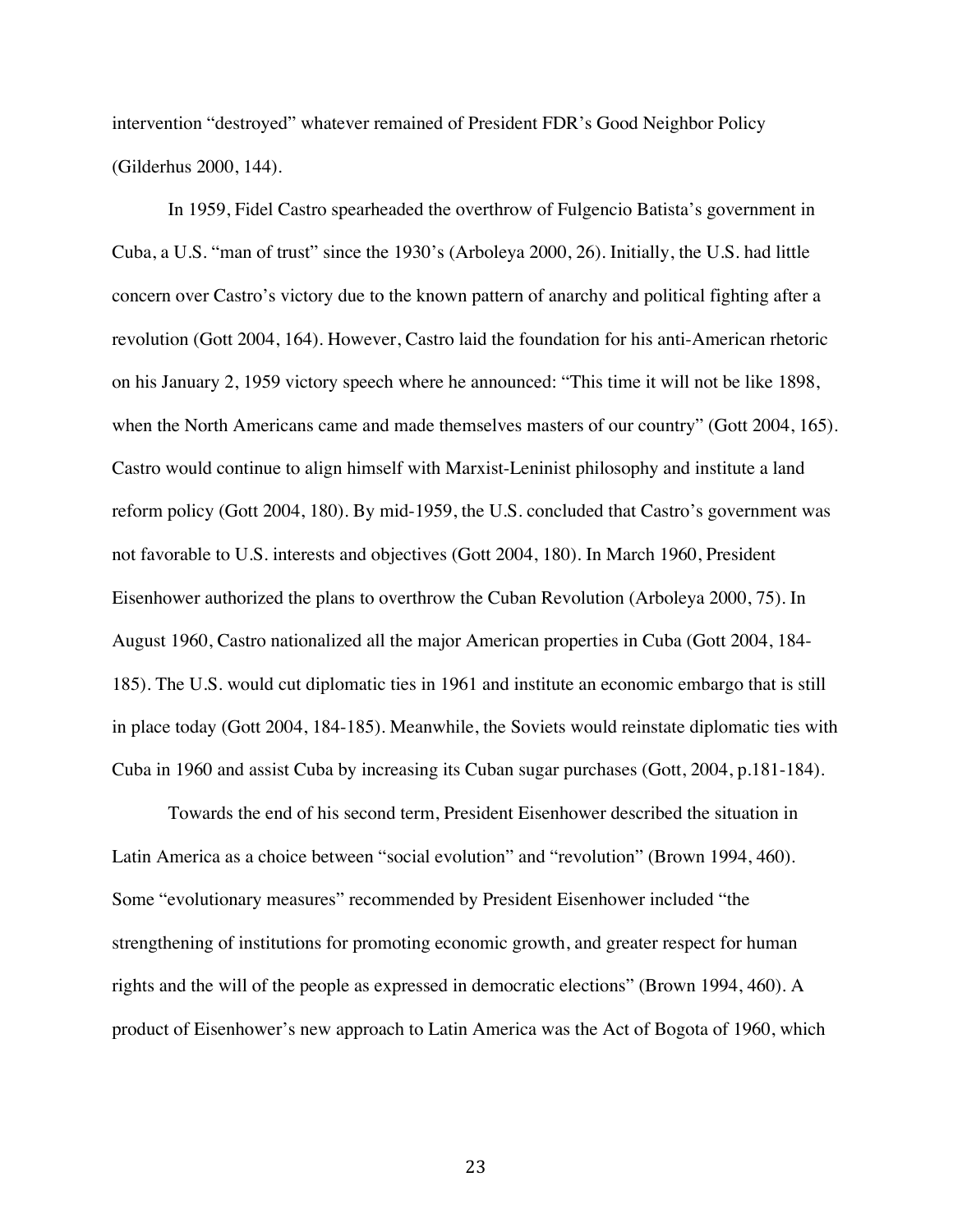immediately offered a loan of \$500 million to initiate a new social development program in the region (Brown 1994, 460).

The John F. Kennedy presidency saw the failed attempt of the Bay of Pigs and the near catastrophe of the Cuban Missile Crisis. In short, the Bay of Pigs in 1961 was a failed invasion of Cuba by U.S. trained Cuban exiles (Gott 2004, 190). This was a continued clandestine attempt by the U.S. to remove Castro from power. The incident demonstrated to many Latin Americans that the U.S. "could never be trusted" and that it was not as "all-powerful as it had once seemed" (Gott 2004, 191). The Cuban perceived threat from the U.S. after the Bay of Pigs incident led Cuba to seek protection from the Soviet Union (Kennedy 1999, 9). The Cuban Missile Crisis of 1962 was a conflict between the U.S. and Soviets over U.S. nuclear missiles in Turkey and Soviet nuclear missiles in Cuba (Kennedy 1999, 12). After thirteen days of the world being on the brink of nuclear war, the conflict was peacefully resolved. The agreement consisted of the removal of U.S. missiles in Turkey and an assurance to not invade Cuba, while the Soviets removed their missiles from the island (Gott 2004, 207).

President Kennedy continued Eisenhower's idea of Latin American outreach with the Alliance for Progress [*La Alianza para el Progreso*]. The initiative was an attempt to drive a wedge between suspected "Soviet clients and other leftist movements in the hemisphere" (Brown 1994, 460). It consisted of an effort "unparalleled in magnitude" in order to "satisfy the basic needs of the Latin American people for homes, work and land, health and schools" (Gilderhus 2000, 172).

Between the Kennedy and Ronald Reagan presidencies, the containment policy would drive U.S. intervention in Latin America. During the years of the Vietnam War, one can infer the policy focus was on the conflict and not on the development of an effective Latin American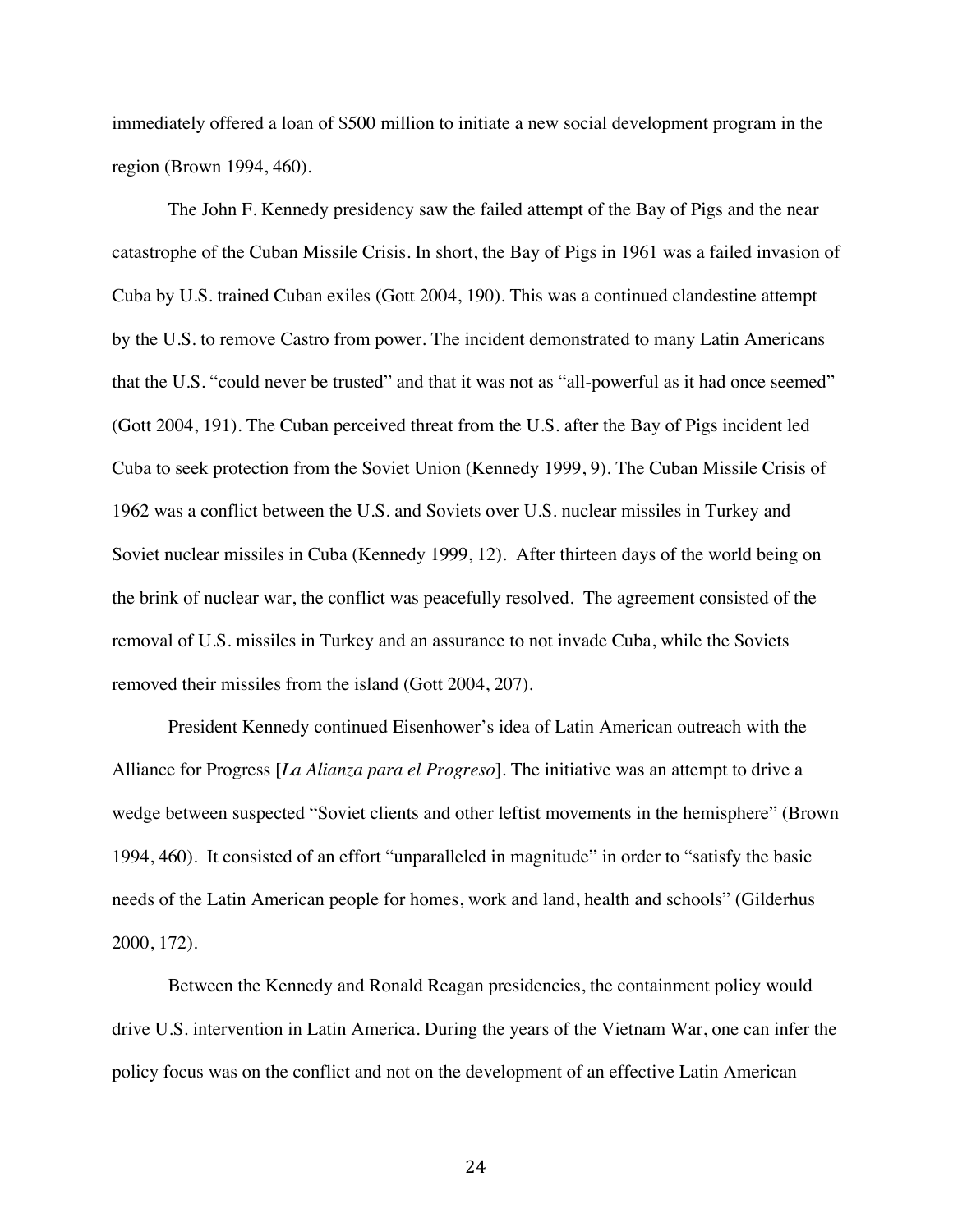strategy. President Lyndon B. Johnson prioritized political stability and economic growth over democracy and reform in order to defend against "communist subversion" in the region (Gilderhus 2000, 185-187). Under President Johnson the U.S. would intervene covertly in Brazil in 1964 and overtly in the Dominican Republic in 1965 (Gilderhus 2000, 190-192). The Richard Nixon administration would be implicated in covertly supporting opponents to the Marxist government of Salvador Allende Gossens in Chile in 1973 (Brown 1994, 285). Henry Kissinger, Secretary of State under the Nixon Administration, would state that if Chile had "followed the Cuban pattern" it would have been "supported by Soviet forces and Soviet arms in the southern core of the South American continent" (Brown 1994, 285).

During Jimmy Carter's presidency, the U.S. renegotiated the terms of the Panama Canal in a treaty ratified in 1978 in order to relieve growing tensions between the U.S. and Panama (Gilderhus 2000, 205). The Panama Canal and the Canal Zone had caused friction over a number of U.S. presidential administrations (Carter 1982, 153-154). The new treaty transferred U.S. control of the canal to the Panamanians on December 31, 1999, but also outlined U.S. rights to defend the canal after the transfer (Gilderhus 2000, 205). The treaty was a counter argument to the rhetoric of the "North American colonialism" spreading in the region (Carter 1982, 184). The Venezuelan President at the time, Andres Perez, referred to the treaty as "the most significant advance in political affairs in the Western Hemisphere in this century (Carter 1982, 184).

#### The Reagan Years

President Reagan led the West against the Soviets in the final years of the Cold War. Reagan's realism "checked and balanced" his belief that it was imperative for the U.S. to commit resources worldwide in the struggle against the spread of communism, to include Latin America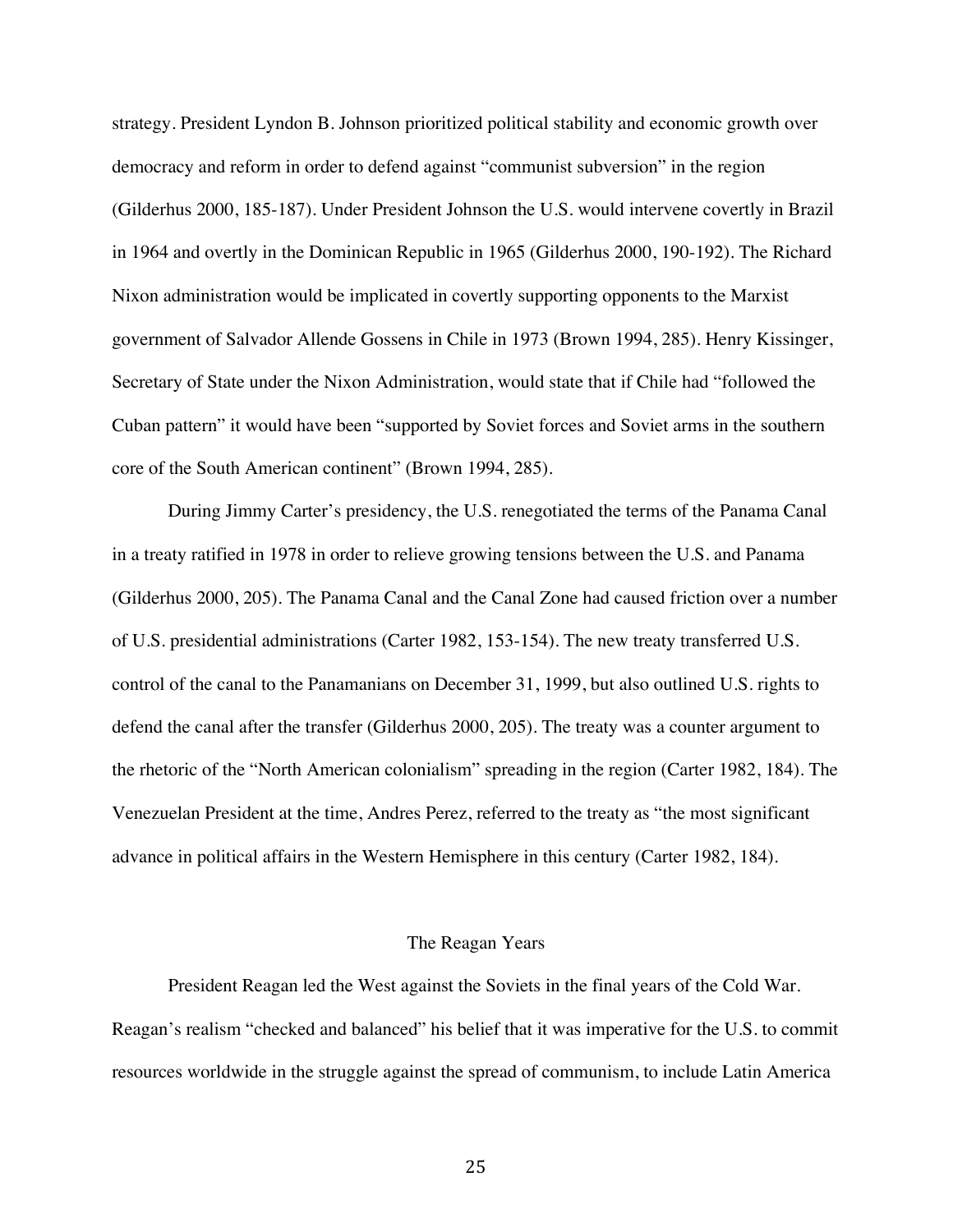(Cannon 1991, 336). Reagan viewed the U.S. as a global leader in the "forces of good against the forces of evil," meaning capitalism versus socialism (Brown 1994, 402). It was the duty of the U.S. to strengthen pro democratic capitalist governments worldwide while weakening Marxist-Leninist governments (Brown 1994, 402). His philosophy was labeled as the Reagan Doctrine.

The Reagan Administration's aggressive anti-Marxist policies in Latin America, when compared to the social development strategies of Eisenhower and Kennedy, represented "a great leap backward from the evolving realism in U.S. Latin American policy" (Brown 1994, 460). While U.S.-Latin American policy mainly focused on the spread of Marxism, it also began to shift focus towards the issue of narcotics trafficking.

The concerns over the rise of Marxism in Latin America were not unfounded. In 1981, Secretary of State Alexander Haig outlined what he believed to be the four objectives of Soviet operations in Central America before the Foreign Affairs Committee, which were Nicaragua, El Salvador, Honduras and Guatemala (Brown 1991, 462). In 1979, a Marxist-led coalition named the *Sandinistas,* after a Nicaraguan revolutionary hero, overthrew the dictatorship of Anastasio Somoza in Nicaragua (Cannon 1991, 343). Simultaneously, a civil war had developed in El Salvador. By early 1981, the leftist insurrection launched their "final offensive" against a U.S. backed government in El Salvador that appeared to be supported by the Sandinistas, Cuba and other Soviet bloc countries (Cannon 1991, 343; Brown, 1994, p.460). The bloody conflict in El Salvador was seen by the Reagan administration as a "flashpoint of the intensifying East-West struggle" (Brown 1994, 460). The U.S. responded to the Salvadorian crisis with military advisers and financial aid in an attempt to defeat the insurrection (Cannon 1994, 345; Brown 1994, 461). The Salvadorian rebels suffered major loses but remained a disruptive force till a peace accord in 1992.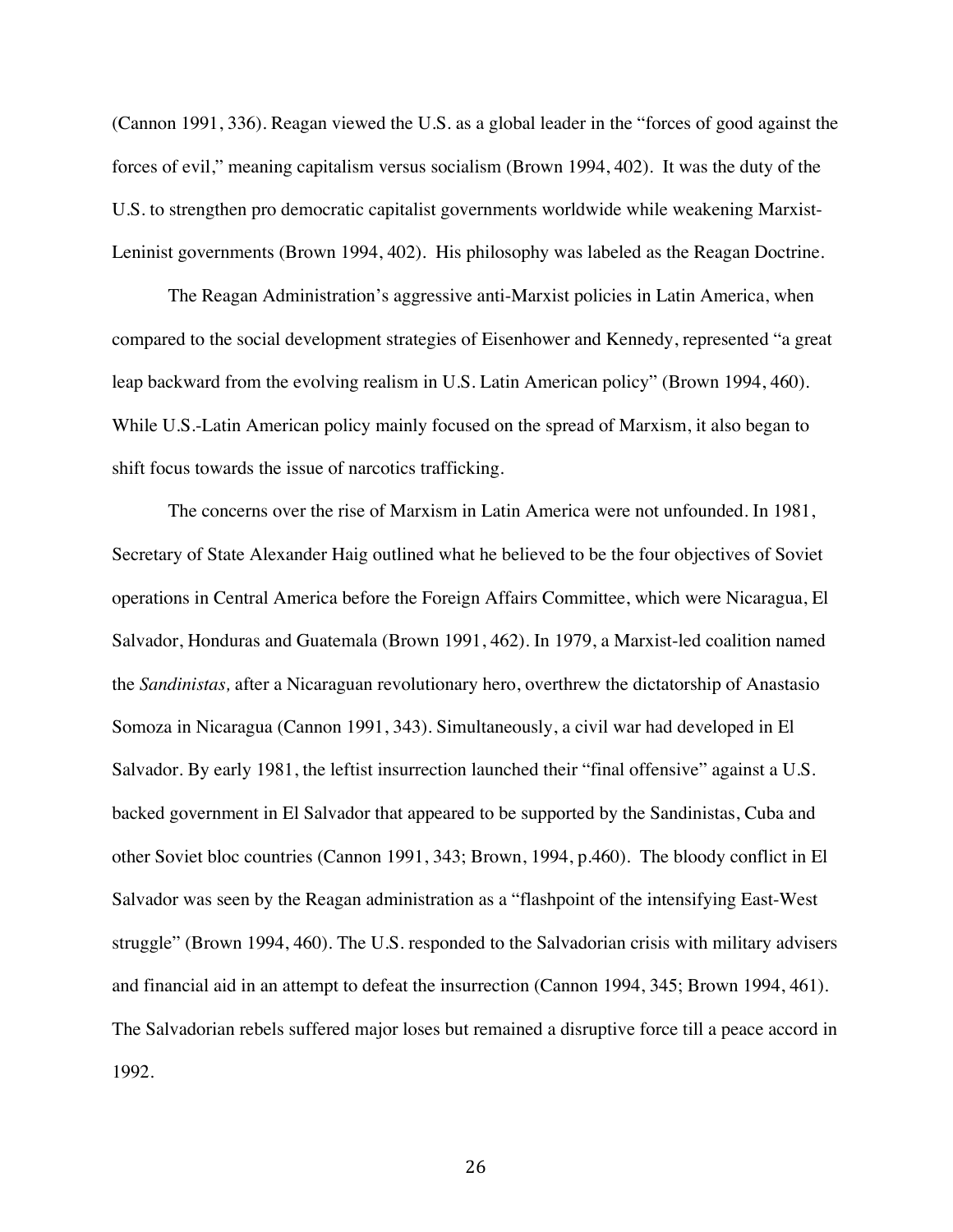From the execution of Reagan's anti-Marxist policy in Latin America came the Iran-Contra Affair. In the governmental debate on how to approach the situation in Nicaragua, congress passed a restrictive amendment in 1982 that prohibited U.S. intelligence from using funds "for the purposes of overthrowing the Government of Nicaragua" (Brown 1994, 472). The opposing force to the Marxist coalition was known as *Contras*, meaning counter or against. In order to covertly finance the *Contras* in Nicaragua, the U.S. turned to a fund-raising campaign in Saudi Arabia and other foreign countries, to include the illegal arms sales to Iran (Cannon 1991, 349; Pastor 2009, 75). The U.S. covert efforts in Nicaragua between 1984 and 1986 included financial aid and supplies to the *Contras* (Brown 1994, 476-477).

Another example of the Reagan Doctrine would be Grenada. In 1982, Caribbean leaders raised concerns to President Reagan about the rising leftist government in Grenada (Cannon 1991, 447). President Reagan shared concerns that Grenada could become a strategic foothold for the communists, he stated "That country now bears the Soviet and Cuban trademark" that could "spread the virus among its neighbors" (Cannon 1991, 447). In October 1983, rival Marxists assassinated the Marxist Prime Minister of Grenada and civil chaos ensued (Brown 1994, 467). After a request from the Organization of Eastern Caribbean States and the risk to the approximately 1000 U.S. citizens on the island, the U.S. would invade Grenada (Cannon 1991, 447; Brown 1994, 467).

Aside from preventing the spread of leftist governments in Latin America, the issue of the region's cocaine export to the U.S. would come to rise under the Reagan Administration. The Drug Enforcement Administration estimated that between 1981 and 1987, the amount of cocaine imported into the U.S. increased nearly twentyfold (Martz 1995, 14). An increase of crime in the U.S. was partly attributed to the Latin American cocaine export. By the end of the Cold War,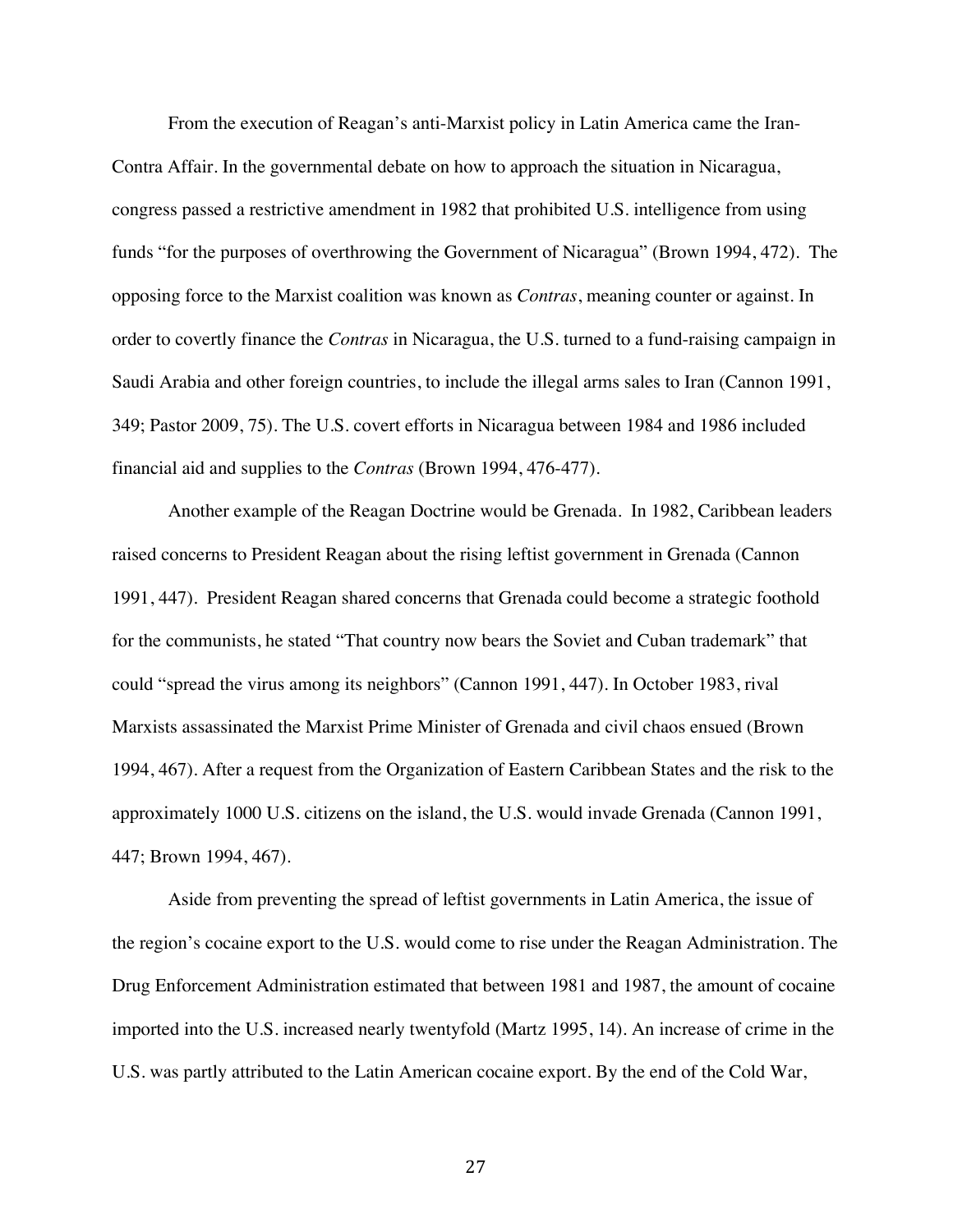U.S. policy shifted from focusing on the Soviet threat in Latin America to the war on drugs. U.S. drug policies caused tension between the U.S. and Latin America, as the U.S. faulted the Latin American suppliers while Latin Americans would blame the U.S. demand (Martz 1995, 14).

Towards the end of the Reagan Presidency the Miguel Antonio Noriega controversy would arise. As head of the Panamanian Army, Noriega assisted the U.S. in the mid 1980's by supporting the Contras' fight against the Sandinistas (Pastor 2009, 76). However, in 1988 Noriega was indicted for drug trafficking charges in Miami, Florida. In December 1989, after the killing of a U.S. service member by the Panamanian Defense Force [PDF], President George H.W. Bush authorized U.S. forces to apprehend and arrest Noriega and other Panamanians who were also indicted in the U.S. on drug related offenses (Brown 1994, 531-532). The reaction of Latin America was severe and in countries with a history of U.S. intervention such as Cuba, Nicaragua and Mexico it was one of outrage (Pastor 2009, 97).

It can be argued that the war on drugs functioned as a new rationale for U.S. intervention in the Latin America and allowed the continuance of U.S. hegemony over the region. The H.W. Bush administration increased the initiative's expenditures from US\$6.4 billion in 1988 to US\$11 billion in 1992 (Pastor 2009, 102). Additionally, the U.S. increased its military involvement in South America in furtherance of the strategy against drugs (Pastor 2009, 102).

#### H.W. Bush and the End of the Cold War

Throughout President George H.W. Bush's term, he would make an effort for regional economic outreach. By spring 1990, Mexico and most Latin American governments had executed economic reforms, and aimed to expand their economies by establishing "subregional trading pacts" (Pastor 2009, 99). Mexican President Carlos Salinas proposed a free trade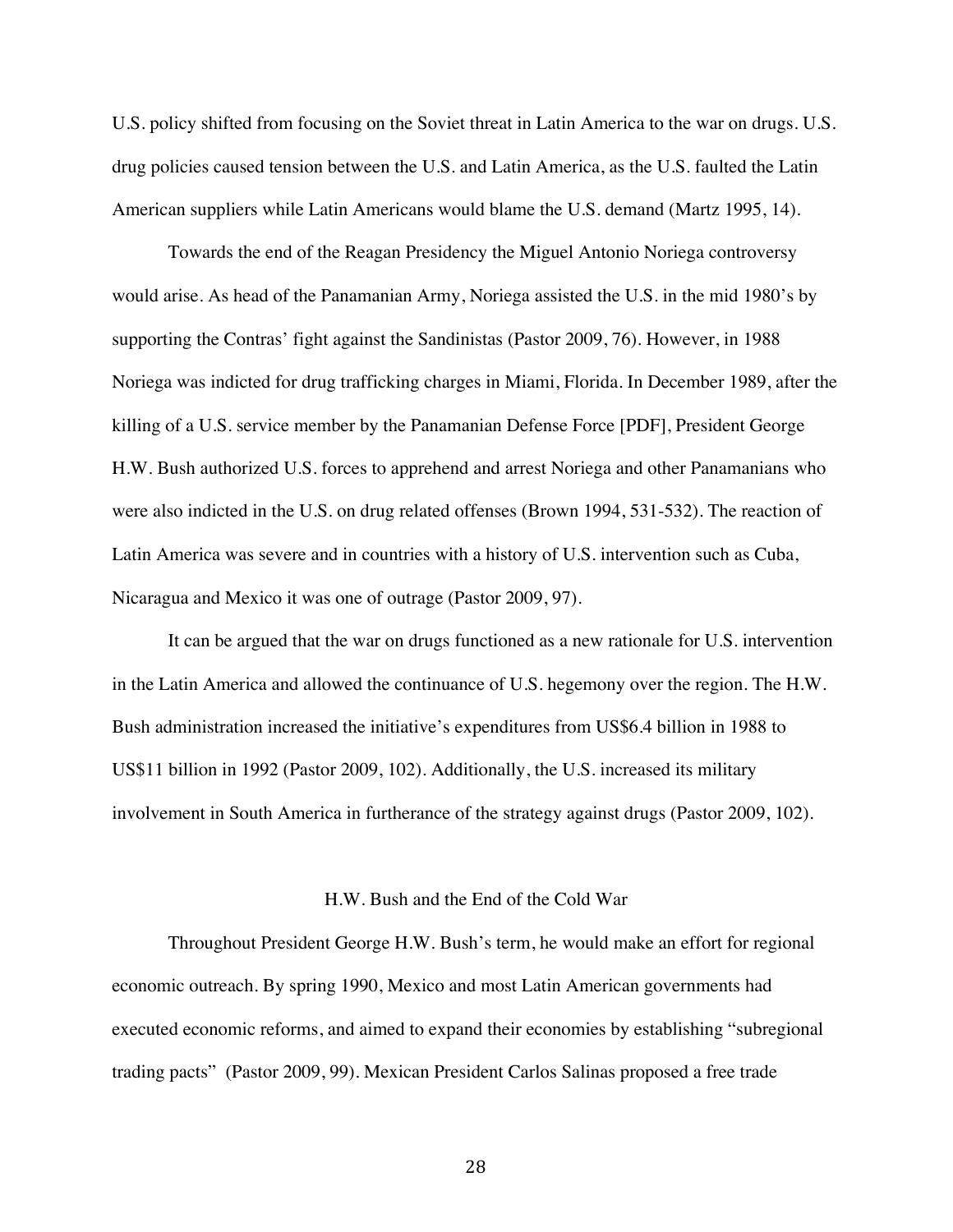agreement with the U.S. (Pastor 2009, 98). This was a significant outreach by Mexico because it was the Latin American country that had the deepest scars of U.S. intervention and "where nationalism was the most defensive" (Pastor 2009, 88). In May 1991, Congress authorized the administration to conduct negotiations that would last approximately 14 months (Brown 1994, 572; Pastor 2009, 99).

The U.S. responded to the regional need by extending the Caribbean Basin Initiative, and in June 1990 launched the "Enterprise for the Americas" (Pastor 2009, 99). The initiative was a broad program to promote economic development in Central America and the Caribbean, and included reduction on tariffs and U.S. owned official debt, and free trade with Latin America (U.S. Dept. of Commerce 2000, 1; Pastor 2009, 99). At the time the initiative was well received, Argentinian President Carlos Menem stated "We are passing through the most brilliant moment in our relations with the United States" (Pastor 2009, 99). As President H.W. Bush left for a trip to South America in December 1990, he stated that as that in order to fulfill the "New World's destiny," "all of the Americas and Caribbean must embark on a venture for the coming century: to create the first fully democratic hemisphere in the history of mankind" (Pastor 2009, 100). By the end of 1991, the U.S. had enacted 15 trade framework agreements with 30 Latin American countries and substantially reduced the official debt of at least 15 regional countries (Pastor 2009, 99).

In June 1991, the member states of the OAS passed a resolution that committed the region to defend democracy by granting the OAS authority to convene its members when it was perceived that there had been an "interruption of the constitutional process," such as a coup, and discuss further action (Pastor 2009, 100; Sabatini 2013, 6). By the end of the year the Soviet Union would dissolve and Mikhail Gorbachev would resign as president of the "expired Soviet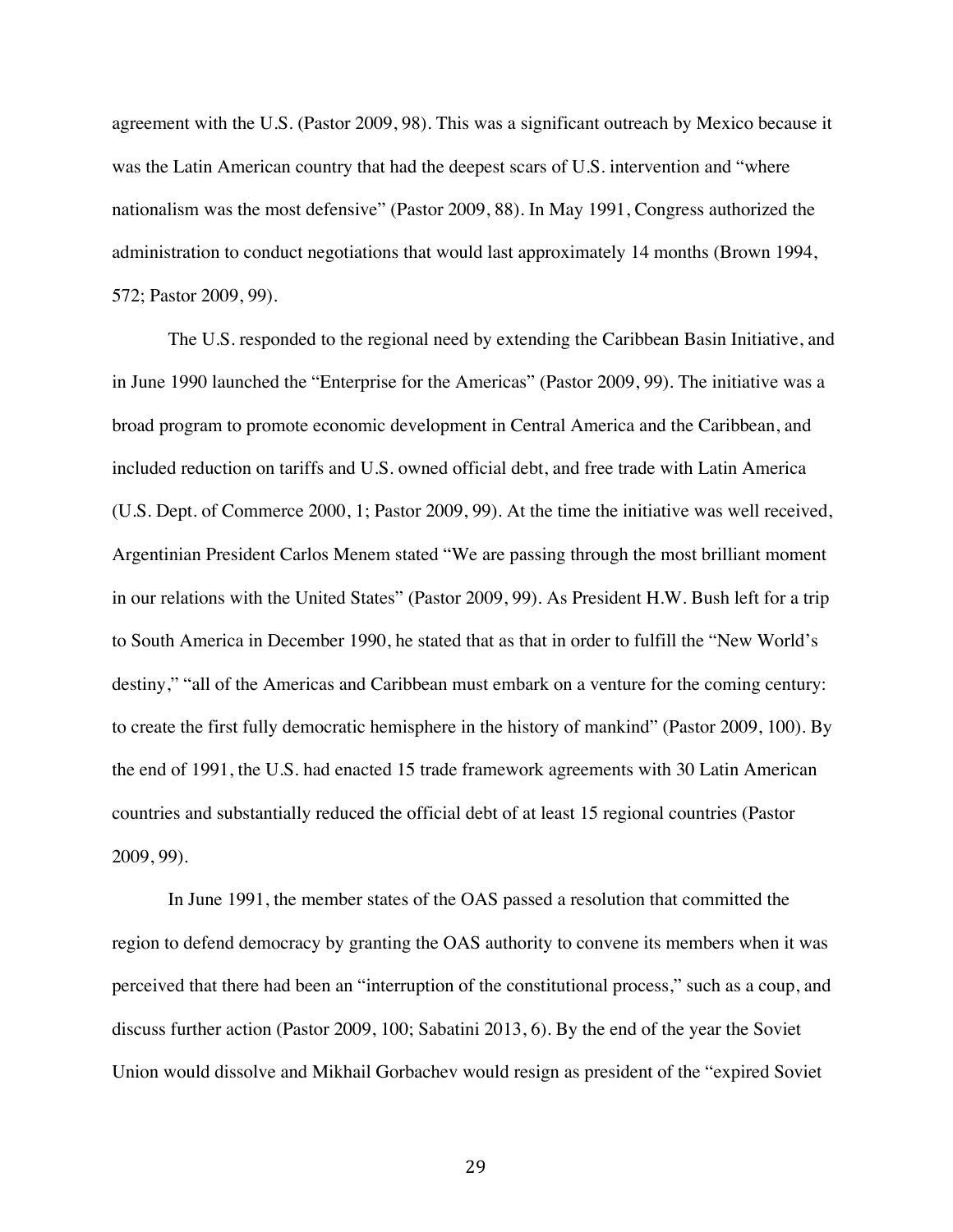Union" on December 25, 1991 (Brown 1994, 524). President H.W. Bush would announce to the American people that same night that the "confrontation is now over" (Brown 1994, 524).

In August 1992, months before the end of his term, President H.W. Bush announced the initiation of the North American Free Trade Agreement [NAFTA] between the U.S., Mexico and Canada (Brown 1994, 572). H.W. Bush associated the agreement with the new world order, claiming that the "Cold War is over" and that "the principal challenge now facing the United States is to compete in a rapidly changing, expanding global market" (Brown 1994, 572). NAFTA would not be implemented until 1994 under President Bill Clinton.

#### China and Latin America During the Cold War

Although China has interacted with Latin America through trade for over 250 years, it was not until the early 2000's that the China's engagement began to deepen both economically and politically (Ferchen 2011, 66; Koleski 2011, 3). During the beginning of the Cold War, the People's Republic of China was just formed as a result of the 1949 revolution led by Mao Zedong (Huisken 2010, 31). The period of 1950-1970 has been labeled by China as "the period of humiliation," when it was weak politically, militarily and economically (Huisken 2010, 3). China was not in a position to exert much influence over Latin America during the Cold War. China was focused on domestic and regional issues, such as: the Great Leap Forward, the Cultural Revolution, the Korean War and the Vietnam War (Huisken 2010, 31-45).

However, it is worth noting that in 1960 after Fidel Castro's revolution, President Eisenhower signed an act to reduce the U.S. sugar purchasing quota form Cuba, leaving Cuba with a surplus of 700,000 tons of sugar (Gott 2004, 183-184). Along with the Soviets who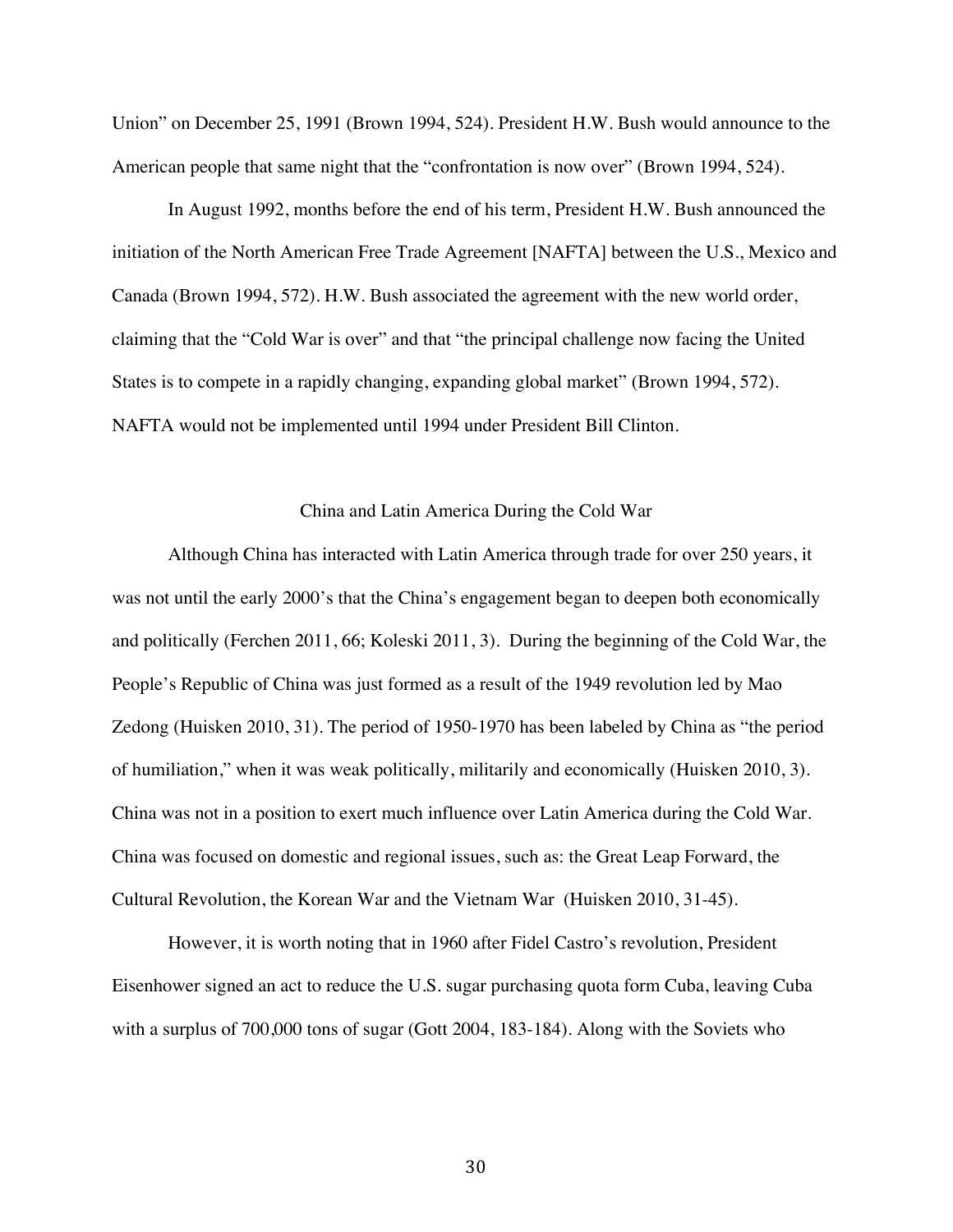stepped in to purchase the U.S. induced 700,000 tons sugar surplus, China bought 500,000 tons of sugar each year for the next five years (Gott 2004, 184).

## **Conclusions**

During the Cold War, realism was dominant in the U.S. approach to conserve a balance of power in Eurasia while maintaining its own sphere of influence in Latin America. Realist U.S. policies towards Latin America, driven by the Truman and Reagan doctrines, led to overt and covert interventions against the spread of Marxist ideologies. The U.S. hegemonic reputation developed during the Cold War is still referenced by Latin American left-wing leaders who continue to denounce the U.S. "imperialism."

The presidencies of Eisenhower and Kennedy attempted to address the needs of Latin America, mainly social and economic development. Although, it was a strategy to create a wedge between the region and the Soviets, nevertheless it was a shift from other presidencies. At the end of the Cold War, President H.W. Bush would make an effort for regional economic outreach that would give Latin American leaders hope for the new century, a "new world destiny."

Towards the end of the Cold War, it appears that the rationale for U.S. intervention in Latin America changed from combating the spread of Marxist ideologies, to the war on drugs. Between the Reagan and H.W. Bush presidencies, the U.S. intervened in Panama and arrested Noriega. As we will see in the next chapter, the continuing fight against drugs in Latin America included the deployment of U.S. military forces to the region and became a point of contention among Latin American leaders.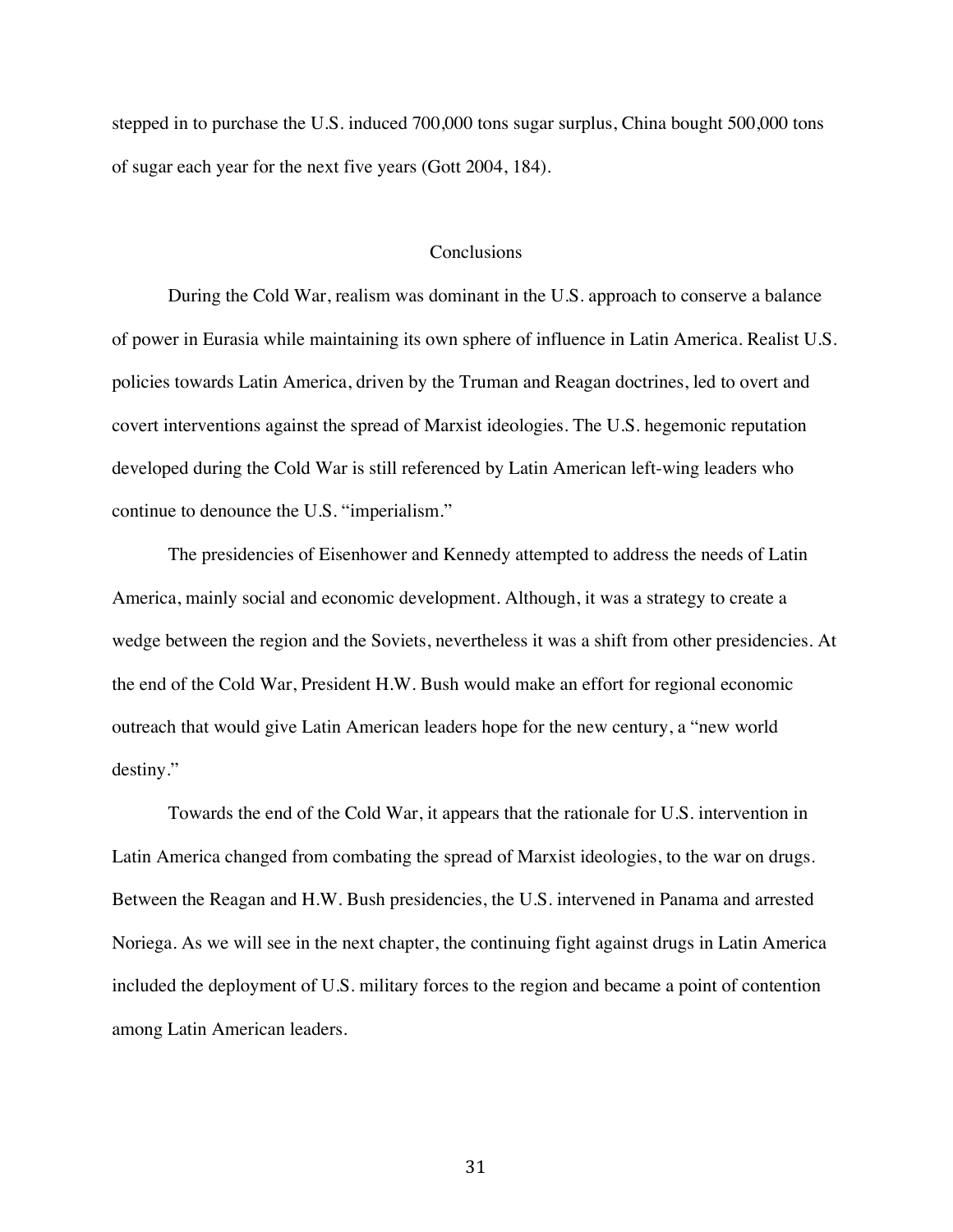#### **Chapter Four:**

## **Latin America After the Cold War**

By the end of the Cold War, democratic momentum had grown in Latin America. Between 1978 and 1991, 15 Latin American countries "turned or returned" to electoral democracies, abandoning the authoritarian regimes that dominated the region during the Cold War (Palmer 2006, 1). Many of theses countries replaced state-led economic systems with market-oriented economies based on the principles of free trade and private investment (Palmer 2006, 1). The previous chapter demonstrated that the drive behind U.S. engagement in Latin America during the Cold War was the fear of Soviet intrusion. Many observers predicted at the end of the conflict that the U.S. would neglect the region (Pastor 2009, 101). Instead the H.W. Bush administration engaged the region with an increase in "telephone summits" and meetings with Latin American leaders, and a major trip to South America in the middle of the Persian Gulf crisis (Pastor 2009, 101).

The post-Cold War era witnessed the evolution of the world economy, globalization, and the importance for a state to integrate itself into the world system. Globalization can be defined as the "state of the world involving networks of interdependence at multicontinental distances" (Keohane, 2002b, 193). Globalization has contributed to the regional economic integration in Latin America, that is the establishment of institutions and agreements such as: the North American Free Trade Agreement [NAFTA], Southern Common Market [MERCOSUR], the Andean Community, the Bolivarian Alliance for the Peoples of Our America [ALBA], the Union of South American Nations [UNASUR], and the Community of Latin American and Caribbean States [CELAC] (Gonzalez Molina 2012, 125). It is worth noting that of the aforementioned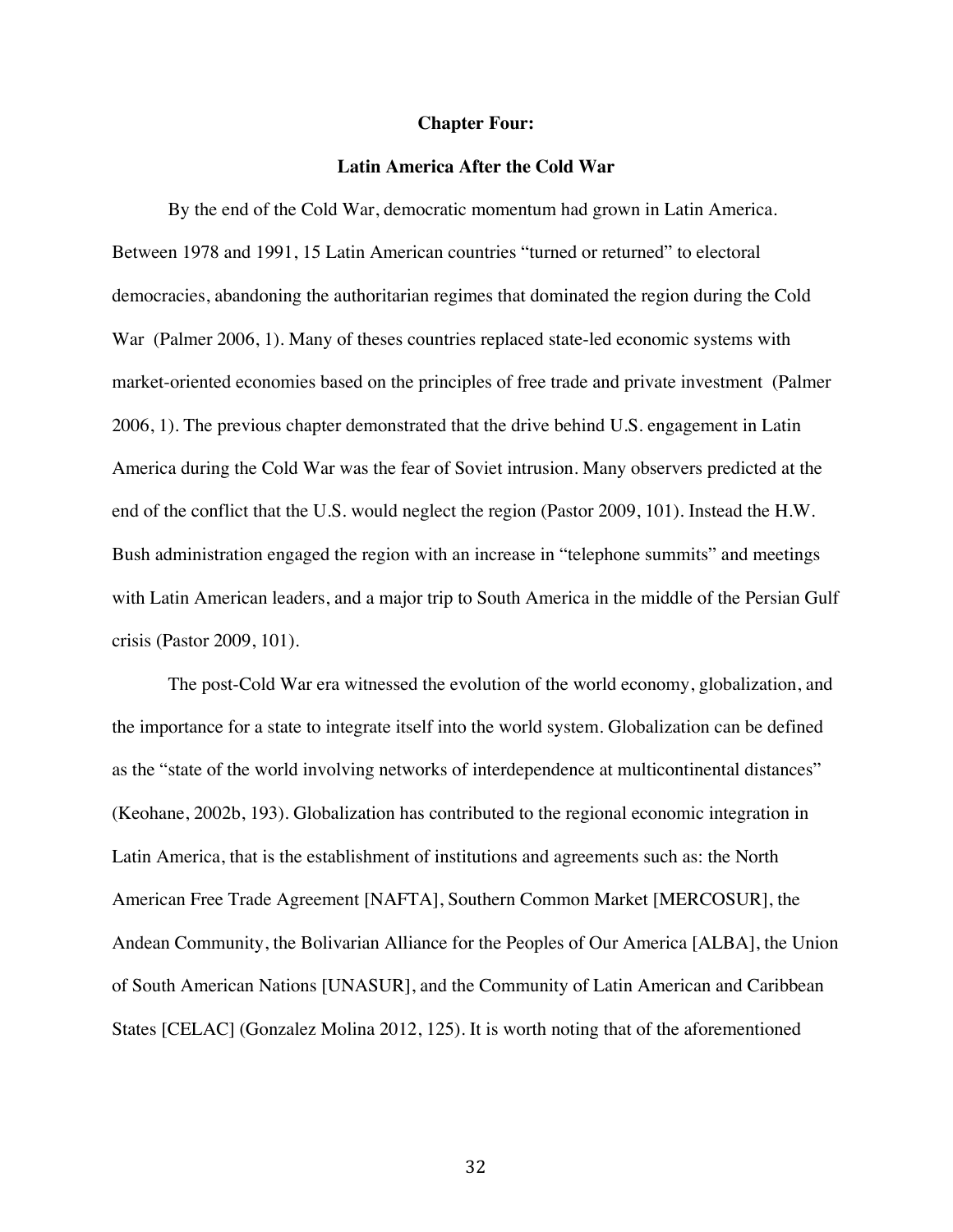organizations, the U.S. is only involved in NAFTA, and some of the organizations are comprised of states with anti-U.S. views (Farah 2015, 99).

In the post-Cold War era, Latin America continued to face the issues of drug trafficking, poverty and inequality, social violence, and "political ineptitude" that are not only a threat to democracy in Latin America, but also to U.S. national interests (LeoGrande 2005, 25). Regional institutions not only aim to better position Latin America in the world market, but can also generate regional cooperation in addressing complex issues (Gonzalez Molina 2012, 126). Just as social and economic issues in Latin America were seen through the Cold War lens prior to 1991, after 9/11 the issues were seen through the lens of the Global War on Terrorism (LeoGrande 2005, 25).

# The Clinton Years

The Clinton presidency was the first to entirely execute post Cold War politics in the region. As the new administration took office, there were "ample grounds for optimism in inter-American relations" (Palmer 2006, 1). During President Clinton's two terms in office, some argue that his Latin American policies were not effective. President Clinton did not travel to the region until his second term in office, interpreted as having little concern for the region and being preoccupied with other international issues (Palmer 2006, 42). The immediate challenges facing the new administration in Latin America was the ratification of NAFTA and the Haitian crisis. Although President H.W. Bush negotiated the terms of NAFTA, it was up to President Clinton to seek congressional approval. In November 1993, both the House and Senate passed NAFTA and it was implemented in January 1994 (Pastor 2009, 114).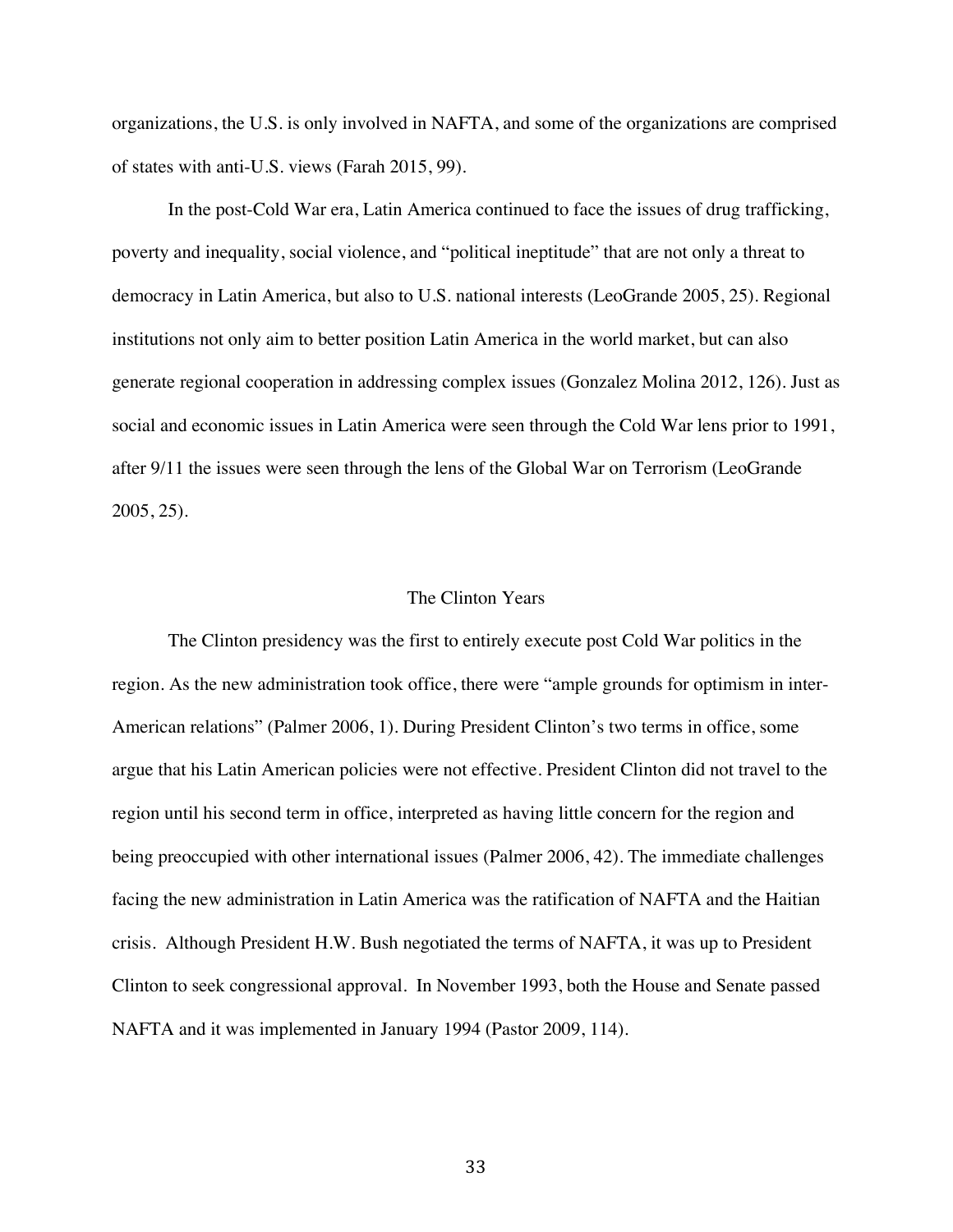According to David Scott Palmer's book, *U.S. Relations with Latin America during the Clinton Years: Opportunities Lost Or Opportunities Squandered?*, during the 1990's most assessments agreed that the "overall quality of democracy had declined" in Latin America (Palmer 2006, 3). Additionally, even though the region's shift towards market-oriented economies during the Clinton era increased net economic growth, it also increased inequality, poverty, and unemployment levels (Palmer 2006, 3).

An October 1991 military coup in Haiti against its elected president, Jean-Bertrand Aristide, had forced tens of thousands of refugees to sail in improvised boats and rafts to the U.S. (Brown 1994, 600). During his presidential campaign, Clinton had pledged to address the refugee crisis and the conflict in Haiti (Brown 1994, 600). Upon taking office, the Clinton administration began planning for the restoration of democracy on the island and economic development (Brown 1994, 600). In July 1994, the United Nations Security Council passed a resolution calling member states to use force in order to restore Aristide's presidency (Pastor 2009, 112). By September 1994, under the threat of U.S. military invasion an agreement was reached peacefully, the U.S. military did deploy to Haiti but in a peacekeeping capacity (Pastor 2009, 113).

In December 1993, Vice-President Al Gore invited "the democratically elected presidents and heads of government of the Americas to a summit meeting to discuss ways of deepening hemispheric cooperation through economic integration and shared commitment to democratic institutions" (Palmer 2006, 55-56). The first Summit of the Americas [SOA] was held in December 1994, in Miami. At the SOA, the Clinton administration articulated their goals for Latin America: "(1) deepening democratic practice, (2) achieving economic growth and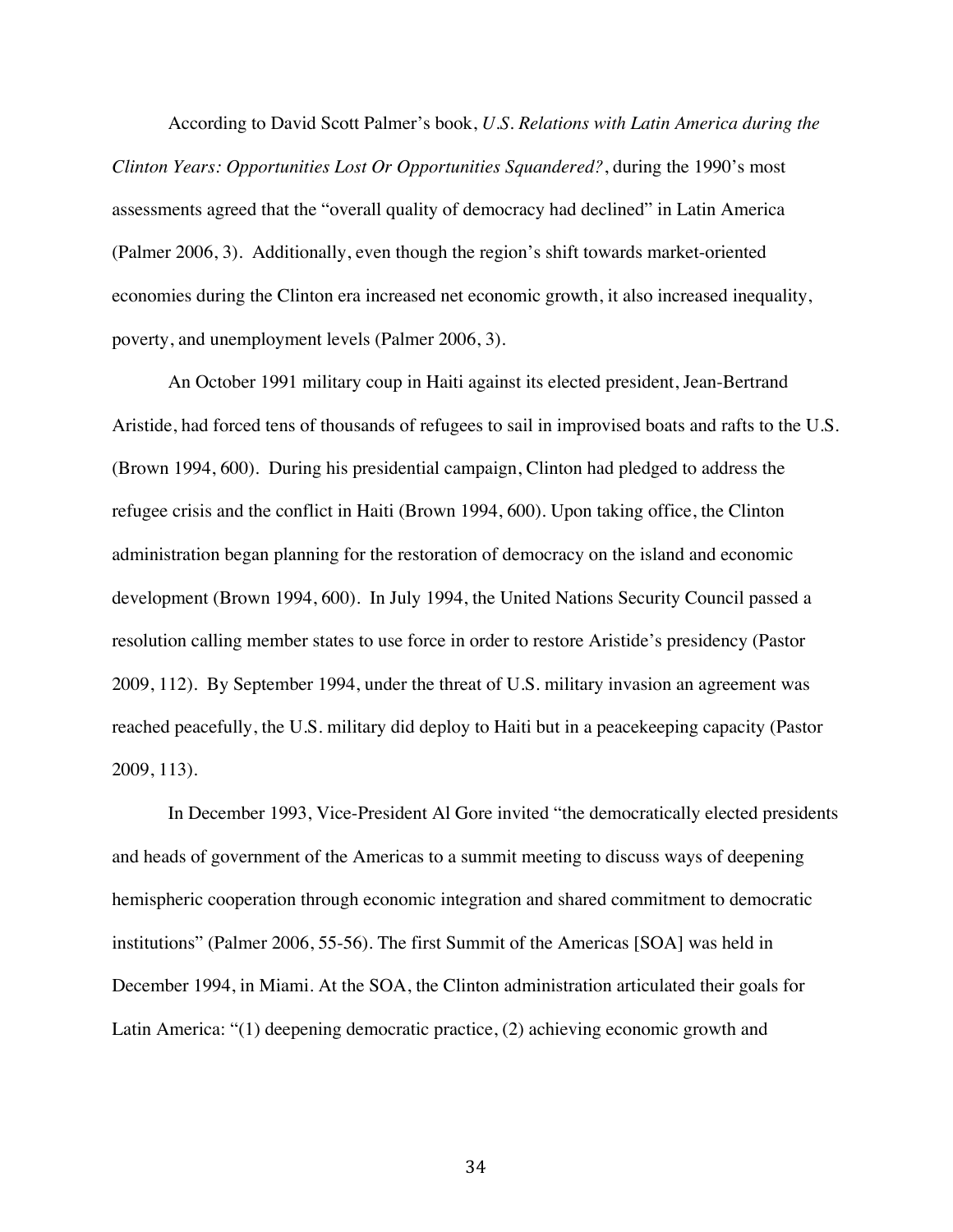improved income redistribution with market economies, (3) eliminating poverty and discrimination, and (4) securing environmentally sustainable development" (Palmer 2006, 2-3).

At the SOA, the participants agreed to a "Declaration of Principles" and on a "Plan of Action," towards democracy, economic integration, free trade, and development (Pastor 2009, 117). The Plan of Action listed numerous collaborative steps to be taken by states in order to meet their objectives (Palmer 2009, 57). A successful product of the SOA was the agreement by the leaders to negotiate on a Free Trade Area of the Americas [FTAA] by 2005 (Pastor 2009, 117). The members also agreed to have regular meetings with the Western Hemisphere's elected heads of states, with the next SOA scheduled for Chile in 1998 (Palmer 2009, 57). The SOA was a "high point" in the U.S.-Latin American relations during the Clinton administration (Palmer 2006, 56). However, the Clinton administration was unable to make "significant progress" on most of its objectives announced at the SOA (Palmer 2006, 2).

The Clinton Administration continued the pattern of previous administrations to pursue the counter-drug polices implemented on the region, arguably focusing on drug related issues over other priorities (Palmer 2006, 65-70). The 1994 SOA Plan of Action included a component specifically for drug production and trafficking reduction within the strengthening of democracy objective (Palmer 2006, 80). A June 1997 session on Central American issues by the U.S. Congressional Western Hemisphere Subcommittee, highlighted the concern of corruption, weak rule of law institutions and the "growing more pervasive" threat of drugs in the region (U.S. Congress 1997a, 1). During Clinton's second term, the U.S. committed new resources to the counter-drug campaign (Palmer 2006, 80). Between 1996 and 2000, military and police assistance increased fivefold, and economic and social aid grew by 74 percent (Palmer 2006, 80).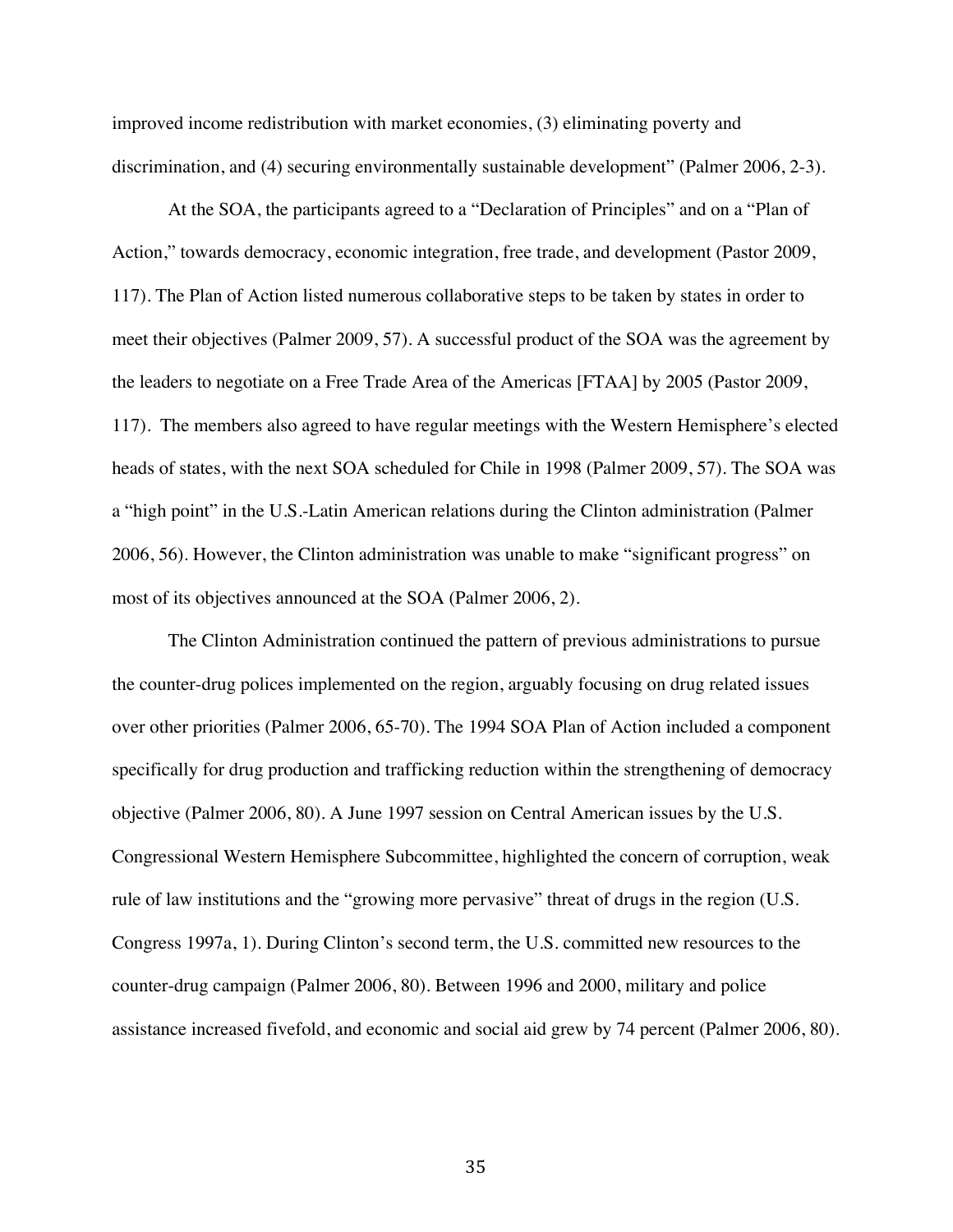The largest share of the new funds went to the major illegal drug producing and trafficking nations of Bolivia, Colombia, Mexico, and Peru (Palmer 2006, 81).

### The W. Bush Years

President George W. Bush took office in January 2001, just months before the terrorist attacks of September 11, 2001. Part of W. Bush's presidential campaign was to acknowledge the needed change to U.S. policy towards Latin America, which "often remains an afterthought of American foreign policy" (The Economist 2002a). W. Bush declared that as President he would "look south, not as an afterthought but as a fundamental commitment of my presidency" (Vanderbush 2009, 338). The challenge for the W. Bush presidency was to develop a relationship with Latin America that was "responsive to the region's emerging demand for social and economic change" (LeoGrande 2007, 356). However, the W. Bush administration would find Latin America "surprisingly resistant to the assertion of U.S. hegemony" due to the reduction of U.S. bilateral assistance since the Cold War with aid about the same in 1985 as in 2005, and a focus of aid to countries involved in the drug war (LeoGrande 2007, 357).

Before 9/11, President Bush had advocated for the FTAA at the 2001 SOA in Quebec City, and had his first state dinner with Mexico's President Vicente Fox The Economist 2002a; Vanderbush 2009, 338). In 2002, President Bush was allowed by Congress to begin trade negotiations with five Central American countries: Costa Rica, El Salvador, Guatemala, Honduras, and Nicaragua (Hicks and Milner 2014, 107). By 2004, the Dominican Republic had also joined the conversation (Hicks and Milner 2014, 107). In August 2004, the Central American-Dominican Republic Free Trade Agreement [CAFTA-DR] was signed but not without debate in the participating countries, particularly Costa Rica (Hicks and Milner 2014, 106). Table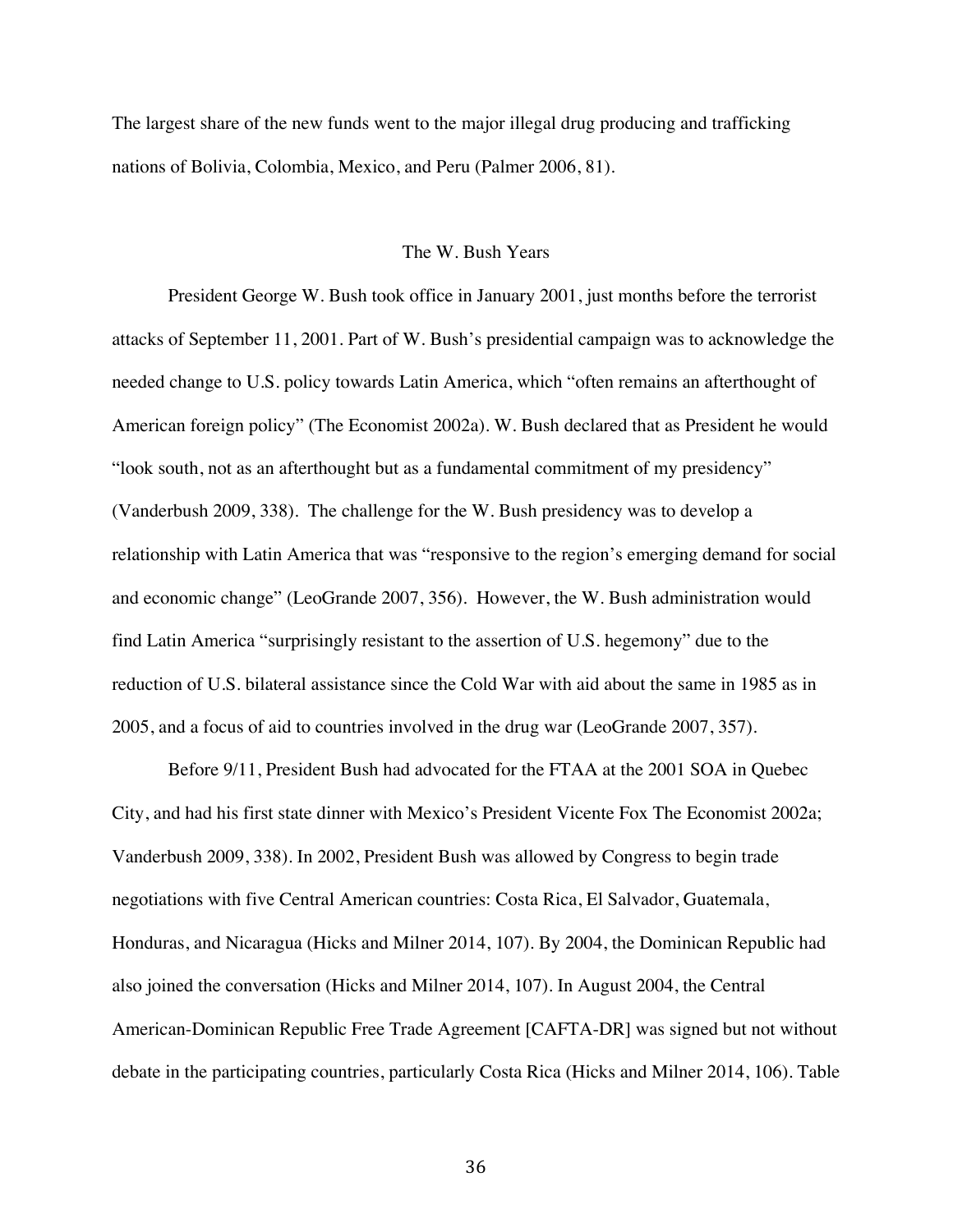4.1 indicates the U.S. bilateral trade total values with the six CAFTA-DR partners between 2005 and 2010 (U.S. Census Bureau 2016). Trade increased by 37% from 2005 to 2010, amounting from approximately US\$35 billion to US\$48 billion (U.S. Office of Trade Representative 2011a). The intra-regional trade among the CAFTA-DR countries also increased by 50% between 2005 and 2010, that was from approximately US\$4.2 billion to US\$6.3 billion (U.S. Office of Trade Representative 2011a).

| <b>Table 4.1 U.S. Trade in Goods with CAFTA-DR: 2005 – 2010</b> |        |        |        |        |        |        |  |  |  |
|-----------------------------------------------------------------|--------|--------|--------|--------|--------|--------|--|--|--|
| Figures are in millions of U.S. dollars                         |        |        |        |        |        |        |  |  |  |
|                                                                 | 2005   | 2006   | 2007   | 2008   | 2009   | 2010   |  |  |  |
|                                                                 |        |        |        |        |        |        |  |  |  |
| <b>Export</b>                                                   | 16,886 | 19,585 | 22,394 | 25,295 | 19.944 | 24,256 |  |  |  |
| <b>Import</b>                                                   | 18,075 | 18,579 | 18,742 | 19,351 | 18.842 | 24,038 |  |  |  |
| <b>Total</b>                                                    | 34,961 | 38,164 | 41,136 | 44,646 | 38,786 | 48,294 |  |  |  |

**Table 4.1 U.S. Trade in Goods with CAFTA-DR: 2005 – 2010**

**Source:** U.S. Census Bureau, 2016

The events on 9/11 changed the U.S. foreign policy objectives and focus towards combating terrorism. The "Global War on Terror" was based on W. Bush's doctrine, where states that harbor terrorists groups would be held accountable, and a preemptive strategy of attacking terrorists overseas before they are able to execute another attack on the U.S. (Bush 2010, 137; Jervis 2016, 285-311). At the time of the 9/11 attacks, Cuba was designated as a state sponsor of terrorism, and the insurgent groups Shining Path [*El Sendero Luminoso*] and the Revolutionary Armed Forces of Colombia [FARC] were included on the Foreign Terrorist Organizations List (U.S. Dept. of State 2015b, 2016d). However, the priority of the U.S. efforts against terrorism was concentrated in South-Central Asia and the Middle East.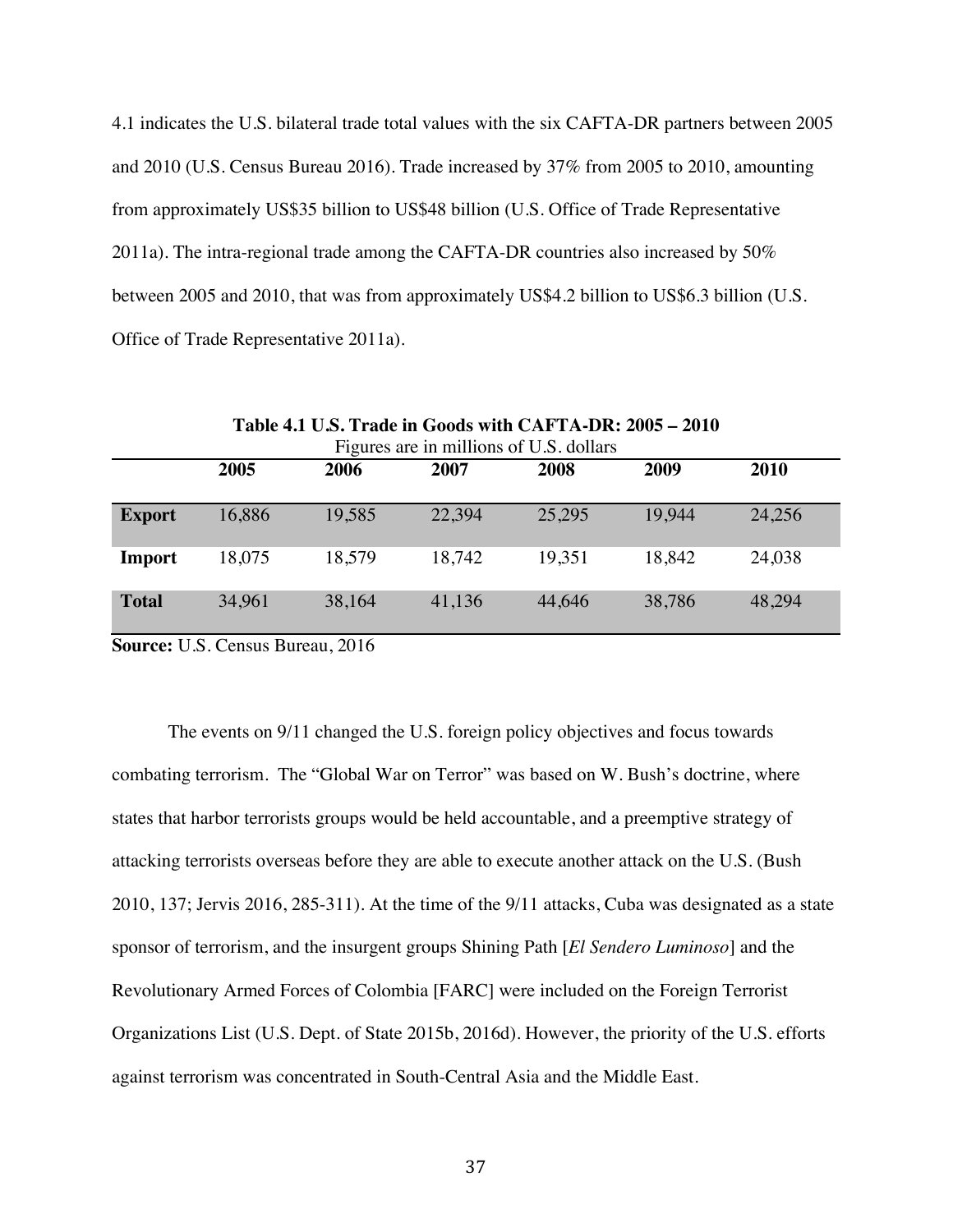It is "conventional wisdom" among analysts and scholars that during the era the U.S. neglected its relations with the region (Vanderbush 2009, 337). The U.S. focus on combating Islamic fundamentalism terrorism and a lack of such threat in Latin America, the region "slid to the bottom of Washington's foreign policy agenda" (LeoGrande 2005, 25). The Economist wrote that after 9/11, "Latin America became the invisible continent again" (The Economist 2002a). Although a shift in policy focus away from Latin America may be rationalized due to the extraordinary U.S. national security threats on the other side of the globe, it has followed a trend of U.S. policy towards the region being "easily distracted" (The Economist 2002a).

Over ten years after 9/11 the perception of U.S. disengagement was still present. In 2014 a U.S. Congressional Western Hemisphere Subcommittee hearing on "U.S. Disengagement from Latin America: Compromised Security and Economic Interests," Representative Albio Sires of New Jersey acknowledged that since 9/11 U.S. foreign policies had been directed towards extrahemispheric crises, while the Latin American policies had become narrow in scope and reactive rather then proactive (U.S. Congress 2014d, 3-4).

W. Bush's 2003 State of the Union address did not make a single reference to Latin America or its issues, even though the speech included bullet points aside from terrorism and Iraq, such as health initiatives in Africa (Encarnacion 2008, 99). A Colombian newspaper commented on the State of the Union speech, "apparently, to the Bush administration, the struggle against AIDS in Africa is more important than the poverty and resultant destabilization currently affecting its neighbors and natural partners" (Encarnacion 2008, 99).

 President W. Bush's image, and consequently that of the U.S., had declined since taking office. W. Bush's attendance to the  $4<sup>th</sup>$  Summit of the Americas in Argentina in 2005 was met with tens of thousands of protestors that "denounced U.S. imperialism and the stalled FTAA"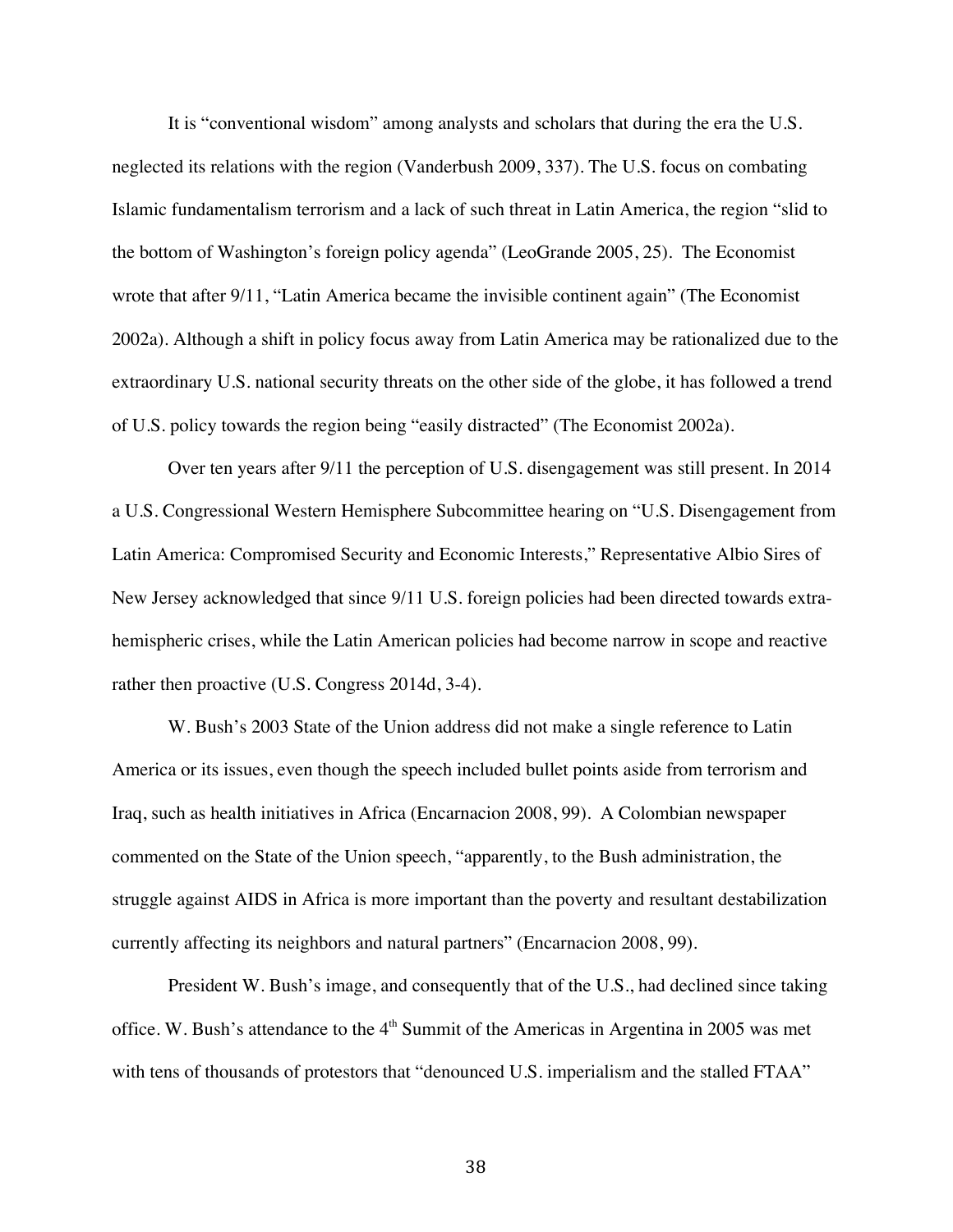(LeoGrande 2005, 25). According to William LeoGrande of American University, polls in 2005 found 53% of South Americans and 87% of Latin opinion leaders had a negative opinion of President Bush, making him the most unpopular U.S. president ever (LeoGrande 2005, 25). Moreover, from 2000 to 2005, negative opinion of the U.S. in Latin America rose from 14% to 31% (LeoGrande 2005, 25).

The region's shift towards market-oriented economies during the Clinton era increased net economic growth, but it also increased inequality, poverty, and unemployment levels (Palmer 2006, 3). According to William LeoGrande, from 1996 to 2004, Latin America's GDP rose at an average annual rate of just 2.6%, with the urban unemployment rate rising from 9.4% to 10% (LeoGrande 2005, 32). Since 1990, the total number of "poor and extremely poor" Latin Americans had risen by 10% (LeoGrande 2005, 32 An alternative might have appealed to the poor whose lives might not have been improved by democracy, due to a lack of prosperity in the region compounded by the issues of political failures (LeoGrande 2005, 32).

During the W. Bush presidency, there was a rise in "populist or socialist" Latin American presidencies: Luiz Inacio Lula de Silva in Brazil; Nestor Kirchner in Argentina, Tabare Vazquez in Uruguay, Daniel Ortega in Nicaragua; Rafael Correa in Ecuador; Fernando Lugo in Paraguay; and Michelle Bachelet in Chile (Emerson 2010, 33; LeoGrande, 2005, 32). The region's "resistance to U.S. arrogance" led to a decline in U.S. dominance of the OAS and other inter-American organizations (Latin American Perspectives 2011, 17). Not only did the region have governments whose ideologies clashed with the U.S., it was also no longer solely economically dependent on the hegemon. Latin America expanded economic relations to with Europe, China, South Asia, and Africa (Latin American Perspectives 2011, 17).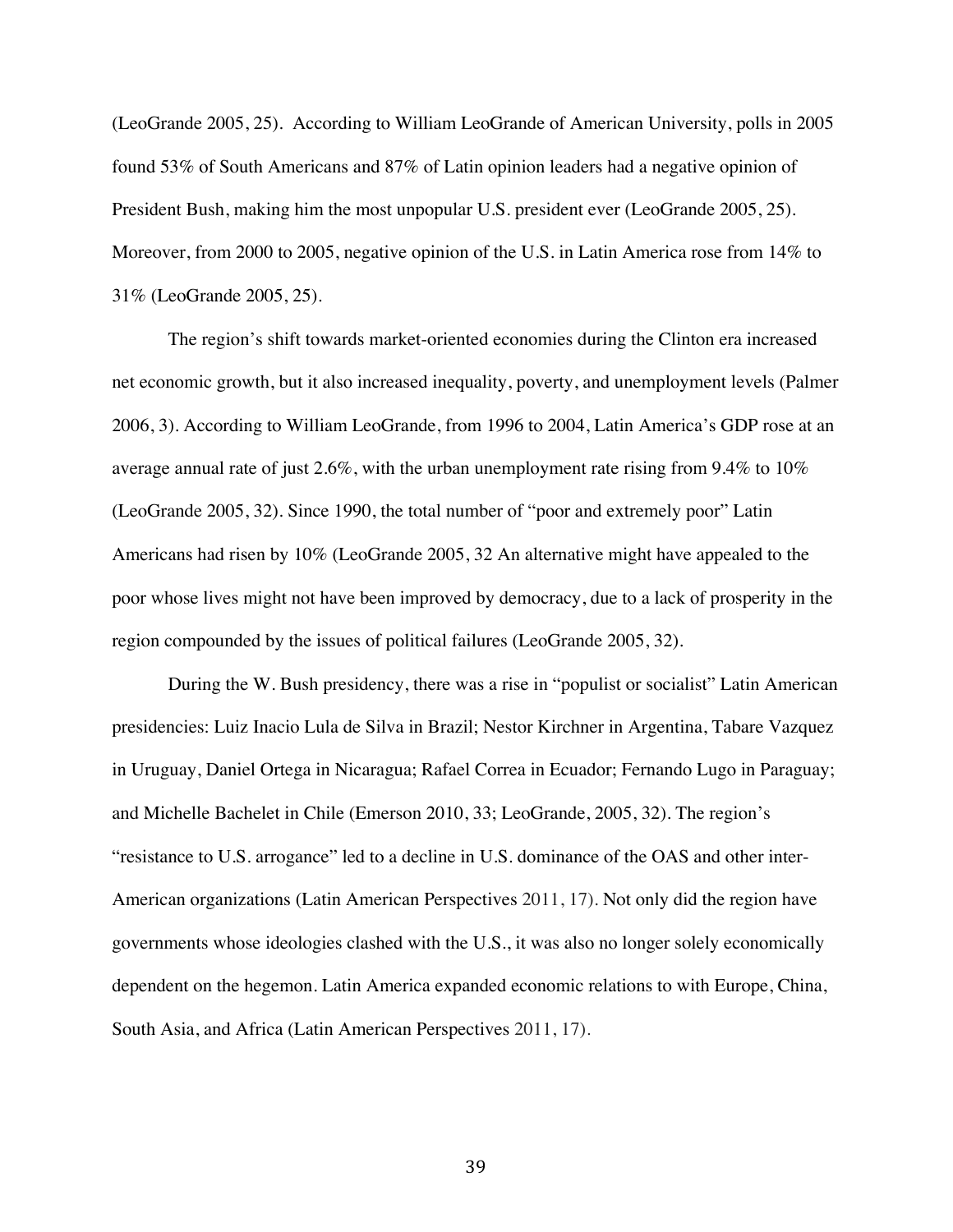#### The Rise of Institutions in Latin America

The issues of economic development and prosperity for Latin America have always been a priority. The need to improve their situation guided the region towards cooperation. After the Cold War there was a development of regional institutions and trade organizations. These regional institutions were the results of the need to better position themselves in the world market (Gonzalez Molina 2012, 126).

MERCOSUR was first established in 1991 with the goal of promoting democratic principles and economic development in Latin America (MERCOSUR 2016a). By 1995 the European Union and MERCOSUR countries had signed an inter-regional framework cooperation agreement that included trade matters (European Commission 2016). In 2014, the member states approved the "MERCOSUR International Cooperation Policy" that specifically included a "general principle" that any international cooperation should "respect" the member states' sovereignty and prohibited the foreign interjection in domestic affairs (MERCOSUR 2016b). One can infer that this general principle was derived from the region's interactions with the "colossus of the north" over the last 100 plus years. As of July 2016, the European Union and MERCOSUR were negotiating a trade agreement as part of a bioregional association agreement, which also included a "political and a cooperation pillar" (European Commission 2016).

Another notable institution developed in the post- Cold War era was that of the South American Community of Nations in 2004, which was later renamed as UNASUR (UNASUR 2016). The institution was created with the goal of "integrating regional processes" developed by MERCOSUR and the Andean Community (UNASUR 2016). The Andean Community was a cooperation dating back to 1969 for the purpose of economic integration, originally between Bolivia, Colombia, Chile, Ecuador and Peru (Comunidad Andina 2016). The British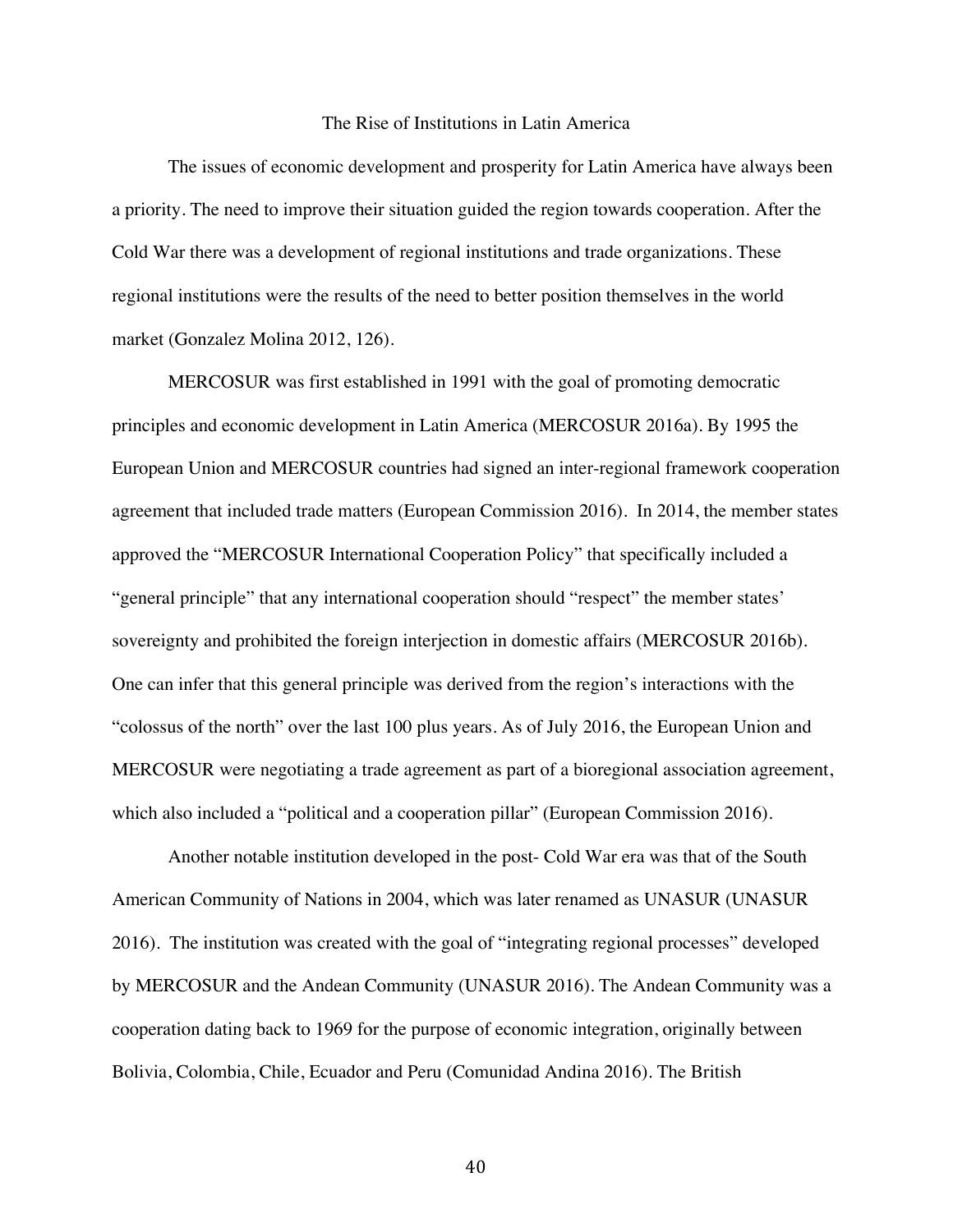Broadcasting Corporation [BBC] reported the establishment of UNASUR to be the "most important political and economic bloc in Latin America" (Souviron 2004).

The pattern of regional integration and cooperation for economic development continued in the 2000's with the establishment of new institutions. Some institutions had philosophies not aligned with U.S. interests in the region. For example, Fidel Castro of Cuba, and Hugo Chavez of Venezuela established ALBA in 2004. ALBA aimed to achieve the "integration and union of Latin America and the Caribbean based upon a model of independent development with emphasis on the regional complementarity that permits it to promote the development of all and strengthen the cooperation through mutual respect and solidarity" (ALBA-TCP 2016). ALBA's eight Latin American members had an anti-U.S. discourse that contradicted U.S. interests (Farah 2015, 92).

Similarly, CELAC was founded with the purposeful exclusion of the U.S. (Farah 2015, 99). Moreover, it has been suggested that regional disappointment with the Obama administration was a major factor in the establishment of CELAC (Latin American Perspectives 2011, 19). CELAC was founded in 2011, a successor of the Rio Group, and aims to promote regional integration, sustainable development and political cooperation (CELAC 2016). According to the European Union's External Action website, the EU pursues sub-regional relations the Andean Community and MERCOSUR (European Union 2016). CELAC and the EU had a continuing relationship demonstrated through biennial summits. The EU considered CELAC as its counterpart for the bi-regional process (European Union 2016).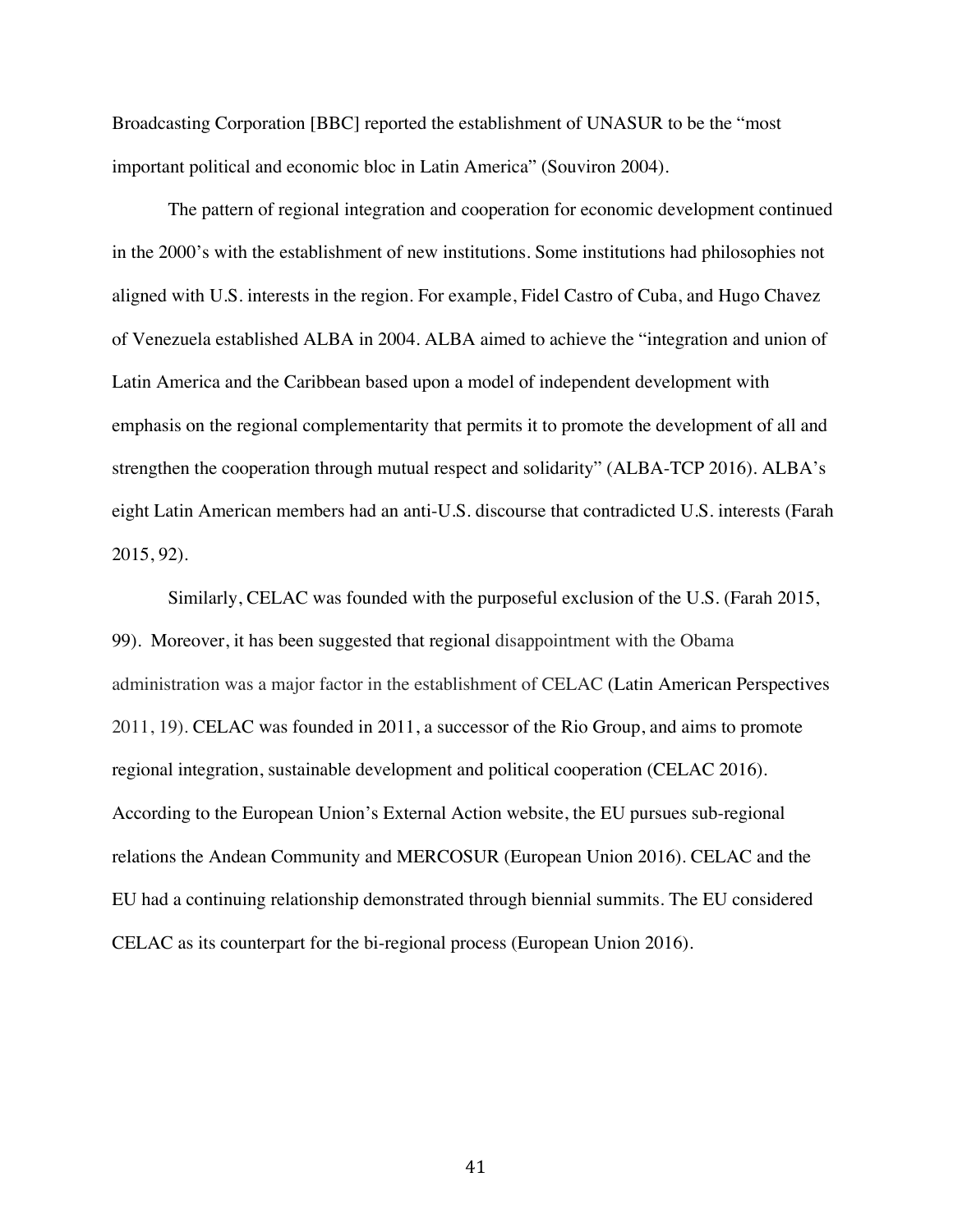# The Obama Years

The election of Barack Obama not only brought new "hope" to a country fatigued by years of war, but to also to Latin America. When President Obama took office, political observers agreed that U.S. policy towards the region had "fallen behind the pace of change" and that relations were "strained at worst, distant at best" (Baeza and Langevin 2009). President Obama's attempt to change the course set by the W. Bush years, began at the  $5<sup>th</sup>$  Summit of the Americas in 2009 where he declared, "every one of our nations has a right to follow its own path" and pledged to "engage the rest of the hemisphere on the basis of 'mutual respect and equality'" (Latin American Perspectives 2011, p.14).

In conjunction with President Obama's election, independent think tanks also proposed a new U.S. approach to Latin America. The Brookings Institute proposed a "hemispheric partnership," claiming that without such cooperation the region will face missed opportunities and increased risks when addressing challenges, such as organized crime and climate change (Baeza and Langevin 2009; Brookings Institute 2008, p.3). The Council of Foreign Relations suggested U.S. policy engage the region on its terms and not those imposed by the U.S. (Barshefsky et al. 2008, 6). Similarly, the Washington Office on Latin America advised that U.S. policy should aim to enable a "hemispheric community" by building relations to solve common problems (Baeza and Langevin, 2009). The Council of the Americas identified economic development as the most important national interest of the Latin American states, and recommended a reevaluation of U.S. trade policy in "light of the diminishing returns accrued under former President Bush's strategy of 'competitive liberalization'" (Council of the Americas 2009, 3-6).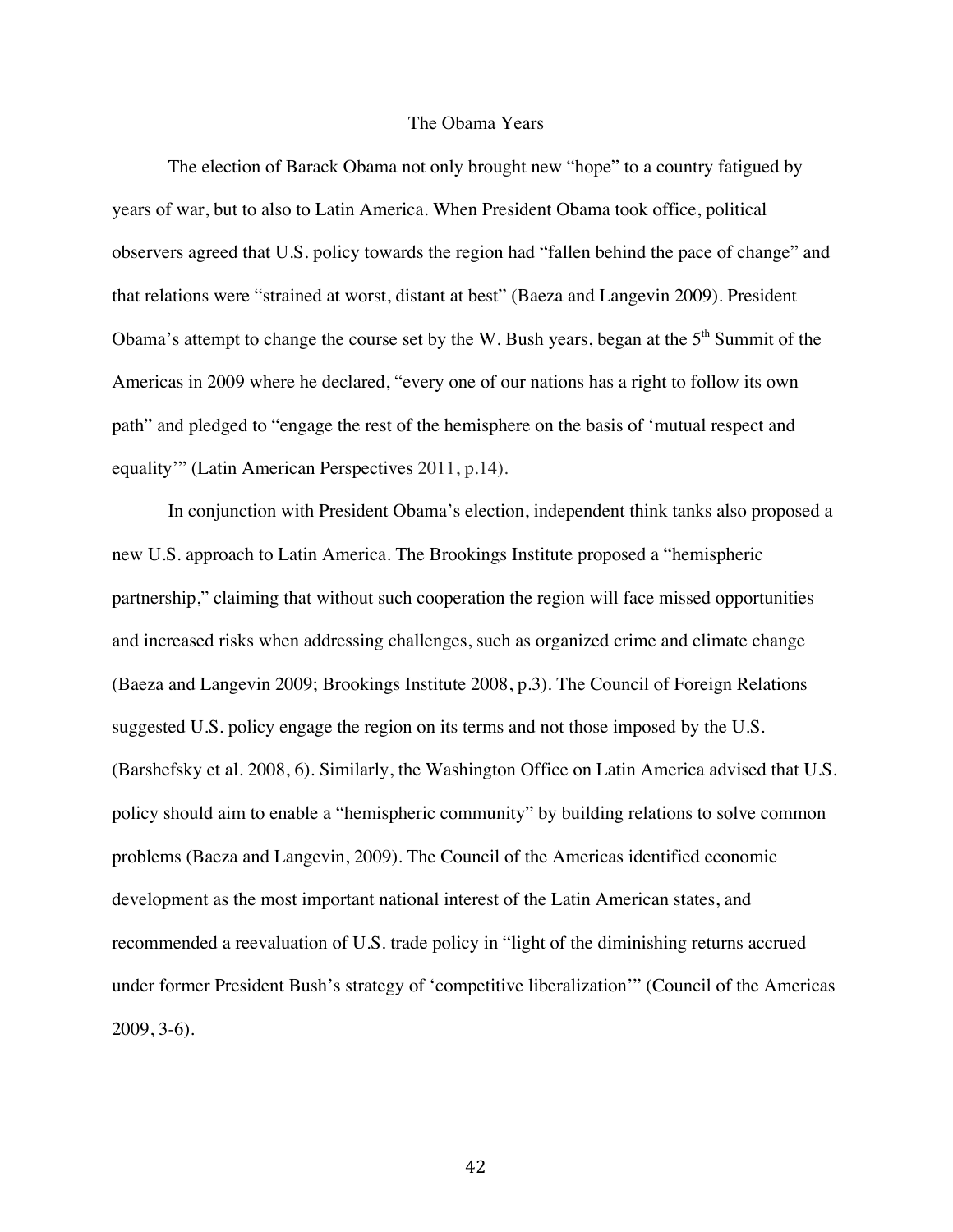In March 2010, the U.S. Congressional Western Hemisphere Subcommittee held a hearing on *U.S. Policy Toward the Americas in 2010 and Beyond*. At the hearing Arturo Valenzuela of the U.S. Department Of State Bureau Office of Western Hemisphere Affairs, stated that the administration's approach to Latin America was to avoid a "hegemonic presumption" and to make the U.S. an "indispensable partner" (U.S. Congress 2010c, 16). U.S. partnership was to be demonstrated by engaging the region based on "shared interests driven by mutual respect, and based on common values" (U.S. Congress 2010c, 16). Riordan Roett of John Hopkins University, argued at the hearing that the major regional issues of climate control, trade and financial architecture, are multilateral in nature and require U.S. assistance but "in cooperation with our neighbors in Latin America" (U.S. Congress 2010c, 58).

An indicator of a possible change to the U.S. regional strategy was observed at the 2009 SOA, when Obama declared "the United States seeks a new beginning with Cuba" (Latin American Perspectives 2011, 14). However, Obama did not announce the attempt to normalize U.S.-Cuban relations until December 2014, well into his second term. The Obama presidency has been criticized to have had a slow start with "little to distinguish Obama from his predecessor," and with no plans for "fundamentally altering U.S. policy toward Latin America" (Latin American Perspectives 2011, 14; LeoGrande 2015, 481).

Although the Cold War ended a quarter of a century ago, the U.S. was still the primary suspect whenever a coup occurred in Latin America (Chatterjee 2015). Under the Obama administration, the U.S. had been less inclined to directly intervene in Latin American affairs. A Honduran coup in 2009 that removed the democratically elected president, Jose Manuel Zelaya, received a "tepid" response from the U.S. (Chatterjee 2015; Latin American Perspectives 2011, 14). In contrast, an undivided response from Latin America condemned the coup, this included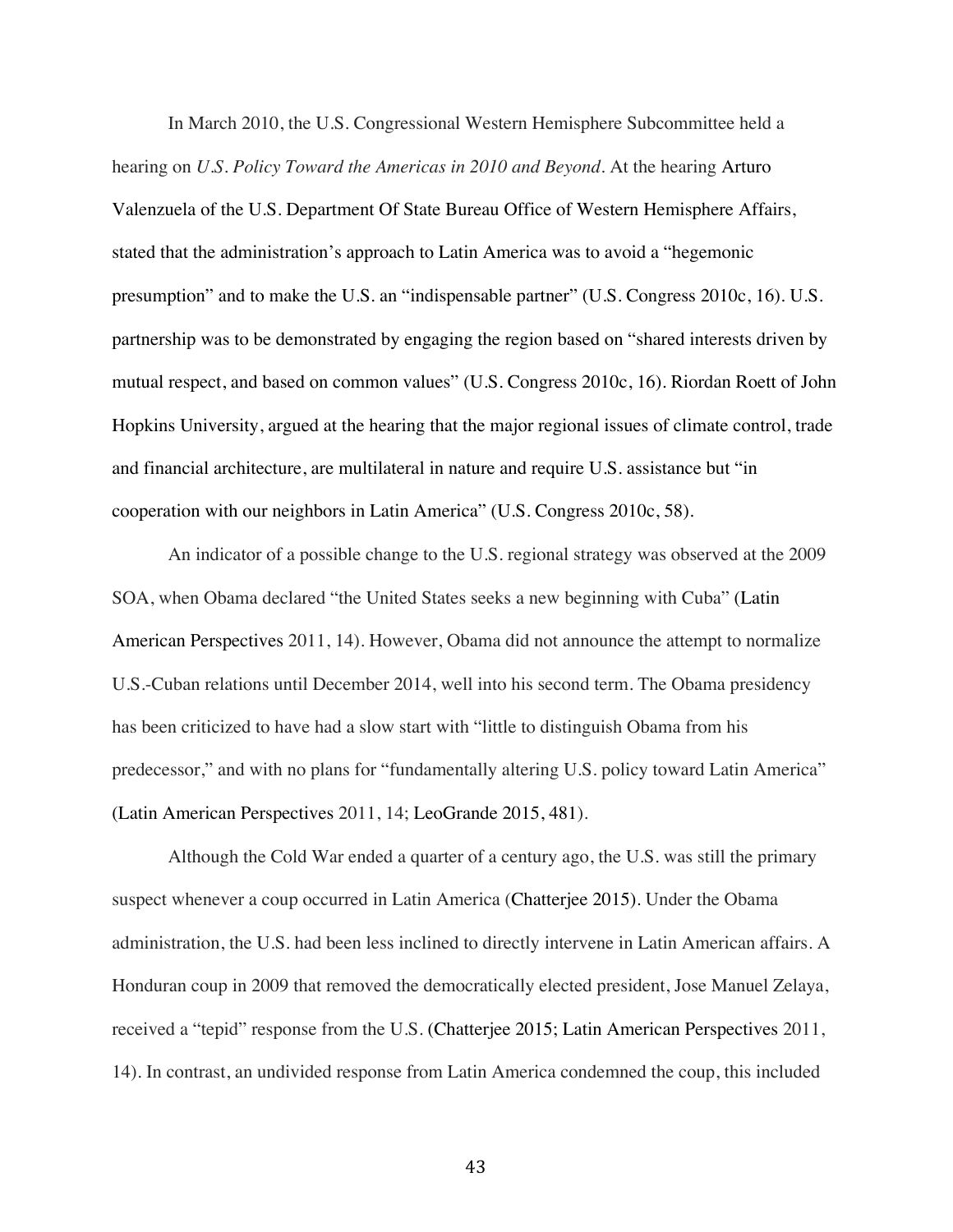UNASUR, ALBA, and the OAS (Latin American Perspectives 2011, 15). While the European Union recalled all their ambassadors from Honduras, the U.S. ambassador was one of the few to remain in country (Chatterjee 2015). This was an opportunity for the U.S. to demonstrate its change in attitude and commitment to the region.

In 2012, a "parliamentary coup" in Paraguay impeached Fernando Lugo and drew criticism from regional leaders similar to the Honduran coup, which included Latin American governments that normally aligned with U.S. policy in the region (Chatterjee 2015). The issue was severe enough that UNASUR and MERCOSUR suspended Paraguay's membership (Chatterjee 2015). Again the U.S. remained one of the few countries to denounce the events in Paraguay (Chatterjee 2015).

Although, the "war on drugs" was not a slogan used by the Obama administration, drug trafficking was still a security issue. In a 2013 trip to Latin America, President Obama recognized that "many Central American countries are 'struggling with both economic issues and security issues, but are important partners for us- because I think the vision here is that we want to make sure that our hemisphere is more effectively integrated to improve the economy and security of all people'" (Goldfarb and Miroff 2013). According to the U.S. Agency for International Development [USAID] and the United Nations 2016 World Drug Report, drug trafficking in the region not only impacted the U.S. domestically, but also impacted social and economic development in Latin America (U.S. Agency for International Development 2016; United Nations Office on Drugs and Crime 2016, 63-78). Organized criminal enterprises, such as El Salvador's gang the Mara Salvatrucha, are associated with drug trafficking. A May 2016 issue of The Economist reports that gang violence in Central America may cost the region approximately 16% of the gross domestic product [GDP] due households spending extra on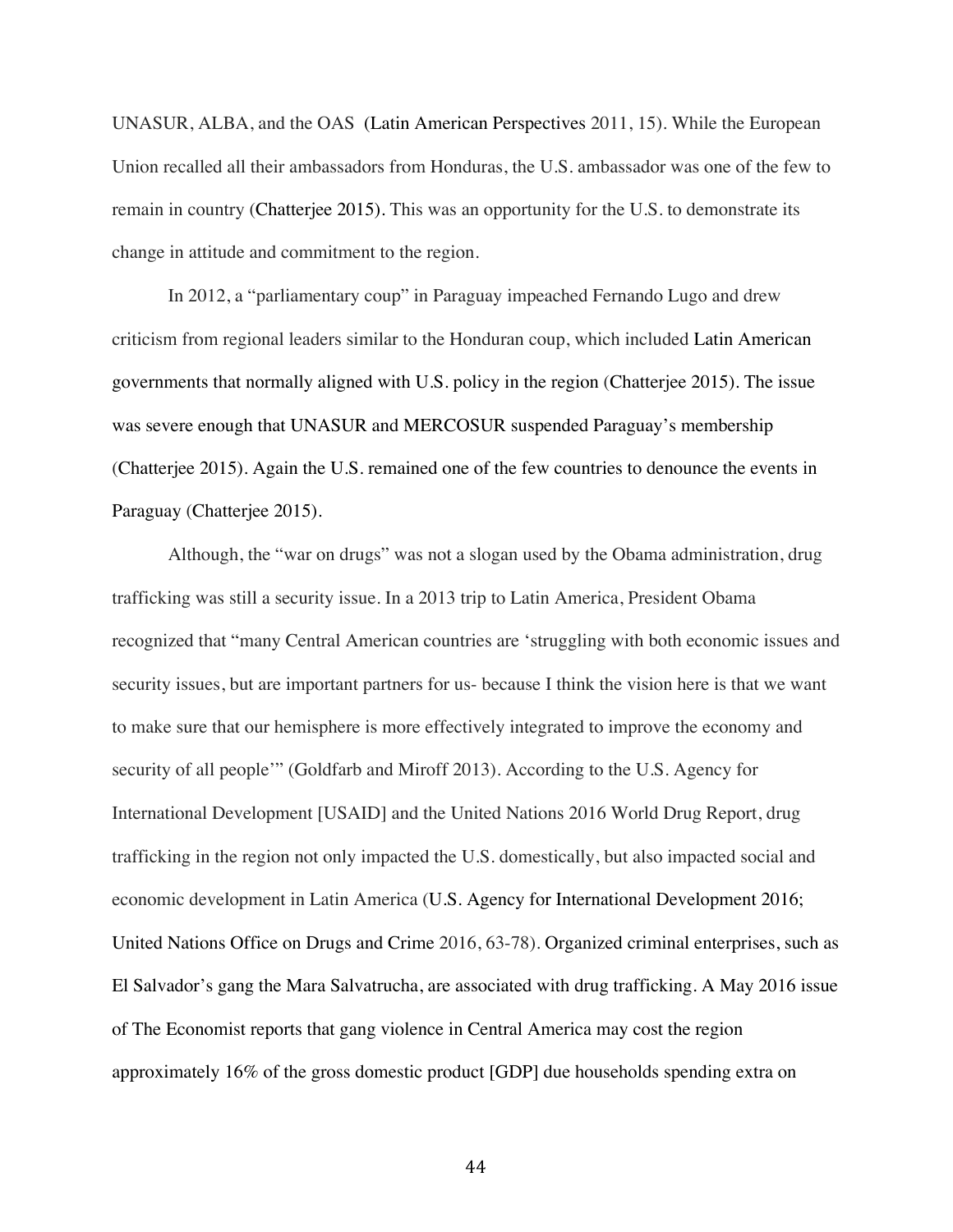security and the lost of income from people deterred from working (The Economist 2016b, 29- 32).

| <b>FY2011 – FY2016 Request</b> |               |                                             |               |               |               |               |
|--------------------------------|---------------|---------------------------------------------|---------------|---------------|---------------|---------------|
|                                |               | Appropriations in thousands of U.S. dollars |               |               |               |               |
| Account                        | <b>FY2011</b> | <b>FY2012</b>                               | <b>FY2013</b> | <b>FY2014</b> | <b>FY2015</b> | <b>FY2016</b> |
|                                |               |                                             |               |               | (Estimate)    | (Request)     |
| <b>DA</b>                      | 361,463       | 333,785                                     | 305,945       | 214,399       | 214,113       | 615,041       |
| <b>GHP</b>                     | 130,977       | 104,509                                     | 78,948        | 63,063        | 66,541        | 65,541        |
| (USAID)                        |               |                                             |               |               |               |               |
| <b>GHP</b>                     | 203,323       | 182,236                                     | 173,496       | 157,368       | 148,244       | 148,444       |
| (State)                        |               |                                             |               |               |               |               |
| <b>P.L. 480</b>                | 94,951        | 38,173                                      | 40,526        | 29,067        | 15,000        | 13,000        |
| <b>ESF</b>                     | 435,130       | 465,541                                     | 447,503       | 459,280       | 583,106       | 597,461       |
| <b>INCLE</b>                   | 506,220       | 593,270                                     | 550,942       | 467,131       | 483,195       | 464,000       |
| <b>NADR</b>                    | 25,200        | 20,530                                      | 14,992        | 14,485        | 12,563        | 9,070         |
| <b>IMET</b>                    | 14,458        | 14,597                                      | 12,892        | 13,503        | 14,065        | 12,905        |
| <b>FMF</b>                     | 84,477        | 70,885                                      | 59,226        | 59,315        | 49,100        | 64,665        |

**Table 4.2 U.S. Assistance to Latin America and the Caribbean: FY2011 – FY2016 Request**

**Source**: U.S. Department of State, (Meyer 2016, 5)

**Notes:** DA=Development Assistance; GHP=Global Health Programs; P.L 489=Food For Peace; ESF=Economic Support Fund; INCLE=International Narcotics Control and Law Enforcement; NADR=Nonproliferation Anti-terrorism, Demining, and Related programs; IMET=International Military Education and Training; and FMF=Foreign Military Financing.

In addressing drug trafficking, most U.S. aid to Latin America was directed towards counter-narcotics efforts (Farah 2015, 91). Table 4.2 demonstrates that between FY2011 and FY2014, the majority of U.S. aid in the region was directed towards international narcotics control and law enforcement (Meyer 2016, 5). Only recently in FY2015 and FY2016 was it estimated that the narcotics initiative was second to economic and development efforts.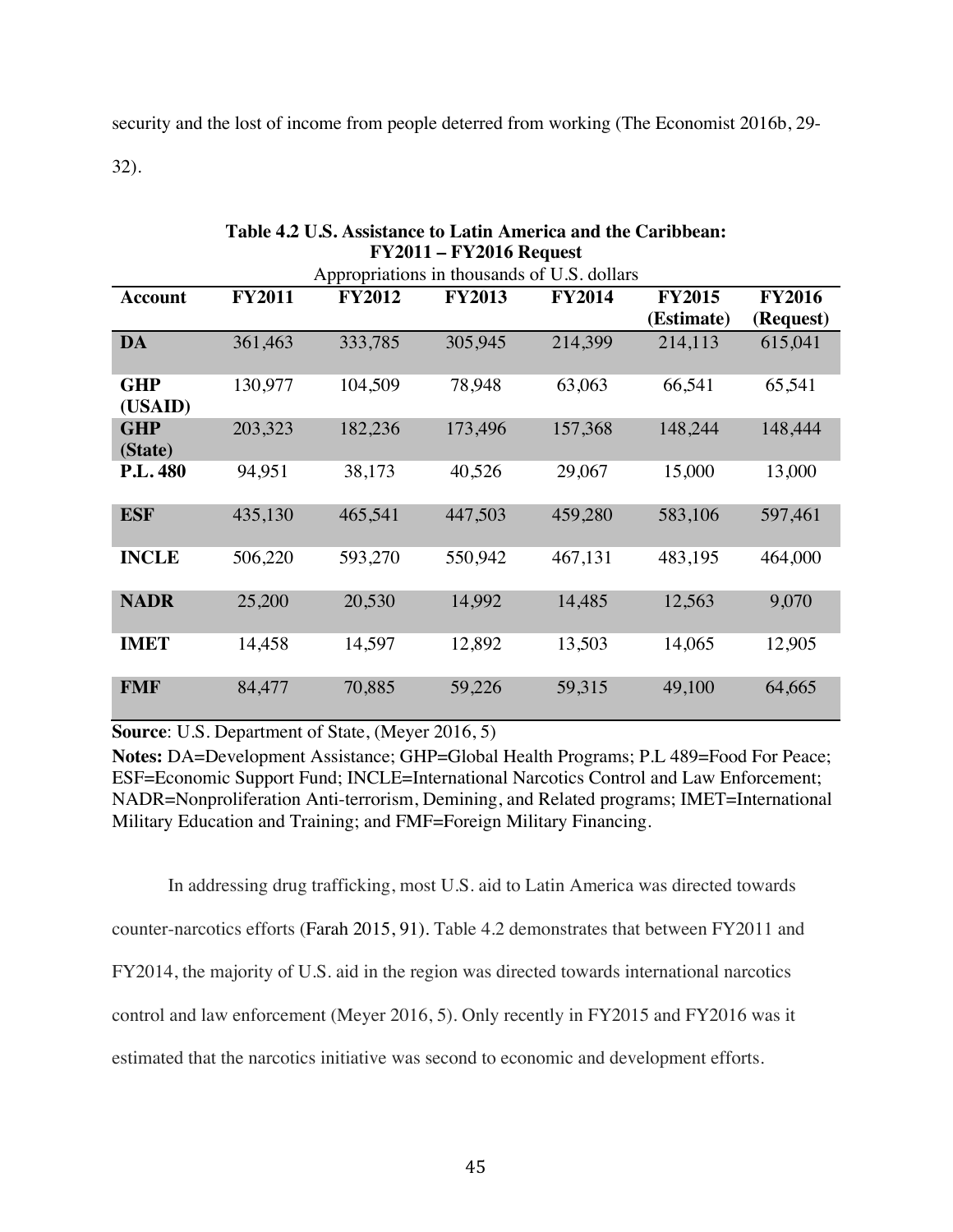As part of the counter narcotics strategy, the U.S. had also increased its military presence in the region drawing criticism from some Latin American leaders (Latin American Perspectives 2011, 18-19). A prominent Bolivarian website stated, "Every U.S. military base in Our America is not only a terrible threat, but an attack on the dignity of the people and an intolerable humiliation" (Farah 2015, 95).

In March 2014, the U.S. Congressional Western Hemisphere Subcommittee held a hearing on "U.S. Disengagement from Latin America: Compromised Security and Economic Interests." Representative Gregory Meeks stated that the region was looking for a relationship with the U.S. that was not "master-servant" but one where the region was recognized for its advancements and not only to be used by the U.S. when it believed to advance strategic interest (U.S. Congress 2014d, 6). Regarding U.S. policies towards Latin America, Meeks stated the U.S. was "looking through the prism of when we were in the Cold War, that we had not changed many of our policies toward them, that we had not moved forward and we were not engaged with them and that we needed to focus on our neighbors to the south because they are our neighbors"(U.S. Congress 2014d, 6). The hearing discussed the issue of extra-hemispheric encroachment that will be discussed in chapter seven. Meeks stated, "We share this hemisphere. They are very important, and if we didn't do it then others would come and they would try to invest and influence and be involved in their matters because we are leaving a vacuum…" (U.S. Congress 2014d, 6).

President Obama decided upgrade the NAFTA agreement by proposing the Trans-Pacific Partnership [TPP] pact between Japan, Malaysia, Vietnam, Singapore, Brunei, Australia, New Zealand, Canada, Mexico, Chile and Peru (U.S. Office of Trade Representative 2016b). The pact aimed to promote trade and boost growth (News, BBC, 2016). By including the Latin American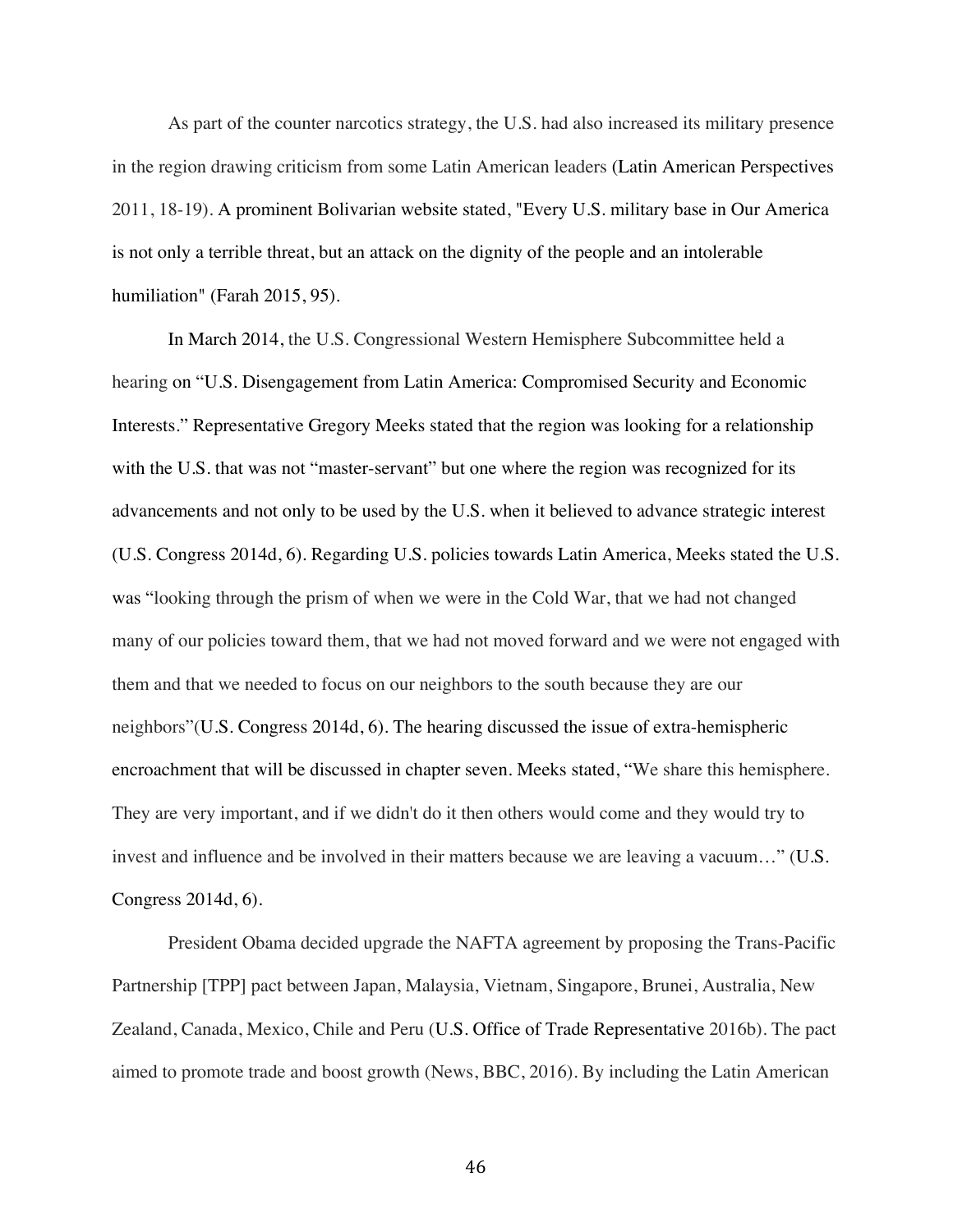states it addressed the regional issues of growth and development. The TTP preamble declared that the agreement was to promote economic integration to liberalize trade and investment, bring economic growth and social benefits, contribute to raising living standards, reduce poverty and promote sustainable growth (U.S. Office of Trade Representative 2016b). The TPP aimed to strengthen the "bonds of friendship and cooperation between them and their peoples" (U.S. Office of Trade Representative 2016b). The TPP excluded China, perhaps a counterweight to China's trade expansion in Latin America and in Asia. The TPP needed to be ratified by each participating country's legislative body, with an all-member ratification goal of February 2018 (BBC News 2016b).

The greatest indicator of a potential shift of U.S. policy from the right to more of cooperation came from the President Obama's announcement of the normalization of relations with Cuba. In his December 17, 2014 address from the White House, President Obama announced the reestablishment of diplomatic relations, where shared interests such as "health, migration, counterterrorism, drug trafficking, and disaster response" can be advanced (Obama 2015, 53-54). In July 2015, the Cuban embassy officially opened in Washington, D.C, and in August 2015 the U.S. embassy opened in Havana (Schwartz 2015a, 2015b). This historical change will be discussed in greater detail in a later chapter.

Opportunities for American leadership in Latin America have always presented themselves. For example, the current economic and political crisis in Venezuela that appeared to have worsened in 2016. The Miami Herald reported on September 22, 2016, that Peruvian President Pedro Pablo Kuczynski had asked U.S. Secretary of State John Kerry to help organize a "group of countries to support Venezuela amid a political and economic crisis that many fear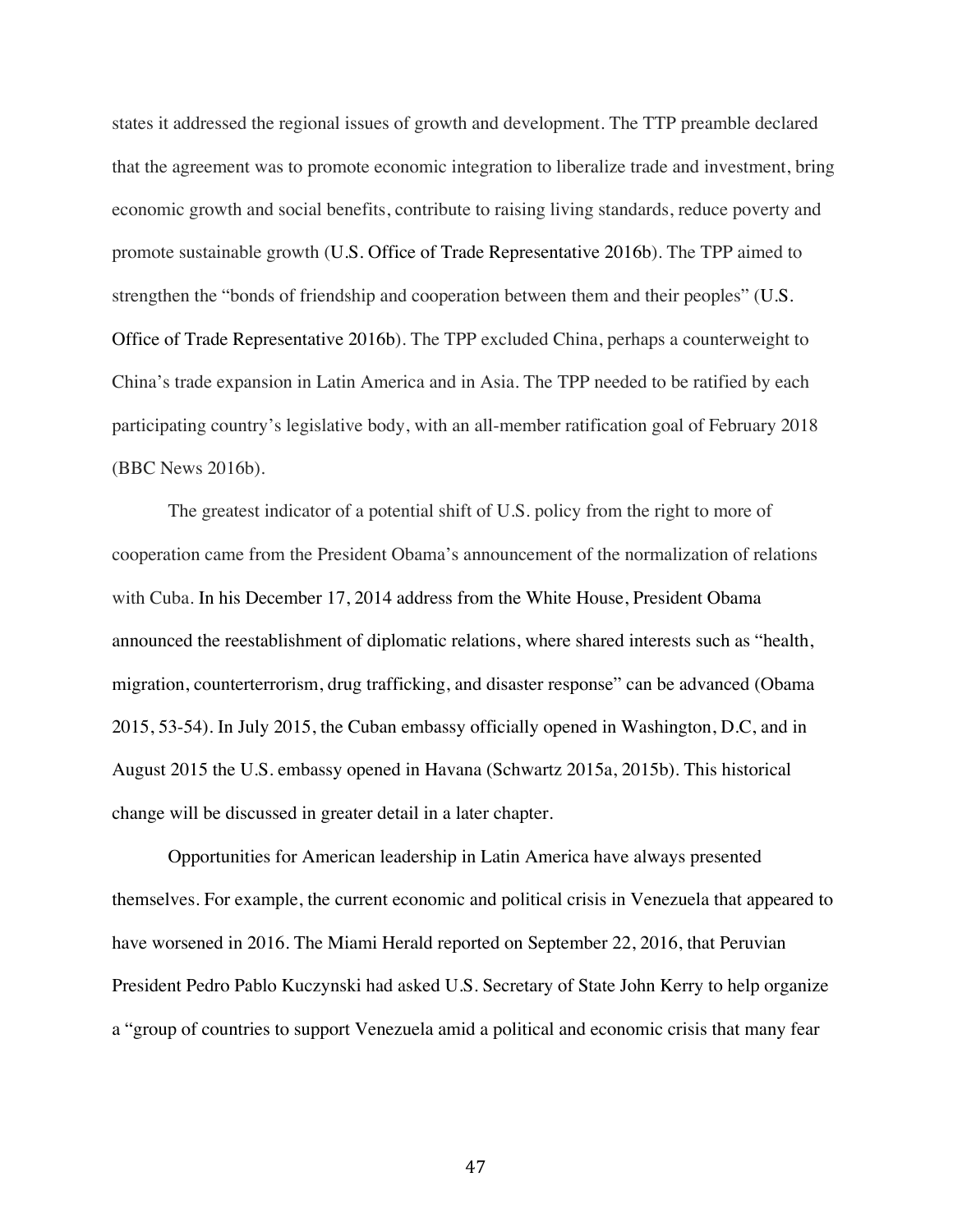will end up in bloodshed" (Flor 2016). Kuczynski also made reference to the Venezuelan crisis when he addressed the United Nations General Assembly on September 20, 2016 (Flor 2016).

The crisis in socialist Venezuela is known to U.S. competitors, and appears that the region may be seeking extra-regional leadership. If the U.S. declines to lead a cooperative effort on Venezuela, would another world power step-in?

### **Conclusions**

Every president after the Cold War upon taking office has acknowledged the lack of U.S. engagement in Latin America, and declared new efforts to interact with the region. A commonality in the presidential declarations to the region was a pledge to shift the U.S. approach from hegemon to partner. From the Clinton initiating the Summit of the Americas, to Obama's pledge to engage the region on the basis of respect and equality. Unfortunately, another commonality among the presidencies was the lack to follow-through with these proposals.

As we moved in to the second decade of the new millennium, the general consensuses among think thanks, scholars, and politicians, seemed to be that the U.S. needed to engage more with Latin America. However, there was a pattern of the U.S. being easily distracted with other international matters. Yet, a new hope has risen for Latin America with President Obama's reestablishment of diplomatic relations with Cuba.

Latin America's regional issues consisted of inequality, poverty, lack of economic growth and sustainable development. The U.S. as a superpower was in a position to address those needs and build relations with the region that can also positively address U.S. interests. However, the U.S. mostly assisted the region with counter-narcotics operations and funding. As the region addressed their needs and integrated into the world political economy, it has entered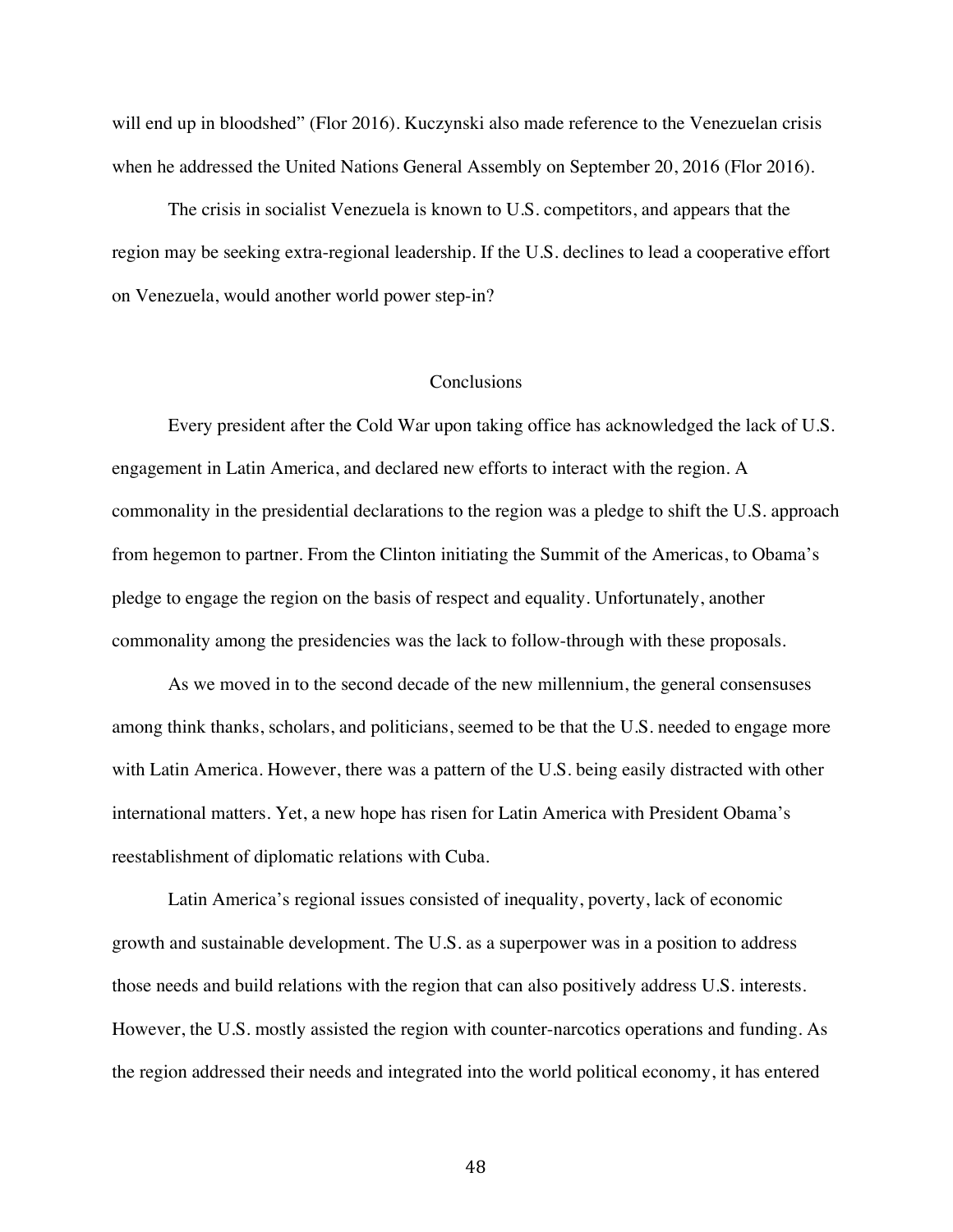agreements with extra-hemispheric entities and created their own regional institutions. Overall the region has been seeking a cooperative foreign policy that the U.S. has not fully addressed. Meanwhile, institutions that counter U.S. interests have formed, such as ALBA and CELAC. The next chapter will show that Russia and China are creating inroads in Latin America, possibly addressing the region's needs.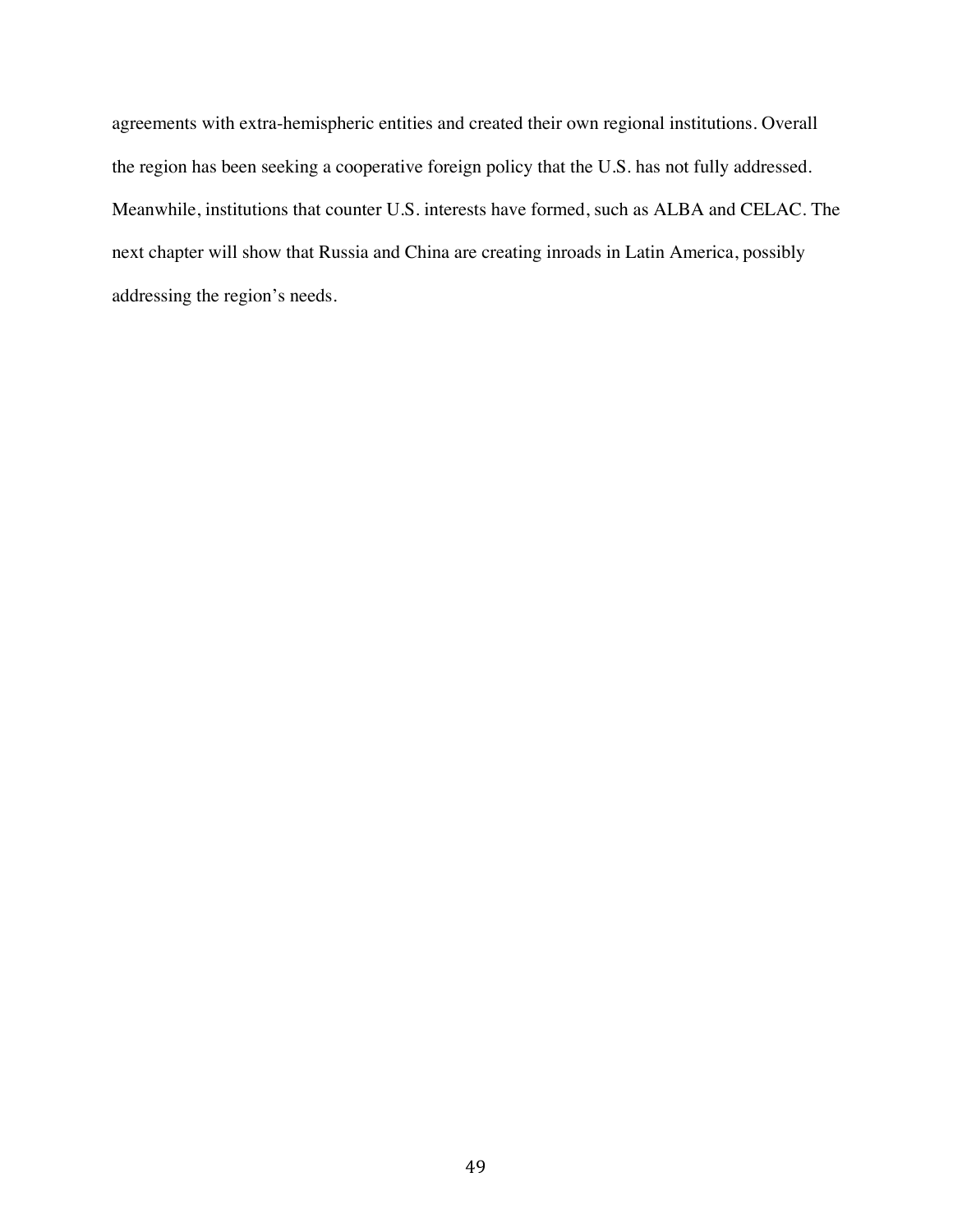#### **Chapter Five:**

## **China and Russia in Latin America**

Since James Monroe's presidency, U.S. policy has aimed to prevent major powers from attaining strategic positions that could pose a threat to U.S. security (LeoGrande 2007, 355-356). The end of the Cold War brought an end to the traditional military threats in Latin America and the U.S. remained unchallenged (LeoGrande 2005, 26). The post Cold War era can be described as dominated by development and competition of the global economy. As Latin America attempts to better place itself in the world political economy, the region's relations with extrahemispheric states have morphed into expanded state-to-state relations (LeoGrande 2005, 26). Since the 1990's, as China and Russia attempt to rise in global status, they both have included Latin America in their strategies.

In November 2013, Secretary of State Kerry announced that the "era of the Monroe Doctrine is over," to the Organization of American States (Kerry 2013). Representative Jeff Duncan of South Carolina, during a 2015 joint hearing between the Asia and the Pacific and the Western Hemisphere Subcommittees, viewed Secretary Kerry's announcement as "effectively putting other countries, such as China, on notice that the United States would no longer contend their actions in our neighborhood, the Western Hemisphere" (U.S. Congress 2015e, 1).

According to the World Bank, China and Russia are predicted to be major contributors to global economic growth by 2025 (World Bank 2011, xi). As Russia and China strive share the world stage with the U.S., they have entered in a power rivalry to challenge the global order. A trait of a world power is the ability to project influence globally in the advancement of its interest, in this case Latin America. China's approach has been mainly economic in the sense of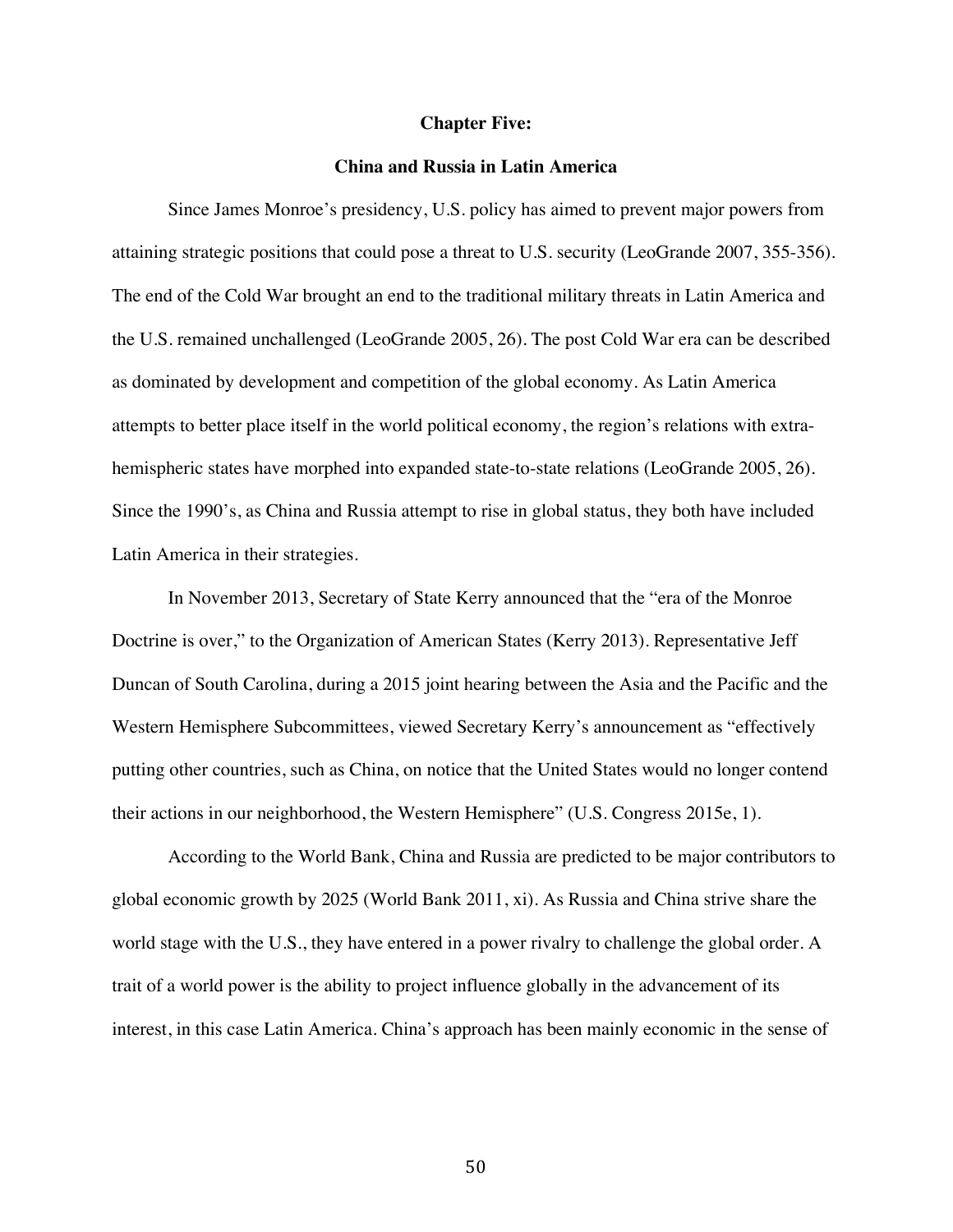investments and trade agreements, while Russia has engaged more in military agreements and arm sales.

The encroachment of Russia and China in Latin America has not gone unnoticed by U.S. leadership. Although views in the U.S. are contradicting, some see it as a concern while others welcome the foreign investments to aid regional development. China and Russia are engaged with Latin American countries that have anti-U.S. sentiments. The establishment of China and Russia in the region should be closely observed by the U.S. in order to prevent long-term strategic disadvantages in pursuing U.S. interests in the region.

# China and Russia as a U.S. Competitor

After the collapse of the Soviet Union, the U.S. was the only superpower and world leader. The new Russian state had its internal struggles in re-establishing its role on the world stage. During the Cold War China was in the shadows of the two superpowers. The period between 1950-1970 has been labeled by China as "the period of humiliation," when it was weak politically, militarily and economically (Huisken 2010, 3). Today's China is far from weak, as it has become a global economic power and arguably a regional hegemon as China expands its control of the South China Sea and challenges the U.S. presence. Since the new millennium, Russia has taken a more significant role in world politics, especially in the last five years. The Russian intention to undermine U.S. power projection in various world regions, including Latin America, has become "increasingly visible" (Farah and Reyes 2015, 101).

The analysis of China's rise and future as a global competitor and security threat can be traced back to the early 1990's, when the period saw a growing Chinese economy and significant military spending (Christensen 2001, 5-6). At the time some argued that with the fall of the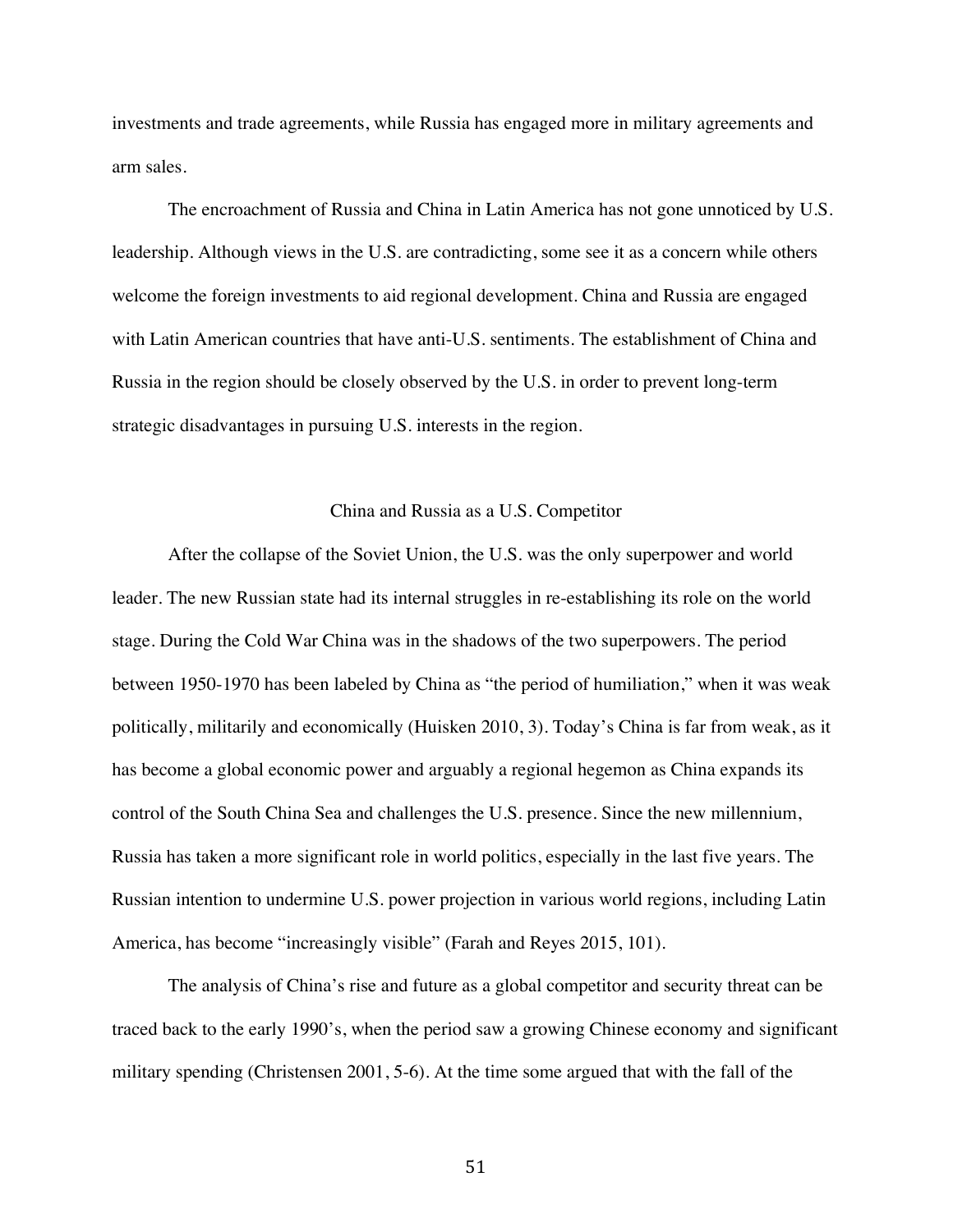Soviet Union, China's military would substitute the "Soviet military of the pre-Gorbachev years and the Japanese economy of the 1970's as the next big purported threat to American global leadership," while others viewed the China threat as over hyped (Christensen 2001, 6). In recent years, U.S.-China relations have been portrayed as conflictive and even antagonistic (Paz 2012, 22).

Russia considers U.S. hegemonic power in decline and advocates for the end of the unipolar world (Sanchez Ramirez 2010, 230). Russian President Vladimir Putin has aimed in recent years to "lead Russia back to superpower status, where Russian global leadership is a feasible alternative to the U.S. (Farah and Reyes 2015, 101). Former Ambassador Thomas R. Picker, a former ambassador to Russia, described Putin as obsessed with making the world bipolar by having Russia "running the world" along with the U.S. (Pickering 2014, 216). A greater indicator of Russia's rise as a global player was the annexation of Crimea in 2014 and the current military operations in Syria. The Ukraine campaign has increased tensions in Europe (Pawlyk 2016).

A 2011 World Bank Report titled *Multipolarity: The New Global Economy*, predicts that by the year 2025 China will account for a third of global growth more than any other country, while Russia is to be among the growing economies to be major contributors to global growth (World Bank 2011, xi & 46). Between 2004 and 2008, the U.S., the European area and China served as the world's main "growth poles," meaning their domestic economy drove the economic growth in other countries (World Bank 2011, 14-16). The trend is to continue as the report found it "most probable" that the global currency would be centered on the Dollar, Euro, and the Renminbi (World Bank 2011, xii).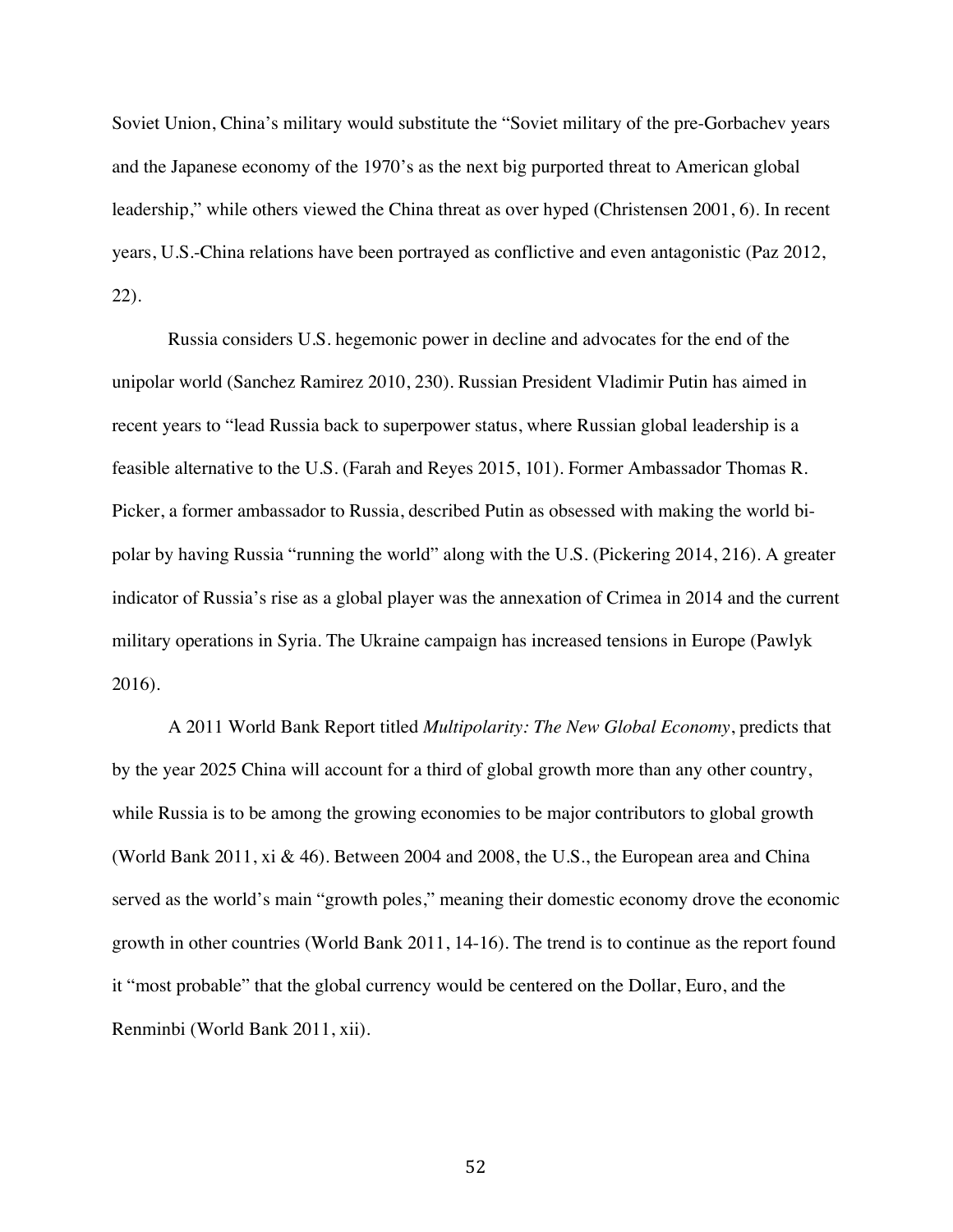In more recent years the predictions of China's rise continued. Analysts saw China as an emerging superpower that could replace the U.S. as the "preponderant power of the world" in the next 20 years (Draghici 2011, 6). Through the first decade of the 21<sup>st</sup> century, China successfully improved its regional relationships through a "combination of economic cooperation, diplomatic outreach, and military restraint" (Saunders 2014, 26). However, within the last six years China has set a more aggressive posture on a range of issues including an attempt to "advance Chinese maritime sovereignty claims in the South China Sea and East China Sea," which is contrary to the idea of the China's peaceful rise as a global power (Saunders 2014, 26). An indicator of China's self-perception as a rising power, was its warning to the U.S. not to take actions that may be considered provocative as China attempts to expand its sphere of influence in the South China Sea (Lendon and Sciutto 2015).

As China and U.S. economies compete for "global pre-eminence," both countries will naturally pursue policies that are primarily in their own interests and inevitably lead to tension (Yueh and Portes 2015, 34-35). The trend for the future is to focus economic development on the high-tech industries. Economic competition for the world's leading advanced technology is behind sensitive issues such as cyber-security and industrial espionage that currently trouble the China-US relationship (Yueh and Portes 2015, 35).

Chinese military capabilities combined with the political geography of East Asia can pose significant challenges for the American security strategy in the region (Christensen 2001, 7). China's expanding global interests and rising power has led President Barrack Obama to seek cooperation on regional and global issues, such as North Korean and Iranian nuclear ambitions and how to mitigate the impact of the global financial crisis (Saunders 2014, 24).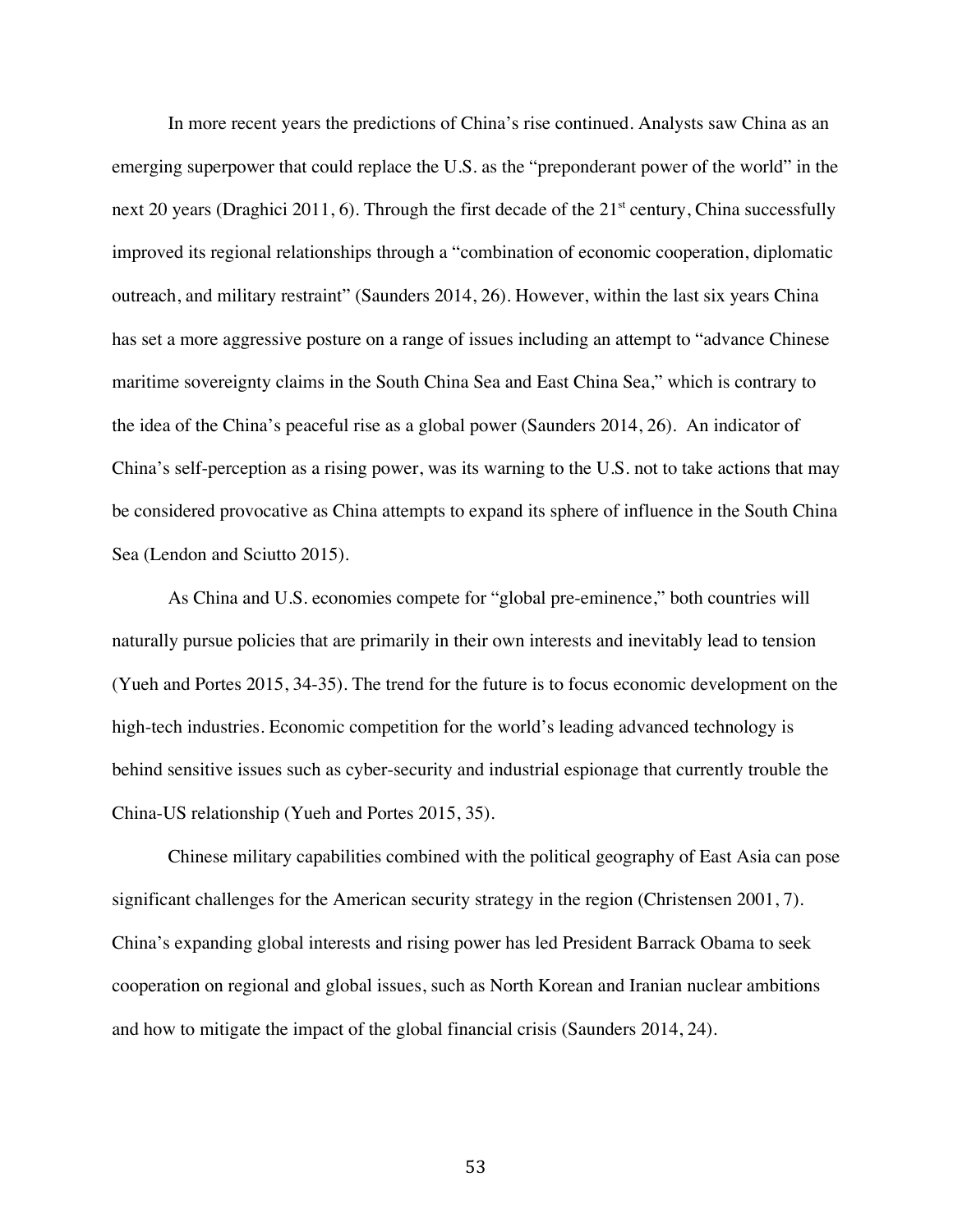Early in President Obama's first term, his administration proclaimed a U.S. return to Asia that included an increase in U.S. participation in regional multilateral meetings and regional treaties and more frequent travel to the region by senior officials (Saunders 2014, 20). According to Phillip C. Saunders, the director of the Center for the Study of Chinese Military Affairs at the U.S. National Defense University's Institute for National Strategic Studies, Obama administration officials believed the U.S. focus on terrorism and military commitments in Iraq and Afghanistan produced an "imbalanced global footprint" that diverted focus from the Asia-Pacific region (Saunders 2014, 20). The goal of the Obama administration was to have a stronger military presence in Asia that would be "geographically distributed, operationally resilient, and politically sustainable" in order to demonstrate the U.S. commitment to protecting the security of U.S. allies and partners (Saunders 2014, 33-34). U.S. officials have noted that uncertainty of Chinese military capabilities and strategic intentions and behaviors have heightened U.S. concerns; however, the strategy of Asian "rebalance" was not "intended to contain China, or seeking to build an anti-China coalition" (Saunders 2014, 38).

In 2015, the media reported on indicators of a rise in tensions between the U.S. and China. In May 2015 CNN reported the deployment of a littoral combat ship [LCS], one of the newest vessels in the U.S. fleet to the region (Lendon and Sciutto 2015). A U.S. Navy Captain was quoted as saying "as part of our strategic rebalance to bring our newest and most capable Navy platforms to the Indo-Asia-Pacific, [the LCSs have] a regular presence in Southeast Asia" (Lendon and Sciutto 2015). The Chinese state-run Xinhua news service had reported a Chinese Foreign Ministry spokeswoman cautioning the U.S. on how it uses the right of free navigation in the South China Sea (Lendon and Sciutto 2015). In 2015, Chinese Admiral Wang Yi promised a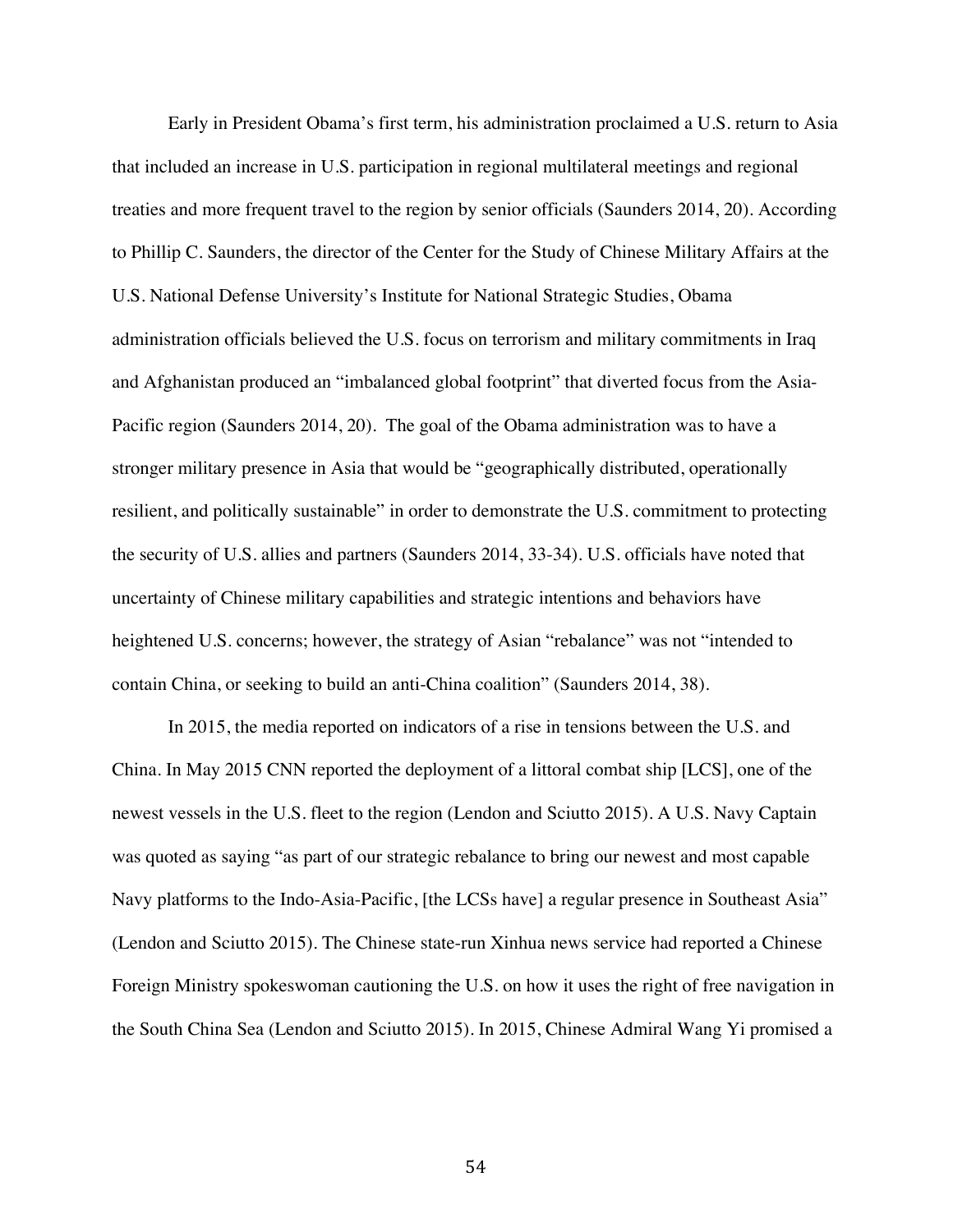"'head-on blow' to any military 'violating' China's supposed sovereignty" (Wall Street Journal 2015).

An October 2015 Wall Street Journal article reported on President Obama's order for a guided missile destroyer to sail within 12 nautical miles of the PRC's two artificial islands constructed in the South China Sea (Wall Street Journal 2015). Chinese naval vessels shadowed the U.S. destroyer during the pass-by of the islands, and the Chinese Foreign Ministry called the U.S. actions illegal (Wall Street Journal 2015).

From Cold War history, Russia's role as a competitor was less of a surprise than China's relatively quick rise. However the Russian threat to U.S. interest is serious. Russia's growing global assertiveness, including Crimea and other hostile activities in the Ukraine, has led the U.S. national security community to single out Russia as the primary military and strategic threat to the U.S. (Farah and Reyes 2015, 101). Since 2014, Russian aircraft have intercepted the aircraft of U.S. allies in Europe, civilian passenger planes, and even conducted a provocative fly-by of a U.S. destroyer in international waters of the Baltic Sea (Pawlyk 2016).

The current conflict between the U.S. and Russia is over military operations in Syria. Diplomacy has failed to address the Russian bombing in Syria, which has been counterproductive to the U.S. strategy in combating the Islamic State of Iraq and Syria [ISIS] (DeYoung 2016). For example, Russia reportedly bombed a New Syrian Army base where U.S. trained fighters were battling ISIS militants (Pawlyk 2016). While China's threat may be economic and political, current events show a very militarily aggressive Russia towards the U.S.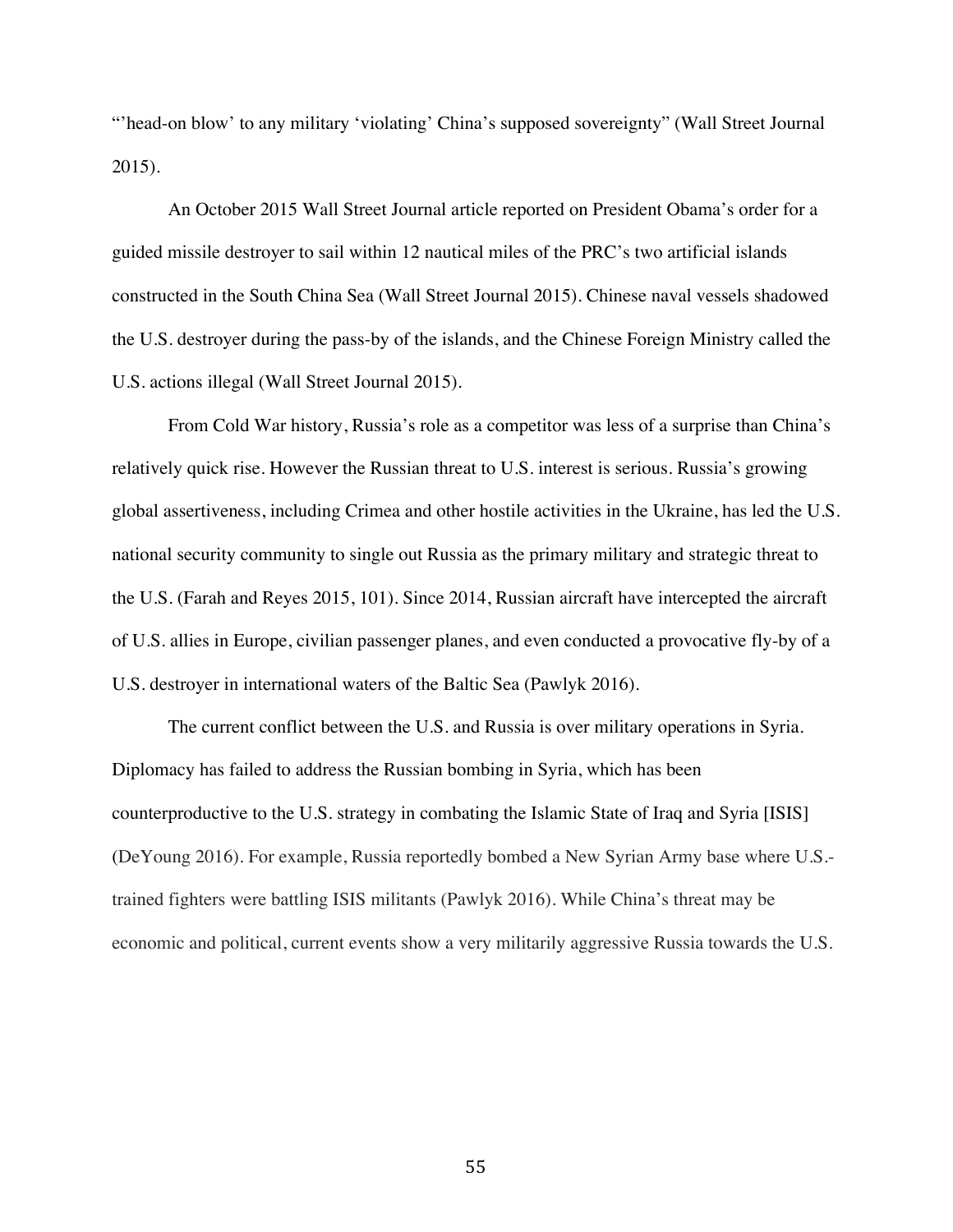### China's Political and Economic Involvement

Although China has interacted with Latin America through trade for over 250 years, it was not until the early 2000's that China's engagement began to escalate both economically and politically (Ferchen 2011, 66; Koleski 2011, 3). In a 2008 visit to the region, China's President Hu Jintao said "in the present climate, China considers it necessary to develop strategic partnership with the Latin American countries" (Pashentsev 2013, 212). In a May 2009 town hall meeting at the State Department, Secretary of State Hillary Clinton emphasized Chinese advances in Latin America. Secretary Clinton stated, "…in fact, if you look at the gains, particularly in Latin America, that Iran is making and China is making, it's quite disturbing. I mean, they are building very strong economic and political connections with a lot of these [leftist Latin American] leaders. I don't think that's in our interest" (Keyes 2009).

Since the end of the Cold War, China has demonstrated a consistent expansion of its economical, military, cultural and information presence in Latin America, more than the U.S. and Russia (Pashentsev 2013, 212). It was not until days before Hu Jintao's visit to Washington, D.C. in April 2006, that the U.S.-Chinese dialogue began on Latin America under the W. Bush administration (Paz 2012, 23). Following the Chinese slogan of "peaceful rise," China introduced its system to Latin America, as well as Africa, as a model for the struggle against poverty (Pashentsev 2013, 212). The slogan would later be replaced with "peaceful development" and with Hu Jintao's term "harmonious world," perhaps a more politically correct term for integrating in a competitor's "backyard" (Paz 2012, 23).

The Latin America conversation with China initiated under President W. Bush continued into the Obama Presidency. The dialogue was not intended to contain or stop Chinese initiatives in the region but to shape them by clarifying interests and policy and to "increase transparency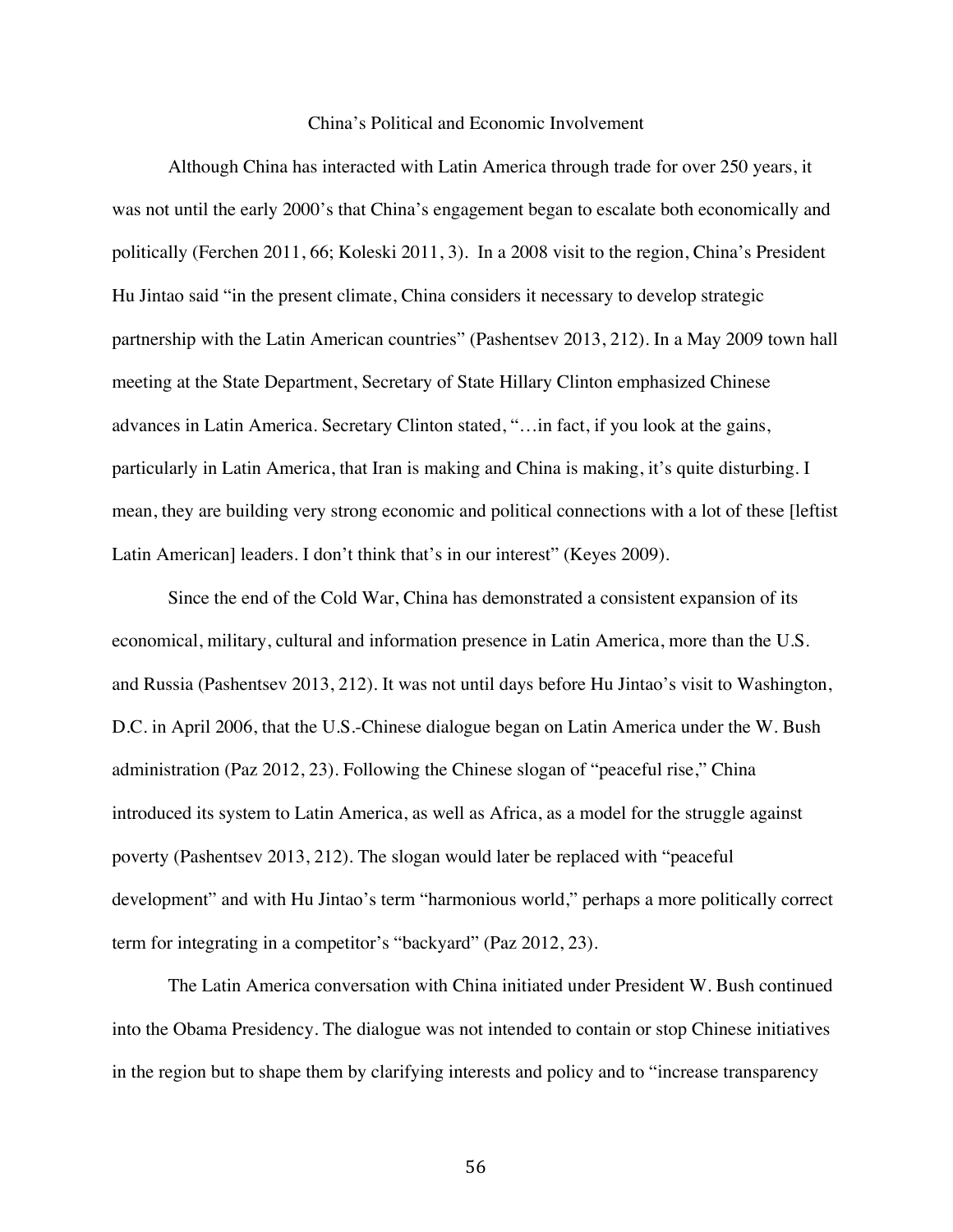and avoid miscalculations" (Paz 2012, 23-32). Such dialogue was a must for the U.S., due to the rise of leftist governments in the region and steady expansion of China. With Latin American countries looking to overcome the hegemony of the U.S., regional anti-American sentiment provided a "beachhead for the challengers," such as the PRC (Paz 2012, 33).

Some scholars argue that the Chinese insertion in Latin America is not a threat to the U.S. For example, an article by Jose León-Manríquez and Luis F. Alvarez, titled "Mao's Steps in Monroe's Backyard: Towards a United States-China Hegemonic Struggle in Latin America?" published in the Brazilian Journal of International Politics [*Revista Brasileira de Política Internacional*], states China's presence in Latin America was purely economical and necessary for the continuity of China's development. For the moment the authors do not believe that China was seeking to create a "regional counter-hegemony to the U.S. in Latin America" (Leon-Manriquez and Alvarez 2014, 24). However, the authors did conclude that the U.S. lacked the tools to cope with the China's growing presence in the region, and needed to develop a comprehensive strategy to "regain presence and prestige in Latin America" (Leon-Manriquez and Alvarez 2014, 24). The authors also were able to conclude that U.S.-Chinese relations are becoming increasingly tense and will continue to grow in the incoming years, perhaps making Latin America a "theatre of global disputes" (Leon-Manriquez and Alvarez 2014, 24).

A March 2010 hearing on "U.S. Policy Toward the Americas in 2010 and Beyond," was held by the U.S. Congressional Subcommittee on the Western Hemisphere. At the hearing Arturo Valenzuela, the Assistant Secretary, Bureau Of Western Hemisphere Affairs, U.S. Department Of State, stated it was in the U.S. interest for Latin American countries to grow economically even if it's done through China, "so long as it doesn't affect our own fundamental security interests, and at this particular point that is not an issue" (U.S. Congress 2010c, 38). Valenzuela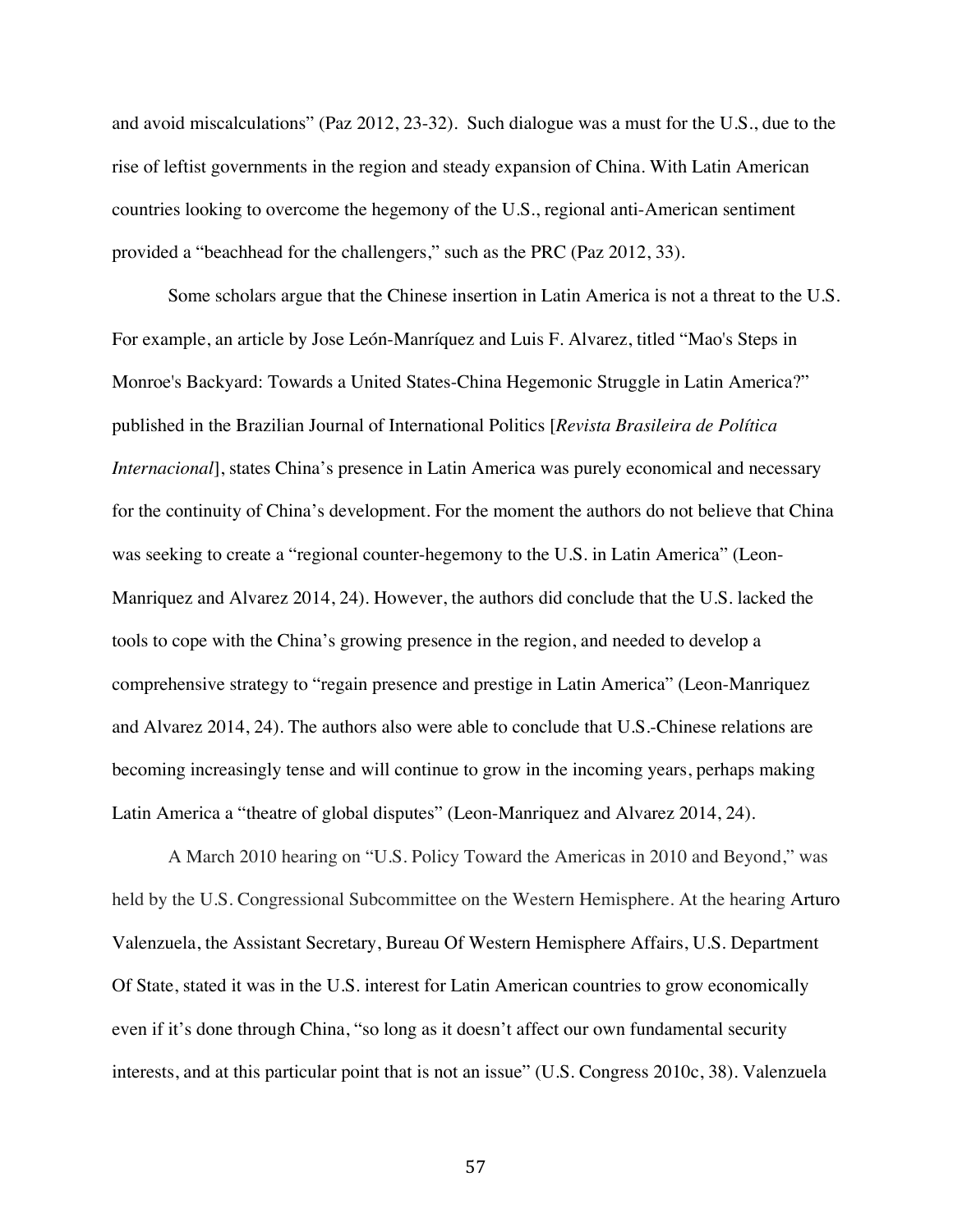further stated, "if China invests, if China develops partnerships, and if Colombians at universities study Mandarin and so on and so forth and succeed in having Colombian exports export more effectively to China, more power to Colombia, and more power to the countries in Latin America" (U.S. Congress 2010c, 38).

In a town hall meeting in November 2010 at George Washington University, Valenzuela again had a positive spin on China's involvement in Latin America. Valenzuela saw the Chinese economic involvement not as a "threat" but as an opportunity for Latin American countries to get more "investment, to send exports" (U.S. Dept. of State 2010a). In a question regarding China's involvement in Latin America, Valenzuela stated,

"We certainly welcome the effort on the part of countries in Latin America to export more to other countries, including China; that we welcome investment opportunities that countries might seek as well. The United States remains the single largest exporter towards Latin America. Forty-three percent of all our exports worldwide go towards Latin America. And 37 percent of all direct investment in Latin America comes from the United States. The United States still plays a very, very significant role. But a country like Brazil and a country like Chile, for example, have really significantly benefited by very important exports to China. What does this do? If there's greater commerce, if there's greater exports, if there's greater investments, this helps to improve living standards throughout the Americas, and that is good for all of us" ("Town Hall at George Washington University", 2010).

Valenzuela's 2010 comments appear to diverge from Secretary Clinton's 2009 comments on foreign encroachment on the Western Hemisphere. However, the escalation of tension in the South China Sea and the issues of cyber espionage since 2010 might change the lens in which Valenzuela views the Chinese involvement in Latin America.

In early January 2015, just weeks after the U.S. announcement to normalize relations

with Cuba, Beijing hosted a summit with the Community of Latin American and Caribbean

States [CELAC] (Berman 2015). CELAC initiated by Hugo Chavez, consists of 33 countries and

was founded in 2010 with the purposeful exclusion of the U.S. (Farah 2015, 99). At the summit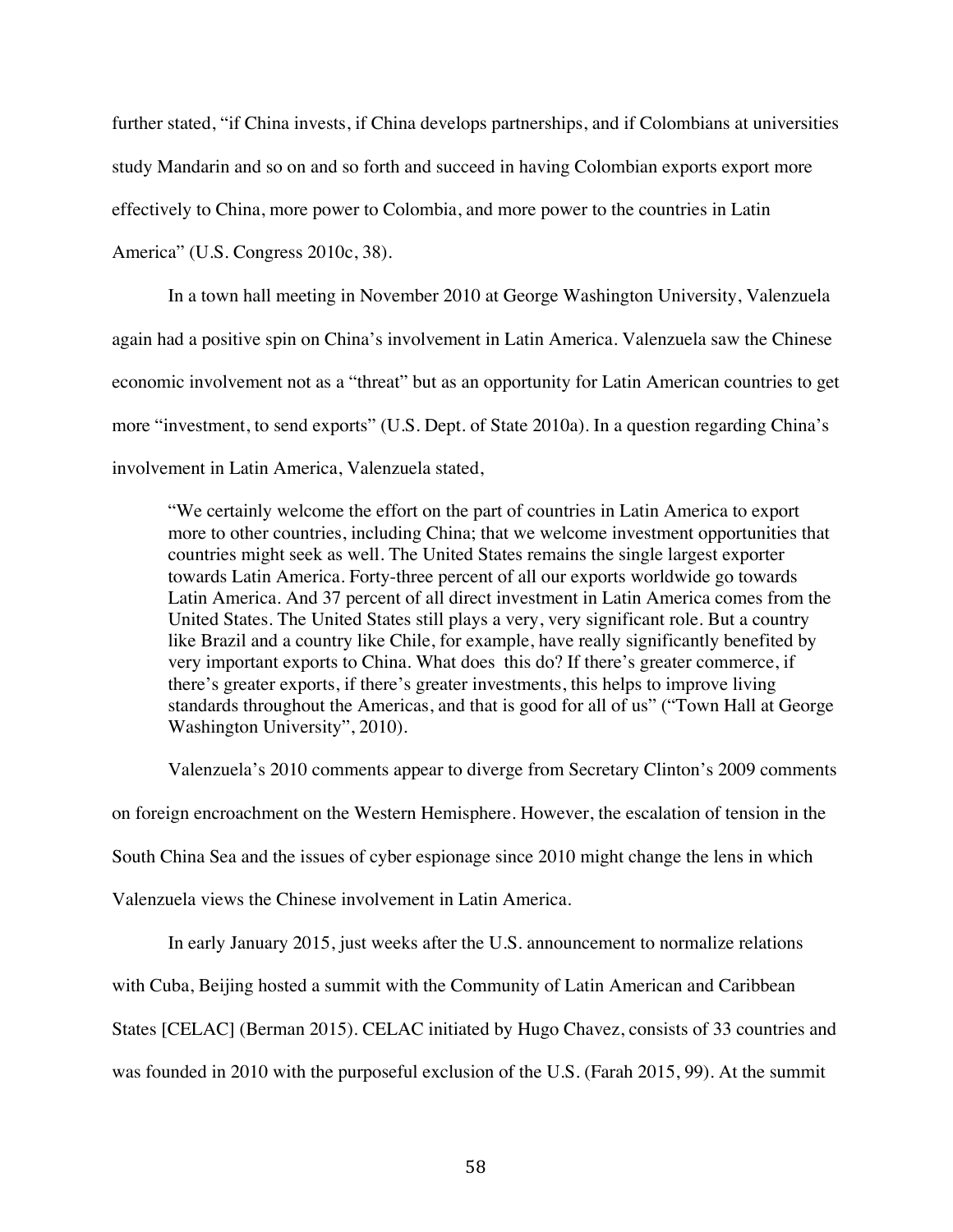President Xi pledged to double China's trade with CELAC countries over the next ten years, and to invest US\$250 billion across Latin America (Berman 2015). The leftist governments of Bolivia and Venezuela left the summit each with US\$7 billion in Chinese aid and credit, and a pledge of investment from China state run banks (Berman 2015). China's surging interest in the region was described by Ilan Berman, vice president of the American Foreign Policy Council, as a potential "significant shift in the Western Hemisphere's balance of power" (Berman 2015).

A September 2015 hearing on "China's Advance in Latin America and the Caribbean" held jointly by the Asia and the Pacific, and the Western Hemisphere Subcommittees, viewed China's involvement in Latin America from a more malignant perspective. Representative Jeff Duncan of South Carolina viewed the U.S. as having shifted to a "benign neglect" of Latin America, and that China has noticed and "stepped up into this vacuum of leadership" (U.S. Congress 2015e, 1). Duncan explained that the Chinese presence could not be ignored as China has weaved an intricate "web of alliances in the Western Hemisphere through a vast array of diplomatic, economic, and military ties with multiple countries in the region" (U.S. Congress 2015e, 1-3). He recommended the U.S. "engage more deeply in a sustained way" with Latin American countries (U.S. Congress 2015e, 3).

The joint subcommittee hearing discussed the 2015 CELAC summit in Beijing and that three-quarters of the China's loans to Latin America since 2005 has gone to Argentina and the regimes of ALBA, over US\$119 billion (U.S. Congress 2015e, 2-6). China was the region's second-largest trading partner, with free-trade agreements with Chile, Peru, and Costa Rica (U.S. Congress 2015e, 2). According to the joint hearing, China had announced US\$35 Billion in loans to the region in the coming years, and US\$250 Billion in investments over the next 10 years (U.S. Congress 2015e, 2). China funded projects of significance, such as the proposed Chinese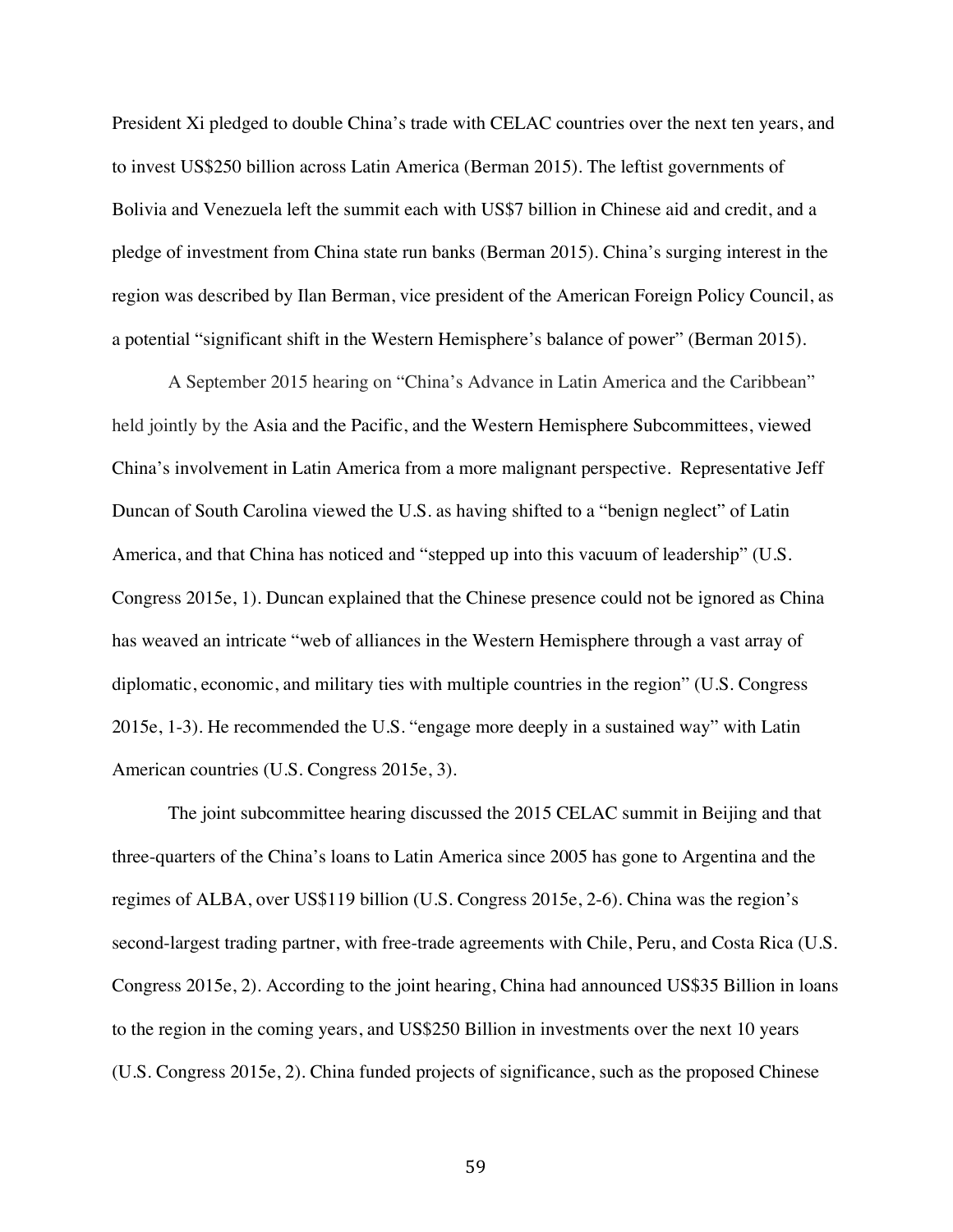controlled Nicaragua Canal that would rival the Panama Canal and "provide greater access for Chinese ships and potentially submarines to the waters near U.S. shores" (U.S. Congress 2015e, 2). A second major Chinese project was the Twin Ocean railroad between Peru and Brazil, which would "also project greater Chinese influence and presence in Latin America" (U.S. Congress 2015e, 2).

| Figures are in millions of U.S. dollars |                        |               |  |  |  |  |
|-----------------------------------------|------------------------|---------------|--|--|--|--|
| Year                                    | <b>Number of Loans</b> | <b>Amount</b> |  |  |  |  |
| 2015                                    | 14                     | 29,100        |  |  |  |  |
| 2014                                    | 6                      | 10,000        |  |  |  |  |
| 2013                                    | 10                     | 14,000        |  |  |  |  |
| 2012                                    | $\overline{7}$         | 7,000         |  |  |  |  |
| 2011                                    | 6                      | 7,900         |  |  |  |  |
| 2010                                    | 11                     | 35,600        |  |  |  |  |
| 2009                                    | 8                      | 15,700        |  |  |  |  |
| 2008                                    | $\mathbf{1}$           | 356           |  |  |  |  |
| 2007                                    | $\overline{4}$         | 4,800         |  |  |  |  |
| 2005                                    | $\mathbf{1}$           | 30            |  |  |  |  |

**Table 5.1 China-Latin America Financing Through CDB and Ex-Im Bank: 2005 – 2015**

**Source:** Inter-American Dialogue, (Gallagher and Margaret 2014) **Notes:** CDB= China Development Bank; Ex-Im Bank= China Export-Import Bank

According to the Inter-American Dialogue, since 2010 Chinese banks have reached new heights in lending to foreign companies overseas. As table 5.1 demonstrates, Chinese lending to Latin America, specifically the China Development Bank [CDB] and the China Export-Import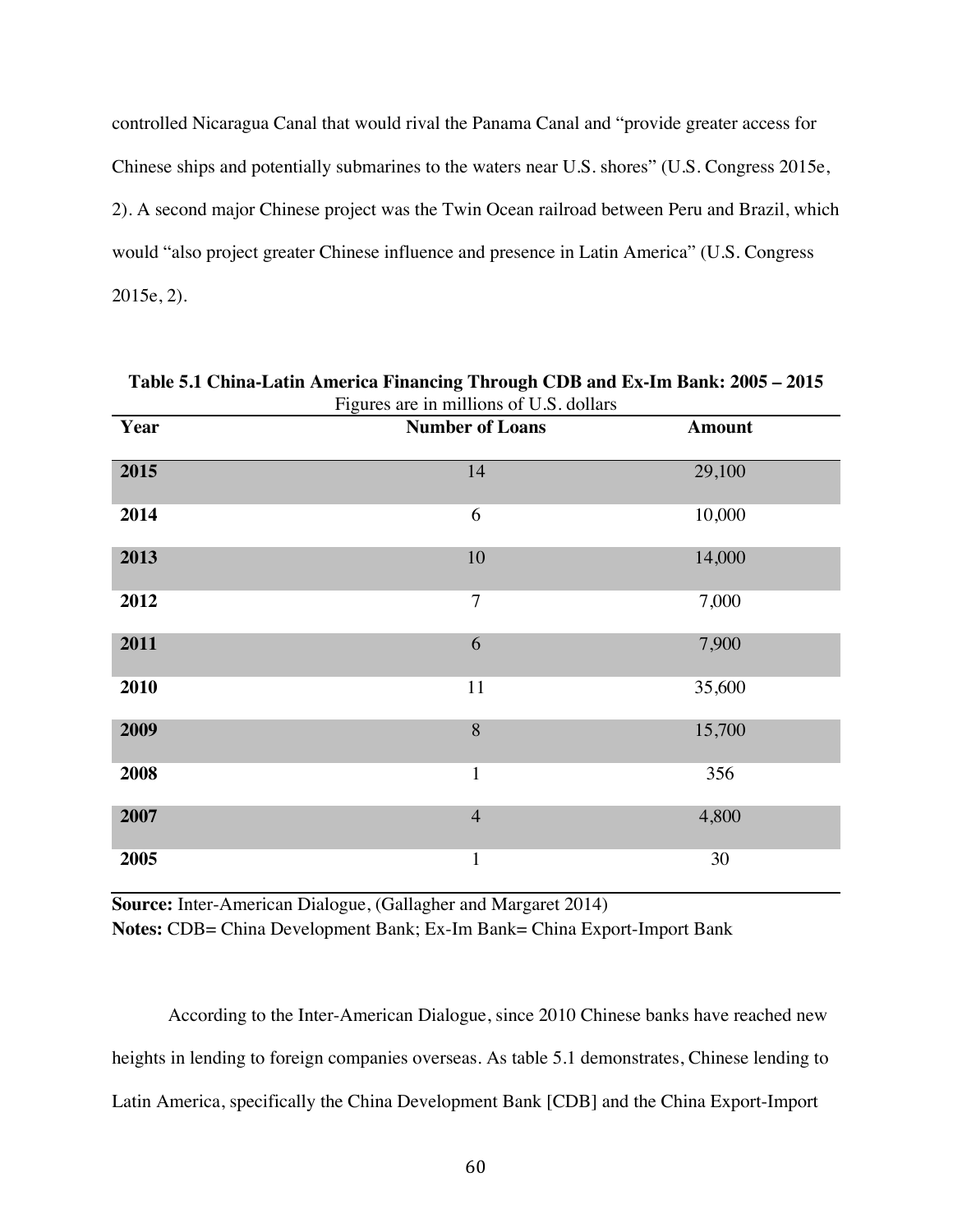Bank [Ex-Im Bank], reached a yearly high of US\$35 billion in 2010 (Gallagher and Myers 2014). In 2015, China's policy bank finance to Latin America exceeded the World Bank and Inter-American Development Bank lending (Gallagher and Myers 2014).

Evan Ellis, a research professor of Latin American Studies at the Carlisle Barracks, Pennsylvania, stated that the sharp increase in the presence of Chinese companies in the region over the last five years, "particularly in mining and petroleum, construction, manufacturing, telecommunications, logistics, and banking," has given China "a greater stake" in the internal affairs of where the Chinese companies operate (U.S. Congress 2015e, 6). Ellis raised concerns that Chinese involvement with the region may indirectly undermine the "democracy and good governance in the region, as loans to populist regimes weaken the accountability of their leaders to citizens and institutions and facilitate corruption" (U.S. Congress 2015e, 6).

# China's Military Engagement

As China establishes itself as a global power and tensions rise in the South China Sea, it is worth reviewing any military issues arising from the China's engagement with Latin America. As stated earlier, the proposed Nicaragua Canal by the Chinese government, through corporate intermediaries, could propose a strategic national security risk by allowing passage to Chinese military elements (Berman 2015; U.S. Congress 2015e, 2). The 2015 joint hearing on "China's Advance in Latin America and the Caribbean" identified additional potential issues.

Representative Duncan of South Carolina discussed how Brazil had provided China with access to Brazilian satellite tracking facilities, "which could allow China to gain a more comprehensive picture of the flight paths of U.S. satellites" (U.S. Congress 2015e, 2). Additionally, China maintains a military presence in Soviet era monitoring facilities in Cuba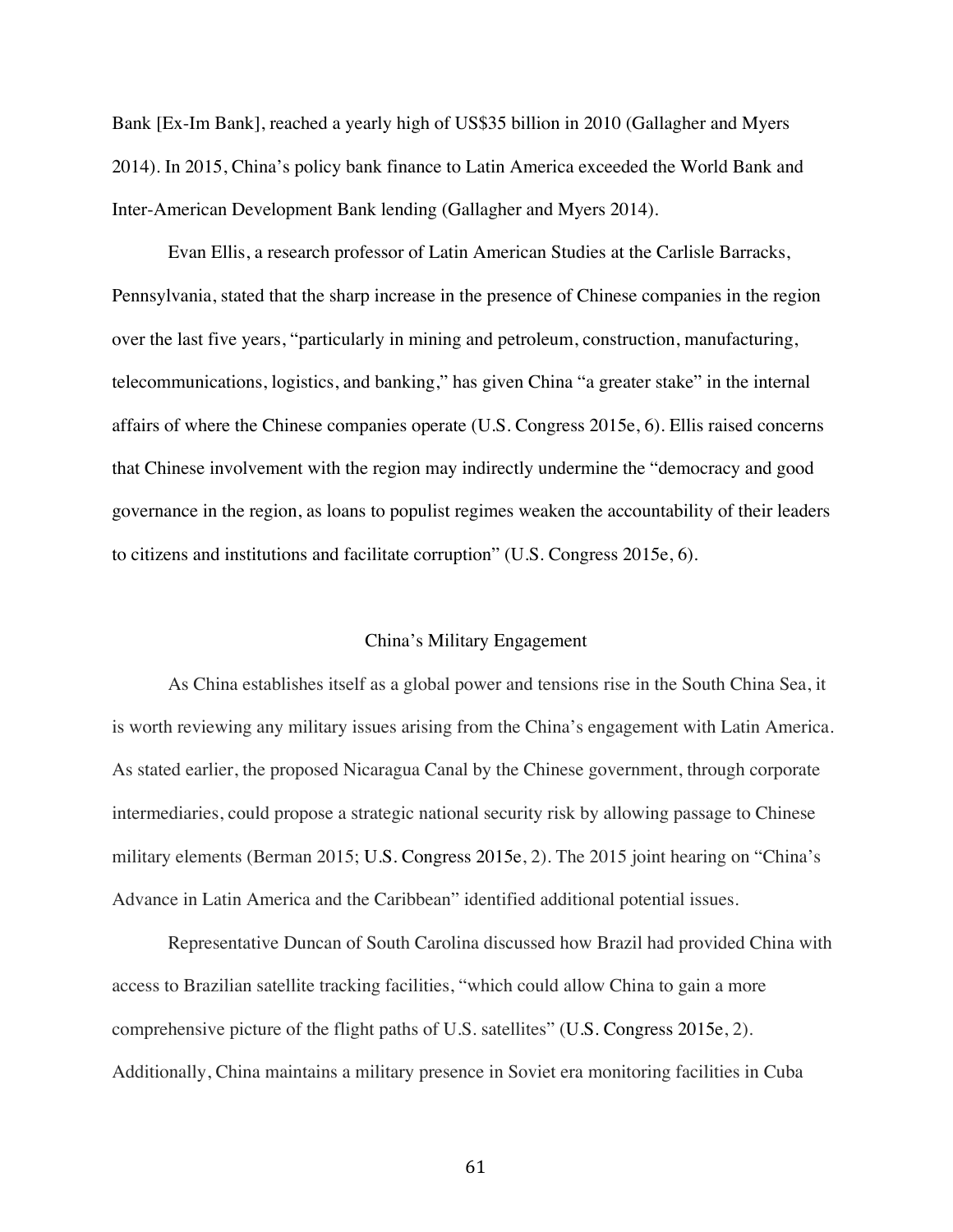(U.S. Congress 2015e, 2). According to Duncan, Chinese economic activity has strayed to arms sales to Bolivia, Venezuela, Ecuador, and Argentina, and reportedly also to non-state actors, such as the FARC and drug trafficking organizations (U.S. Congress 2015e, 2).

Evan Ellis, a research professor of Latin American Studies at the Carlisle Barracks, Pennsylvania, also discussed Chinese military activities in the Western Hemisphere. He explained that in addition to the aforementioned arms sales, in August 2015 China sold Peru 27 Chinese artillery vehicles, while Argentina planned to purchase Chinese ocean patrol vessels and armored personnel carriers, among other items (U.S. Congress 2015e, 6). Other military activity included: Chinese soldiers attending military courses in Colombia and Brazil; regional medical exercises in 2010 and 2011; and in October 2013, for the first time, Chinese warships conducted combat exercises with Chile, Argentina, and Brazil (U.S. Congress 2015e, 6-7).

In order to face China's military expansion, Ellis recommended the U.S. expand "theater security cooperation to bolster the U.S. position as partner of choice in the region" (U.S. Congress 2015e, 7). Additionally, Ellis recommended, "prioritizing a functional inter-American system," specifically the OAS and not CELAC or UNASUR, to engage China and regional security issues (U.S. Congress 2015e, 7). The final note was for the U.S. to project a clear vision of what the "U.S. stands for in the hemisphere" and why it is the better approach to advance the region (U.S. Congress 2015e, 7). Ellis' concluding statement was not only applicable in military terms but to the overall strategy in the region.

# Russia's Political and Economic Involvement

The fear of the spread of Marxism in Latin America may be over, but Russia still seeks strategic partnerships in the region. Although Latin America was not seen as a priority for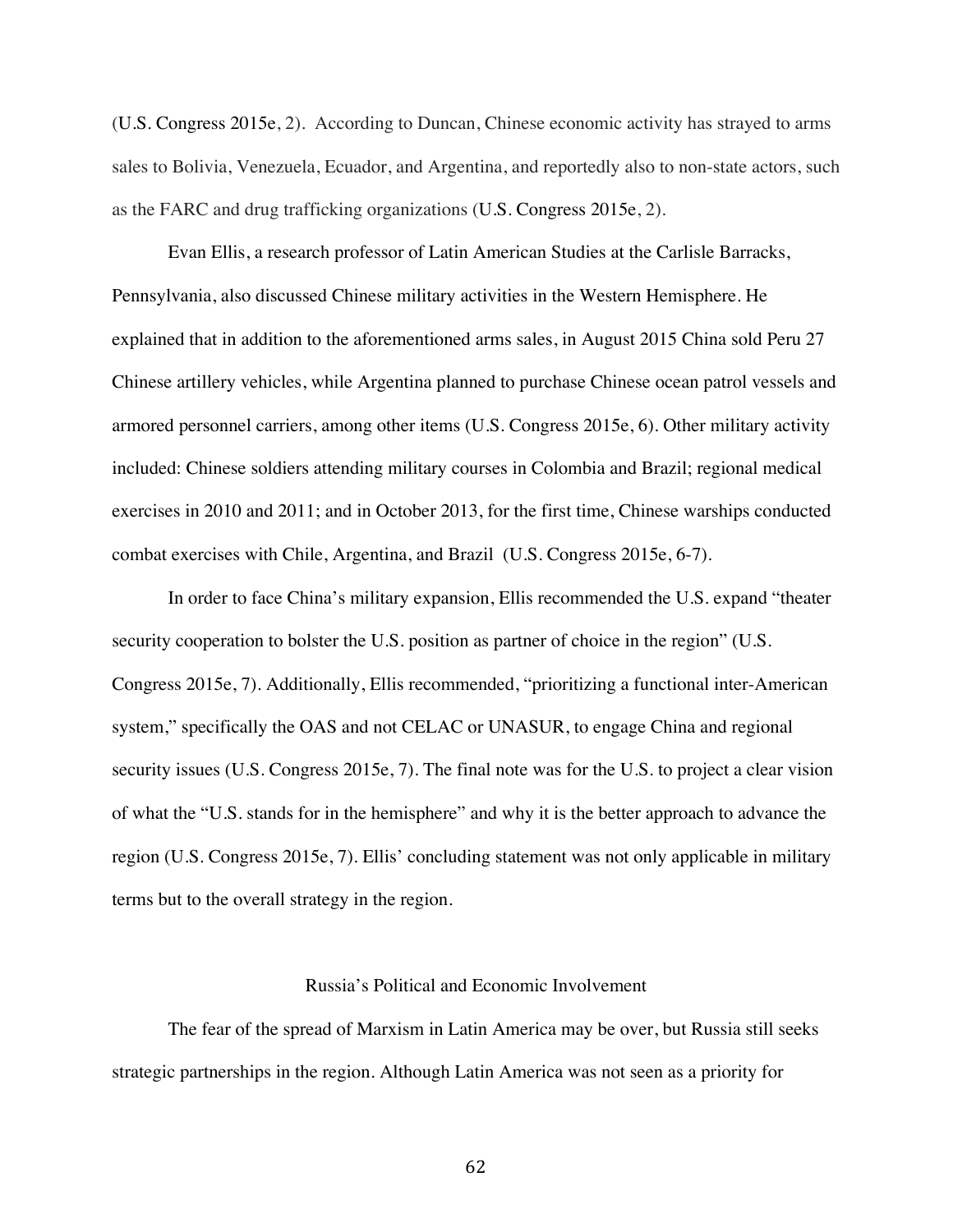Russian foreign policy, as U.S.-Russian tensions rise, the region has become a focus in advancing Russian goals and diminishing U.S. power (Blank and Kim 2015, 159). Most countries in the region have openly supported Russia and identified mutual interests, such as: Brazil, Argentina, Ecuador, Bolivia, Nicaragua, Uruguay, Paraguay, Cuba, and Venezuela (Sanchez Ramirez 2010, 232).

In Douglas Farah and Liana Eustacia Reyes' article titled, "Russia in Latin America: A Strategic Analysis," they note that Russia's presence in the region, an area of vital interest to the U.S. that has also become an area of Russian state interest and activity, was not normally analyzed (Farah and Reyes 2015, 101-102). Russian activity in the region has been attributed to Russian leaders as retaliatory for the "U.S. meddling close to Russian borders, particularly in Ukraine" (Farah and Reyes 2015, 107).

Russia has engaged the member states of ALBA and CELAC, as allies against the narrative of an imminent and unavoidable U.S. invasion, based on the U.S. "pillaging the region's natural resources, toppling the revolutionary regimes leading the march to Latin American independence, and subjugating its citizens" (Farah and Reyes 2015, 104-106). ALBA was the dominant organization aligned with Russia, ensuring the bloc allies had a "powerful friend" on the United Nations Security Council to veto any attempts to hold them accountable for human rights violations or electoral fraud (Farah and Reyes 2015, 103-104). Russia has also been successful in joining Latin American organizations: a Russia-CELAC political dialogue mechanism and cooperation was reached in May 2013 (Farah and Reyes 2015, 106; TASS Russian News Agency 2014). Russia attended the January 2014 CELAC summit in Havana (Farah and Reyes, 2015, p.106; TASS Russian News Agency 2014). A Russian Foreign Ministry spokesman speaking on the summit said, "Russia considered CELAC formation process as a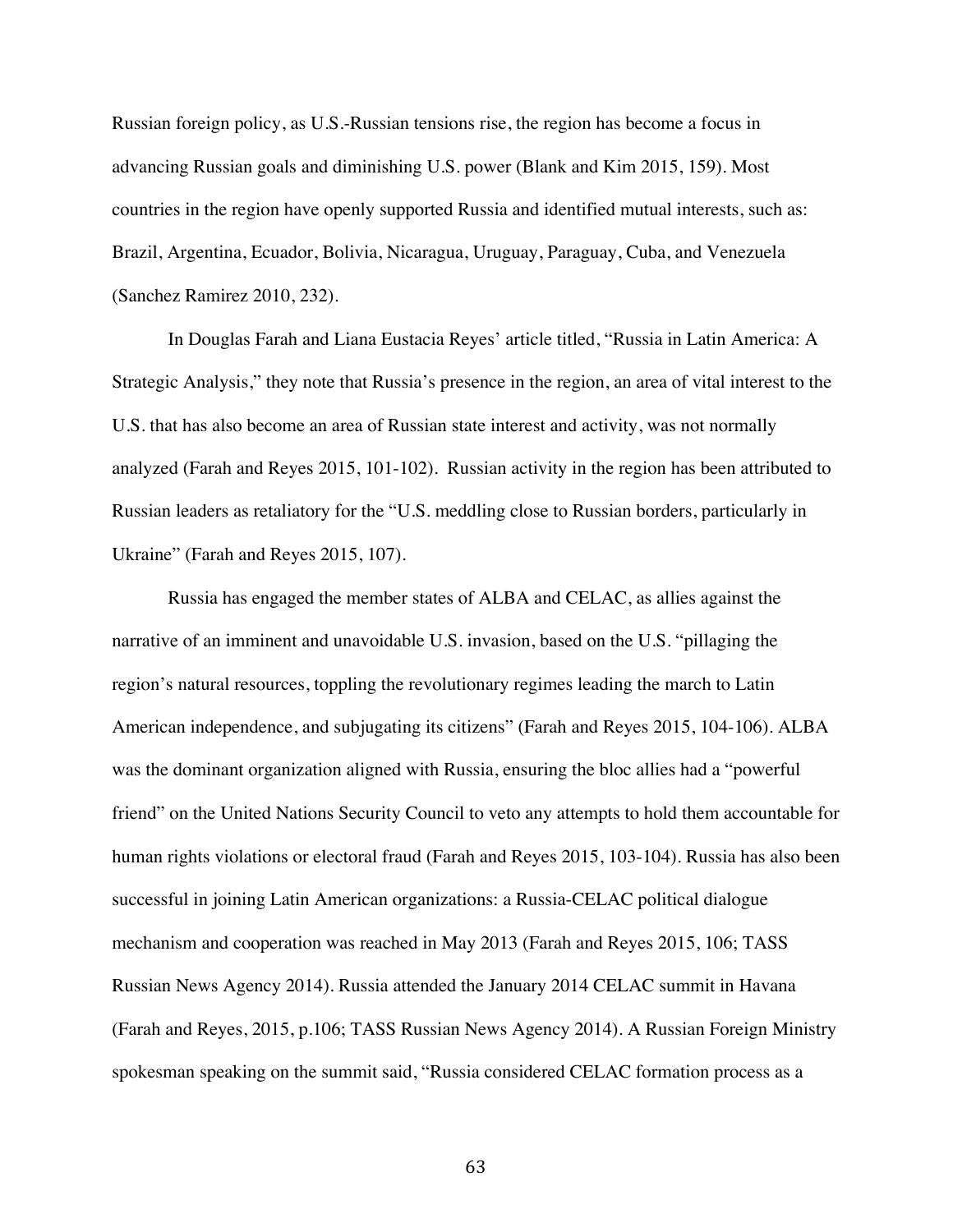promising step promoting the harmonization of integration development of Latin America and looked upon this organization as a promising partner" (TASS Russian News Agency 2014). In March 2015, Russia requested to become an observer of the Central American Integration System; according to Russia, the request was welcomed unanimously, which would give Russia extra-regional observer status (Farah and Reyes 2015, 106).

An article titled, "Russia and Latin America: The New Frontier for Geopolitics, Arms Sales and Energy," by Stephen Blank and Younkyoo Kim, states that Russia's advances in Latin America are in pursuit of leveraging itself on the global stage, portraying itself as a global power and seeking status equality with the U.S. (Blank and Kim 2015, 159). In a late 2008 tour of Latin America, then Russian President Dimitri Medvedev stated that Russia would begin to engage in "comprehensive and multidimensional" relations with Latin America that had become a growing presence in world affairs (Blank and Kim 2015, 159). In 2008, then Prime Minister Vladimir Putin stated that "Latin America is becoming a noticeable link in the chain of the multipolar world that is forming—we will pay more and more attention to this vector of our economic and foreign policy" (Blank and Kim 2015, 161). Russia's geopolitical interests, particularly in Venezuela, Cuba, and Nicaragua, aim to counter U.S. influence in Latin America (Blank and Kim 2015, 162). For example, Nicaraguan President Daniel Ortega claimed to turn Russia because "Washington offered nothing to Nicaragua despite requests for military and other aid" (Blank and Kim 2015, 166). Additionally, Russia seeks Latin American support for its foreign policy goals; Russia welcomed Chile's "understanding" of its stance regarding Ukraine in 2014 (Blank and Kim 2015, 162-163).

Blank and Kim concluded that in the future Moscow may successfully achieve the undermining of U.S. concepts for multilateral organizations, while strengthening "counter blocs"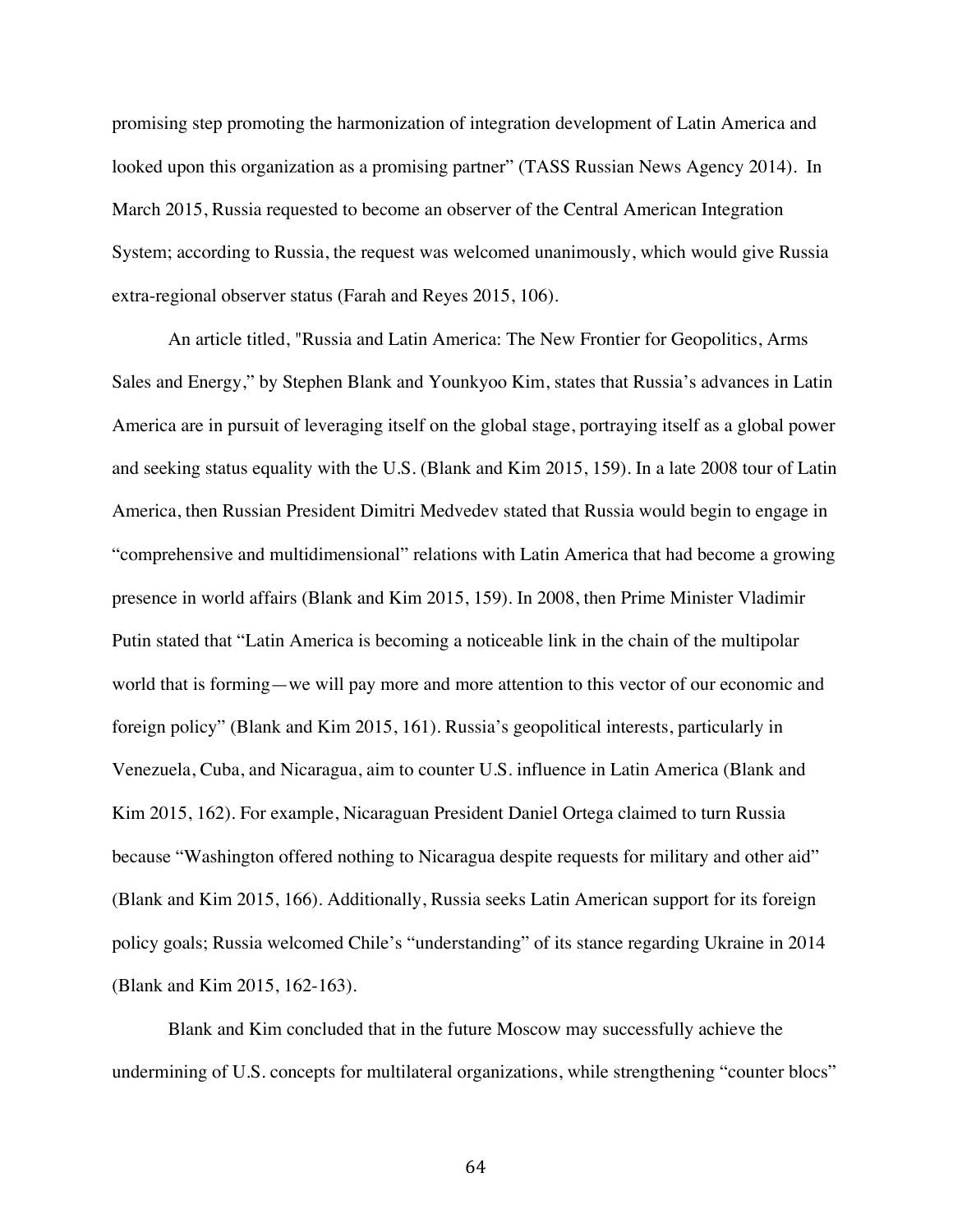such as ALBA. Russia may influence key regional actors from cooperating with the U.S. on a variety of issues and also place pressure on U.S. allies. Finally, Russia may arm and bolster anti-U.S. regimes in the region, such as Venezuela, Nicaragua, and potentially Argentina (Blank and Kim 2015, 169)

Russia's engagement with Latin America has been mostly political. In terms of economic engagement, most concerning are the sales of military equipment. According to the Economist Intelligence Unit, bilateral trade between Russia and the region remained low, reaching US\$16.2 billion in 2012, which although triple the value in 2000, was only 5% of what the region trades with China (The Economist Intelligence Unit 2014). Brazil was the biggest trade partner with Russia, consisting of 40% of Russia's regional trade (The Economist Intelligence Unit 2014).

The sale of weapons continues to be the strongest link between Russia and Latin America (Sanchez Ramirez 2010, 240). The region was Russia's third-largest weapons commercial partner (Sanchez Ramirez 2010, 240). Weapon sales include more than the traditional sale of Russian AK-47 riffles, which have proliferated around the world. Between 2008 and 2011, Russia sold more than 3000 surface-to-air missiles to Latin America (Farah and Reyes 2015, 104). Russia's main customer has been Venezuela with arms transfer agreements totaling US\$13.1 billion in 2011 (Farah and Reyes 2015, 105). Other countries in the region have acquired ships and aircraft, and some have consider switching from the U.S. to Russia for arms deals (Farah and Reyes 2015, 105).

#### Russia's Military Engagement

As Russia attempts to rise as a world leader, it will need to globally project its military power in order to protect its interest. As tensions rise between Russia and the U.S. in other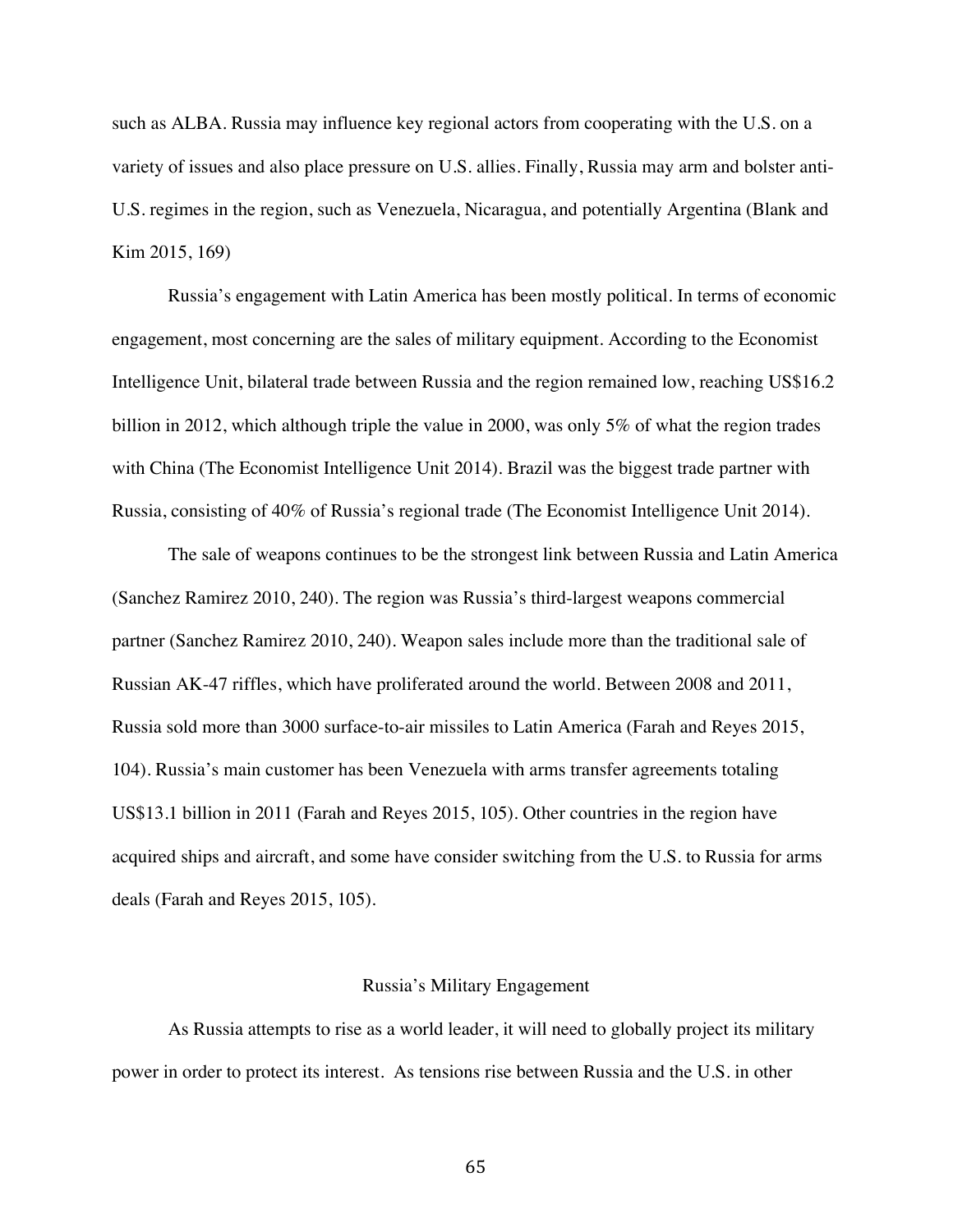regions, Russia attempts to respond with a military presence in Latin America. In November 2014, the Russian Defense Minister declared "given the situation that has developed, we have been forced to provide a military presence in the western part of the Atlantic Ocean, in the eastern part of the Pacific Ocean, and in the waters of the Caribbean Basin and the Gulf of Mexico" (Blank and Kim 2015, 159). U.S. Southern Command General John Kelly, in his 2015 Posture Statement noted that:

"Periodically since 2008, Russia has pursued an increased presence in Latin America through propaganda, military arms and equipment sales, counterdrug agreements, and trade. Under President Putin, however, we have seen a clear return to Cold War tactics. As part of its global strategy, Russia is using power projection in an attempt to erode U.S. leadership and challenge U.S. influence in the Western Hemisphere. . .While these actions do not pose an immediate threat, Russia's activities in the hemisphere are concerning and underscore the importance of remaining engaged with our partners" (Farah and Reyes 2015, 102).

In the new technological era, Russia has planned to build up military and militarytechnical cooperation in the region along with logistical stations (Blank and Kim 2015, 159). For example, Russia planned to establish a station in Cuba to support its global navigation satellite system, a rival to the U.S. Global Positioning System [GPS] (O'Grady 2015). According to Hans de Salas-del Valle of the University of Miami, "the installation of a signals facility in Cuba is part of a broader strategy to integrate Cuba into Russia's space program," possibly establishing a satellite launch site in Cuba (O'Grady 2015). In April 2014, Russian legislators approved a draft proposal to set up a satellite navigation monitoring system (Blank and Kim 2015, 164). Russia may be seeking naval bases in Cuba, Argentina, and Nicaragua for maintenance stations, but also as refueling stations for its long-range bombers (Blank and Kim 2015, 163).

A U.S. concern that has not materialized is the construction of the Nicaragua canal. In 2013 Nicaragua announced the construction of a trans-oceanic canal that would be financed by Chinese money with canal security possibly provided by Russia (Blank and Kim 2015, 159).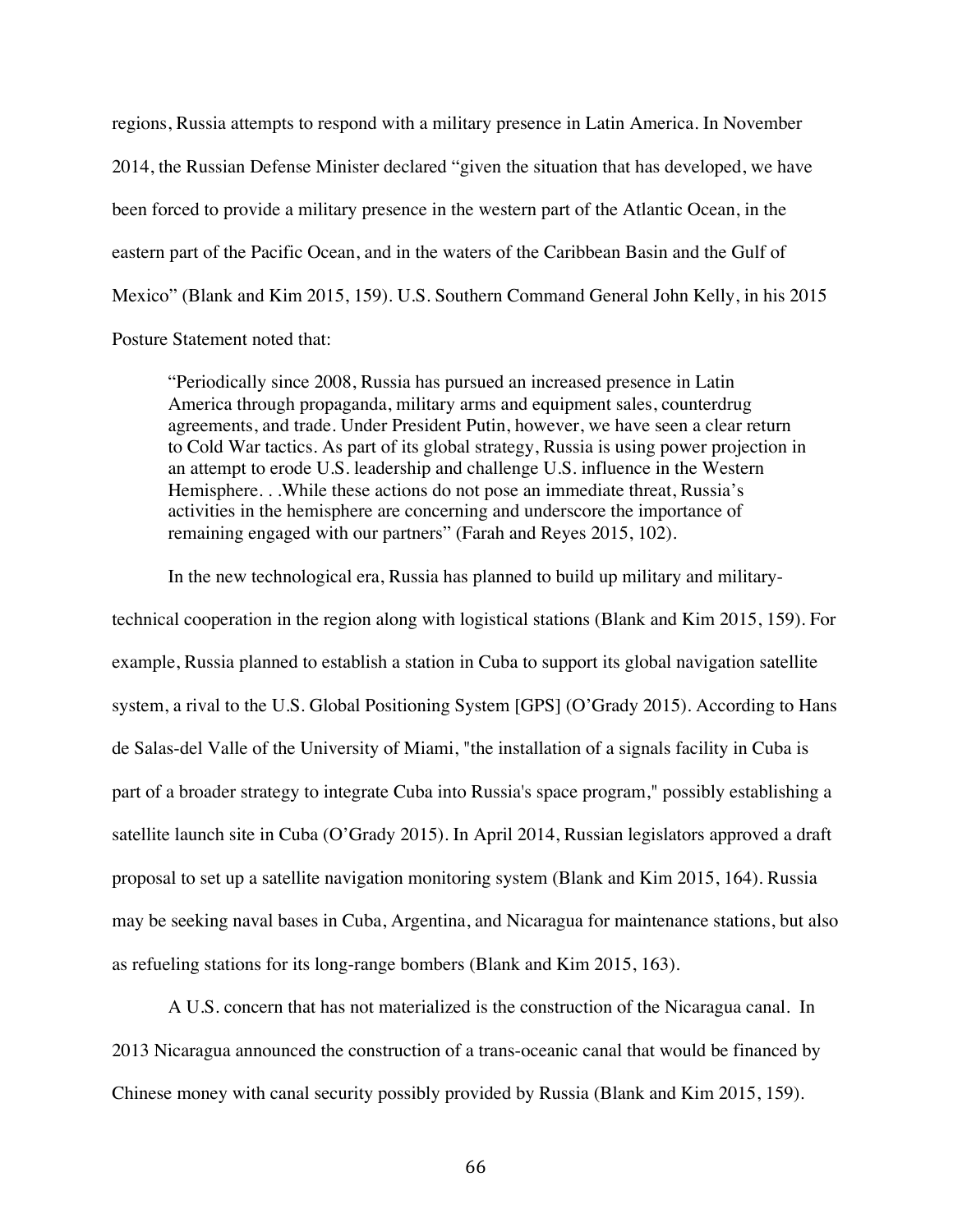During a February 2015 visit to Nicaragua by the Russian Defense Minister, Russian media harped on the importance of the trip and quoted a Russian military analyst that when the Nicaragua Canal is complete it would allow the Russian fleet to enter the Gulf of Mexico (Farah and Reyes 2015, 107). The Russian military analyst, close to the Kremlin, further noted:

"This is highly important, because in this case, Russia will be able to ensure so-called nuclear deterrence, because the Russian navy has long-range cruise missiles. If such Russian vessels are deployed somewhere near the territory of Cuba, they will be able to attack the United States. This is our response to the deployment of U.S. military objects near the Russian border. The United States is quite vulnerable ... One may eventually have to create missile defense from the side of Florida, rather than Alaska. All these issues arise and require huge financial resources. I think it will convince the United States of the short-sightedness of this kind of policy" (Farah and Reyes, 2015, p.107).

## **Conclusions**

As China and Russia strive to cement their status as major global powers, they have taken aggressive postures towards U.S. encroachment on their sphere's of influence. Whether the Sino-Russo outreach in Latin America can be seen as reciprocity for U.S. activity in their respective sphere of influences or not, the engagement cannot be ignored. As the atmospherics in the region towards the U.S. wax and wane, Chinese and Russian influence could undermine U.S. relations with both individual countries and regional institutions.

Chinese and Russian economic, political and military engagements offer an alternative to the U.S. Although the threats faced today in Latin America are different from those that triggered the Monroe Doctrine, they are analogous. In todays world of global entanglement the security risks China and Russia pose are just as serious.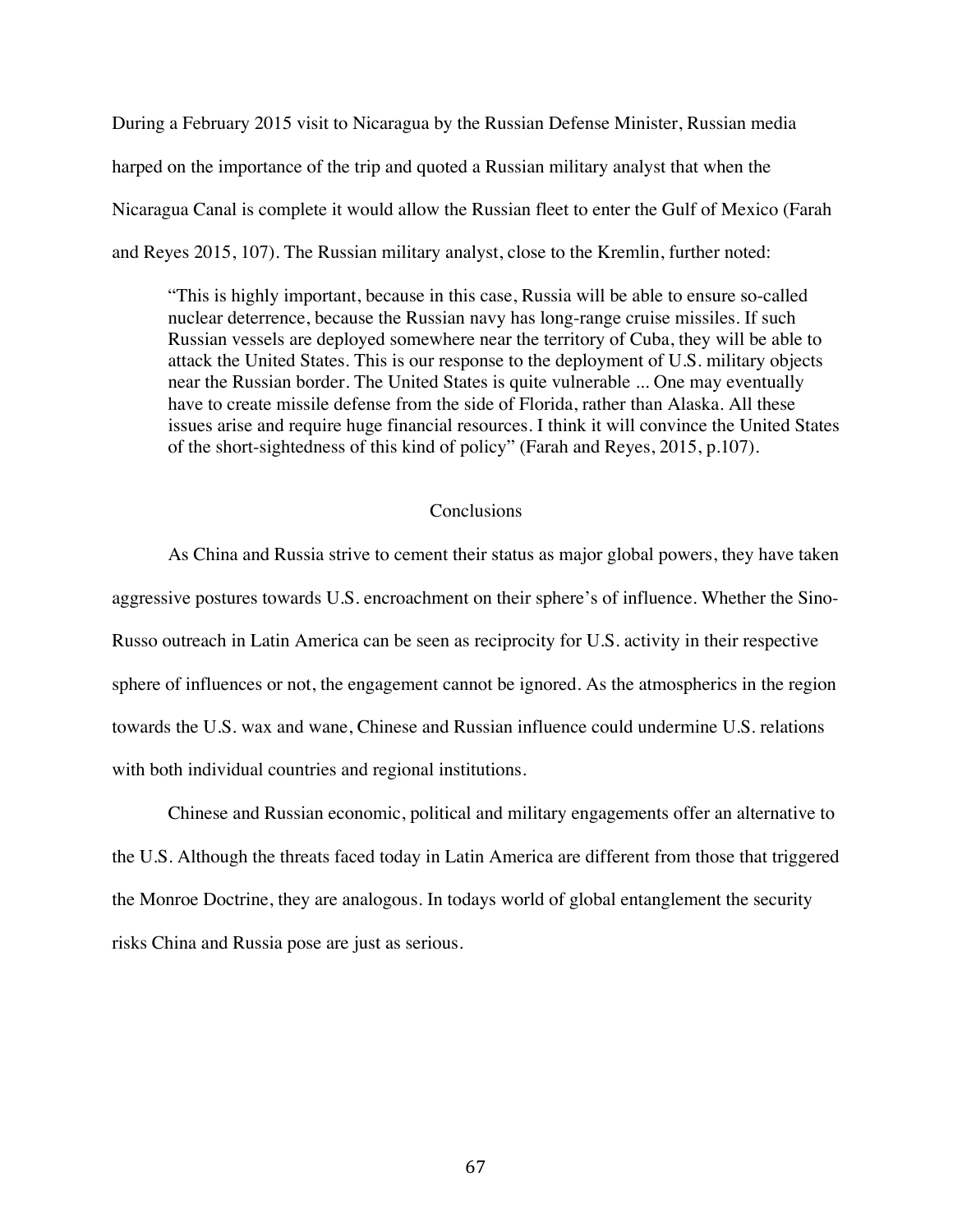#### **Chapter Six:**

## **Cuba and a Shift to the Left**

Arguably the most significant change in U.S.-Latin America policy since the Cold War was the announcement of the normalization of U.S.-Cuba relations in December 2014. Until President Obama's announcement, the U.S. viewed Cuba through the realist lens of the Cold War. After the fall of Soviet Union, U.S.-Cuba relations only worsened with hostile actions taken by the Cuban government and countered by stiffer U.S. policy. The conservative Cuban exile community, primarily in Miami, had been able to influence U.S.-Cuba policy through the use of the U.S. electoral system (Wilkinson 2008, 55). However, younger generations of Cuban-Americans appeared to be open for a change in the U.S. strategy towards the island. Many Latin American countries also called for a change of U.S.-Cuba policy (LeoGrande 2015c, 481).

While the U.S. attempted to isolate Cuba in the post Cold War era, China and Russia continued to maintain relations with Cuba and provided support in an effort to undermine U.S. policy. The Chinese and Russian governments are in an interesting position now that their Cold War ally has begun to engage with the U.S. The Sino-Russo response to the new era of U.S.- Cuba relations could be an indicator of the effectiveness of U.S. strategy. Will China and Russia escalate engagement with Cuba and the rest of Latin America in order to counter U.S. influence? The final results of the U.S.-Cuba normalization attempt are yet to be seen. Yet engagement with Cuba can function as a case study on the effectiveness of a U.S.-Latin America policy shift towards cooperation, and the consequences for U.S. competitors in the Western Hemisphere.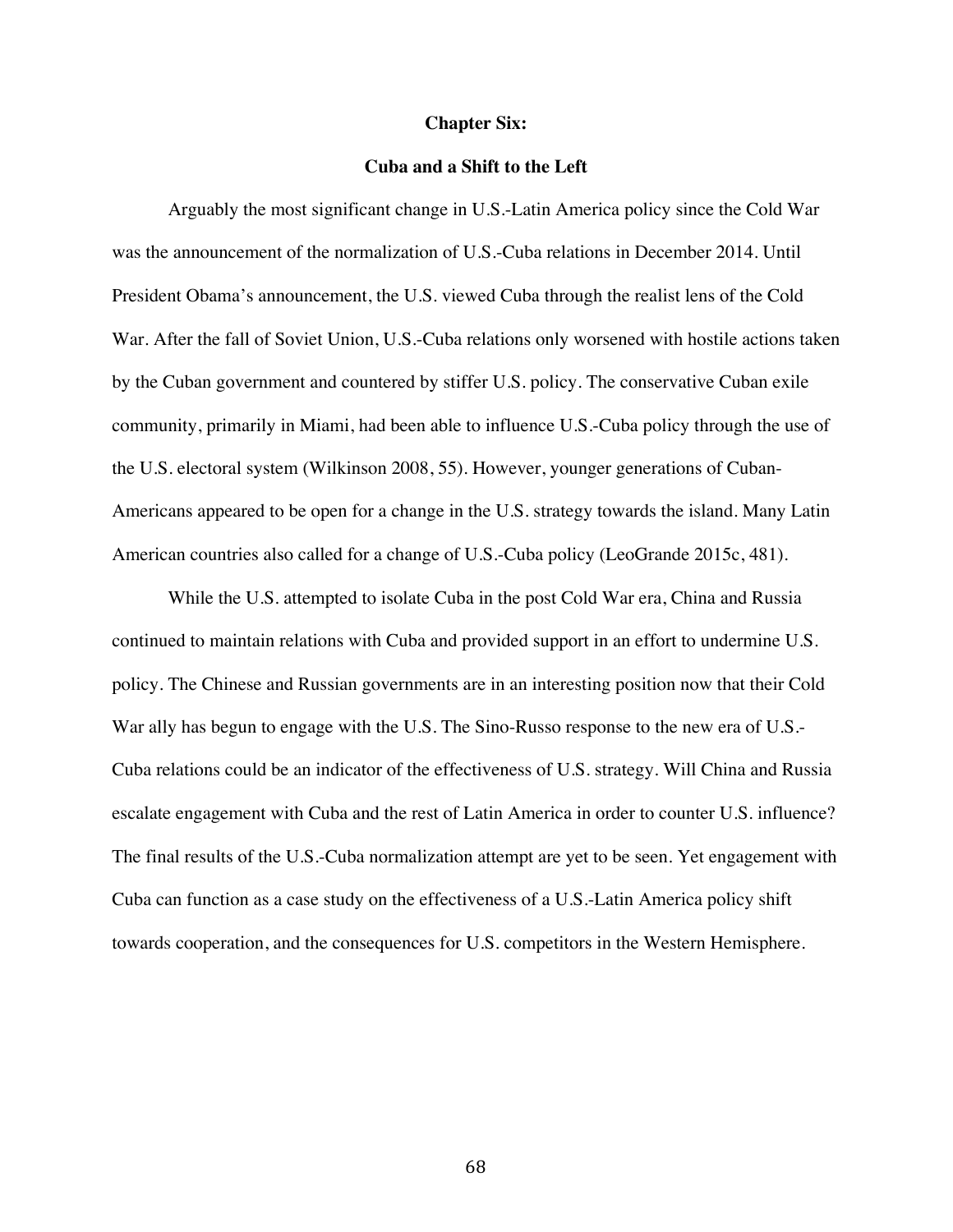### A Memory of the Cold War

The Cuban-American exile community, through representation in Congress and interest groups, such as the Cuban American National Foundation [CANF], influenced U.S.-Cuba policies in the post-Soviet decade (Gott 2004, 301). Towards the end of H.W. Bush's presidency, he signed the Cuban Democracy Act of 1992, also known as the Torricelli Act. The act aimed to impede Cuban trade as a mechanism to bring an end to the Castro government (Gott 2004, 300- 303). Representative Robert Torricelli of New Jersey, a state with a large Cuban-American population, sponsored the bill (Gott 2004, 300; Palmer 2006, 20). H.W. Bush signed the bill even though he initially opposed it; while at the time presidential candidate Bill Clinton endorsed it (Palmer 2006, 62). Although the act stated it was appropriate for "European and other allies" to cooperate with the U.S. policy, the act received little support from the rest of the world (Gott 2004, 303-304; U.S. Dept. of Treasury 2016b).

The legislation prohibited subsidiaries of U.S. companies abroad from trading with Cuba and a six-month waiting period for ships that made Cuban port calls before arriving at the U.S. (Palmer 2006, 20). Additionally, the legislation allowed the U.S. President to lift the sanctions only if "free, fair, and internationally supervised elections were to take place," civil liberties and human rights were upheld, and the country moved towards a market economy (Gott 2004, 303).

In the early years of the post-Cold War era under the Clinton Administration, the situation deteriorated in Cuba, which possibly marred the administration's accomplishments from the first Summit of the Americas. After the fall of the Soviet Union, Cuba entered what Fidel Castro referred to a "special period in time of peace," which included an austerity program that included limiting access to gas, water and electricity, in order to compensate for the loss of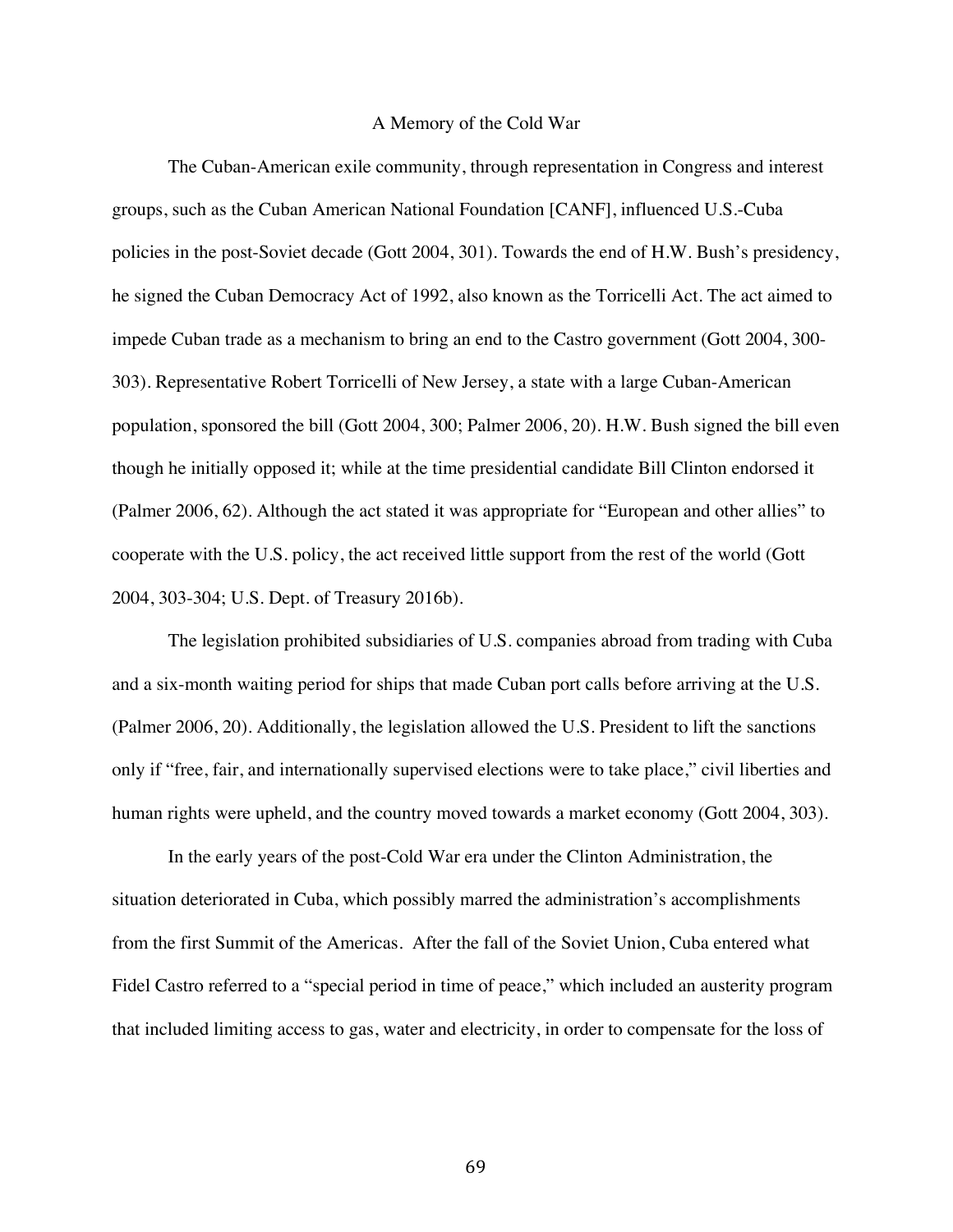the Soviet Union's economic support (Gott 2004, 289). The country also had to reconfigure its network of international relations.

In August 1994, the Castro government faced signs of unrest and allowed more than 30,000 people to leave the island on makeshift rafts (Pastor 2009, 118). The massive flow of Cuban refugees in addition to the Haitian flow of migrants compounded the 1994 immigration crisis for the U.S. In September 1994, Cuba and the U.S. struck an agreement in which the U.S. would provide 20,000 visas a year for Cubans seeking legal immigration to the U.S., while the Cuban government would attempt to restrict the illegal emigration attempts of U.S.-bound Cubans (Gott 2004, 300). In May 1995, the "wet foot, dry foot" policy was established: Cuban refugees, referred to as "rafters" [balseros] in Miami, detained by the U.S. at sea would be returned to Cuba unless able to prove fear of political persecution (Gott 2004, 300; Pastor 2009, 119).

The second key legislation towards the island in the post-Cold War era was that of the Cuban Liberty and Democratic Solidarity Act of 1996, also known as the Helms-Burton Act due to its sponsors Senator Jesse Helms and Representative Dan Burton (Gott 2004, 303). The Clinton administration initially opposed the bill. However, the administration's position changed in February 1996, when the Cuban air force shot-down two civilian Cessna airplanes from the Miami-based organization Brothers to the Rescue [Hermanos al Rescate] that killed four (Gott 2004, 305; Palmer 2006, 63). The bill was signed by President Clinton on March 12, 1996 and specifically referenced the shoot-down, "The response chosen by Fidel Castro, the use of lethal force, was completely inappropriate to the situation presented to the Cuban Government, making such actions a blatant and barbaric violation of international law and tantamount to cold blooded murder" (U.S. Dept. of Treasury 1996a).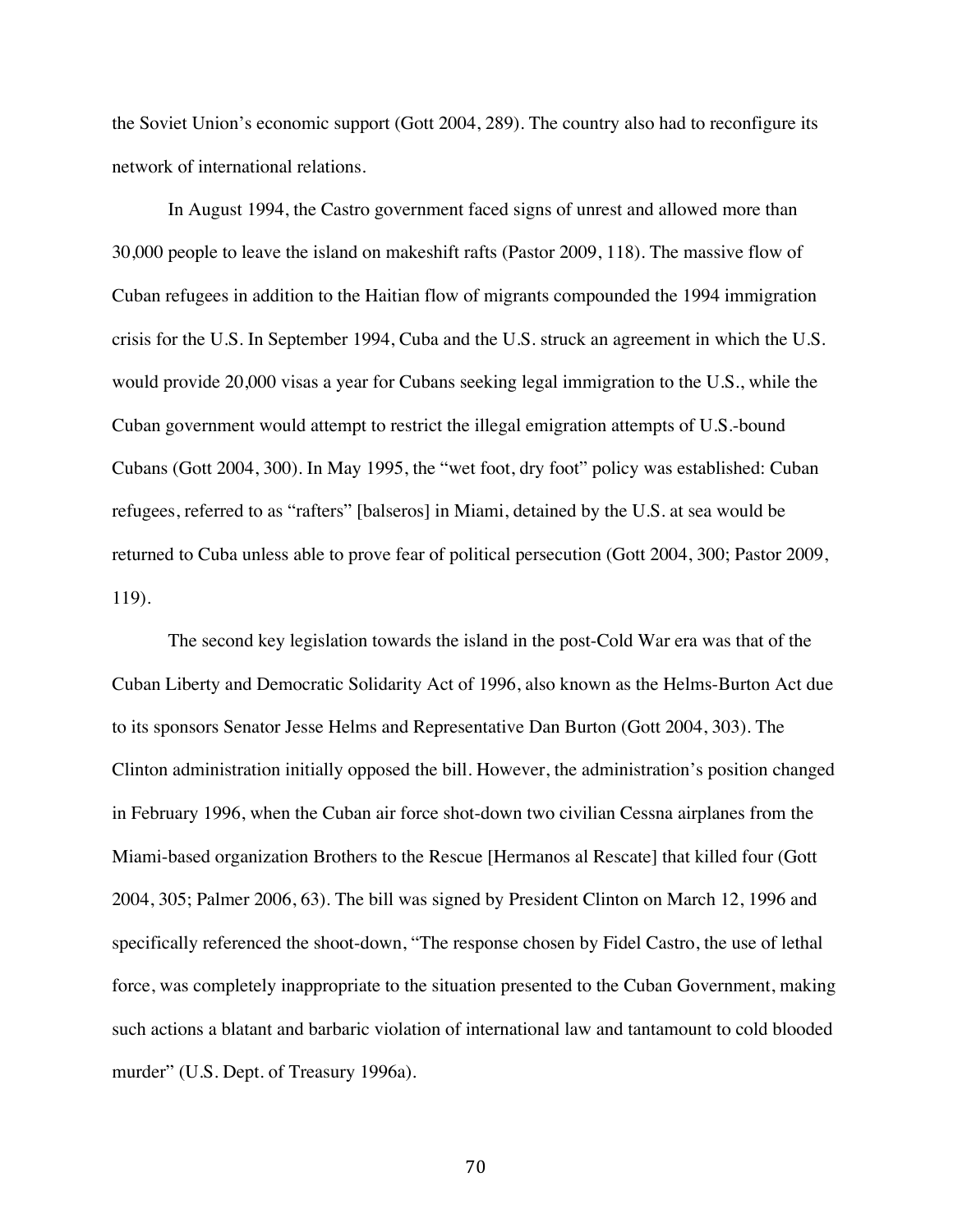The act was aimed at the foreign investment flow into Cuba that had contributed to the successful recovery of the island after the collapse of the Soviet Union and the concern that U.S. businesses would lag behind European, Canadian and Japanese investors (Gott 2004, 303). The Helms-Burton Act cemented the embargo into law by transferring control from the executive branch to the legislative branch (Palmer 2006, 63). The act also condemned Castro's confiscation of property belonging to U.S. nationals when he first took power (U.S. Dept. of Treasury 1996a). The Helms-Burton Act allowed U.S. citizens the right to seek a "judicial remedy in the courts of the United States" against foreign companies that had taken over their former properties confiscated by the Castro government (U.S. Dept. of Treasury 1996a; Palmer 2006, 63).

The global response to the Helms-Burton Act was similar to that of the Cuban Democracy Act of 1992. The Helms-Burton Act caused immediate concerns to companies based in the European Union [EU], who were the primary investors in Cuba (Gott, 2004, 304). The EU attempted to oppose the act, describing it as a "clear violation of international law and impediment to trade" (Gott 2004, 305). The EU filed a formal complaint in May 1996 against the Helms-Burton Act and the U.S. with the World Trade Organization [WTO]. The EU claimed the terms of the act were "inconsistent with the U.S. obligations under the WTO Agreement" (World Trade Organization 1996).

By the time President W. Bush was in office, the U.S. had come to the conclusion that the preferred time for a Cuban government transition would be in a post-Fidel era, where it would be easier to interpret the intentions of the new leadership (Lopez 2004, 6). The W. Bush administration essentially followed the policies enacted by the Clinton administration (Lopez 2004, 6). In 2004, the administration implemented travel restrictions and a limit on the amount of money Cuban-Americans could send back to Cuba (Wilkinson 2008, 56). In 2006, Fidel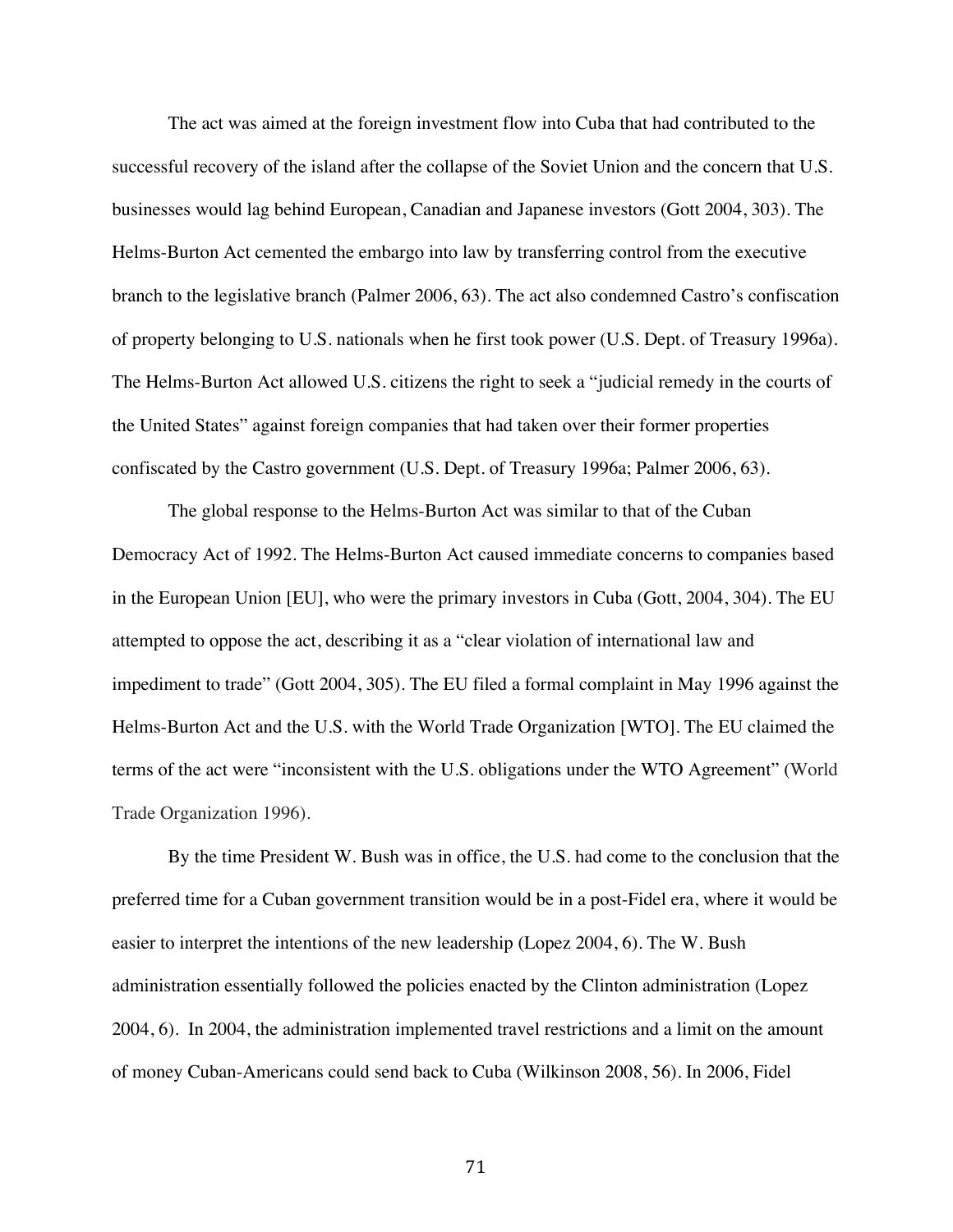Castro stepped down from power due to illness and was replaced by his brother, Raul Castro (Brenner et al. 2015, 83). When Raul took power, he laid out guidance to the Cuban people for national unity around the country's communist party and policies. Raul noted that the original members of the 1959 revolution were passing away and Cuba needed to ensure that their ideology continued for future generations by adjusting to the changing economy and society (Brenner et al. 2015, 83).

While the U.S. continued its strategy of isolation, China and Russia had been making inroads into Cuba, undermining U.S. policy. China advocated for years for an end to the U.S. embargo of Cuba, saying it was "cruel to the Cuban people" (Hernandez 2016). Former Chinese President Hu Jintao visited Cuba in 2004 and 2008, where trade deals were signed but never materialized (BBC News 2008a). However, progress has been made in Sino-Cuba relations since 2008. In 2014, Cuba started its first "Chinese-style special development zone" and passed attractive foreign investment legislation targeting friendly nations such as Russia, China, and Brazil (Frank 2014). In July 2014 Chinese President Xi Jinping visited Cuba and paid tribute to the barracks where Fidel Castro initiated the 1953 revolution (Hernandez 2016). As of July 2014, China provided trade credits to Cuba, making China the island's largest creditor and second biggest trade partner after Venezuela (Frank 2014).

Similar to China, Russia has also engaged its old Cold War ally. In July 2014, Russian President Vladimir Putin visited Cuba and forgave a debt of more than US\$30 billion from the Cold War (Farah 2015, 91). Additionally, Moscow converted the remaining US\$3.5 billion debt into a line of credit for energy and industrial projects on the island (O'Grady 2015). The aid was distributed with the objective of assisting Cuba with the U.S. embargo (Interfax: Russia & CIS Military Newswire 2014). Putin stated, "We'll be helping our Cuban friends in overcoming the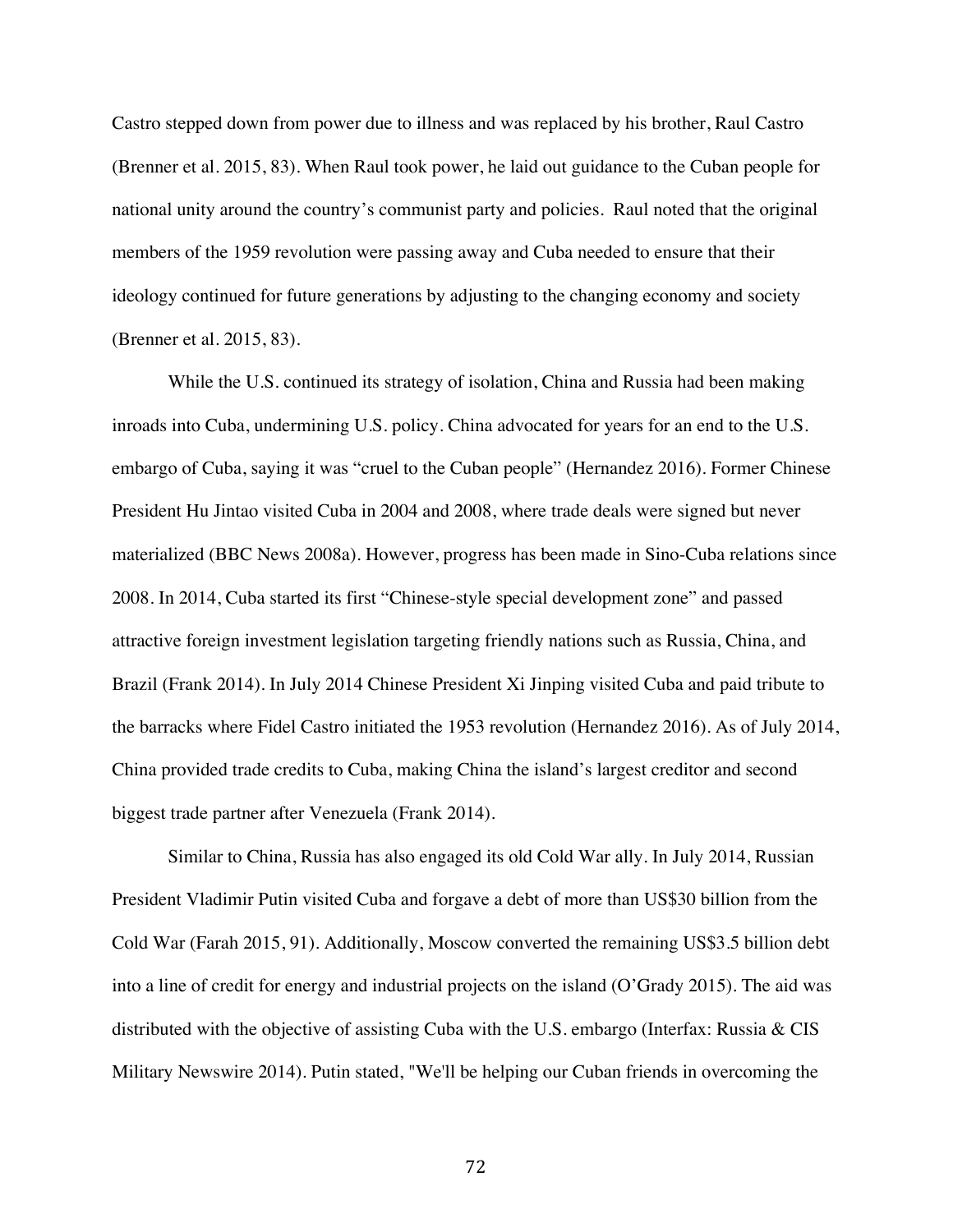unlawful blockade," (Interfax: Russia & CIS Military Newswire 2014). In return, Russia would use Cuba to establish a station supporting Russia's global navigation satellite system (O'Grady 2015).

## Normalization of Relations

In the last ten years Cuba has become increasingly active in Latin American affairs (Hakim 2015). Socialist governments in the region have viewed Cuba as somewhat of a role model for their movement (Luciak 2007, 37). A parade of regional presidents and senior officials have visited Cuba, including: Lula da Silva and Dilma Rousseff of Brazil, Jose Mujica of Uruguay, Michelle Bachelet of Chile, Daniel Ortega of Nicaragua, Salvador Sanchez Ceren of El Salvador, Evo Morales of Bolivia, and Rafael Correa of Ecuador (Hakim 2015). In 2012, Cuba demonstrated regional leadership when it hosted peace negotiations between the government of Colombia and the FARC guerrilla movement (FARC-EP International 2016). As Cuba's political influence in the region rises, the U.S. cannot strategically afford to isolate itself from the island, while China and Russia are actively engaged.

As Latin America countries cooperate through regional institutions, they have called for an end to the U.S. isolation of Cuba. Peter Hakim in his article, "Cuba & the U.S. Rejoin the Hemisphere," wrote that the member states of the Organization of American States [OAS] and the Summit of the Americas [SOA] nearly unanimously supported the reintegration of Cuba into their respective organizations. In 2009, Cuba's exclusion from the OAS, considered as the Western Hemisphere's "flagship institution," was seriously debated for the first time. Although the U.S. strongly opposed it, every member supported the reinstatement of Cuba. At the 2012 SOA, most Latin American leaders declared they would not participate in future summits unless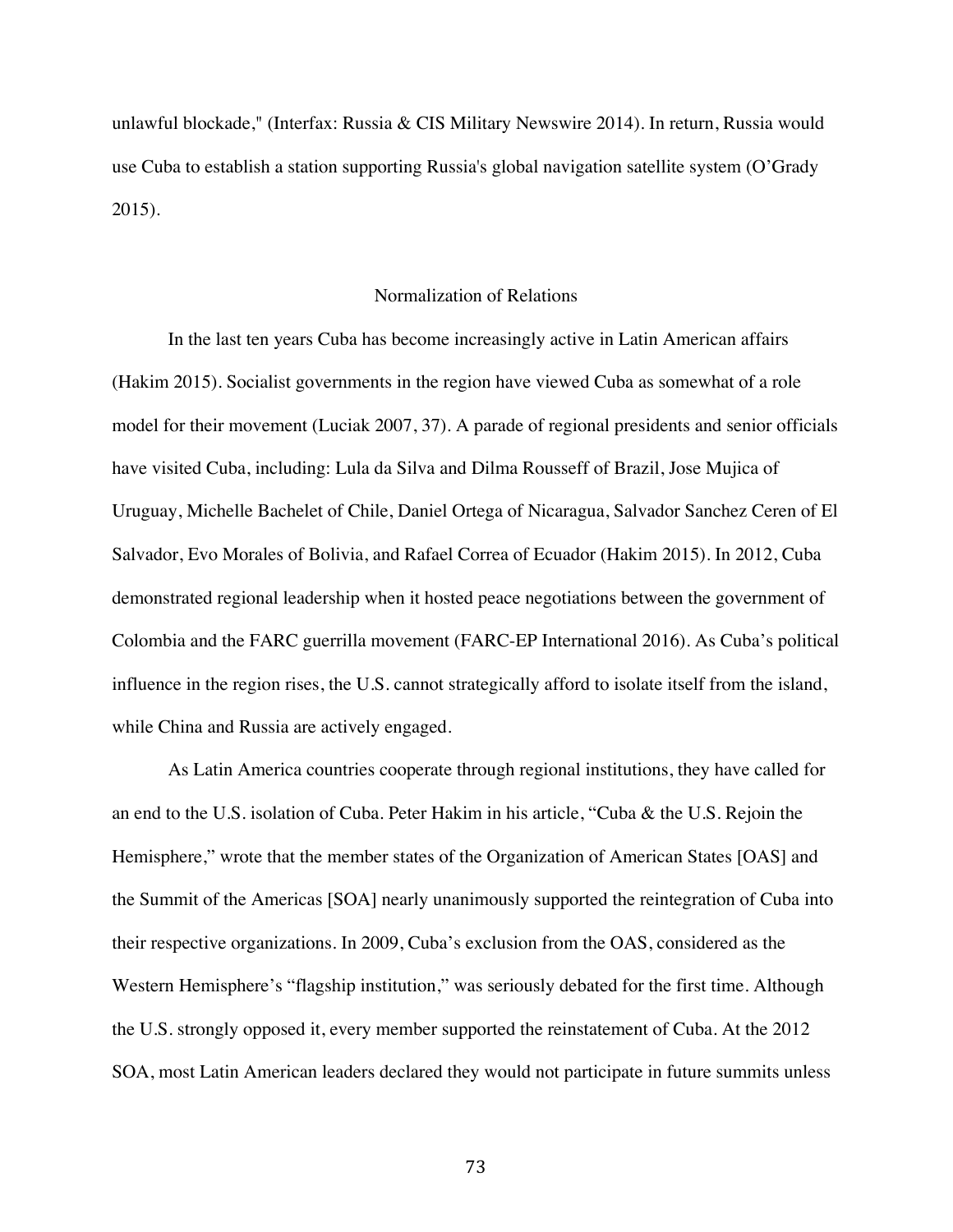Cuba was fully integrated. The U.S. and Canada resisted by claiming that the SOA was defined as a meeting of the Western Hemisphere's democratically elected governments. In the 2014 SOA in Panama, Raul Castro was invited and attended the summit. U.S. engagement with Cuba could build rapport and increase credibility with Latin America, not just with select allies in the region, and further U.S. interests.

When President Obama took office he aimed to reexamine U.S.-Cuba policy, and in turn reversed some of W. Bush's policies, such as easing travel restrictions (Kerrigan 2015, 3; Obama 2015, 53). However, by late 2009 the optimistic view was marred by the arrest of USAID employee Alan Gross in Cuba (Kerrigan 2015, 3). In President Obama's December 2014 speech announcing normalization of relations, he referred to the arrest of Mr. Gross as a "major obstacle" (Obama 2015, 53). U.S.-Cuban negotiations were encouraged by Pope Francis and held secretly between 2013 and 2014 in Canada (Kerrigan 2015, 3; Obama 2015, 53). The negotiations focused on the release by Cuba of Mr. Gross; an imprisoned U.S. intelligence agent; and a number of political prisoners, in exchange for the release of three Cuban agents imprisoned in the U.S. (Obama 2015, 53-54).

In his December 17, 2014 address from the White House, President Obama announced the reestablishment of diplomatic relations, where shared interests such as "health, migration, counterterrorism, drug trafficking, and disaster response" could be advanced (Obama 2015, 53- 54). Obama's focus on shared interests is fundamental to the idea of cooperation between nations. In the address, Obama directed the following: the opening of an embassy in Havana, a visit by high ranking U.S. officials, a review of Cuba's designation as a sponsor of terrorism, and the increase of travel, commerce and information into the island (Obama 2015, 53-54). The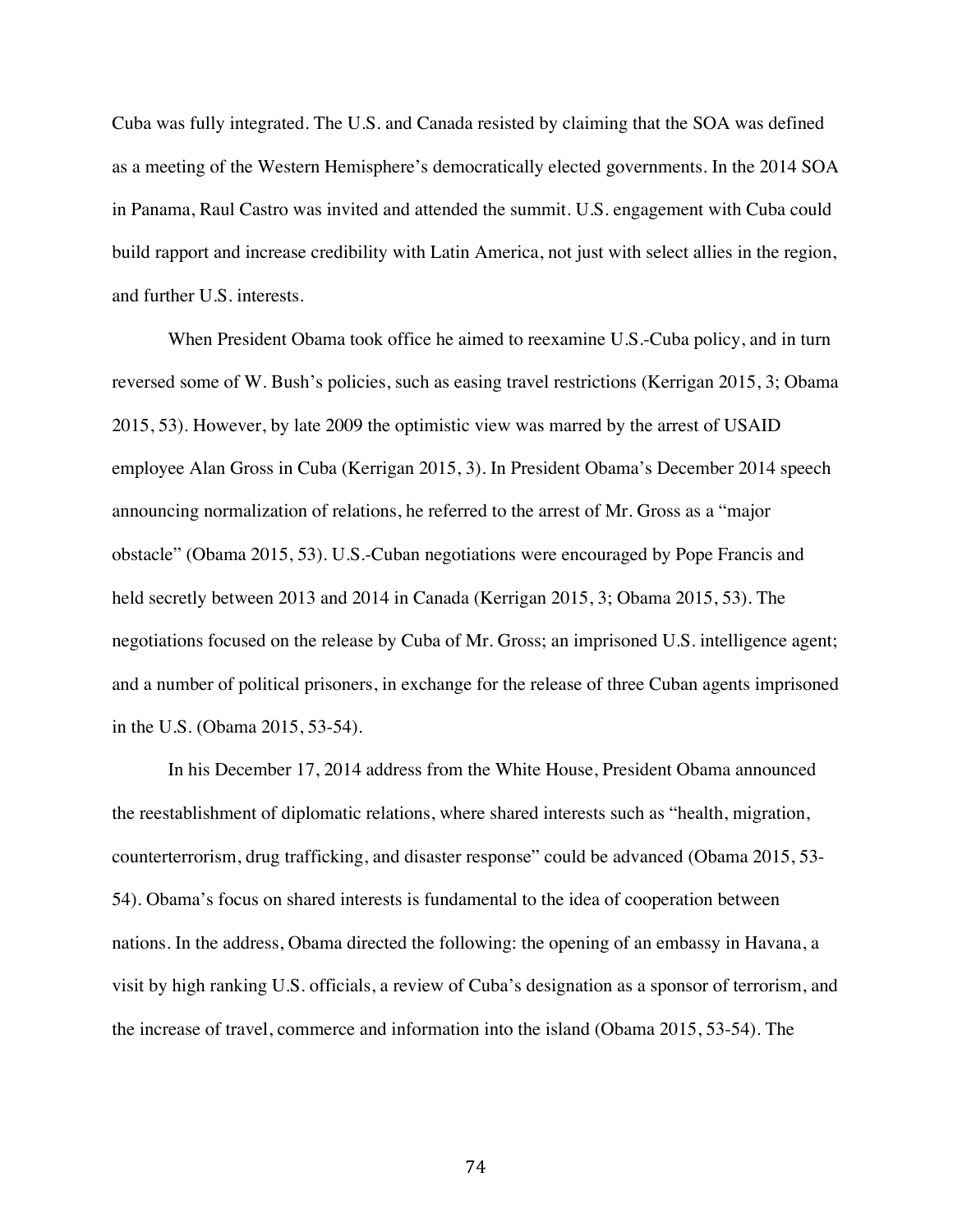proposed reconciliation was "universally applauded in Latin America and the Caribbean, and cheered around the world" (Hakim 2015).

In July 2015, the Cuban embassy officially opened in Washington, D.C, and in August 2015 the U.S. embassy opened in Havana (Schwartz 2015a, 2015b). In April 2015, after an assessment on Cuba and terrorism, Secretary of State John Kerry officially recommended to the White House the withdrawal of Cuba's designation as a State Sponsor of Terrorism (U.S. Dept. of State 2015b). The SOA members welcomed Secretary Kerry's announcement (Hakim 2015). Due to the removal of the sponsor of terrorism designation, Cuba would be able to conduct international banking transactions, including with the World Bank and other multilateral institutions, and likely attract new foreign investments (Hakim 2015). In exchange, Cuba has opened a new phase of engagement by cooperating with the U.S. on law enforcement matters (Hakim 2015).

The Cuban embargo is "codified in legislation," specifically the Helms-Burton Act of 1996, but Obama stated in his address that he looked "forward to engaging Congress in an honest and serious debate about lifting the embargo" (Obama 2015, 54; Palmer 2006, 63). However, the Obama administration has struggled when working with Republican-controlled Congress. Republican lawmakers have disagreed with President Obama's decision (Wilkinson 2015, 4). The disagreement is not just on lifting the embargo but in engaging with Cuba; Republican Senator Lindsey Graham said, "I will do all in my power to block the use of funds to open an embassy in Cuba," (Wilkinson 2015, 4).

Interestingly, a 2014 Florida International University study on "How Cuban Americans in Miami View U.S. Policies Toward Cuba", presented progressive results that diverged from the long-standing U.S. strategy towards Cuba (Grenier and Gladwin 2014, 7). The study was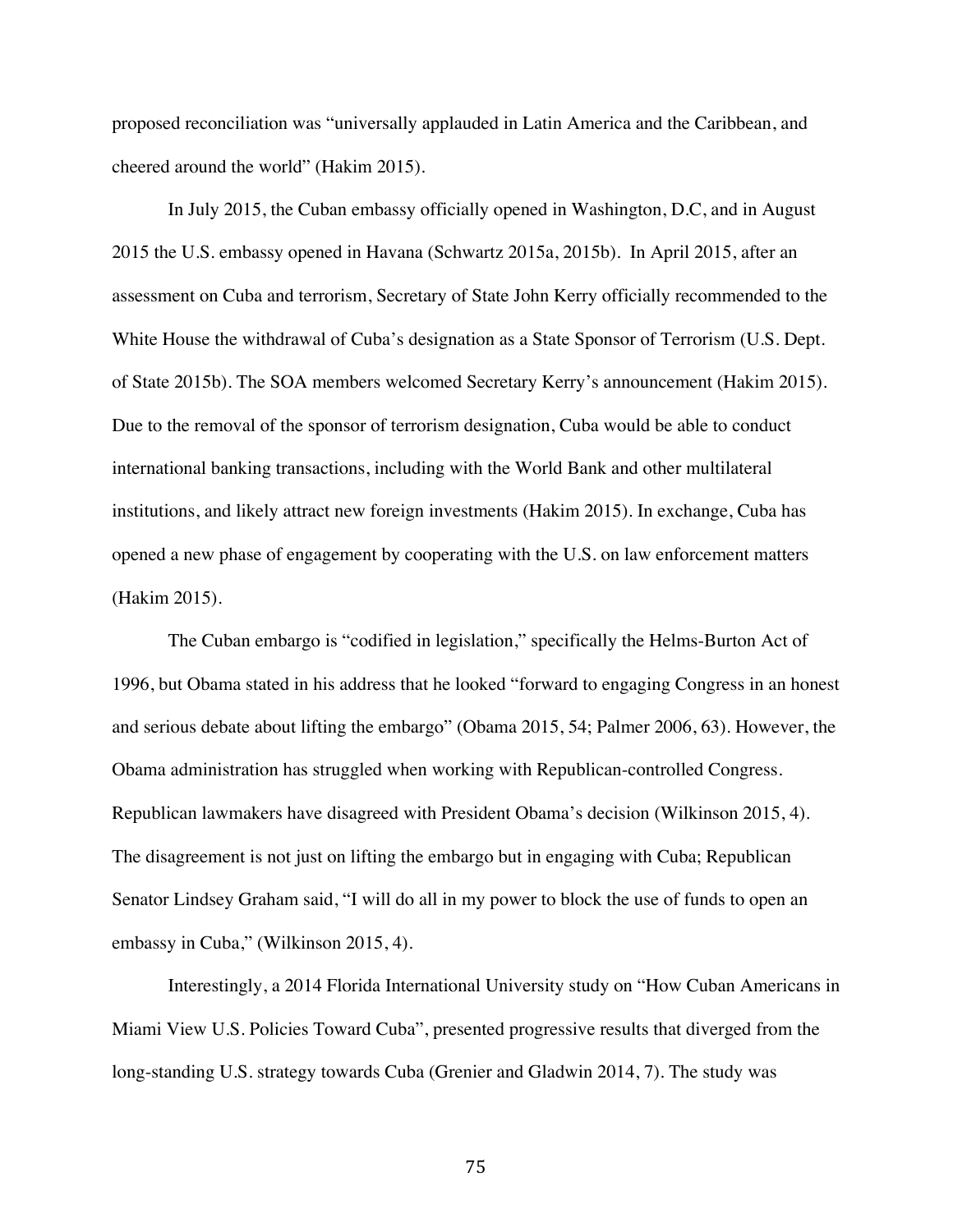conducted on a random sample of 1000 Cuban-Americans between February and May 2014, months before the White House announcement (Grenier and Gladwin 2014, 7). In summary, 71% of respondents believed the embargo had not worked at all or not very well versus 29% believed it worked very well or well (Grenier and Gladwin 2014, 8). Regarding the continuation of the embargo, 52% of respondents opposed the continuation and 48% favored the continuation (Grenier and Gladwin 2014, 9). Finally, regarding establishing diplomatic relations with Cuba, 68% of respondents were in favor and 32% opposed it (Grenier and Gladwin 2014, 11).

Just as Raul Castro referenced that the original members of the 1959 revolution were dying off, the same can be said for the original members of the anti-Castro movement in the U.S-Cuban exile community. In Cuba, the generation that built the revolution remains loyal to the current system (Luciak 2007, 62). The original generations of Cuban-Americans that witnessed the 1959 revolution or experienced the Cold War in Cuba are more likely to have a conservative approach to U.S.-Cuba policy. The new generations of Cuban exiles appear to be more open to exchanges with the island and a change in U.S. policy. The "millennial" generation of Cuban-Americans appears to be less guided by anti-Marxist ideology. The new attitude has shifted to be more open-minded.

In March 2016, President Obama visited Cuba for a three-day trip, the first U.S. President to arrive on the island in nearly 90 years (Eilperin et al. 2016; Scholastic News/Weekly Reader 2016, p.2). Raul Castro received Obama upon his arrival (Eilperin et al. 2016). During the trip Obama participated in a meeting between American business leaders and Cuban entrepreneurs, and addressed the Cuban people (Eilperin et al. 2016). However, the visit did not affect the status of the embargo in Congress. Several measures have been introduced to "dilute the embargo and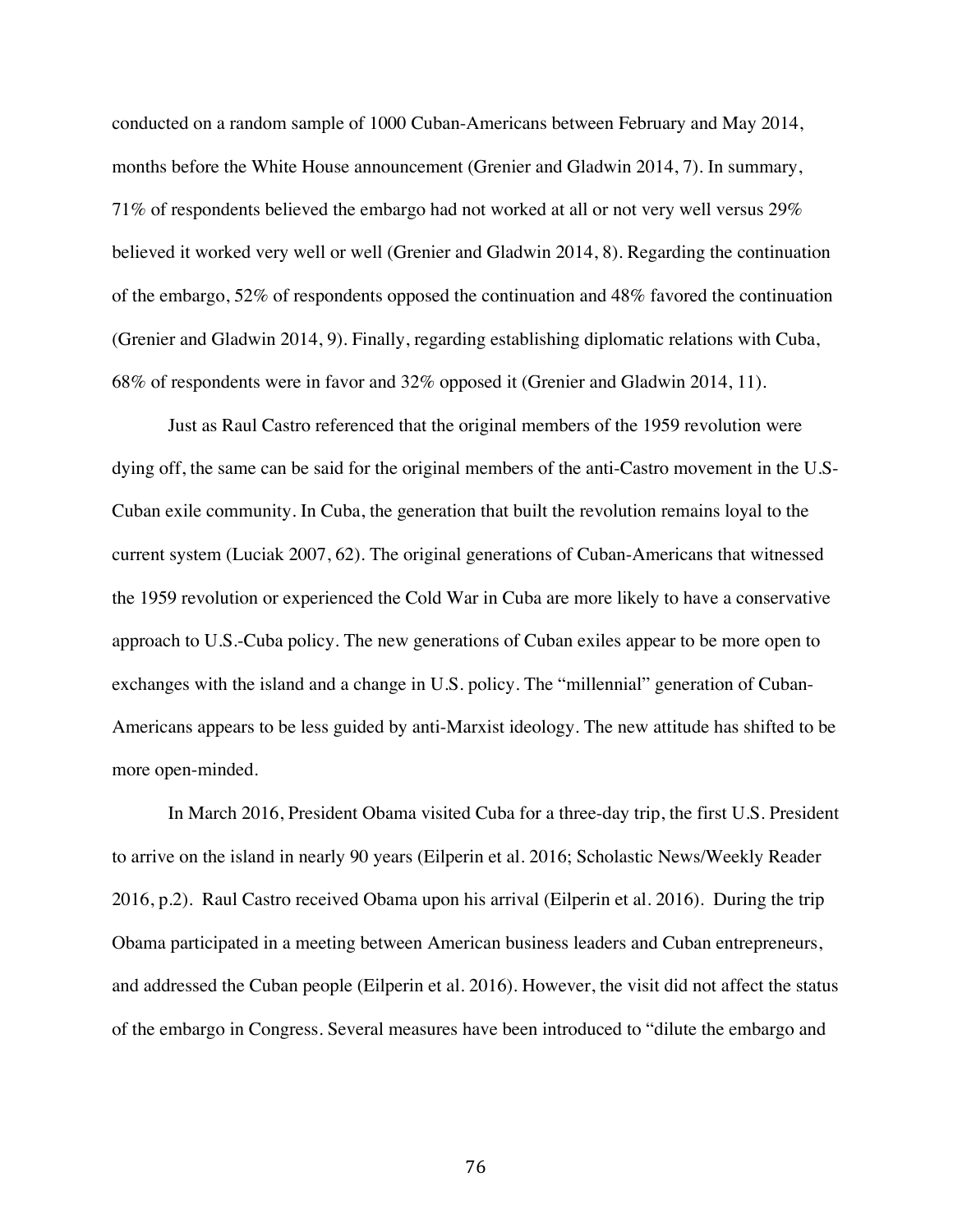restore free travel to Cuba," but 2016 is an election year and the Cuban "thaw" has been a crucial topic (Demirjian 2016).

Although there are still areas of contention between the two states, progress slowly continues to develop. In May 2016, the Cuban government announced that it would "legalize small and medium sized private businesses," a change that could significantly expand private enterprise in the communist country (Inter-American Dialogue 2016). Richard E. Feinberg, senior non-resident fellow at the Brookings Institute, wrote "by offering this new legal standing to private firms, the PCC [Communist Party of Cuba] has crossed an ideological Rubicon" (Inter-American Dialogue 2016). In early September 2016, direct flights between the U.S. and Cuba took place for the first time in 55 years (Cleave and Ruffini, 2016).

# Chinese and Russian Reactions

Cuba is the only communist country in the Western Hemisphere. As seen in previous chapters, Cuba's ties with China and Russia date back to the early days of the Cold War. Before the reconciliation with the U.S., Cuba may have been considered an ally to China and Russia against the U.S. policies. Now, with a new era of U.S.-Cuba relations, there is the potential that their Western Hemisphere foothold may be lost.

While the U.S. was uneasy with China's relationship with Venezuela, China was concerned with the U.S. interference of Cuba's political transition between the Castro brothers (Paz 2012, 23). However, Chinese scholars and officials appeared to publicly dismiss concerns over better U.S.-Cuba relations affecting China (Hernandez 2016). A professor at the China Foreign Affairs University said, "Cuba's economy will develop, and that's also beneficial to China" (Hernandez 2016).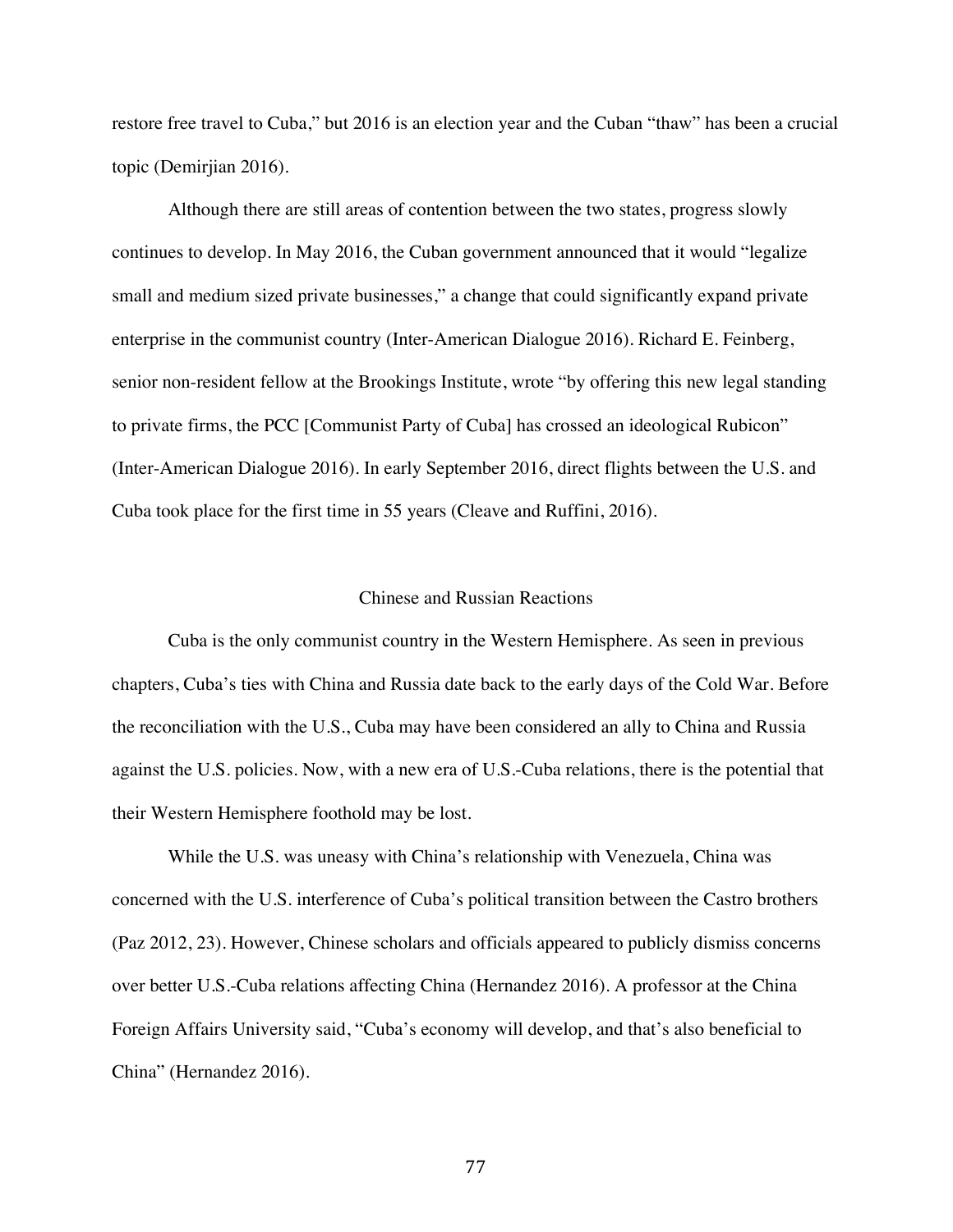However, after Obama's announcement to normalize relations, China appeared to be mirroring the U.S. through outreach to the island. In early January 2015, just weeks after the U.S. announcement, Beijing hosted a summit with the Latin American organization of CELAC (Berman 2015). China used the March 2016 historical visit by President Obama to Cuba to emphasize its position on U.S. policy towards Cuba; a spokeswoman for the Chinese Ministry of Foreign Affairs said ''It is hoped that the two sides would build on this good momentum" (Hernandez 2016). In September 2016, a month after the opening of the U.S. embassy in Cuba, the Chinese Prime Minister visited Havana. Reuters reported that Chinese Prime Minister Li Keqiang met with Cuban President Rural Castro, signing approximately 30 agreements on economic cooperation in a variety of sectors (Acosta and Marsh 2016). Prime Minister Li stated that the purpose of his trip was to deepen the relationship between China and Cuba, create new areas of economic cooperation and strengthen the political trust between the two countries (Acosta and Marsh 2016).

Obama's December 2014 announcement also captured Russia's attention. In response to the opening of the Cuban embassy in Washington, Vladimir Putin's press secretary released a statement in July 2015, approving of the normalization of relations between the U.S. and Cuba ("Putin Approves of Normalization Process between U.S. and Cuba", 2015). The press secretary was asked about Russian concerns "for its interests and Russian-Cuban relations" with the U.S. policy change, to which the press secretary gave a vague answer, only saying "The president [Putin] has already commented on it and has given quite a positive assessment of the process of normalizing relations between the U.S. and Cuba," (Interfax: Russia & CIS Presidential Bulletin 2015).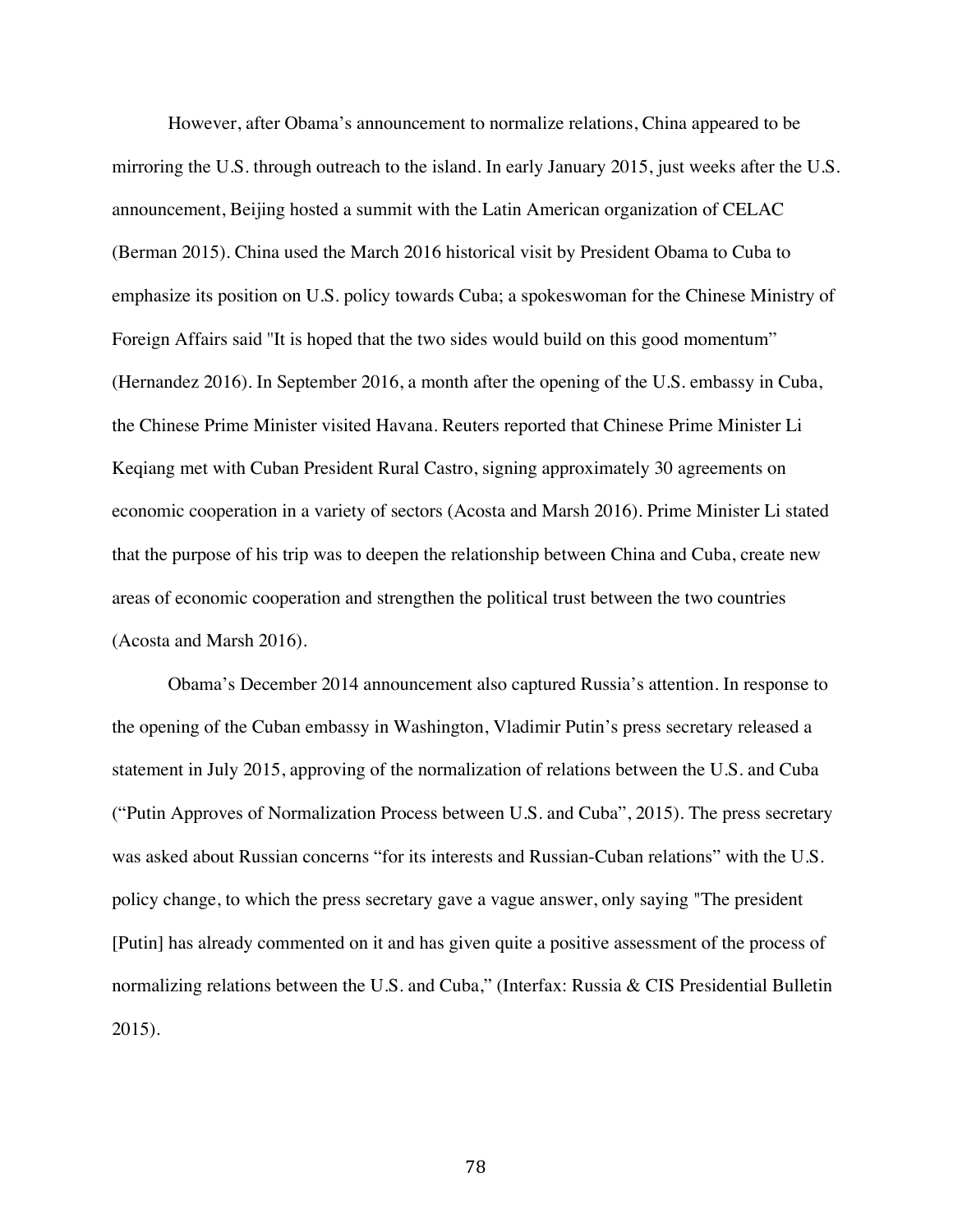Although the Kremlin's stance appears to be neutral and political as expected, the Kremlin may be preparing to protect its interests in Latin America, specifically Cuba. Reuters reported that in October 2016, Russian Deputy Defense Minister Nikolai Pankov announced that Russia was reconsidering restoring military bases in Vietnam and Cuba. A Kremlin spokesman Dmitry Peskov stated, "The global situation is not static, it is in flux, and the last two years have made significant changes to international affairs and security" (Reuters 2016). Peskov continued, "Therefore, it's quite natural that all countries assess these changes in line with their national interests and take certain steps in the way they consider appropriate" (Reuters 2016).

While Russia attempts to maintain a positive position on the end of U.S. isolation of Cuba, President Obama's announcement will only reduce Cuba's dependence on Russia for economic aid, investment, and trade over time, as well as the attraction of Russia as an alternative to the United States (Blank and Kim 2015, 159). Now Russia's old friend in the Caribbean, only 90 miles away from its greatest competitor, may potentially begin to shift alliances. It will be interesting to see what policy actions Russia takes towards Cuba in order to maintain Cuba's preference for Russian over the U.S.

# **Conclusions**

U.S. engagement with Cuba is the most significant change to U.S.-Latin American policy since the Cold War. The engagement deviates from Cold War realism and aligns itself with cooperation and liberalism. The opening of embassies, the initiation of direct flights, and the potential end to the embargo could improve political relations and move U.S. interests forward not only in Cuba but also in the region. The old policies of isolation not only engendered anti-U.S. sentiment in Cuba and Latin America, but also pushed the island towards U.S. competitors.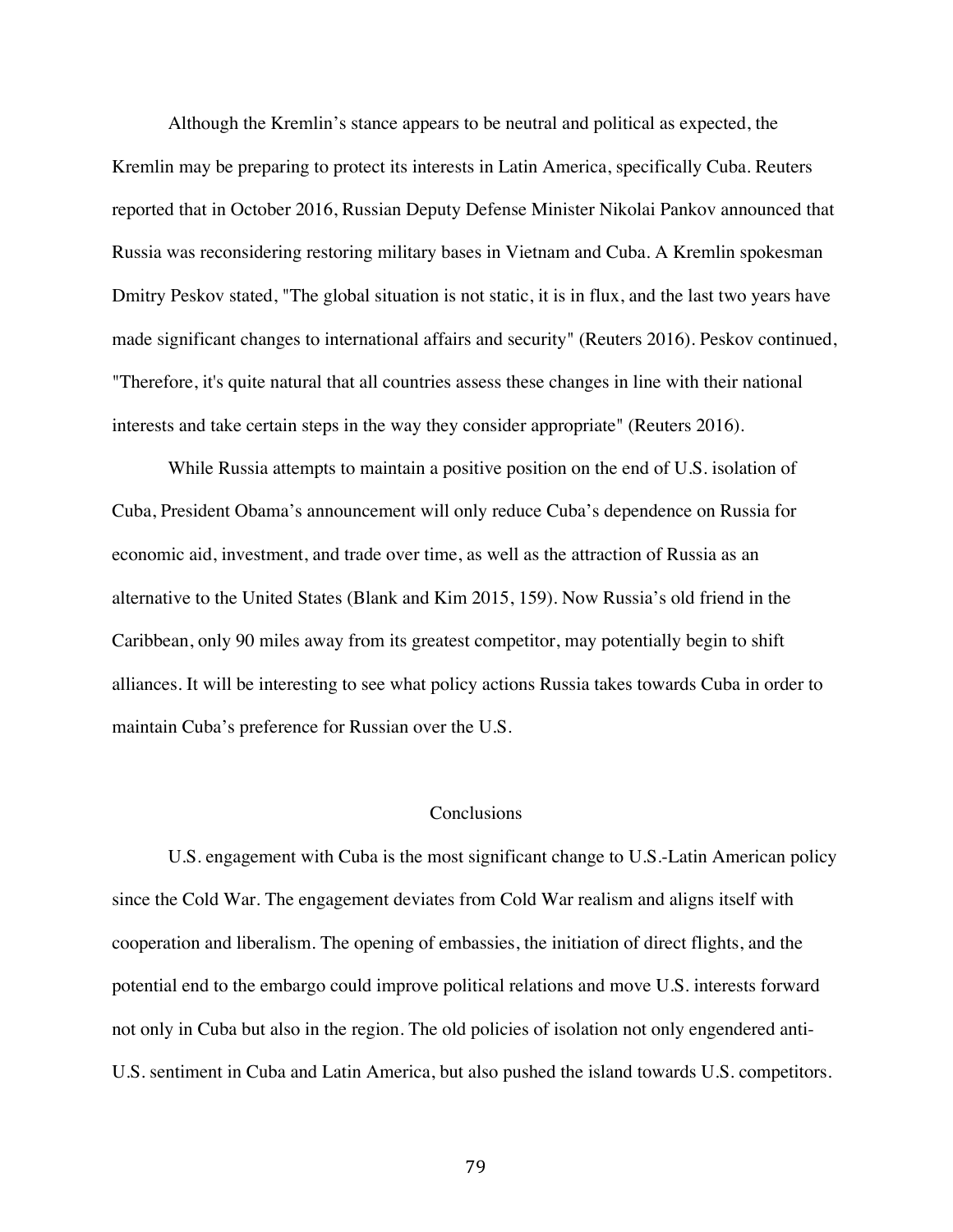The engagement could minimize the island's dependency on China and Russia, as Cuba engages politically and economically with the U.S. Contrary to the Cold War's realist strategy of power politics, engagement and cooperation with Cuba can still address U.S. interests while shifting Cuba's focus towards the U.S. and away from U.S. competitors. The proactive reactions of China and Russia could be interpreted as Sino-Russo perception of possible negative impact to their respective agendas in the region. As explained in Chapter Five, China, Russia and the U.S. are competitive world powers. In the struggle over influence of the Western Hemisphere, the normalization of U.S.-Cuba relations may represent the loss of a hemispheric foothold for China and Russia, and an increase in U.S. regional credibility. If that is the case, from a U.S. perspective, the strategy of cooperation has already begun to further U.S. interests in Latin America. This interpretation is an example of Keohane's theory in which cooperation may be used to pursue the realist concept of furthering national interests.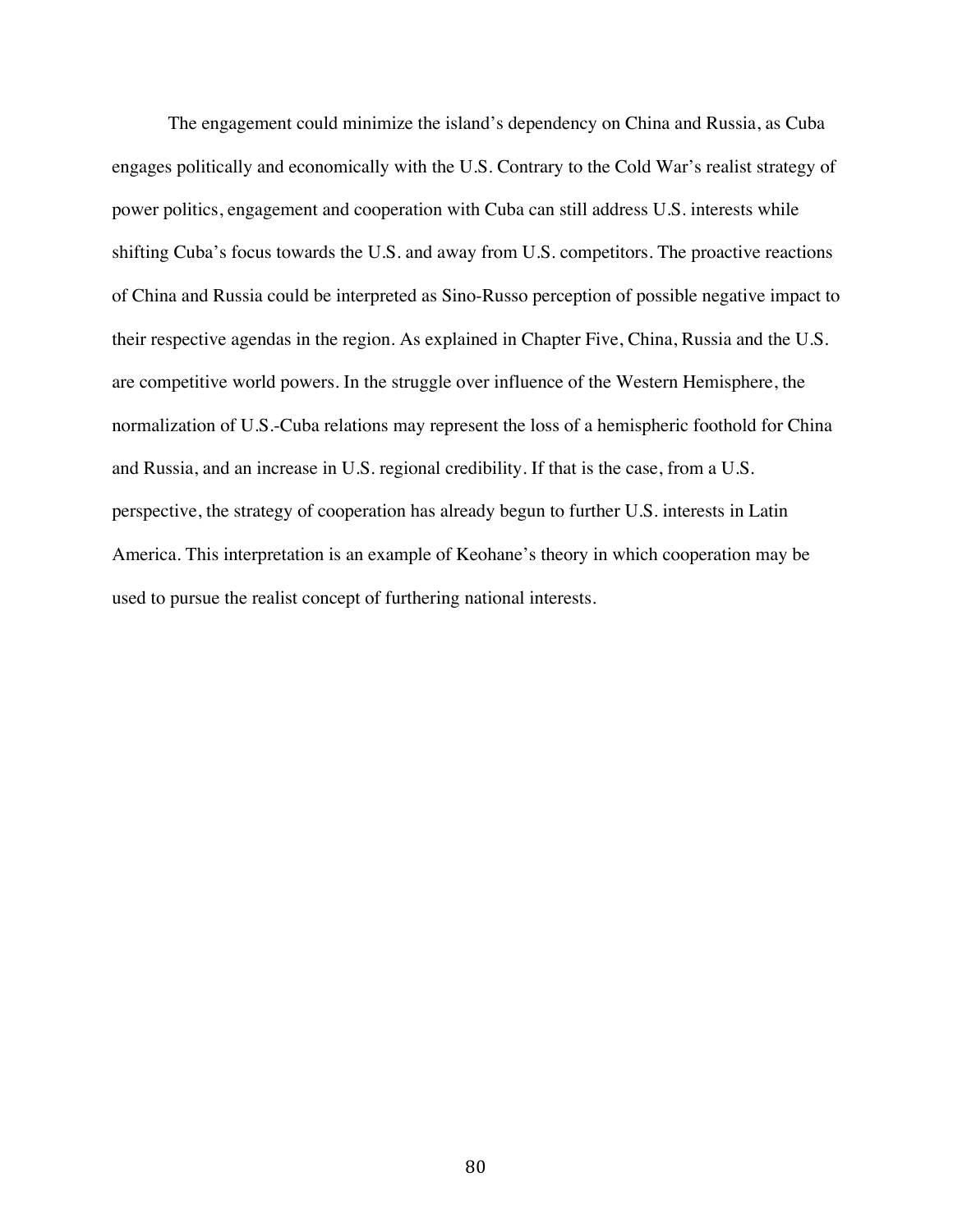### **Chapter Seven:**

## **Conclusion**

The hypothesis stated, *the decrease of U.S. influence in Latin America after the Cold War, has led U.S. foreign policy to shift towards cooperation/liberalism instead of hegemony/realism*. The research in pursuit of this hypothesis indicated that after the Cold War U.S. leadership recognized that political and economic engagement with the region was necessary in addition to continuous counter-narcotics funding and operations. The U.S. aimed to engage with Latin America through trade pacts and participation in regional institutions. However, until December 2014, U.S. efforts had fallen short of their goals. Meanwhile, China and Russia made inroads in Latin America and consequently pushed out an already waning U.S. influence in the region. Under President Obama, the U.S. has undertaken a convincing approach to engaging Latin America by reestablishing diplomatic relations with Cuba after over 50 years. Additionally through the Trans-Pacific Partnership [TPP], which excludes China, the administration aimed to integrate Latin America with Asia-Pacific and address the region's own issues: the need for sustainable development and global integration. This great leap forward in U.S.-Latin America relations could be interpreted as a response to the Sino-Russo advancements in the region.

The shift from hegemonic realism to cooperation can help remove the uncertainty factor in international relations and help build trust within Latin America. As per Robert O. Keohane, in the modern world political economy the U.S. can engage its southern neighbors and still achieve its foreign policy goals while pursuing common interests. In other words, with today's economic interdependence, liberal institutionalism is necessary, but it is also possible to maintain a "synthesis" of realism (Keohane 1984a, 135). Without cooperating with Latin America, the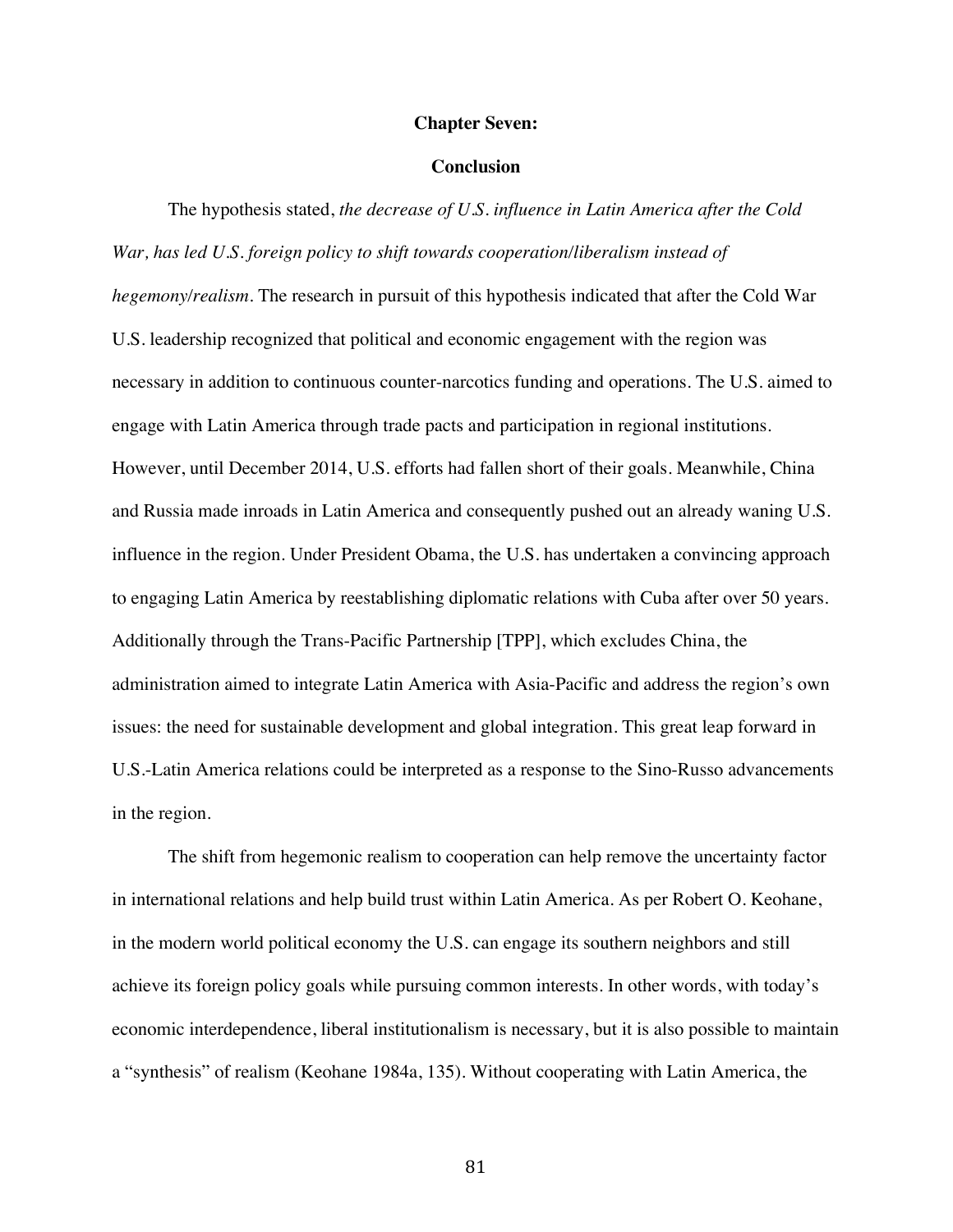research shows that the "uncertainty" factor has increased greatly for the U.S. due to the encroachment of China and Russia, the formation of a bloc of radical populist governments, and other regional institutions. Although we presume that China and Russia are rational state actors, there is no way of truly knowing their intentions in the region.

The U.S.-Latin America policy during the Cold War was guided by realism. The focus of the U.S. agenda was the Soviet Union, which spilled over to preventing the penetration of Latin America by Marxism. The era was a constant struggle for power and existence that led to an arms race with the Soviet Union and intervention in Latin America. Some U.S. presidencies attempted to engage the region early in the era, for example the 1960 Act of Bogota and the Alliance for Progress. However, Latin America's reference to the U.S. as "imperialist" and the "colossus of the north," comes from a history of military and political intervention that projected a perception of overall inconsideration for the region's interests.

At the end of the Cold War, H.W. Bush declared a "new world destiny" which brought hope to Latin America. The new era presented a potential for the region's needs of inequality, poverty, economic growth and sustainable development to be addressed through economic and political engagement. This new approach appeared to be a shift to the left, where there was potential to address mutual interest through cooperation and institutes such as NAFTA and the Summit of the Americas. Moreover, every U.S. president in the post Cold War period has acknowledged the need to further engage Latin America. The new era appeared to bring in a new U.S. strategy towards the region that did not solely focus on U.S. interests but was rather an attempt to counterbalance the negative hegemonic image developed during the Cold War.

Unfortunately, most of the presidential pledges for further Latin American engagement between 1991 and 2014 were not completely fulfilled. Perhaps U.S. neglect can be attributed to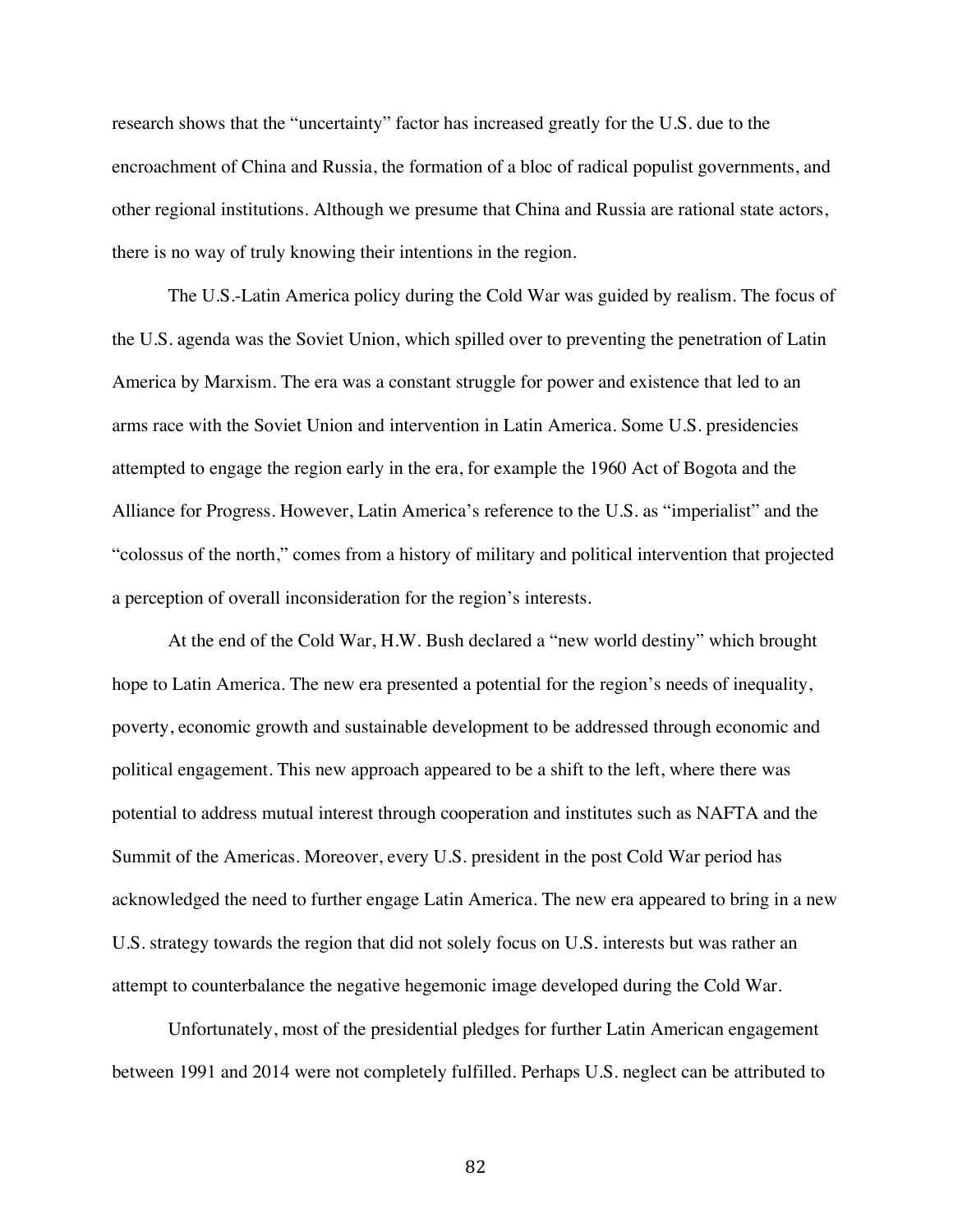other critical international matters, such as wars and international terrorism. The only consistency in U.S. policy was a continued focus on the narcotics threat, which has caused some controversy in the region. Meanwhile, the region has attempted to integrate itself in the world political economy through extra-hemispheric agreements and the creation of regional institutions such as MERCOSUR, UNASUR, ALBA, and CELAC. The region was in need of a "world power leadership" in order to attain its goals of prosperity, which the U.S. appeared to be neglecting.

Secretary Kerry's 2013 announcement that the "era of the Monroe Doctrine is over" should have been an indicator that a shift in U.S. policy was necessary (Kerry 2013). Latin America was engaging the world under its own momentum. Latin America is far more independent from the U.S. now than ever before (Hakim 2015). The region has become confident and assertive, and has expanded and diversified its links across the world (Hakim 2015). The "world power" void in the "backyard" of the U.S. appeared to be filling with entities unfavorable to U.S. interests. Regionally, the institutions of ALBA and CELAC were created under the influence of anti-U.S. rhetoric. Even more concerning was the presence of China and Russia, two states that strive to establish equality with the U.S. on the world stage.

As Russia attempts to undermine U.S. influence around the world, and China rises as a superpower, the U.S. cannot afford to loose its grip on Latin America. Although the near term affects of an anti-U.S. interest shift in the region may not be of concern to some, the potential for a long-term strategic disadvantage is possible. Sino-Russo footholds in Latin America could undermine U.S. relations with both individual countries and regional institutions, and potentially pose a security threat.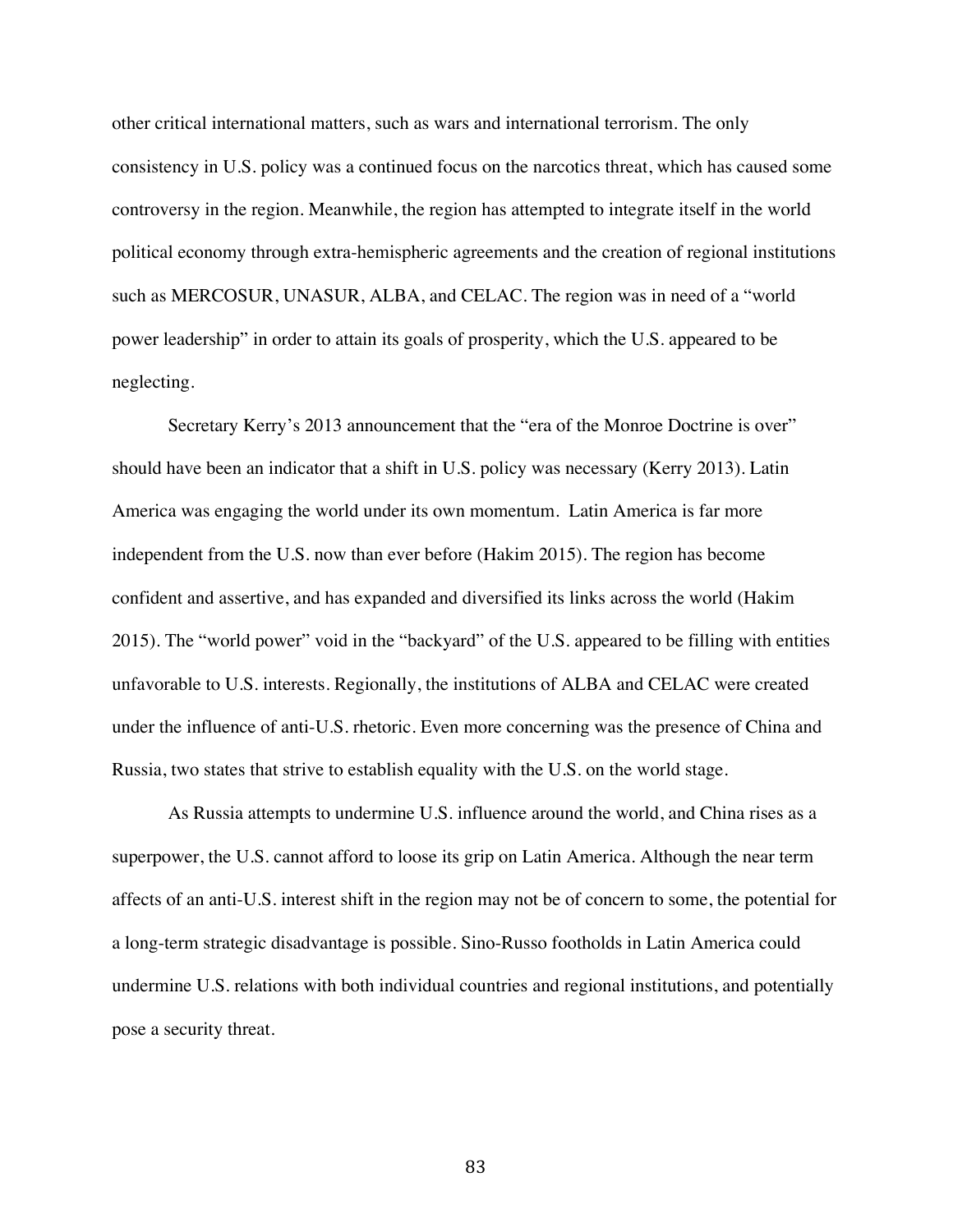President Obama's last term in office showcased a prominent left shift of U.S. policy towards the region. A major indicator was Obama's December 17, 2014 announcement of normalized relations with Cuba in order to advance shared interests. Another advancement is the U.S.-led TPP. The pact aims to integrate Mexico, Chile and Peru into a global partnership to promote sustainable growth, social benefits, and institute cooperation between nations. With China excluded from the pact, there is an opportunity for the U.S. to advance relations in both Latin America and the Asia-Pacific regions.

The Cuba policy change is an example of how U.S. engagement could counter decreased influence and extra-hemispheric presence in the region. Before Obama's announcement Cuba was seen through a Cold War lens, even after the collapse of the Soviet Union. U.S.-Cuba policy has been a point of contention for most Latin American countries, which wanted to see Cuba be regionally integrated. Meanwhile, Russia and China have engaged the island, condemning U.S. isolationist policies and undermining the embargo.

Cuba has grown to be a regional leader and has engaged Latin American countries individually. By U.S. normalizing relations and engaging Cuba, the U.S. may gain regional credibility and future cooperation that could consequently improve U.S. interests. The new U.S.- Cuba policy was a "chess move" by the U.S. that drew reactions from both China and Russia. Although the lifting of the embargo has yet to occur, the new U.S. approach could provide Cuba with an alternative to China and Russia. Strategically, it could lead to the U.S. re-gaining influence over the region.

Latin Americans have doubts as to whether the U.S. will actually implement all of Obama's proposals and maintain them through the future (Hakim 2015). President-elect Donald Trump has campaigned on reversing Obama's Cuba policies. The November 2016 death of Fidel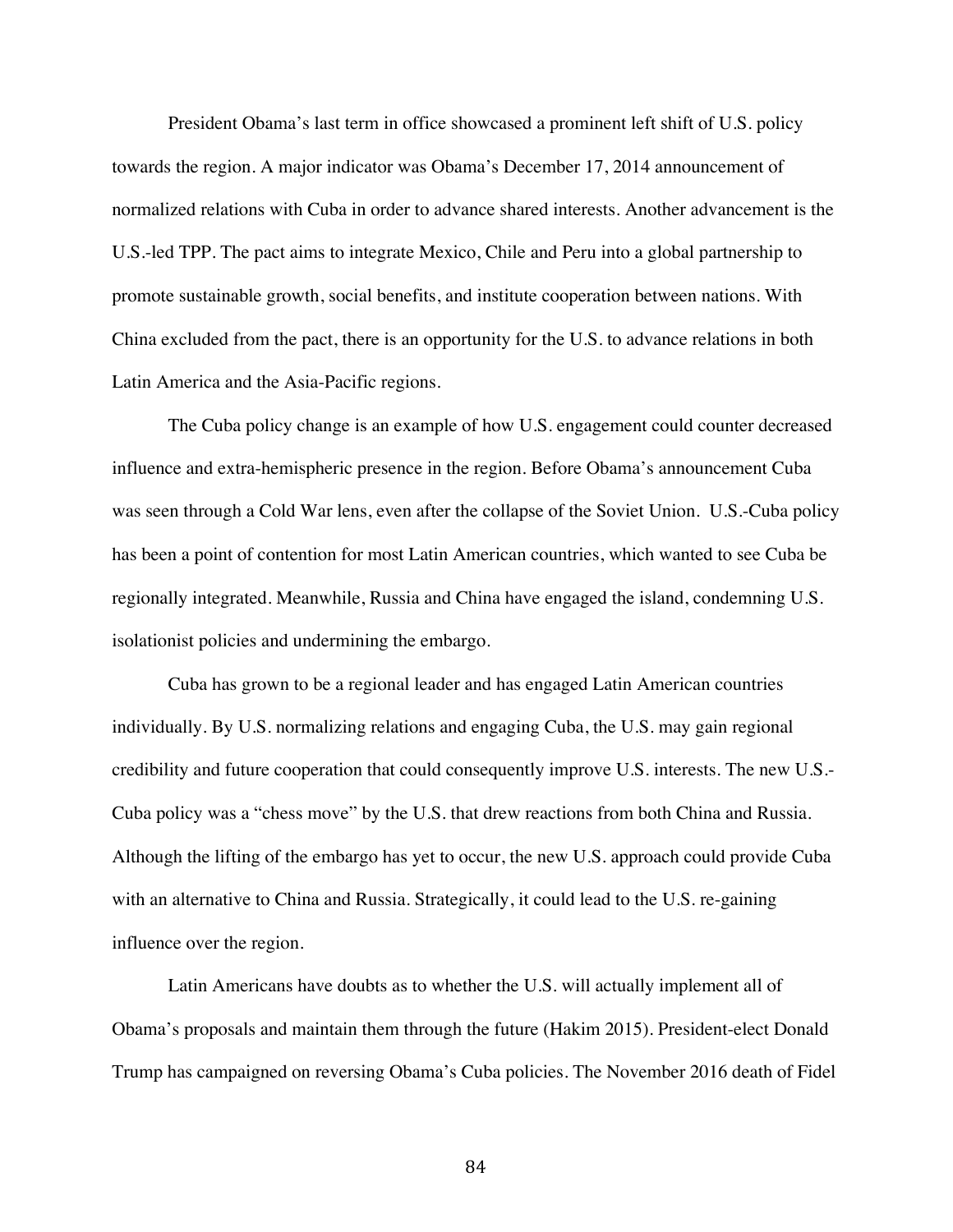Castro may change the new administration's approach. There are currently many political variables in the Western Hemisphere that justify continued research on this topic.

If the policy course is reversed, then the potential consequences of extra-hemispheric encroachment can materialize, in addition to another hit on U.S. credibility in the region. Early in the Cold War, President Eisenhower explained the choice facing the U.S. in Latin America as whether to support "social evolution" or to face "revolution" (Brown 1994, 460). The current Sino-Russo competition poses a threat to U.S. national interests analogous to the Cold War. At a 2010 U.S. Congressional Western Hemisphere Subcommittee hearing, Representative Eliot Engel stated that if the U.S. did not engage Latin America, other states such as China and Russia would step in the void (U.S. Congress 2010c, 30-31).

Latin America is a matter of the U.S. having a proactive strategy versus a reactive strategy when atmospherics have changed and endanger U.S. interests. That is, the proactive U.S. strategy needs to be a win-win relationship with the region through cooperation and institutions, and not the reactive strategy of "military interventions, coups, and destabilization programs" to protect national interests (Latin American Perspectives 2011, 24). Today Latin Americans are calling for a more equal situation. The U.S. should continue to address the region through cooperation in which Latin American issues can be addressed; simultaneously, the U.S. can re-gain influence and credibility in its "backyard" and advance U.S. interests. A cooperation strategy can better U.S. positions in future regional negotiations and provide Latin America with an alternative to China and Russia.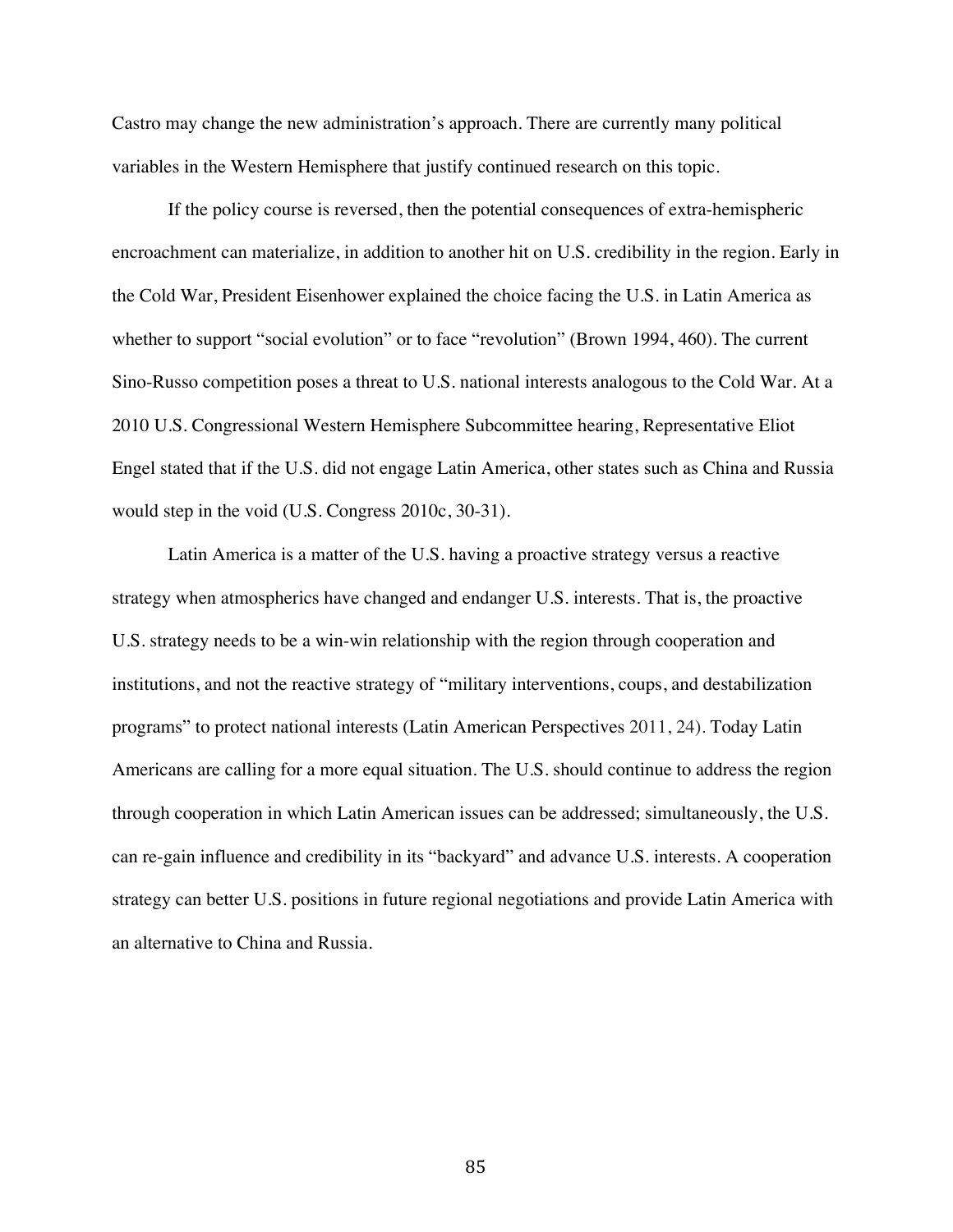## **Works Cited**

- Acosta, Nelson, and Sarah Marsh. 2016. "China, Cuba Agree to Deepen Ties during PM Li's Havana Visit." Reuters. Thomson Reuters, 2016. October 1. <http://www.reuters.com/article/us-cuba-china-idUSKCN11V00H>.
- ALBA-TCP. "History Of ALBA-TCP." Accessed July 12, 2016. http://alba-tcp.org/en/contenido/history-alba-tcp.
- Arboleya, Jesâus. 2000. *The Cuban Counterrevolution*. Athens: Ohio University Press. eBook Collection (EBSCOhost).
- Baeza, Gonzalo, and Mark S. Langevin. 2009. "The Convergence We Need? President Obama and U.S. Policy In Latin America and the Caribbean." American Diplomacy. March 31.
- Barshefsky, Charlene, James T. Hill, Shannon K O'Neil, Nelson Rockefeller, David Rockefeller, and Julia E. Sweig. 2008. "U.S.-Latin America Relations: A New Direction for a New Reality." Council on Foreign Relations 60. New York.
- BBC News. 2008a. "China Signs Trade Deals with Cuba." BBC. November 19. 2008. http://news.bbc.co.uk/2/hi/in\_depth/7733811.stm.
- --------. 2016b. "TPP: What Is It and Why Does It Matter?" BBC. July 27. http://www.bbc.com/news/business-32498715.
- Berman, Ilan. 2015. "China's Newest Sphere of Influence; The retreat of U.S. interests from Latin America has left a vacuum for the Chinese to fill." Wall Street Journal (Online). January 22.
- Berner, Brad K. 2014. *The Spanish-American War: A Documentary History with Commentaries*. Fairleigh Dickinson University Press.
- Blank, Stephen, and Younkyoo Kim. 2015. "Russia and Latin America: The New Frontier for Geopolitics, Arms Sales and Energy." Problems of Post-Communism, vol. 62 (3): 159- 173. May 4.
- Brenner, Philip, and Marguerite R. Jimenez, John M. Kirk, William M. LeoGrande. *A Contemporary Cuba Reader: The Revolution Under Raúl Castro*. Rowman & Littlefield, 2015; 2014; Ebook Library.
- Brookings Institution. 2008. "Re-Thinking U.S.-Latin American Relations." November 24. https://www.brookings.edu/research/re-thinking-u-s-latin-american-relations-ahemispheric-partnership-for-a-turbulent-world/.
- Brown, Seyom. 1994. *Faces of Power: Constancy and Change in United States Foreign Policy from Truman to Clinton*. Second. ed. Columbia University Press.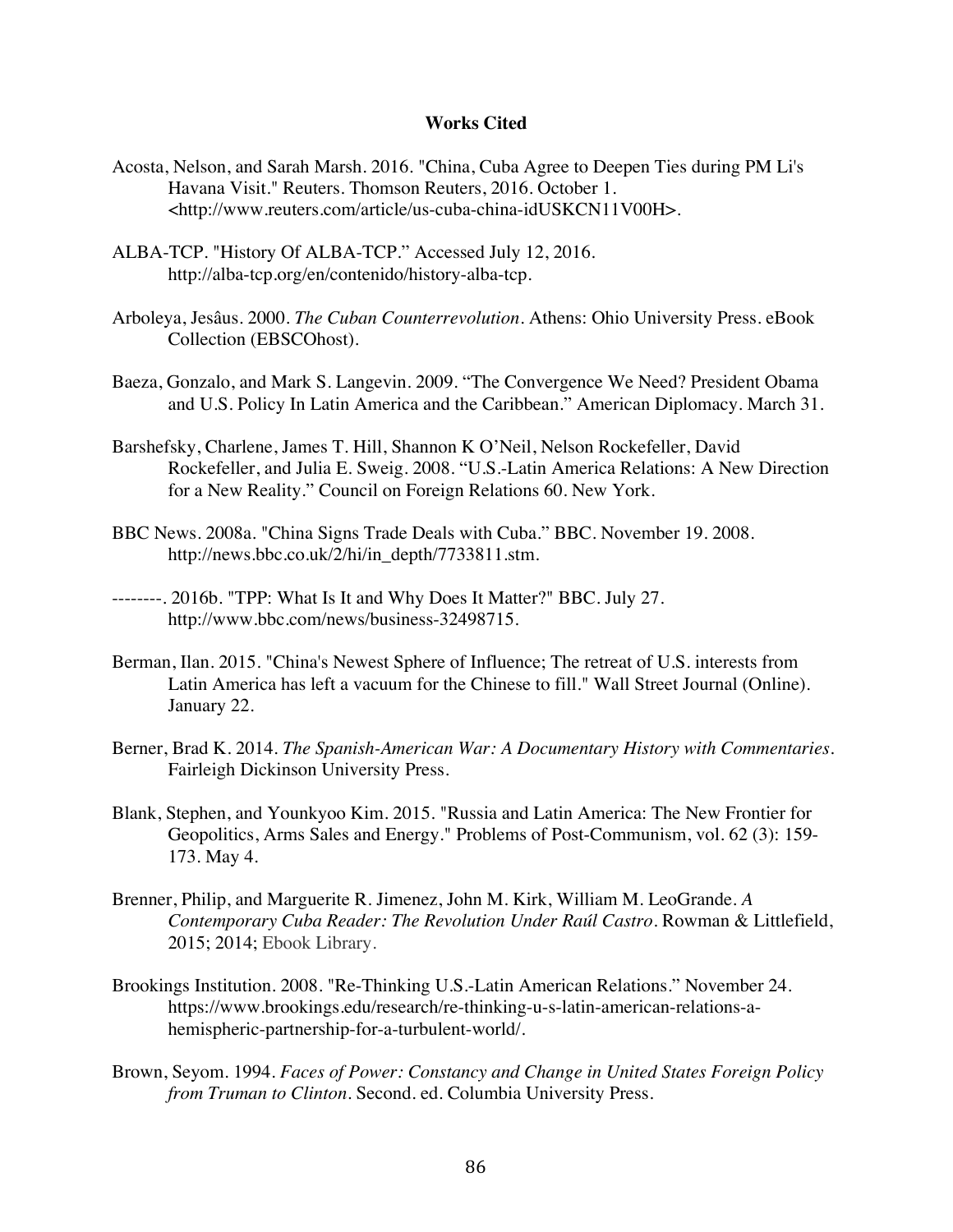Bush, George W. 2010. *Decision Points*. 1st ed. Crown Publishers.

- The Economist. 2002a. "But does He really Love Her? George Bush and Latin America." 362 (8265). March 23.
- ---------. 2016b."The Gangs That Cost 16% of GDP; Crime in El Salvador." 419 (8990). May 21: 29-31.
- The Economist Intelligence Unit. 2014."Latin America Eyeing Trade Opportunities with Russia." August 13. http://country.eiu.com/article.aspx?articleid=122173996&Country=Ecuador&topic =Economy&subtopic=Forecast.
- Cannon, Lou. 1991. *President Reagan: The Role of a Lifetime*. Simon & Schuster.
- Cardoso, Eliana A., and Albert Fishlow. 1989. Latin American Economic Development: 1950- 1980. National Bureau of Economic Research.
- Carse, Ashley. 2014. *Infrastructures: Beyond the Big Ditch : Politics, Ecology, and Infrastructure at the Panama Canal*. The MIT Press. ProQuest ebrary.
- Carter, Jimmy. 1982. *Keeping Faith: Memoirs of a President*. Bantam Books.
- CELAC. 2016."CELAC Community Of Latinamerican & Caribbean States." Accessed July 12. http://www.celacinternational.org/?page\_id=3232.
- Clark, George B. 2014. *The United States Military in Latin America: A History of Interventions through 1934*. McFarland & Company, Inc., Publishers.
- Cleave, Kris Van, and Christina Ruffini. 2016. "Cuba Airport Security Causes Senators to Call for Pause in U.S.-Cuba Flights." CBSNews. CBS Interactive, 8 September 8. http://www.cbsnews.com/news/cuba-airport-security-causes-senators-rubio-andmenendez-concern/.
- Chatterjee, Rohan. 2015. "Even After the Cuba Deal, Latin America is Still Leery of Obama. Here's Why." Foreign Policy in Focus. August 11.
- Christensen, Thomas J. 2001."Posing Problems without Catching up: China's Rise and Challenges for U.S. Security Policy." International Security, 25 (4): 5-40.
- Comunidad Andina."Somos Comunidad Andina." Accessed July 12, 2016. http://www.comunidadandina.org/Seccion.aspx?tipo=QU.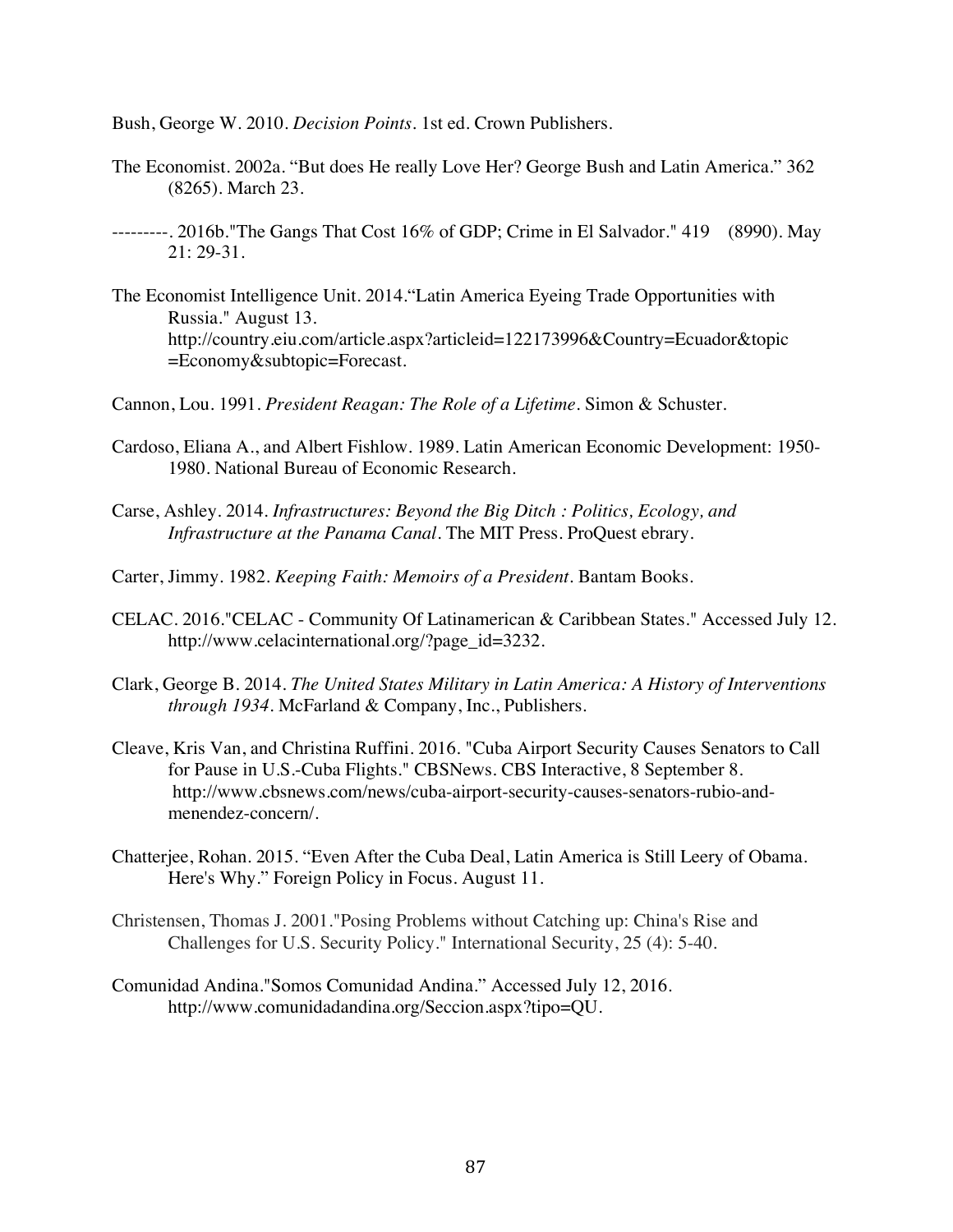- Council of the Americas. 2009. "Building the Hemispheric Growth Agenda: A New Framework for Policy." January 13. http://www.as-coa.org/articles/building-hemispheric-growth-agenda-new- frameworkpolicy.
- Demirjian, Karoun. 2016. "Congress Remains Cold To Cuba Thaw." The Washington Post. March 16.
- DeYoung, Karen. 2016. "Russia Defies U.S. in Syria." The Washington Post. February 5.
- Dougherty, James E., and Robert L. Pfaltzgraff. *Contending Theories of International Relations: A Comprehensive Survey*. 5th ed. Longman, 2001. Print.
- Draghici, Alexandra. 2011. "China-Future Superpower Or Number 2 In The World?" Research and Science Today (1): 5
- Edwards, Sebastian. 2009. *Forty Years Of Latin America's Economic Development: From the Alliance for Progress to the Washington Consensus.* National Bureau of Economic Research.
- Eilperin, Juliet, Karen DeYoung, and Nick Miroff. 2016. "On First Full Day in Cuba, Obama to Meet with Castro and Address the Public." The Washington Post. March 21.
- Emerson, R. Guy. 2010. "Radical Neglect? The "War on Terror" and Latin America." Latin American Politics and Society 52.1: 33-62.
- Encarnacion, Omar G. 2008. "The Costs of Indifference: Latin America and the Bush Era." Global Dialogue 10: 97-107.
- European Commission. "European Commission Directorate-General for Trade:MERCOSUR." Accessed July 10, 2016. http://ec.europa.eu/trade/policy/countries-and-regions/regions/mercosur/.
- European Union. "The EU's Relations with Latin America and the Caribbean." Accessed July 12, 2016. http://www.eeas.europa.eu/lac/index\_en.htm.
- Farah, Douglas. 2015. "The Advance of Radical Populist Doctrine in Latin America: How the Bolivarian Alliance is Remaking Militaries, Dismantling Democracy and Combatting the Empire." Prism : a Journal of the Center for Complex Operations 5.3: 90.
- Farah, Douglas, and Liana E. Reyes. 2015. "Russia in Latin America: A Strategic Analysis." Prism : A Journal of the Center for Complex Operations 5 (4): 100.
- FARC-EP International. "Timeline 2012-2016." Accessed November 25, 2016. http://farc-epeace.org/peace-process/timeline.html.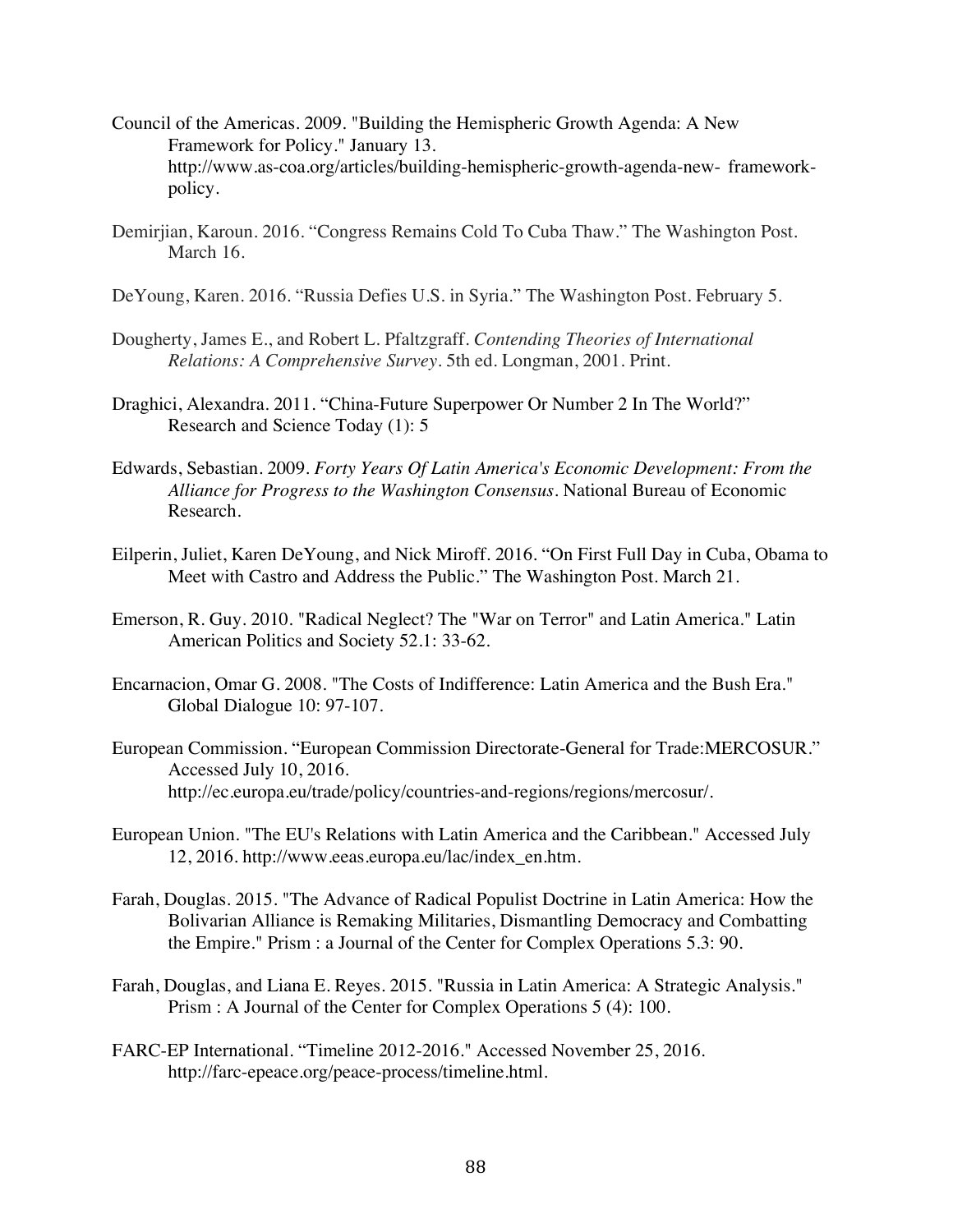- Figueiredo, Joseph. 2007. "U.S. Foreign Policy in Latin America: Time for a Change." Orbis 51 (4): 697-709.
- Ferchen, Matt. 2011. "China–Latin America Relations: Long-Term Boon Or Short-Term Boom?" The Chinese Journal of International Politics 4 (1): 55-86.
- Flor, Enrique. 2016. "Peruvian President Asks Kerry for Joint Help to Defuse Venezuela Situation." Miami Herald. September 22. http://www.miamiherald.com/news/nationworld/world/americas/article10358 8012.html.
- Frank, Marc. 2014. "Cuba Hopes for More Investment as Chinese President Arrives." Reuters. July 21. http://www.reuters.com/article/us-cuba-china-idUSKBN0FQ1SI20140721.
- Gaddis, John Lewis. 2000. *The United States and the Origins of the Cold War, 1941-1947*. Columbia University Press.
- Gallagher, Kevin P. and Margaret Myers. 2014."China-Latin America Finance Database," Washington: Inter-American Dialogue.
- Garrard-Burnett, Virginia, Mark Atwood Lawrence, and Julio Moreno. 2013. *Beyond the Eagle's Shadow: New Histories of Latin America's Cold War.* University of New Mexico Press.
- Gilderhus, Mark T. 2000. *The Second Century : U.S.--Latin American Relations Since 1889.* Rowman & Littlefield Publishers. eBook Collection (EBSCOhost).
- Gilpin, Robert. 1981. *Change and War in World Politics*. Cambridge University Press.
- Goldfarb, Zachary A., and Nick Miroff. 2013. "Obama Begins Latin America Trip." The Washington Post. May 3.
- González Molina, Rodolfo Iván. 2012. "Economic Development in Latin America and the Regional Integrations in the Twentieth Century." Ecos de Economía 16 (35).
- Gott, Richard. 2004. *Cuba: A New History*. 1st ed. Yale University Press.
- Grandin, Greg. 2010. "Empire's Senescence: U.S. Policy in Latin America." New Labor Forum 19 (1): 15-23.
- Grenier, Guillermo J., and Hugh Gladwin. 2014. "How Cuban Americans in Miami View U.S. Policies Toward Cuba." Cuban Research Institute FIU. Florida International University.
- Hakim, Peter. 2015."Cuba & the U.S. Rejoin the Hemisphere" Inter-American Dialogue. July16. http://www.thedialogue.org/resources/cuba-and-the-us-rejoin-the-hemisphere/.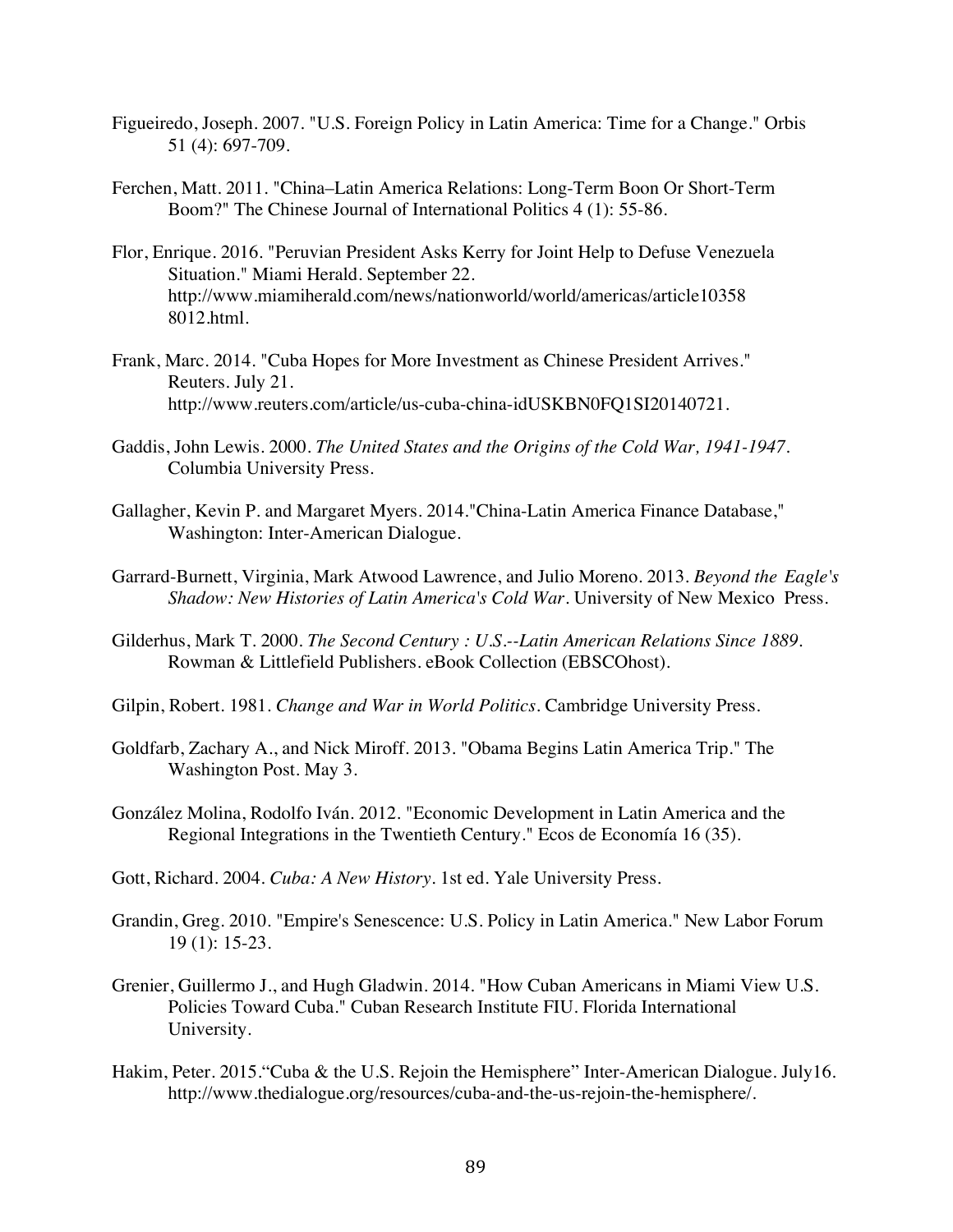- Hearn, Adrian H. 2015. "China, Global Governance And The Future Of Cuba." Journal Of Current Chinese Affairs 41 (1): 155-179.
- Hernandez, Javier C. 2016. "As Obama Visits Cuba, China's News Media Weighs In Warily." The New York Times, March 23.
- Hicks, Raymond, Helen V. Milner, and Dustin Tingley. 2014. "Trade Policy, Economic Interests, and Party Politics in a Developing Country: The Political Economy of CAFTA**-**DR." International Studies Quarterly, 58.
- Hogan, J. Michael. 1986. *The Panama Canal In American Politics: Domestic Advocacy And The Evolution Of Policy.* Carbondale: Southern Illinois University Press. eBook Collection (EBSCOhost).
- Huisken, Ron. 2010. *Introducing China: The World's Oldest Great Power Charts its Next Comeback.* 176 Vol. ANU E Press.
- Inter-American Dialogue. 2016. "Will Cuba's New Policy Unleash Entrepreneurs?" June 13. http://www.thedialogue.org/resources/will-cubas-new-policy-unleash-entrepreneurs/.
- Interfax: Russia & CIS Military Newswire. 2014. "Russia to Help Cuba Deal with U.S. Blockade - Putin." July 14.
- Interfax: Russia & CIS Presidential Bulletin. 2015. "Putin Approves of Normalization Process Between U.S. and Cuba - Peskov." July 2.
- Jervis, Robert. 2016. Understanding the bush doctrine: Preventive wars and regime change. Political Science Quarterly 131 (2): 285-311.
- Kegley, Charles W. 1995. *Controversies in International Relations Theory: Realism and the Neoliberal Challenge.* New York: St. Martin's Press.
- Kennedy, Robert F., and Arthur M. Schlesinger Jr. 1999. *Thirteen Days: A Memoir of the Cuban Missile Crisis.* W.W. Norton.
- Keohane, Robert O. 1984a. *After Hegemony: Cooperation and Discord in the World Political Economy*. Princeton University Press.
- ---------.2002b. *Power and Governance in a Partially Globalized World*. Routledge.
- Kerry, John. 2013. "Remarks on U.S. Policy in the Western Hemisphere." U.S. Department of State. 18 November 18. 2013. http://www.state.gov/secretary/remarks/2013/11/217680.htm.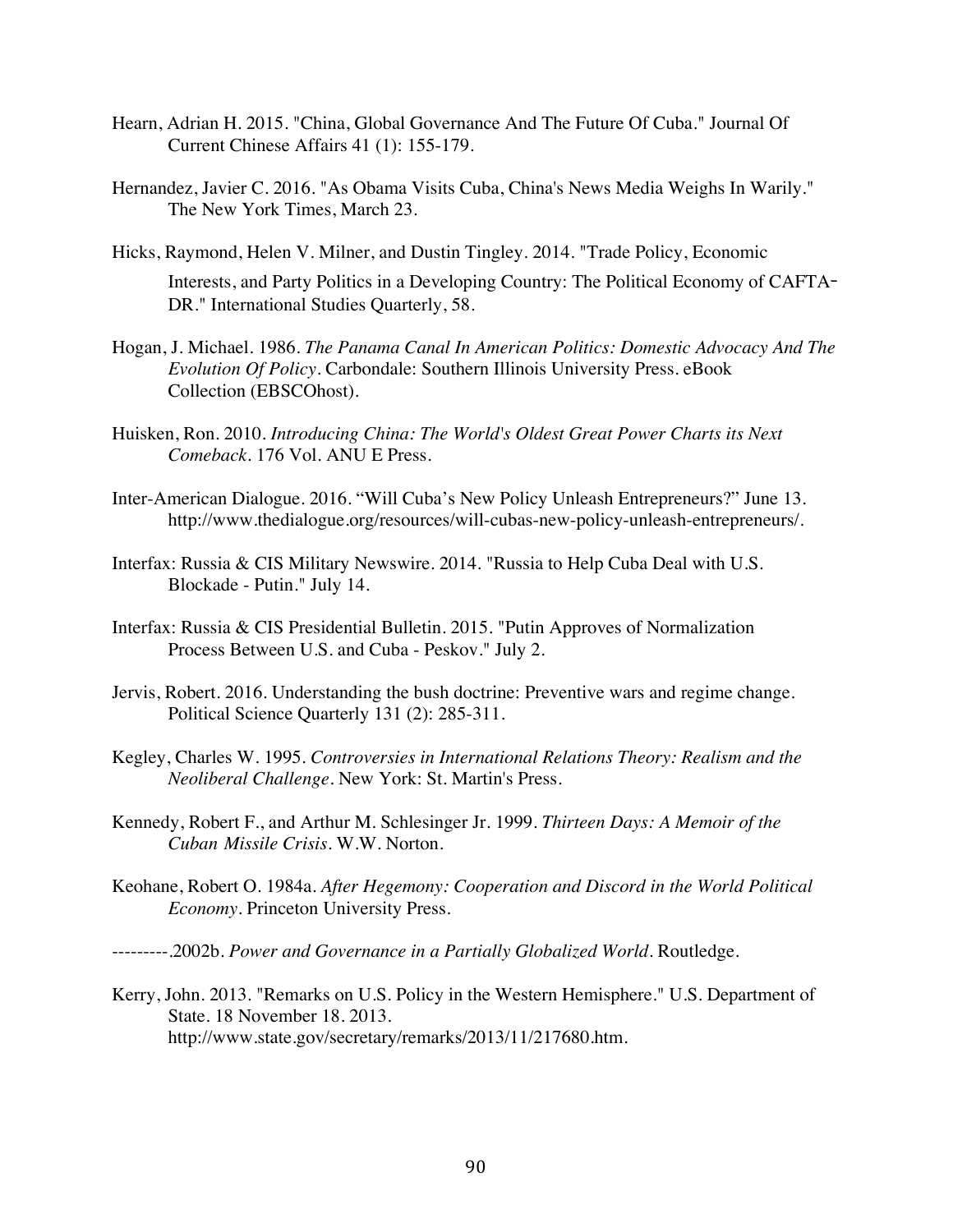- Keyes, Charley. 2009. "Clinton Warns of Iranian, Chinese Gains in Latin America." Online posting. CNN. May 1. http://www.cnn.com/2009/POLITICS/05/01/clinton.latin.america/index.html?ir ef=24hours.
- Koleski, Katherine. 2011. "Backgrounder: China in Latin America." U.S.-China Economic and Security Review Commission.
- Latin American Perspectives. 2011."Dangerous Complacencies: Obama, Latin America, and the Misconceptions of Power." 38 (4): 14-28.
- Leffler, Melvyn P., and David S. Painter. 2005. *Origins of the Cold War: An International History.* 2nd ed. Routledge.
- Lendon, Brad, and Jim Sciutto. 2015. "China cautions U.S. Navy on patrols in South China Sea." CNN Wire. May 14. http://www.cnn.com/2015/05/13/politics/south-china-sea-us-surveillance- aircraft/.
- LeoGrande, William M. 2005a."From the Red Menace to Radical Populism U.S. Insecurity in Latin America." World Policy Journal 22.4 (2005): 25-35.
- ---------. 2007b. "A Poverty of Imagination: George W. Bush's Policy in Latin America." Journal of Latin American Studies 39 (2 ): 355-85.
- ---------. 2015c. "Normalizing US–Cuba Relations: Escaping the Shackles of the Past." International Affairs 91 (3): 473-88.
- León-Manríquez, Jose, and Luis F. Alvarez. 2014. "Mao's Steps in Monroe's Backyard: Towards a United States-China Hegemonic Struggle in Latin America?" Revista Brasileira de Política Internacional 57: 9-27.
- López, Juan J. 2004. "The 2003 Crackdown, George W. Bush, and the Non-Transition in Cuba." Problems of Post-Communism 51 (4): 3-11.
- Luciak, Ilja A. 2007. *Gender and Democracy in Cuba*. University Press of Florida.
- Martz, John D. 1995. *United States Policy in Latin America: A Decade of Crisis and Challenge*. University of Nebraska Press.
- Mazzei, Patricia, and Amy Sherman. 2016. "Trump Learns to Play Miami's Ethnic Politics." Miami Herald. September 16. http://www.miamiherald.com/news/politics-government/election/donaldtrump/article102378397.html.

McCartney, Paul T. 2013. *Spanish-American War*. Oxford University Press.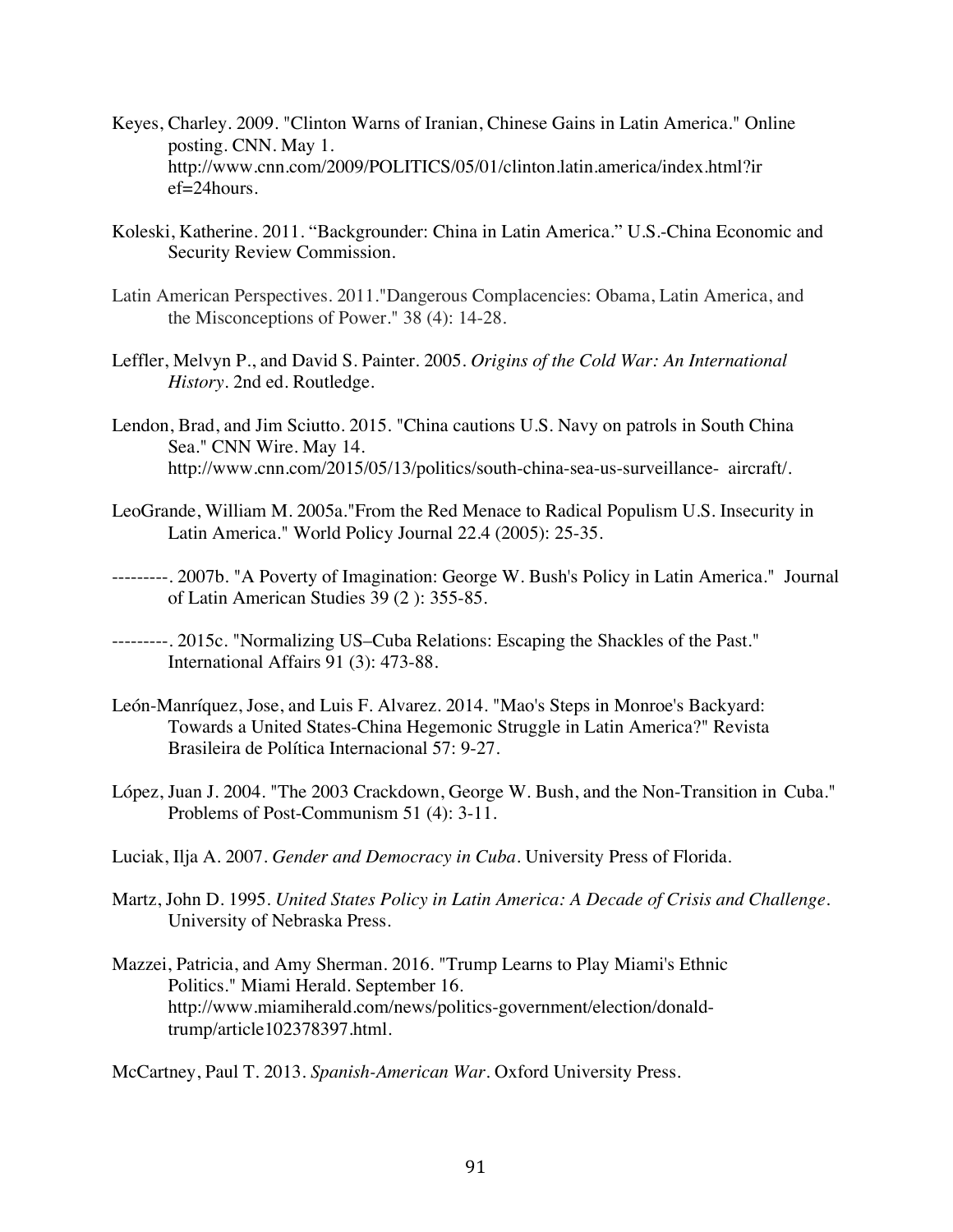- MERCOSUR. 2016a. "En Pocas Palabras." Accessed July 10, 2016. http://www.mercosur.int/innovaportal/v/3862/4/innova.front/en-pocas-palabras.
- MERCOSUR. 2016b. "Objetivos Y Principios." Accessed July 10, 2016. http://www.mercosur.int/innovaportal/v/6304/7/innova.front/objetivos-y-principios.
- Meyer, Peter J. 2016. *U.S. Foreign Assistance to Latin America and the Caribbean: Recent Trends and FY2016 Appropriations*. Congressional Research Service. Federation of American Scientist. January 7. http://www.fas.org/sgp/crs/row/R44113.pdf.
- Morgenthau, Hans J., and Kenneth W. Thompson. 1993. *Politics among Nations: The Struggle for Power and Peace*. Brief ed. McGraw-Hill.
- Obama, Barack. 2015. "The United States Of America Is Changing Its Relationship With The People Of Cuba." Vital Speeches of the Day 81 (2): 53.
- O'Grady, Mary A. 2015. "Cuba One Year After Obama's Olive Branch; Thousands of political Arrests, Migrants Flee, and Russia Wants in. Sound familiar?" Wall Street Journal (Online). December 20.
- Organization of American States. "Our History." Accessed May 8, 2016. http://www.oas.org/en/about/our\_history.asp.
- Palmer, David Scott. 2006. *U.S. Relations with Latin America during the Clinton Years: Opportunities Lost Or Opportunities Squandered?* University Press of Florida, Electronic Resource.
- Pashentsev, Evgeny. 2013. "The Strategic Communication of Russia, China and the USA in Latin America: War or Peace?" European Conference on Information Warfare and Security: 210.
- Pastor, Robert A. 2009. *Exiting the Whirlpool: U.S. Foreign Policy Toward Latin America and the Caribbean*. 2nd. ed. Westview Press, 2001;2009.
- Pawlyk, Oriana. 2016. "Russia's reckless acts." Air Force Times, July 11.
- Paz, GS. 2012. "China, United States and Hegemonic Challenge in Latin America: An Overview and Some Lessons from Previous Instances of Hegemonic Challenge in the Region." China Quarterly 209 (209): 18-34.
- Pickering, Thomas R. 2014."Russia and the U.S.: Conflict or Cooperation?" American Foreign Policy Interests 36 (4): 215-218.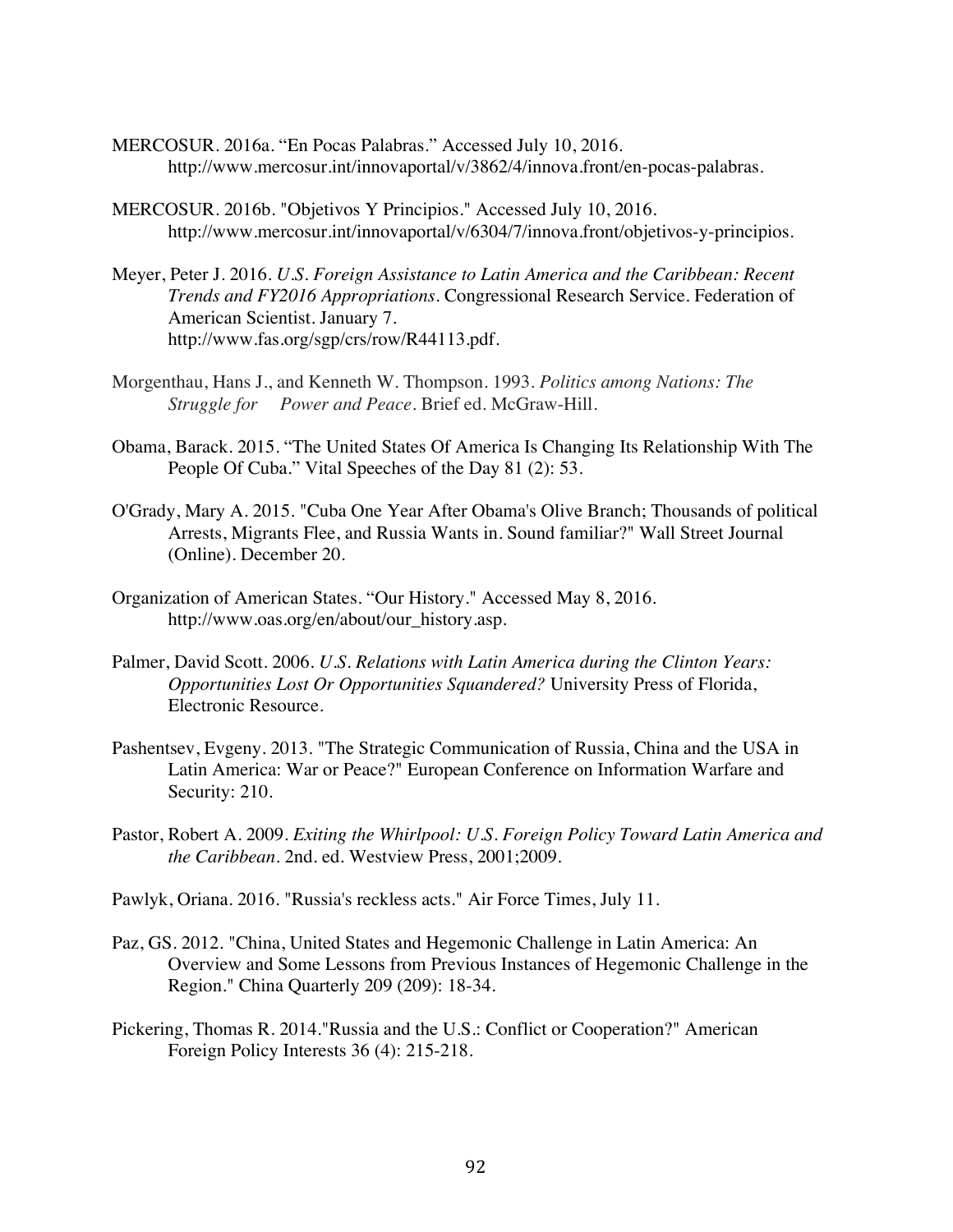- Reuters. 2016. "Russia Considers Military Bases in Vietnam and Cuba: Agencies." October 7. http://www.reuters.com/article/us-russia-military-bases-idUSKCN1270PN.
- Sabatini, Christopher. 2013. "Will Latin America Miss U.S. Hegemony?" Journal of International Affairs 66 (2): 1.
- Sanchez, W. Alejandro. 2010. "Russia and Latin America at the Dawn of the Twenty-First Century." Journal of Transatlantic Studies 8 (4): 362-84.
- Sánchez Ramírez, Pablo T. 2010. "Is a New Climate of Confrontation Between Russia and the United States Possible in Latin America?: Is a New Climate of Confrontation Between Russia & the USA Possible in Latin America?" Latin American Policy 1 (2): 230-243.
- Saunders, Phillip C. 2014. "China's Rising Power, the U.S. Rebalance to Asia, and Implications for U.S.-China Relations." Issues and Studies 50 (3): 19.
- Scholastic News/Weekly Reader. 2016. "Welcome to Cuba! President Barack Obama Makes a Historic Visit to the U.S's Island Neighbor. Edition 5/6 84 (21): 2. April 25.
- Schwartz, Felicia. 2015a. "World News: U.S., Cuba Reopen Embassies and Resume Ties." Wall Street Journal. July 21.
- ---------. 2015b. "World News: American Flag Flies at U.S. Embassy in Cuba --- At ceremony, Secretary of State Kerry says time has come for new direction in relations." Wall Street Journal. August 15.
- Souviron, Alberto. 2004. "A Dream with Many Hurdles." BBC News. December 9. http://news.bbc.co.uk/2/hi/business/4082027.stm.
- TASS Russian News Agency. 2014. "Russia, CELAC Share Common Foreign Policy Principles." January 31. http://tass.ru/en/russia/717131.
- UNASUR."History." Accessed July 12, 2016. http://www.unasursg.org/en/node/179.
- United Nations Office on Drugs and Crime. 2016. "2016 World Drug Report." United Nations. https://www.unodc.org/doc/wdr2016/WORLD\_DRUG\_REPORT\_2016\_web.pdf.
- U.S. Agency for International Development. "Latin America and the Caribbean, Where We Work." Accessed July 25, 2016. https://www.usaid.gov/where-we-work/latin-american-and-caribbean>.
- U.S. Census Bureau. "Trade in Goods with CAFTA-DR." US Census Bureau Foreign Trade Division. Accessed November 17, 2016. https://www.census.gov/foreign-trade/balance/c0017.html.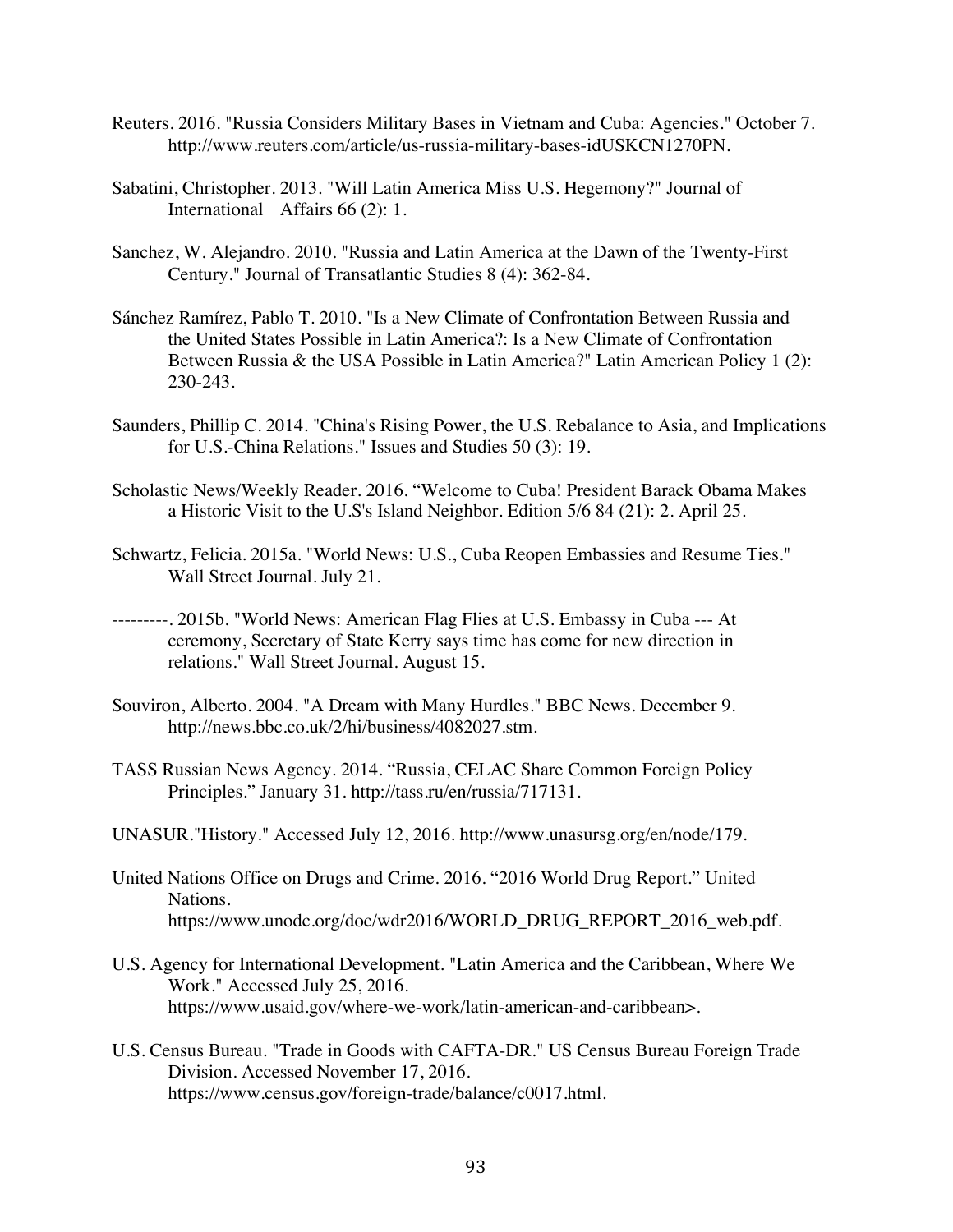- U.S. Congress. 1997a. House Committee on International Relations Subcommittee on the Western Hemisphere. "A Review of Issues in Central America: Hearing Before the Subcommittee on the Western Hemisphere of the Committee On International Relations, House of Representatives, One Hundred Fifth Congress, First Session." U.S. Government Printing Office. June 25.
- ---------. 2009b. Platt amendment. S.l.: Great Neck Publishing.
- ---------.2010c. House Committee on Foreign Affairs Subcommittee on the Western Hemisphere. "U.S. Policy Toward the Americas in 2010 and Beyond: Hearing Before the Subcommittee on the Western Hemisphere of the Committee on Foreign Affairs, House of Representatives, One Hundred Eleventh Congress, Second Session." U.S. Government Printing Office. March 10.
- ---------. 2014d. House Committee on Foreign Affairs Subcommittee on the Western Hemisphere. "U.S. Disengagement from Latin America: Compromised Security and Economic Interests: Hearing Before the Subcommittee on the Western Hemisphere of the Committee on Foreign Affairs, House of Representatives, One Hundred Thirteenth Congress, Second Session." U.S. Government Printing Office. March 25.
- -.2015e. House Committee on Foreign Affairs Subcommittee on Asia and the Pacific, and United States; and Subcommittee on the Western Hemisphere. "China's Advance in Latin America and the Caribbean: Joint Hearing Before the Subcommittee on the Western Hemisphere and the Subcommittee on Asia and the Pacific of the Committee On Foreign Affairs, House Of Representatives, One Hundred Fourteenth Congress, First Session." U.S. Government Publishing Office. September 10.
- U.S. Department of Commerce. 2000. "Guide to the Caribbean Basin Initiative." International Trade Administration. http://www.ita.doc.gov/media/Publications/pdf/cbi2000.pdf.
- U.S. Department of State. 2010a. "Town Hall at George Washington University." November 3. http://www.state.gov/p/wha/rls/rm/2010/151039.htm.
- ---------.2015b. "Recommendation to Rescind Cuba's Designation as a State Sponsor of Terrorism." April 14. http://www.state.gov/secretary/remarks/2015/04/240687.htm.
- ---------. 2016c."Building the Panama Canal, 1903-1904." U.S. Department of State Office of the Historian. Accessed 23 February 23, 2016. https://history.state.gov/milestones/1899-1913/panama-canal.
- --------.2016d."Foreign Terrorist Organizations." Accessed June 2, 2016. http://www.state.gov/j/ct/rls/other/des/123085.htm.